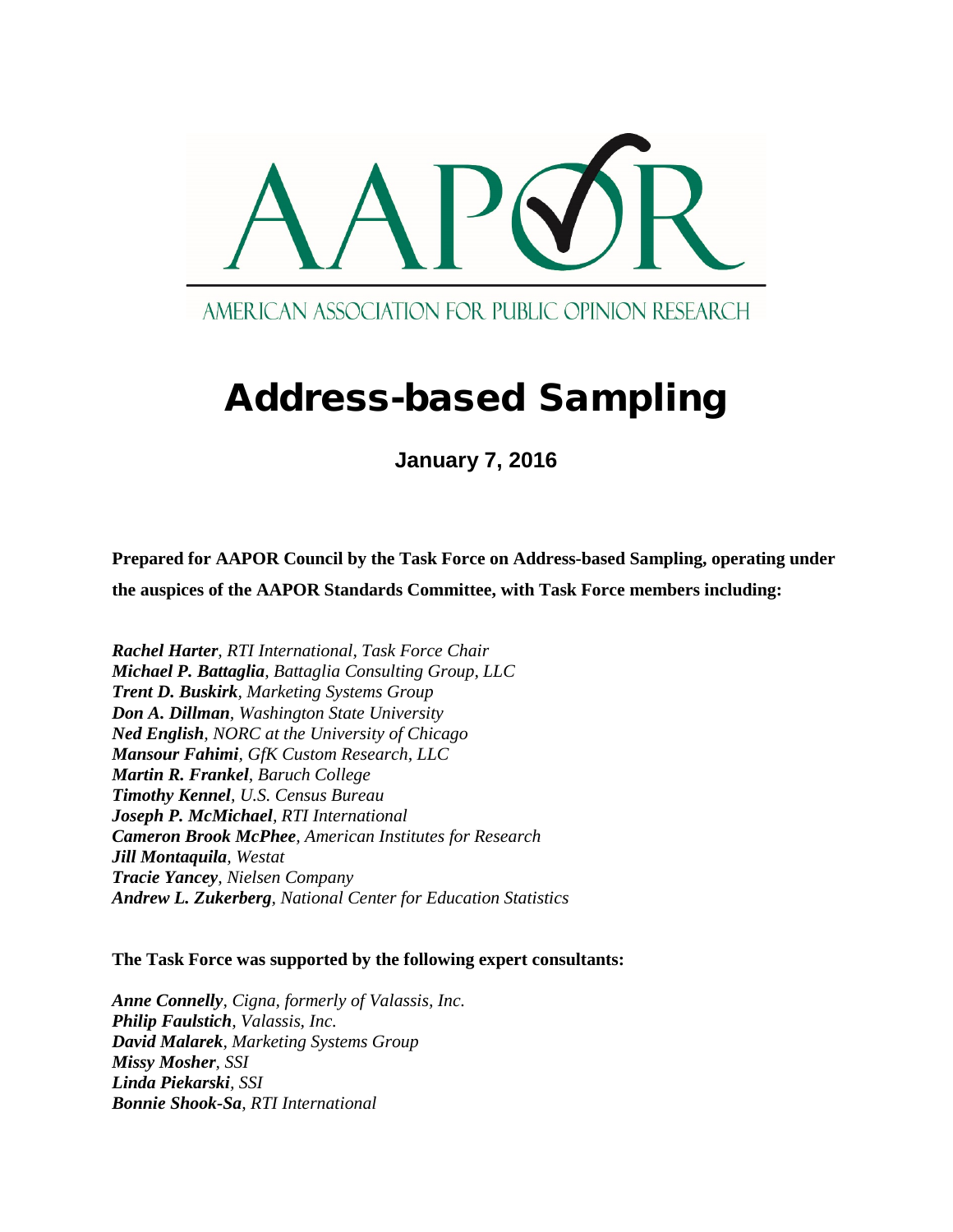# Address-based Sampling

**January 7, 2016**

*The task force gratefully acknowledges the helpful comments from J. Michael Brick, AAPOR council members, and their designees. The task force also gratefully acknowledges the editorial support provided by RTI International.*

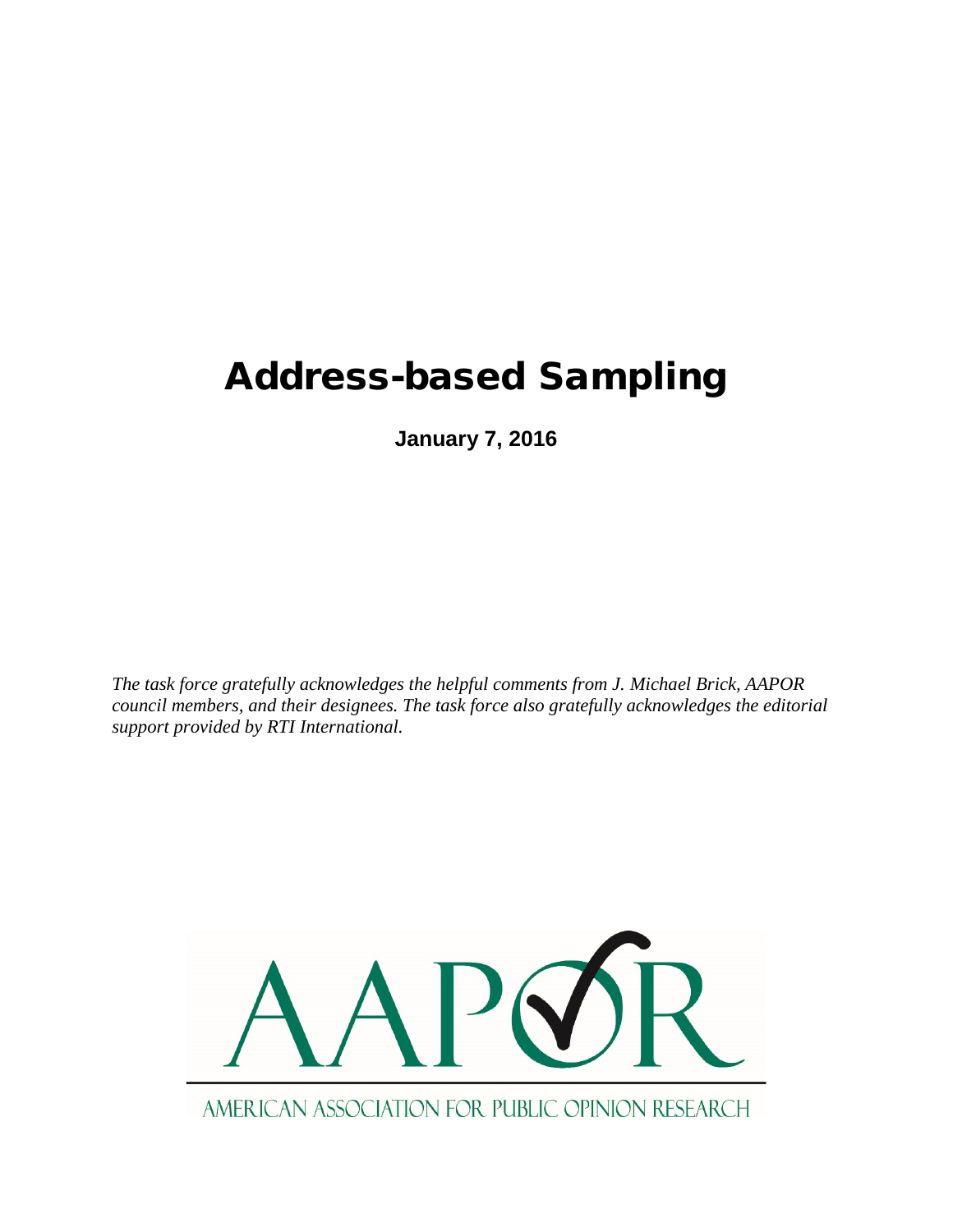## **CONTENTS**

| <b>Section</b> | Page |       |                                                                   |  |  |
|----------------|------|-------|-------------------------------------------------------------------|--|--|
| 1.             |      |       |                                                                   |  |  |
|                | 1.1  |       |                                                                   |  |  |
|                | 1.2  |       |                                                                   |  |  |
|                | 1.3  |       |                                                                   |  |  |
|                | 1.4  |       |                                                                   |  |  |
| 2.             |      |       |                                                                   |  |  |
|                | 2.1  |       |                                                                   |  |  |
|                |      | 2.1.1 | Vendors, Licenses, and the USPS: Address Management System 2-4    |  |  |
|                |      | 2.1.2 | Vendors, Licenses, and the USPS: Computerized Delivery            |  |  |
|                |      | 2.1.3 | Vendors, Licenses, and the USPS: Delivery Sequence File Second    |  |  |
|                |      | 2.1.4 |                                                                   |  |  |
|                | 2.2  |       |                                                                   |  |  |
|                |      | 2.2.1 | Addresses as Sampling Units: Multiple Addresses per Household 2-8 |  |  |
|                |      | 2.2.2 | Addresses as Sampling Units: One Address for Multiple             |  |  |
|                | 2.3  |       |                                                                   |  |  |
|                |      | 2.3.1 |                                                                   |  |  |
|                |      |       |                                                                   |  |  |
|                |      | 2.3.3 |                                                                   |  |  |
|                |      | 2.3.4 |                                                                   |  |  |
|                |      | 2.3.5 |                                                                   |  |  |
|                |      | 2.3.6 |                                                                   |  |  |
|                |      | 2.3.7 |                                                                   |  |  |
|                |      | 2.3.8 |                                                                   |  |  |
|                | 2.4  |       |                                                                   |  |  |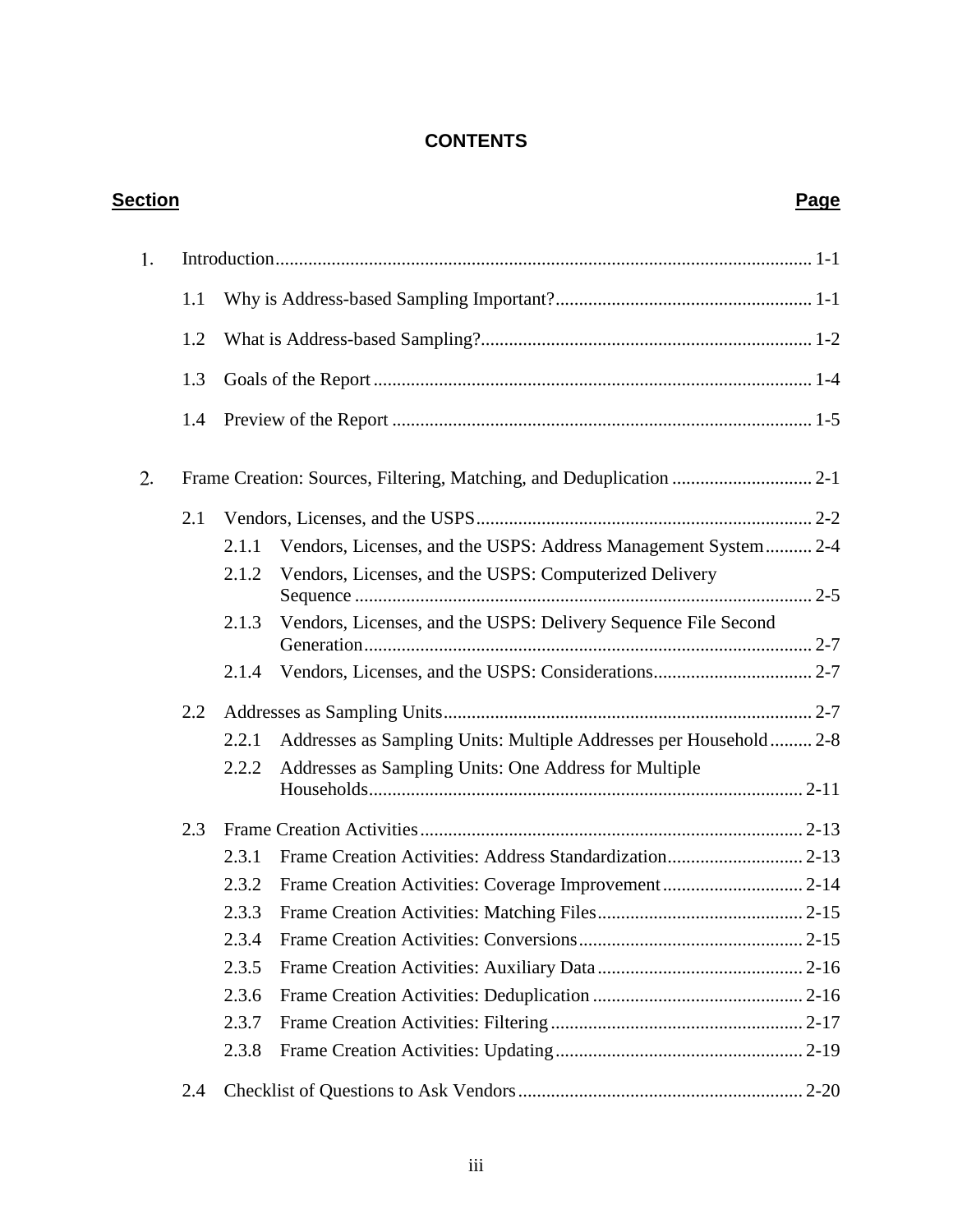|    | 2.5 |       |                                                                    |  |  |  |
|----|-----|-------|--------------------------------------------------------------------|--|--|--|
| 3. |     |       |                                                                    |  |  |  |
|    | 3.1 |       |                                                                    |  |  |  |
|    |     | 3.1.1 | Two Methods for Appending Auxiliary Data: Geocoding and            |  |  |  |
|    |     |       |                                                                    |  |  |  |
|    |     | 3.1.2 |                                                                    |  |  |  |
|    |     | 3.1.3 |                                                                    |  |  |  |
|    | 3.2 |       |                                                                    |  |  |  |
|    |     | 3.2.1 |                                                                    |  |  |  |
|    |     | 3.2.2 |                                                                    |  |  |  |
|    |     | 3.2.3 |                                                                    |  |  |  |
|    | 3.3 |       |                                                                    |  |  |  |
|    | 3.4 |       |                                                                    |  |  |  |
| 4. |     |       |                                                                    |  |  |  |
|    | 4.1 |       |                                                                    |  |  |  |
|    |     | 4.1.1 |                                                                    |  |  |  |
|    |     | 4.1.2 |                                                                    |  |  |  |
|    |     | 4.1.3 |                                                                    |  |  |  |
|    |     | 4.1.4 |                                                                    |  |  |  |
|    | 4.2 |       |                                                                    |  |  |  |
|    | 4.3 |       |                                                                    |  |  |  |
|    | 4.4 |       |                                                                    |  |  |  |
|    | 4.5 |       |                                                                    |  |  |  |
|    | 4.6 |       | Sample Design Consideration for Local versus National Surveys  4-8 |  |  |  |
|    | 4.7 |       |                                                                    |  |  |  |
|    | 4.8 |       |                                                                    |  |  |  |
|    |     | 4.8.1 | ABS for In-person Surveys Using Area Probability Samples  4-10     |  |  |  |
|    |     | 4.8.2 |                                                                    |  |  |  |
|    |     | 4.8.3 |                                                                    |  |  |  |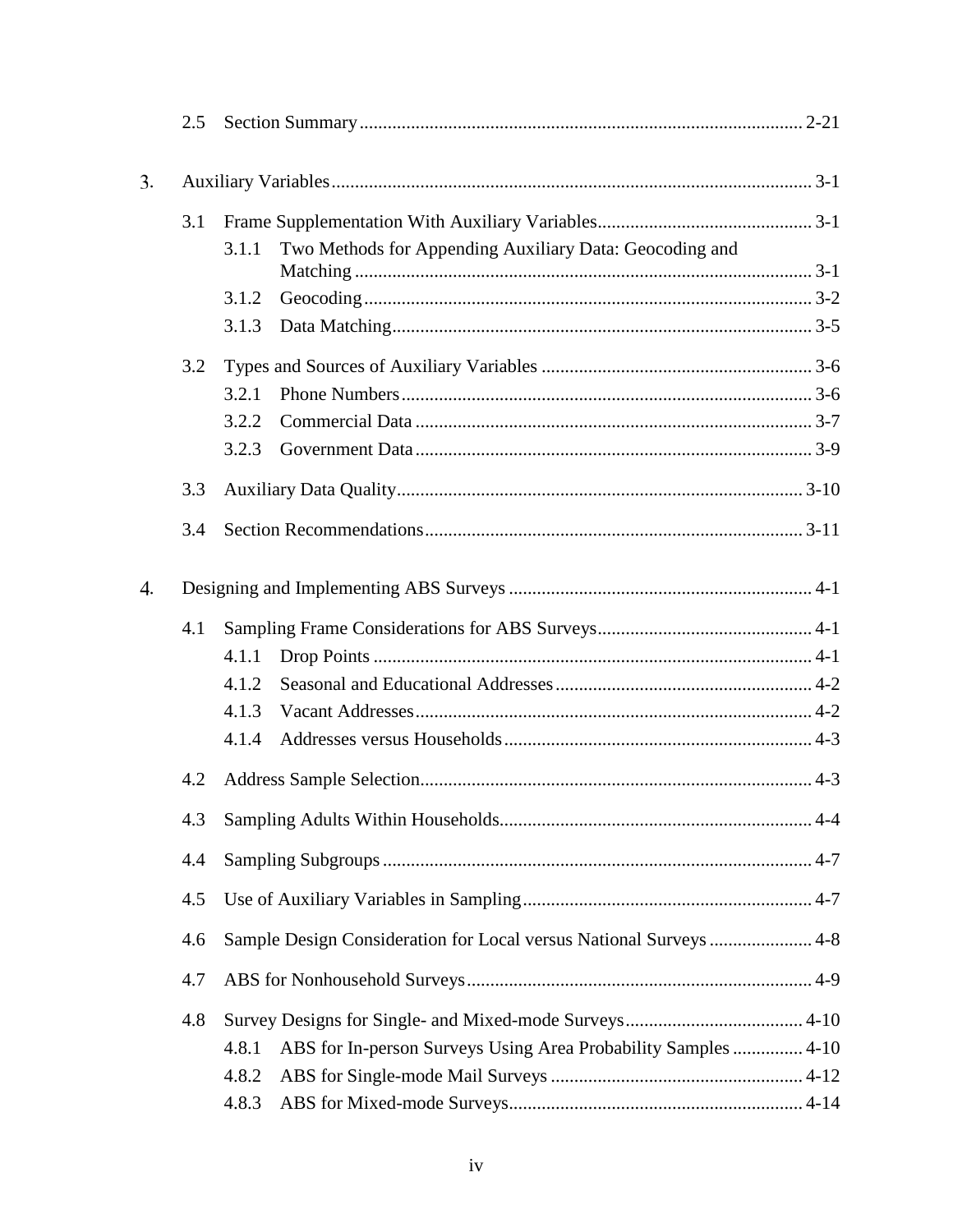|    |     | 4.8.4 |  |  |  |
|----|-----|-------|--|--|--|
|    | 4.9 |       |  |  |  |
|    |     |       |  |  |  |
| 5. |     |       |  |  |  |
|    | 5.1 |       |  |  |  |
|    |     | 5.1.1 |  |  |  |
|    | 5.2 |       |  |  |  |
|    |     | 5.2.1 |  |  |  |
|    | 5.3 |       |  |  |  |
|    |     | 5.3.1 |  |  |  |
|    |     | 5.3.2 |  |  |  |
|    |     | 5.3.3 |  |  |  |
|    |     | 5.3.4 |  |  |  |
|    |     | 5.3.5 |  |  |  |
|    | 5.4 |       |  |  |  |
| 6. |     |       |  |  |  |
|    | 6.1 |       |  |  |  |
|    | 6.2 |       |  |  |  |
| 7. |     |       |  |  |  |
|    | 7.1 |       |  |  |  |
|    | 7.2 |       |  |  |  |
|    |     | 7.2.1 |  |  |  |
|    |     | 7.2.2 |  |  |  |
|    |     | 7.2.3 |  |  |  |
|    |     | 7.2.4 |  |  |  |
|    | 7.3 |       |  |  |  |
|    |     | 7.3.1 |  |  |  |
|    |     | 7.3.2 |  |  |  |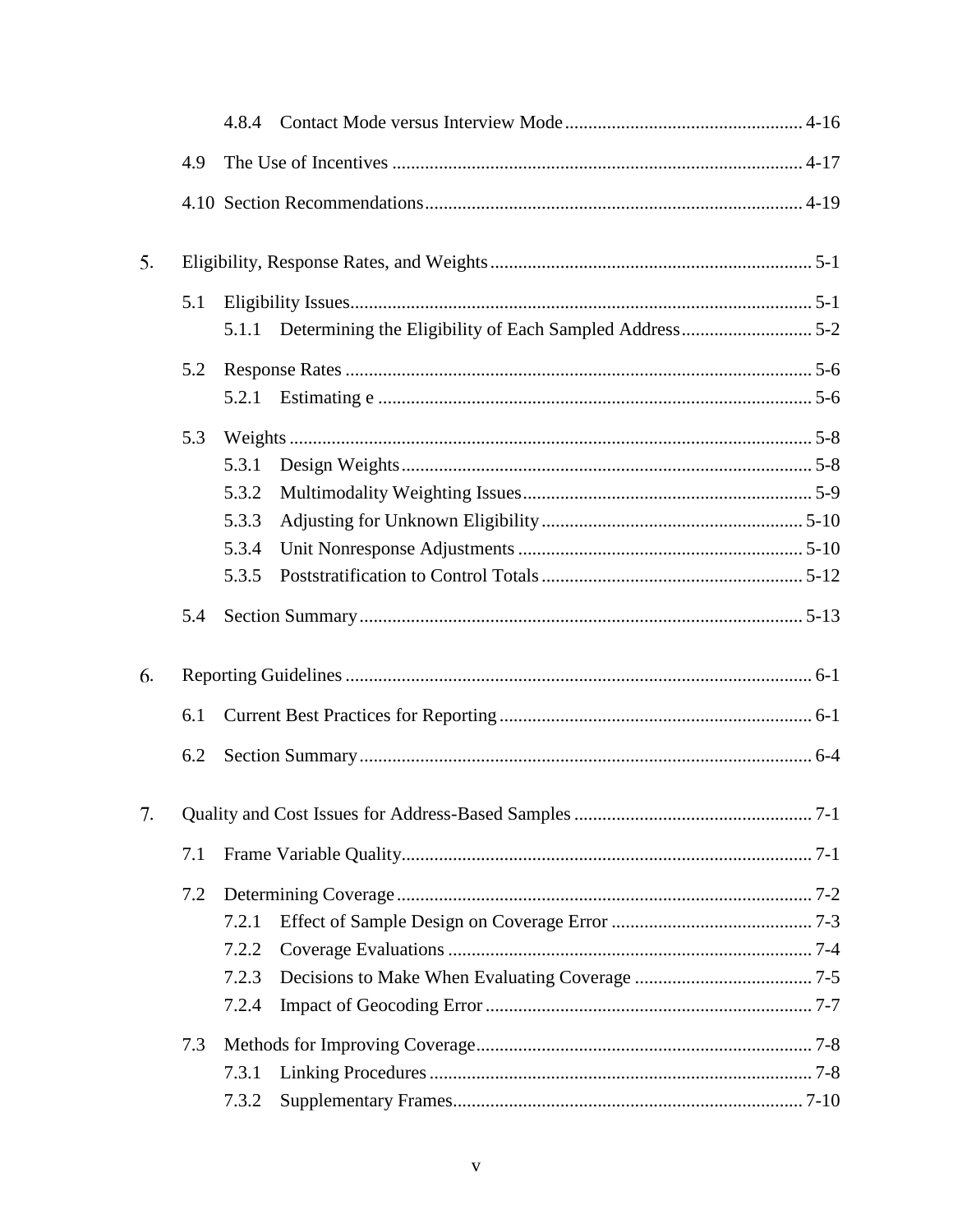|    | 7.4      |       |                                                                  |  |  |  |
|----|----------|-------|------------------------------------------------------------------|--|--|--|
|    |          | 7.4.1 |                                                                  |  |  |  |
|    | 7.5      |       |                                                                  |  |  |  |
| 8. |          |       |                                                                  |  |  |  |
|    | 8.1      |       |                                                                  |  |  |  |
|    |          | 8.1.1 |                                                                  |  |  |  |
|    |          | 8.1.2 |                                                                  |  |  |  |
|    |          | 8.1.3 | Frame Multiplicity, Vacant Addresses, and Other Frame Issues 8-3 |  |  |  |
|    |          | 8.1.4 |                                                                  |  |  |  |
|    |          | 8.1.5 |                                                                  |  |  |  |
|    | 8.2      |       |                                                                  |  |  |  |
|    | 8.3      |       |                                                                  |  |  |  |
| 9. |          |       |                                                                  |  |  |  |
|    | Appendix |       |                                                                  |  |  |  |

#### $\mathbf{A}$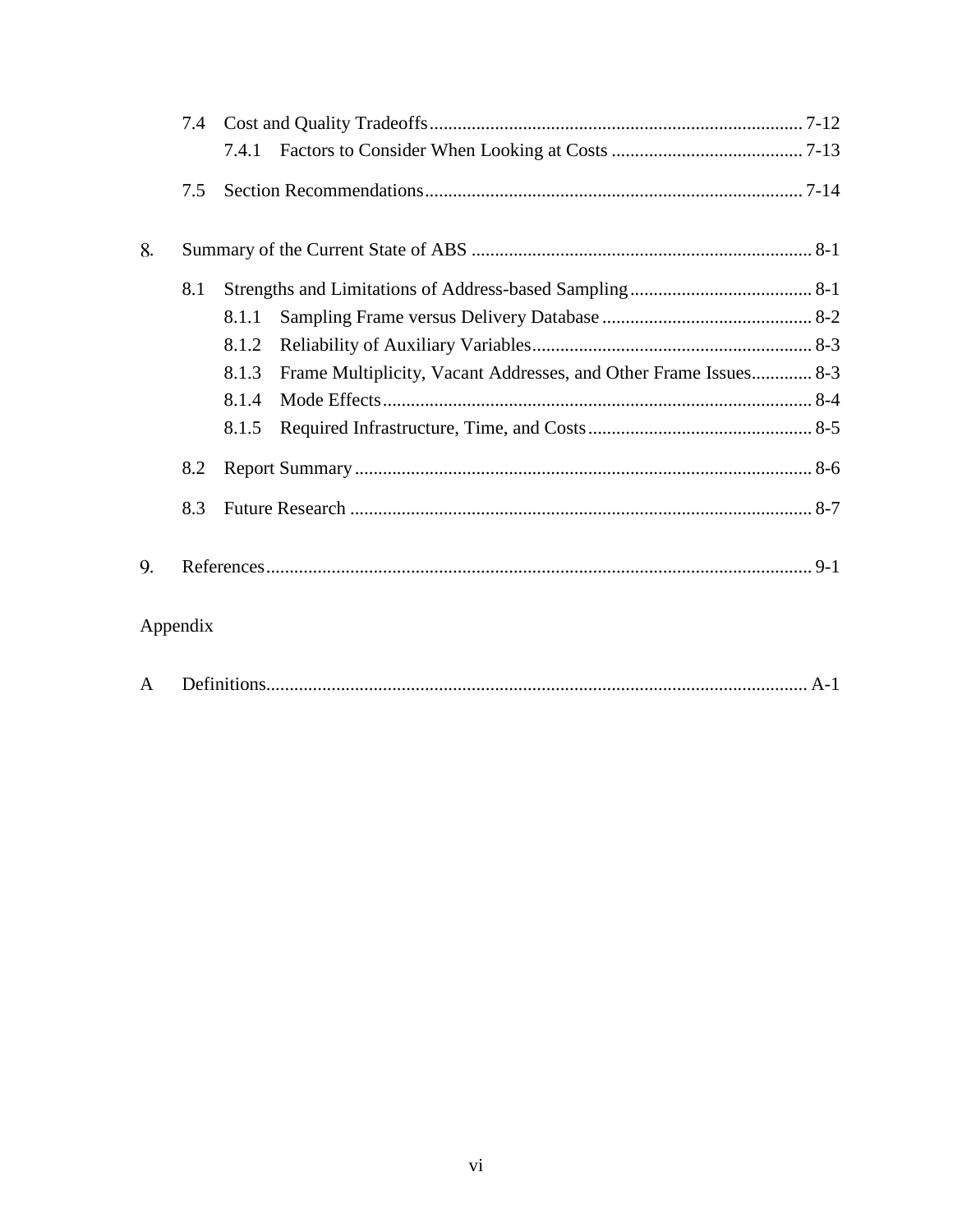### **SECTION 1 INTRODUCTION**

#### $1.1$ **Why is Address-based Sampling Important?**

Arguably, address lists updated via the United States Postal Service (USPS) Computerized Delivery Sequence (CDS) file are the best possible frames for today's household surveys in the United States. National coverage estimates vary, but are very high overall and nearly 100% in many areas, and coverage continues to improve. In addition, many address lists are regularly updated with changes from the USPS CDS file, reducing the need for expensive field work by survey organizations. Historically, field-generated frames were the only option for in-person surveys, but the high cost was prohibitive for many important national surveys, not to mention other valuable research surveys at the state, region, or community level.

For many years, telephone surveys have been the low-cost alternative to in-person surveys with field-generated frames. However, the nature of telephony has shifted dramatically toward cellular technology (Blumberg and Luke 2014; Keeter et al. 2007). With more households switching from landline to mobile telephones, the coverage of landline-based random digit dialing (RDD) frames has dwindled (Blumberg and Luke 2014). Furthermore, because of legislation regarding how survey researchers may dial cell phones, and because of generally lower response rates for cell phone numbers, the cost of telephone surveys that seek coverage of cell-only households is increasing (AAPOR Cell Phone Task Force 2010). Address-based sampling (ABS) offers attractive solutions to these coverage and cost problems in the United States (Link et al. 2008).

The accessibility of address frames has reduced the cost of in-person surveys and brought about a resurgence of relatively inexpensive mail surveys. ABS is often used in multimode studies, where different modes may be used for contact versus response in data collection or to follow up with nonrespondents (Alexander and Wetrogan 2000; de Leeuw 2005). Alternatively, advance mailings can be used to direct selected households to web surveys, with the hope that doing so may dramatically reduce costs. Furthermore, the ability to append geocodes, phone numbers, demographics, and other data to the address frame, although imperfect, can provide deep stratification and aid in designing more cost-efficient studies.

Society is changing through the way people communicate. Letters and telephone calls are largely being replaced by texts, tweets, e-mails, and other electronic communications, although mail is still used for some formal and official communications. Surveys that push selected individuals to respond to surveys electronically (e.g., via the web) take advantage of today's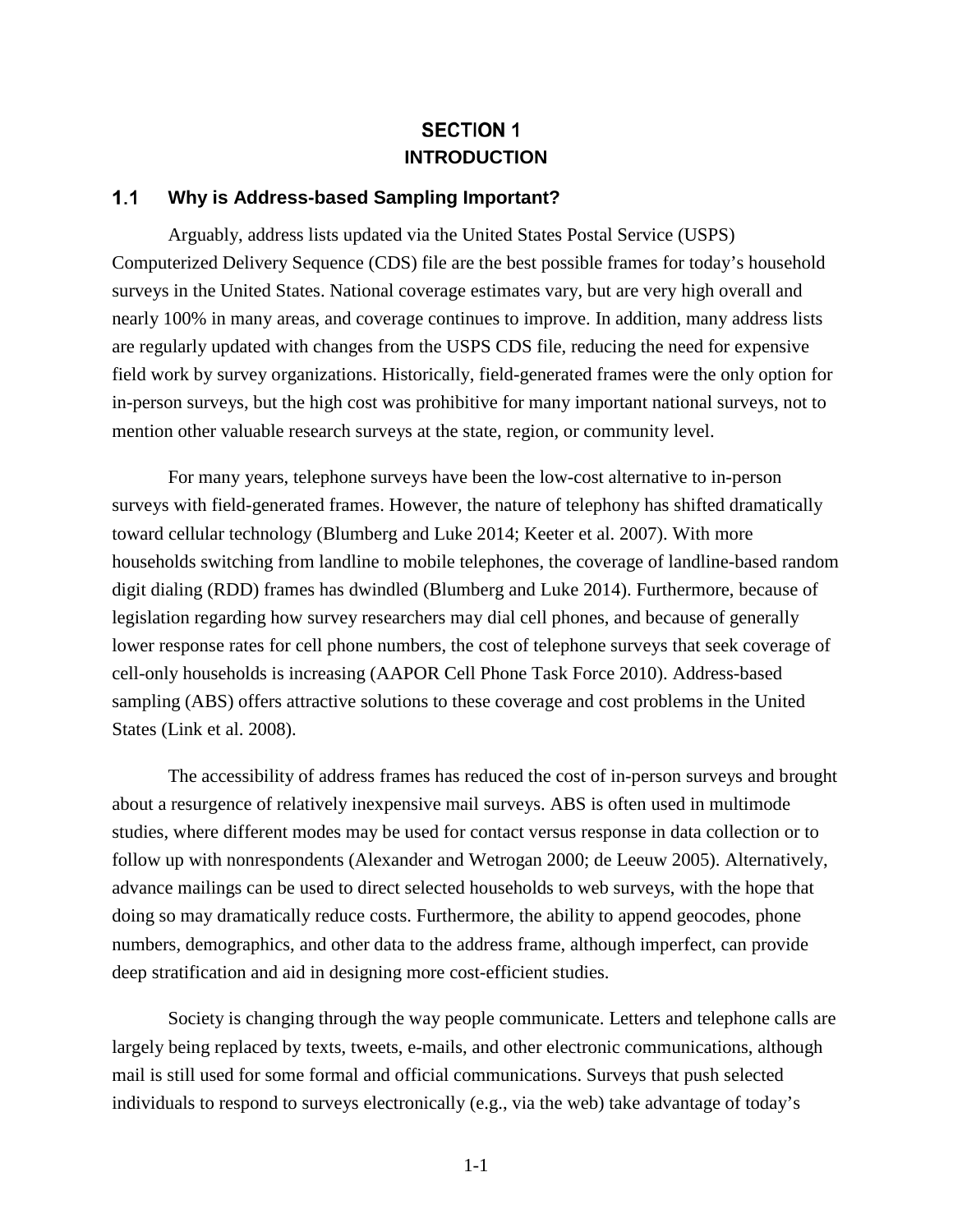prevalent modes of communication. Without general frames of electronic addresses, mail addresses provide excellent coverage of households. At the same time, initial contact by mail ensures that virtually every selected household can be reached, regardless of electronic capabilities. Creative use of ABS provides many options for reaching busy households and gaining cooperation.

The purpose of this report is to describe the nature of ABS and its uses for conducting surveys. Multiple specific goals of the report are presented in Section 1.3. The report discusses in detail technical aspects of constructing ABS frames and samples, and the technical aspects reveal both its strengths and limitations. These aspects are important for effective use of ABS in survey design and implementation, as described in the report.

#### $1.2$ **What is Address-based Sampling?**

ABS is sampling from address frames that are usually based, in part, on the USPS files. Although approaches for selecting samples of addresses for mail or in-person surveys have existed for decades, the survey's success depends heavily on the availability of a suitable address frame. For some geographies or some subpopulations, special purpose address lists may be available. Only in the prior decade, however, did survey organizations begin to use commercially available address lists updated at least in part by the USPS (Iannacchione, Staab, and Redden 2003). Quite simply, the address lists available today are the best frames available for national U.S. household surveys.

ABS is best understood in the context of its history and its potential. Before ABS frames were commercially available, survey designers sometimes built a frame of housing units within small geographical areas selected through a multistage design (Kish 1965). At the first stages, high-quality frames exist for geographical areas. Counties or metropolitan statistical areas are commonly used as primary sampling units, and smaller, well-defined areas such as census blocks might be secondary or tertiary sampling units. With a sample of manageably small geographies, field personnel can traverse the sampled areas and generate lists of addresses or housing units for frames at the housing unit level. Such designs are sometimes referred to as *area probability designs*, and the process of gathering listings in the field is called *field enumeration, field listing,*  or *traditional listing*. This practice is still done for studies such as the National Survey of Drug Use and Health (Center for Behavioral Health Statistics and Quality 2014) and the National Health and Nutrition Examination Survey (Johnson et al. 2014). Although field listings were considered the best frames for many years, they have their drawbacks. First and foremost, collecting addresses in the field is extremely costly, and very few survey organizations are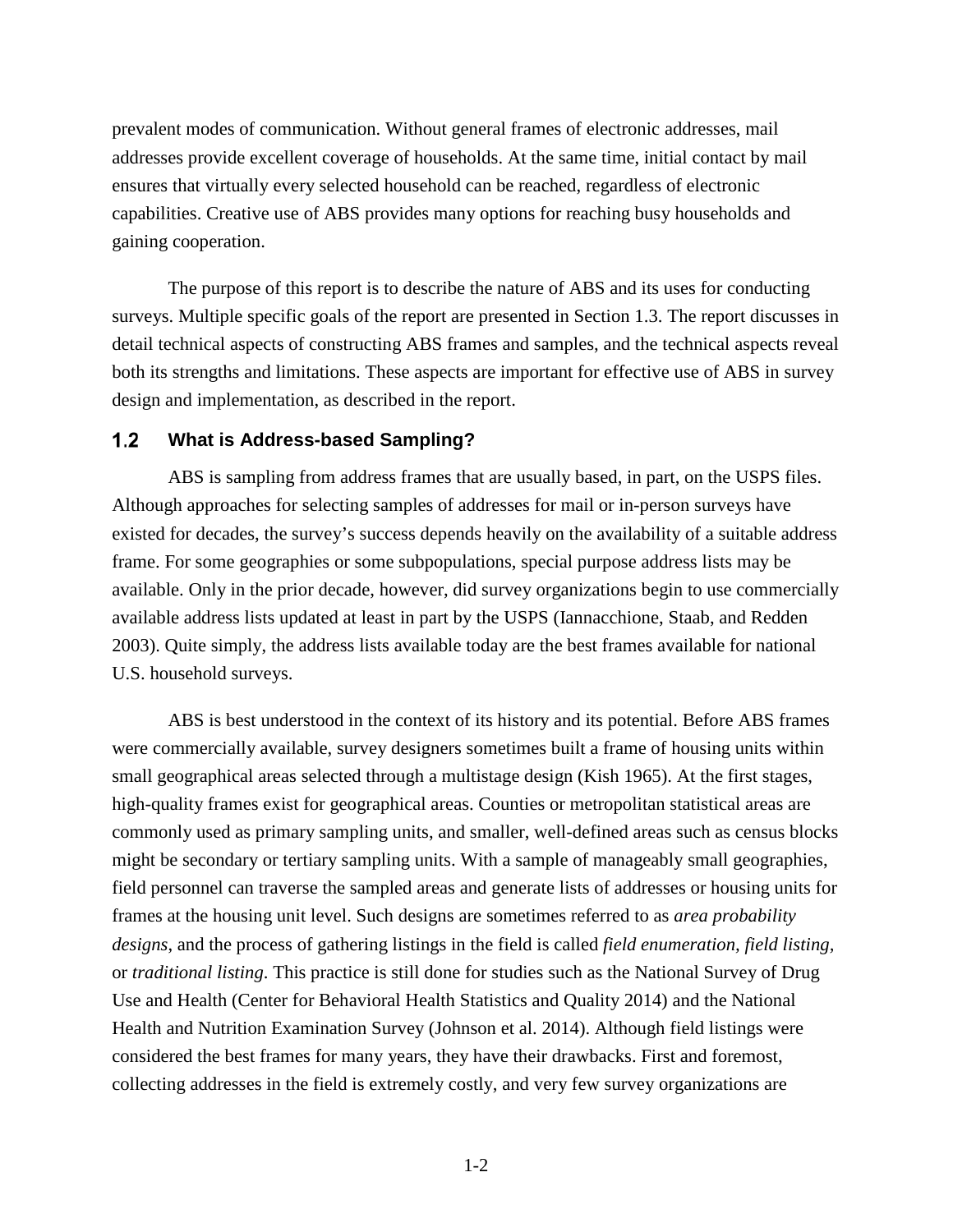willing and able to generate an address or housing unit frame in this way. Second, field listing takes considerable time, and frames can become out of date rather quickly. Third, listers sometimes make mistakes (Eckman 2010). Field methods to correct for errors or omission are also error prone (Eckman and Kreuter 2011).

In truth, using a national address list for sampling is not new. The U.S. Census Bureau has sampled from national decennial address files for decades, but their files are confidential and not available outside the US. Census Bureau until 72 years have passed from the census. In 1994, Congress amended Section 412 of Title 39 in the U.S. Code (1994) to require the USPS to provide postal addresses to the Secretary of Commerce for surveys and censuses conducted by the U.S. Census Bureau, and this action may have spurred interest in the USPS addresses elsewhere in the survey industry. However, Title 39 prohibits the release of USPS address lists to other parties, and Title 13 further protects the addresses the Census Bureau receives.

Even so, the USPS was already offering to "correct" existing mailing lists for mass mailers (updating the lists and putting addresses in proper format), provided the mailing lists covered at least 90% of addresses in a ZIP Code and did not exceed 110% of the addresses in a ZIP Code (U.S. Postal Service 2013a). (NOTE: In this context, covering between 90% and 110% of the addresses in a ZIP Code is referred to as "owning" a ZIP Code.) Marketing companies with address lists for mass mailings were among the first to take advantage of the service. Qualified licensees of the USPS's CDS file (Section 2.1) can receive updates weekly or every 2 months for their proprietary address lists in the geography they own, which they can, in turn, license in part or in whole to survey organizations. A small number of marketing database companies receive CDS updates and make their proprietary address frames available to survey organizations. Also, a small number of survey organizations have licensed the entire set of U.S. addresses from these vendors as frames for their own sample selections.

More recently, organizations that historically provided telephone samples to survey organizations have also obtained address lists from vendors, and they can now select and provide samples of addresses to survey organizations. Many survey organizations have taken advantage of such samples without incurring the costs of developing or leasing their own national frame.

Both types of vendors, frame providers and sample providers, typically offer value-added data or services, such as the ability to append householder name or telephone number, indicators regarding the type of address, and demographic information on occupants of the households, where available. Survey organizations of all sizes can now obtain frames or samples from frames that nearly cover the entire population of U.S. mailing addresses. Sampling from address frames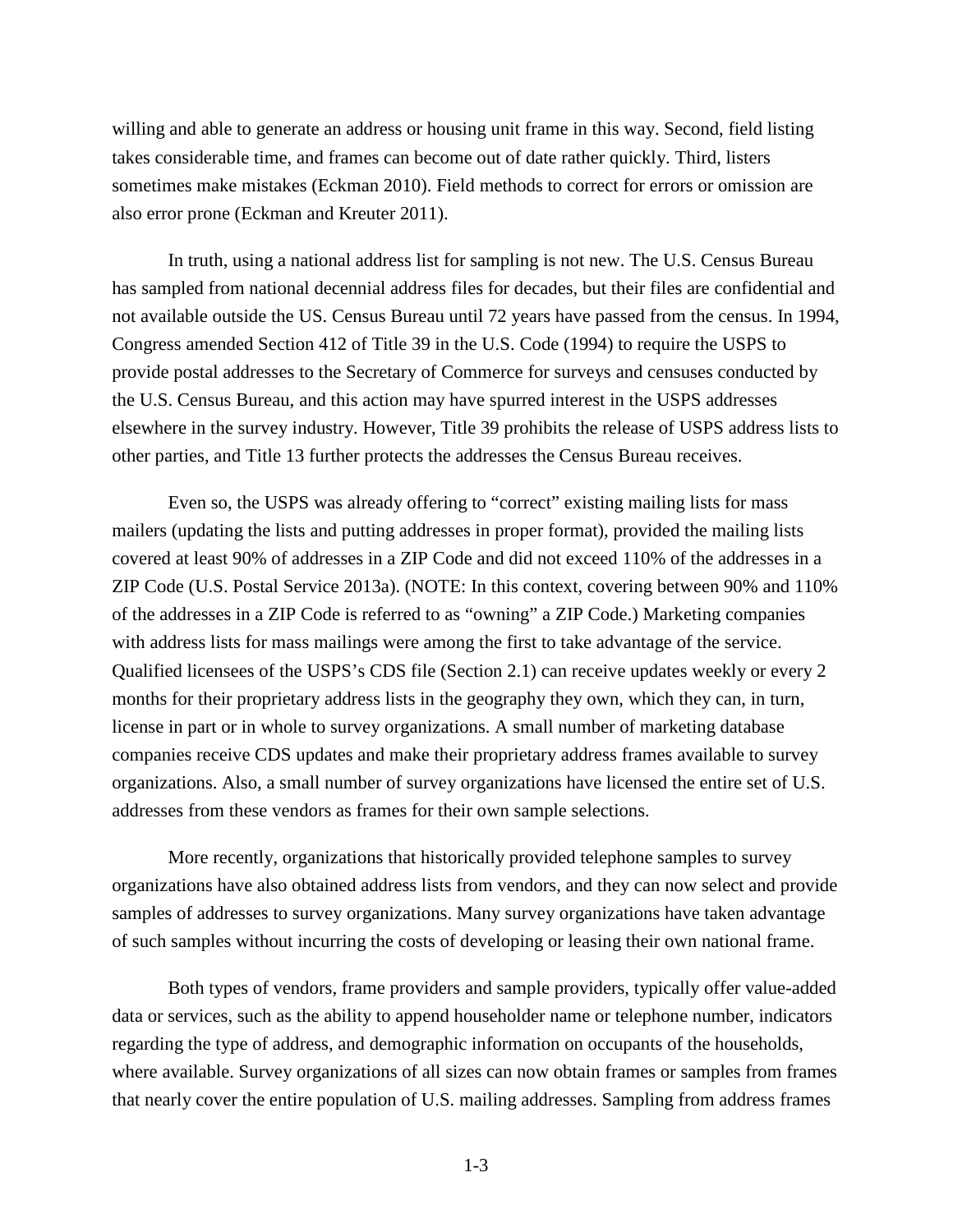that are highly dependent on the USPS files has come to be known as *address-based sampling* or *ABS*. Iannacchione (2011) and Link (2010) provide helpful overviews of ABS.

Even though ABS evolved initially as a lower cost method of building frames of housing units for in-person surveys, its greater potential is as an alternative to RDD or part of a multimode mix. AAPOR members are more likely to encounter ABS in these applications. This report covers the basic ABS concepts to help the survey profession understand the possibilities, limitations, and options inherent in ABS.

#### $1.3$ **Goals of the Report**

Any major new development in the science of surveys deserves research and documentation of current best practices. Effective use of ABS requires knowledge of the files and their properties, including coverage and timeliness. Addresses are often geocoded for targeted areas, an enhancement that increases the utility of these files but introduces the need to deal with the implications of geocoding error. When combined with auxiliary data such as census demographics for the geographies or marketing data for the households, the resulting designs can be more efficient in targeting specific subpopulations, but sometimes with additional risk of bias and variance. Methodologies are evolving with the technologies, and survey sponsors may be confused by the tradeoffs of one methodology versus another. Furthermore, responsible reporting of ABS surveys should disclose aspects of the design that currently are not reported consistently.

The overall goals of this report are (1) to educate the survey community about the current state of ABS; (2) to supplement AAPOR guidelines for ABS issues, consistent with existing standards for scientific surveys; (3) to encourage the survey industry to think creatively about the uses of ABS so that surveys can keep pace with technology and the changing ways in which information is communicated; and (4) to encourage research to fill the gaps in our knowledge of ABS. In particular, the goals of this report are to

- Standardize and clarify ABS terminology.
- Inform the survey industry about frame building and frame characteristics.
- Comment on frame enhancements and the benefits and risks.
- Discuss sample design possibilities with ABS.
- Discuss data collection methodology with ABS.
- Discuss special issues with case dispositions, especially with ABS mixed-mode surveys.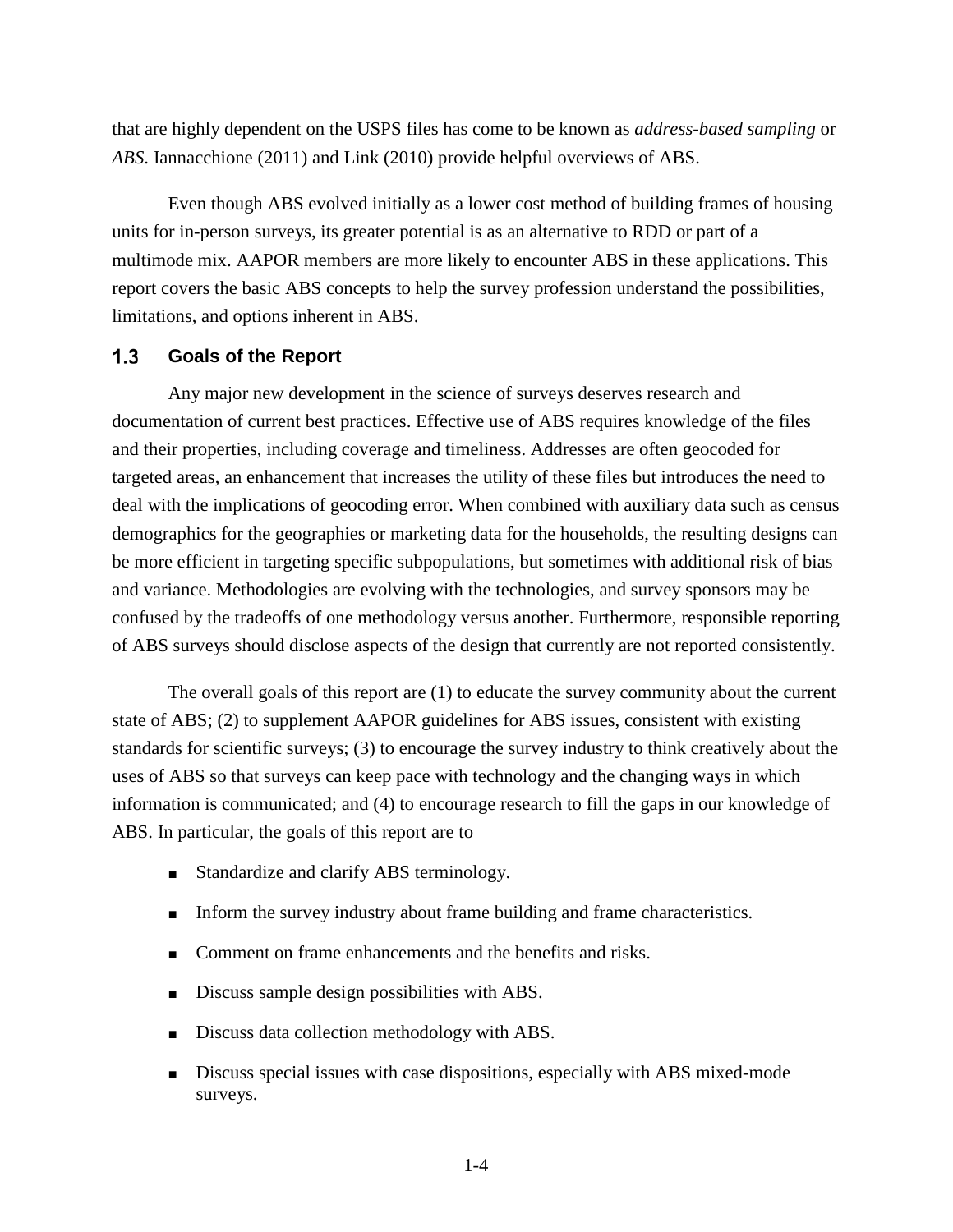- Recommend methods for weighting and for computing response rates for ABS studies.
- Recommend standards for reporting ABS studies to help assess the quality of a study.
- Discuss quality and cost issues associated with ABS.
- Point out the limitations of ABS and opportunities for advancing the field.

The reader should also be aware of the limitations of this report. The current review is not meant to stand the test of time in the rapidly changing survey environment. Rather, this report represents the current state of the source files and methods at the time of this writing. Throughout the document, we have noted areas in need of research, and we expect that additional research will continue on aspects that have already been investigated in some fashion. In addition, we fully expect that aspects that are integral to this methodology (e.g., features of the files used in constructing ABS frames, and changes in the ways people communicate, including increased use of smartphones) will influence how ABS surveys are conducted in the future. Although every effort has been made to reflect the current best practices and considerations for ABS studies, we expect that there will be a need to revisit and revise this report periodically.

#### $1.4$ **Preview of the Report**

Various aspects of ABS are discussed in the remaining sections. To educate the reader adequately about the features and limitations of ABS, the material is presented with considerable technical detail. Although detailed, the material should be accessible to the AAPOR reader familiar with survey research designs and methods in practice. ABS terminology that may be unfamiliar to survey researchers is explained for the ABS context in *Appendix A*.

Key aspects of ABS are covered in the remaining sections of the report. The reader will note some repetition of technical details and general concepts across sections, but some repetition is necessary in discussing various aspects of ABS in sections structured as follows:

- There are various issues related to address frames that survey designers should discuss with their ABS frame or sample providers. The available frames, variables they typically include, and other related issues are discussed in *Section 2*.
- There are many ways in which an address frame can be enhanced by auxiliary variables. The varying coverage and accuracy of auxiliary variables appended to the frame, and the dizzying array of possibilities for sample design and data collection, add to the creativity of ABS. The rapidly changing options pose both opportunities and challenges. These aspects are explored in *Section 3*.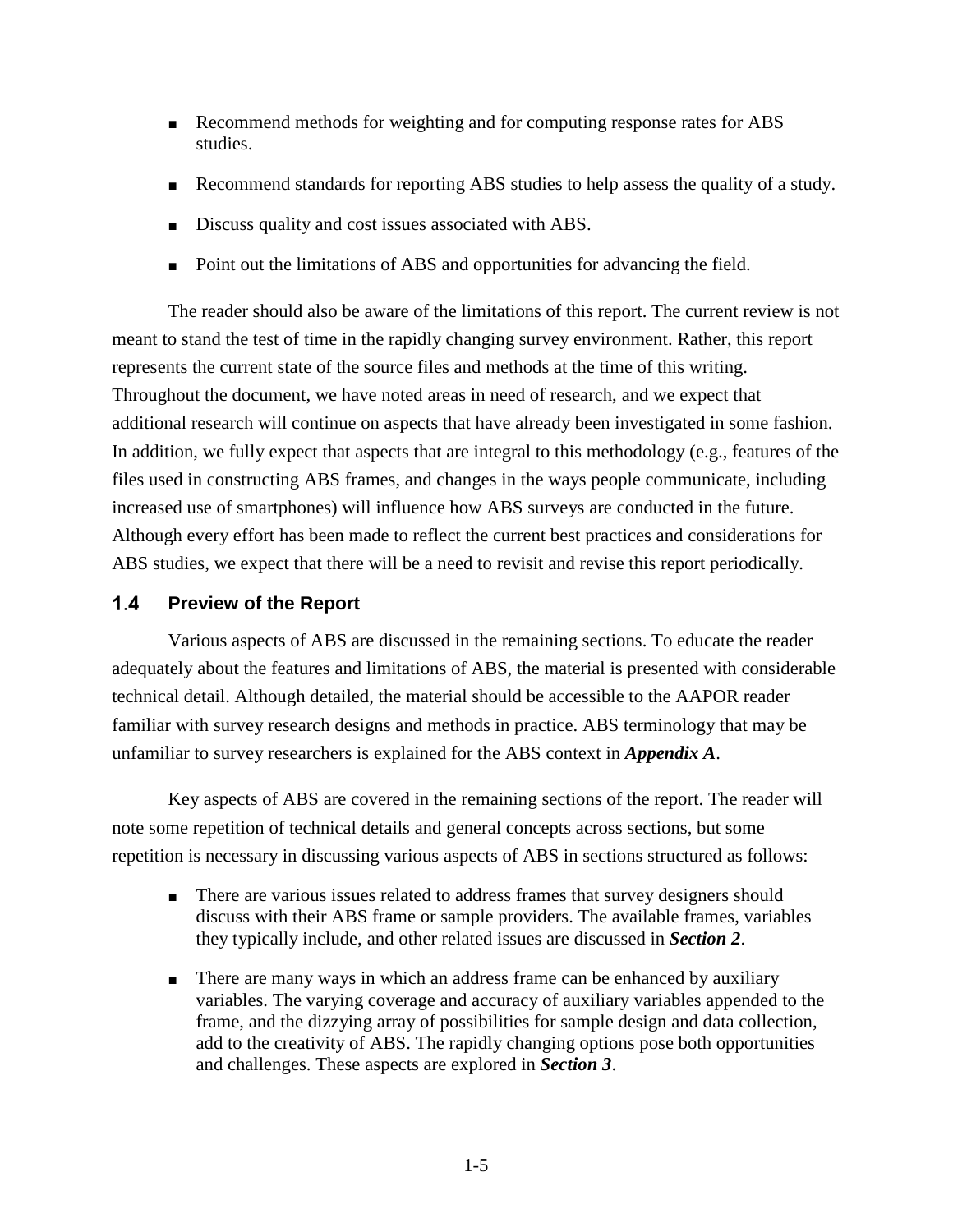- ABS encompasses a very broad array of designs and methodologies. *Section 4* describes how to apply ABS methods to designing survey frames and samples, and ways of using them for data collection. This section discusses both single- and mixedmode survey designs.
- Tricky issues of eligibility and dispositions may be encountered in ABS studies, especially mixed-mode studies. These issues feed directly into computational methods for response rates and weights. *Section 5* details these issues and prescribes methods for dealing with them.
- ABS studies should adhere to general reporting standards, but encompassed within these are some points and considerations that are specific to ABS. *Section 6* reviews current best practices for reporting on studies as they apply to ABS studies.
- All survey design options involve tradeoffs. *Section* 7 discusses the cost and quality aspects of ABS. Issues such as coverage, accuracy, timeliness, and cost are discussed, along with methods that have been developed to improve coverage. Even so, our profession has not yet achieved a full understanding of cost and quality *tradeoffs* in the context of ABS designs, and this area is ripe for research.
- Although ABS has opened the door to a new collection of methods, and the use of existing methods in a new context, it is not without limitations and unknowns. *Section 8* summarizes the limitations of ABS that are discussed in prior sections, and the strengths that make ABS so promising. This section summarizes ABS topics suggested for further research in its concluding remarks.

Although the field of ABS is rapidly evolving, this report attempts to summarize concepts, present research literature to date, and address current best practices for the scientific survey industry, while noting areas where additional research is desirable. Especially in the realm of multimode data collection, including web data collection, it is incumbent on us to thoroughly research the tools necessary for the future of our profession. Ideally, survey methodologists, statisticians, and practitioners will think seriously about the possibilities presented by address-based frames and move the survey industry into the future of gathering valuable information in our changing culture.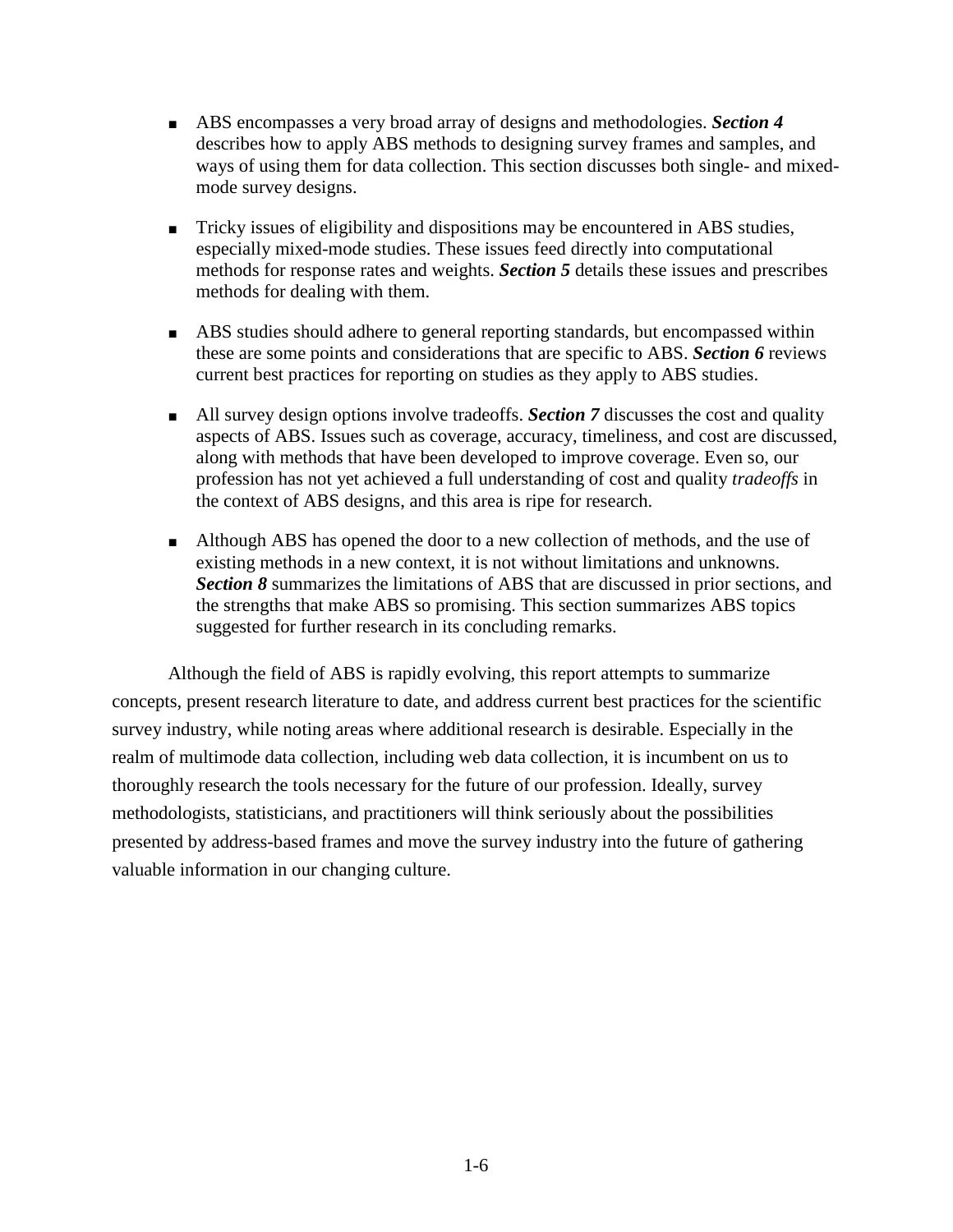### **SECTION 2 FRAME CREATION: SOURCES, FILTERING, MATCHING, AND DEDUPLICATION**

Typically, the ABS frame creation process is done by a data vendor, whose business rules, decisions, and procedures used to create ABS frames are often proprietary. However, these rules, decisions, and procedures can have a major impact on the quality and cost of a survey. For example, how a vendor deduplicates an address list and filters the list for erroneous inclusions can directly influence the cost, quality, and coverage of a survey. A frame with many out-ofscope units may result in a smaller number of completed interviews, which in turn may result in larger variances and costs per completed interview. On the other hand, frames with systematic omissions may result in biased estimates. Whether a frame or sample is purchased from a vendor, the techniques vendors use to create, process, and update address files can add or reduce errors and costs to the survey.

One of the primary goals of this chapter is to illuminate some of the processes that vendors employ when creating frames and illustrate how they may affect the cost and quality of the survey. A primary source of all ABS frames, the Address Management System (AMS), is protected by law, and the processes used to create, update, and maintain it are not generally known. A second goal of this chapter is to establish a common understanding of the AMS and highlight some known issues with the AMS that may impact the quality of ABS surveys.

The process of creating an ABS frame often involves minimizing both overcoverage and undercoverage, subject to cost functions. Undercovered units are in the target population, but erroneously excluded from the frame or omitted from it. Overcovered units are on the sampling frame, but are not in the target population. Duplicates and erroneous inclusions are examples of overcovered units. To illustrate the balancing of overcoverage and undercoverage errors, subject to cost, consider the situation in which a small number of residential addresses are misclassified as business addresses. Including all business addresses in a survey of households would result in a great amount of overcoverage for the sake of small reductions in undercoverage. Thus, it usually is advisable to exclude business addresses in household surveys. Similarly, sometimes addresses in Alaska and Hawaii are excluded from sampling frames because interviewing in those states is not within budget constraints. Although decisions about which addresses to include and exclude in the sampling frame are proprietary, in most cases vendors may be open to creating extracts that meet users' needs.

In this section, the different types of vendors are explained, the relationship between addresses and sample units is discussed, and details about typical ABS frame creation processes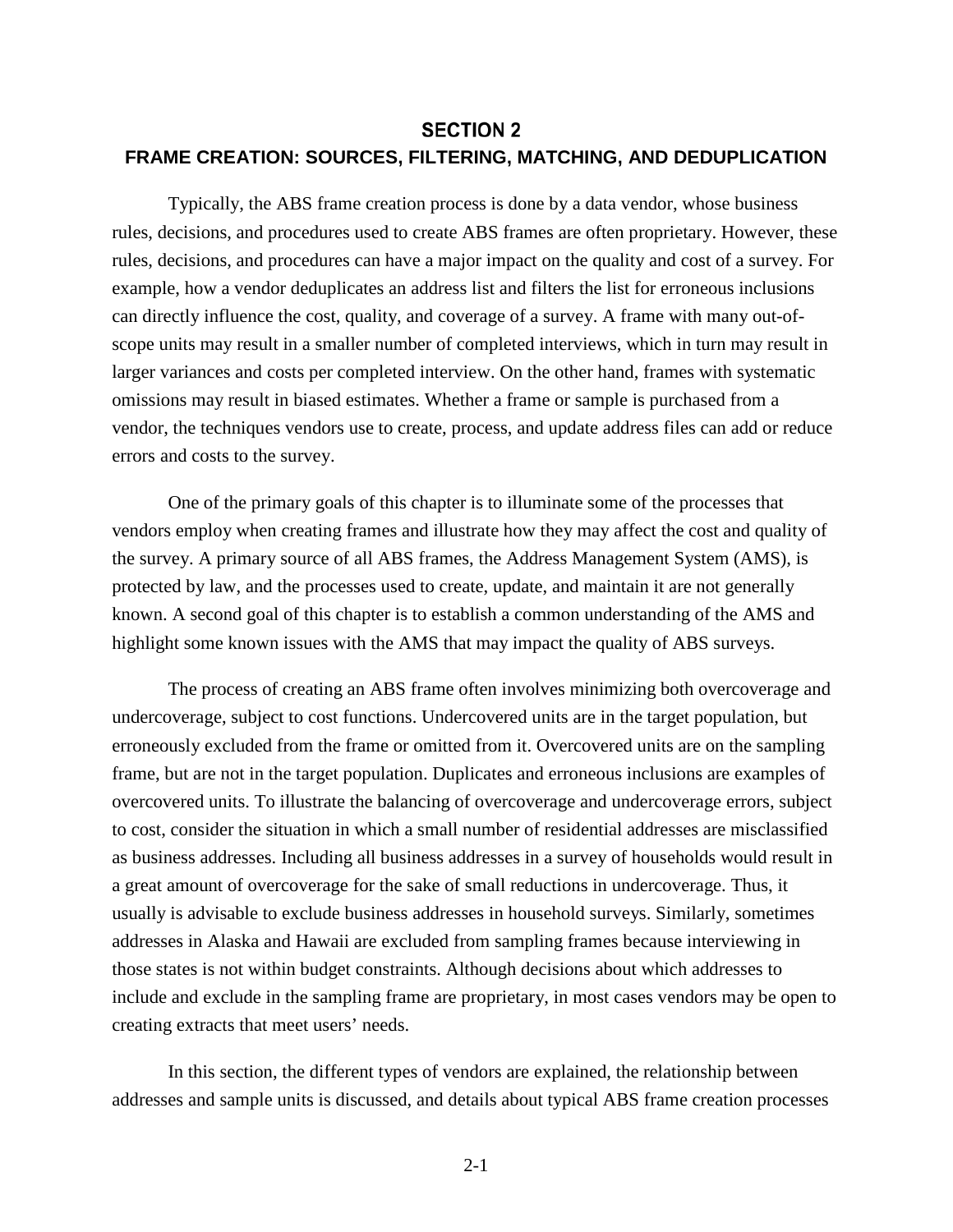are given. Parts of this section are highly technical and detailed. Readers who are new to ABS and want some background prior to engaging a data vendor may want to skim to the checklist of questions to ask vendors and conclusions at the end of this section. On the other hand, survey methodologists, sampling statisticians, readers familiar with ABS frames, frame creators, and other researchers analyzing ABS frames may want to spend some time engaging with the technical material.

#### $2.1$ **Vendors, Licenses, and the USPS**

Sometimes called information resellers, data brokers, or direct mailers, vendors sell ABS frames and samples. Vendors differ in their relationship to the USPS, the source of their addresses, the services they provide, and their geographic coverage. Given the amount of variability among vendors, the process of selecting a vendor can be daunting. Furthermore, there are important technical distinctions between vendors and the quality of the frames they produce. Some of the types of vendors are discussed here. The choice of a vendor is very important to the total quality and cost of a survey. If a sample is being purchased, it is essential to have a trustworthy vendor because the survey researcher will not have access to the frame to verify or evaluate the frame or sampling process.

There are two types of vendors that provide ABS frames and samples. Primary vendors hold a Delivery Sequence File Second Generation (DSF<sup>2</sup>) or CDS license with the USPS, while secondary vendors do not. Before obtaining a CDS license, primary vendors must already have an address file that meets minimum quality thresholds (Dohrmann, Han, and Mohadjer 2007; U.S. Postal Service 2013a). Vendors with a DSF<sup>2</sup> license do not need to meet the same rigorous standards, but the files they receive are generally complete and derived from the same source as that provided to the CDS vendors (U.S. Postal Service 2014a). Primary vendors rely on different sources of addresses, including local tax records, phone directories, or credit card databases. Some vendors enhance the USPS lists with additional addresses from these other sources, especially in areas with known USPS undercoverage of locatable addresses.

Because they do not have a relationship with the USPS, secondary vendors often purchase addresses from a primary vendor and add additional variables or addresses to the purchased list. Although primary vendors undergo a bit more scrutiny than secondary vendors and often have more technical knowledge and expertise with frame creation, high-quality frames and samples can be purchased from primary or secondary vendors.

Vendors also differ in the services they provide. Some vendors provide only samples, some provide only address lists, and some provide both. Some vendors append auxiliary data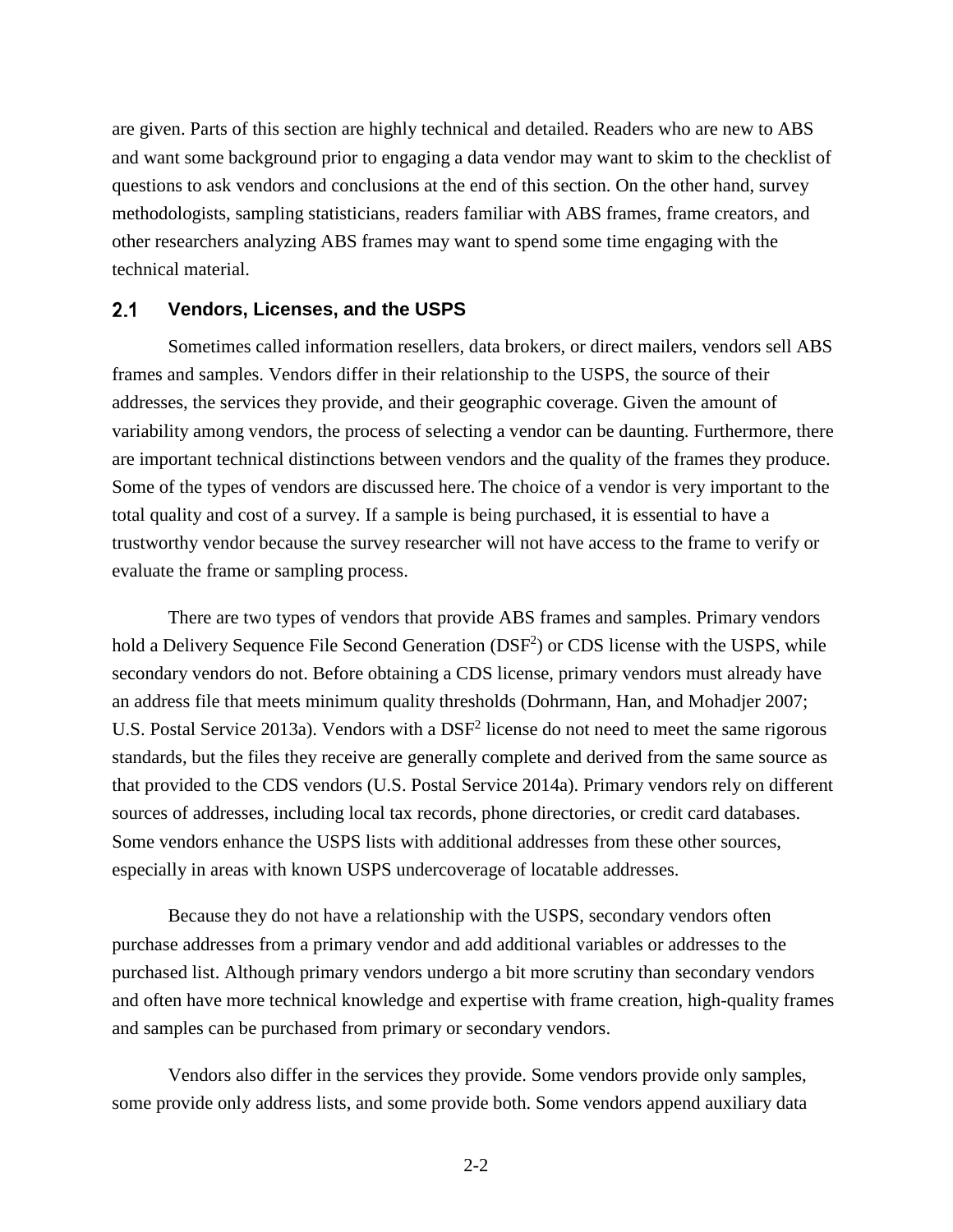such as geocodes, phone numbers, and person-level data, while others focus on providing only addresses.

Some vendors have national address lists, while other vendors focus on specific geographic areas. Furthermore, even the vendors that have national address lists may differ considerably at local levels because vendors may not hold DSF<sup>2</sup> or CDS licenses for all ZIP Codes and address types in the United States (Dohrmann et al. 2007; Iannacchione 2011; U.S. Postal Service 2013a).

Much of this section outlines the various techniques that vendors use to create frames. Vendors approach these methods differently and employ different business rules and procedures to create sampling frames and samples. When selecting a vendor, one should make sure the vendor has the ability to meet the frame or sample requirements.

Although not a vendor, it should be noted for completeness that the U.S. Census Bureau has a special relationship with the USPS. All addresses from the USPS are delivered to the U.S. Census Bureau twice a year for statistical and frame creation purposes (Section 412 of Title 39 in the U.S. Code). The Census Bureau refers to these files as the *raw DSF* (equivalent of AMS database). There are no licensing agreements for the raw DSF, and the Census Bureau's address frame cannot be disseminated outside the Census Bureau.

Despite the variability among vendors, there are some forces that bring conformity among vendors. First, all vendors with a CDS or DSF<sup>2</sup> license must be certified by the USPS and undergo a rigorous application process (2013a; 2014a). Second, all vendors with a CDS or  $DSF<sup>2</sup>$ license clean, verify, and validate their address lists with information from the same source (U.S. Postal Service 2013a; U.S. Postal Service 2014a). Although vendors may enhance their frames with other sources, the size and frequency of updates from the USPS provides an incentive for vendors with a CDS or DSF2 license to become aligned with parts of the AMS. Additionally, secondary vendors that purchase lists from vendors with a CDS or DSF<sup>2</sup> license may also sell frames that mirror the AMS because their primary input is aligned with the AMS.

In general, the frames created by primary vendors are updated more frequently than frames created by secondary vendors. Thus, the coverage of frames from primary vendors is expected to be slightly higher than that of secondary vendors, although there is no empirical research to support this claim. On the other hand, secondary vendors may have specialized lists that can be used to target segments of the population or enhance the address frame with phone numbers, person names, e-mail addresses, and other variables for customization.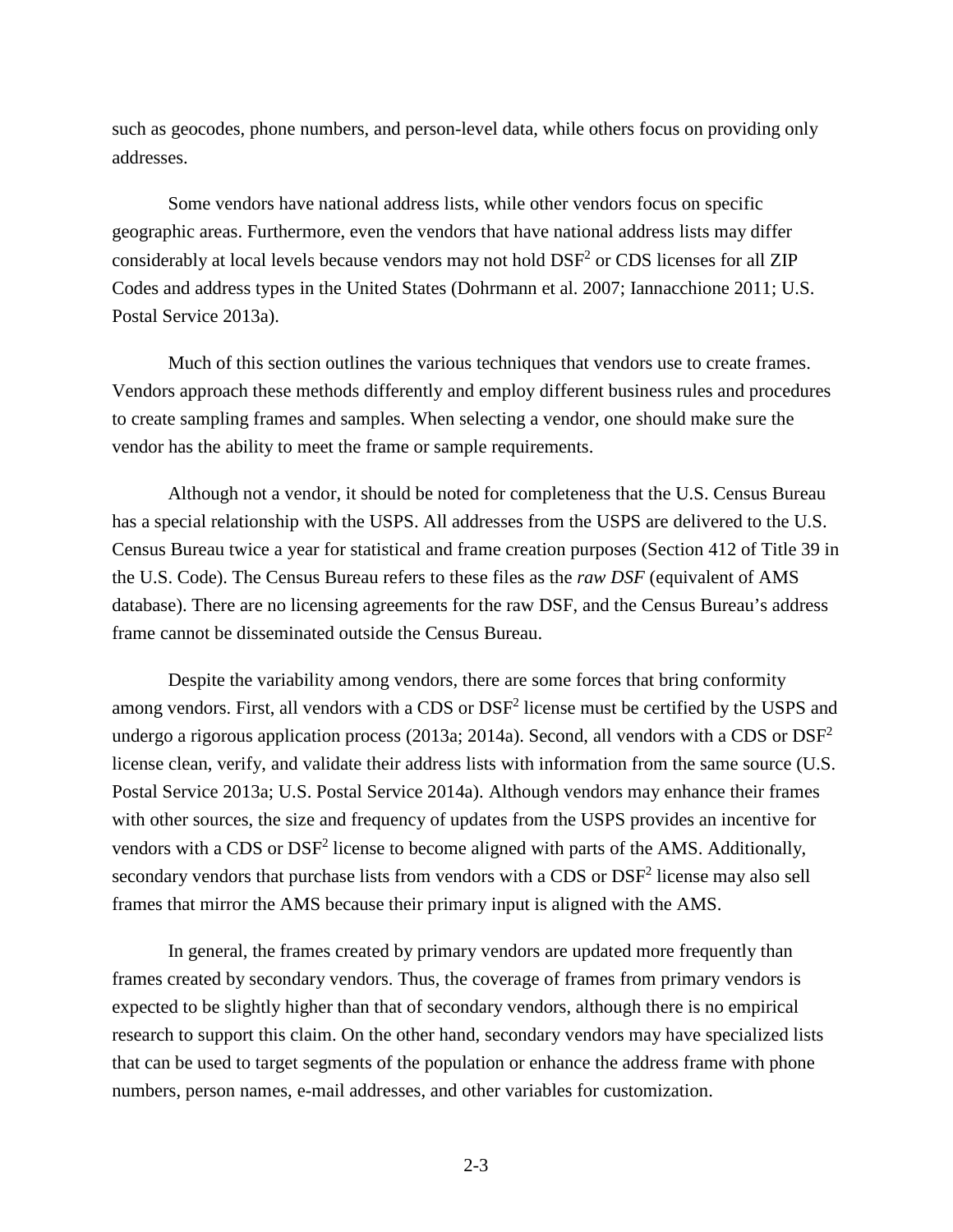Typically, ABS frames are created by vendors who have a license agreement with the USPS to update and verify their address lists. Depending on their licensing contracts, vendors can receive updates through the  $DSF<sup>2</sup>$  or the CDS file (Dohrmann, Han, and Mohadjer 2006). The CDS updates are more comprehensive, so CDS vendors are usually preferred to those with a DSF<sup>2</sup> license (Kalton, Kali, and Sigman 2014). However, because of proprietary contracts, the coverage and address quality differences between vendors with DSF2 and CDS licenses have not been explicitly published in the literature. Certainly, there are some high-quality lists from vendors with DSF<sup>2</sup> licenses as there are high-quality lists from vendors with CDS licenses. Both the DSF2 and CDS files are part of the Address Information System (AIS), which consists of extracts from the USPS AMS database.

#### *Vendors, Licenses, and the USPS: Address Management System*

The USPS maintains the AMS for sorting and sequencing of mail, which is why the primary extract is called the *Delivery Sequence File*. Addresses on letters are scanned and routed to post offices and further sorted based on the DSF. When most letter carriers receive their mail, it is usually sorted based on their assigned route. Thus, the letters delivered to the first house on a delivery route are sorted to the top of the pile and letters delivered to the last house on the carrier's route are sorted to the bottom. The DSF determines how mail is sorted.

Although the AMS serves as a major source of ABS frames and samples, it was not created as a sampling frame. For this reason, vendors and survey researchers must put significant energy into finding ways to transform the AMS into a sampling frame. To do so, it is useful to begin with some basic, albeit technical, information about the purpose, construction, and maintenance of the AMS.

The AMS contains more than 170 million addresses. Using proprietary business rules to filter out some units, the USPS creates a number of extract files through the AIS from the AMS database. These extracts form the CDS, DSF<sup>2</sup>, No-Stat Files, Delivery Statistics Files, City-State files, 5-digit ZIP product, ZIP+4® product, Zip4Change product, ZIPMove file, enhanced Line of Travel (eLOT®) product, Congressional District Code Files, and Carrier Route Files, which vendors use to update and verify their address lists. More information on the USPS files can be found in the USPS AIS Products Technical Guide (U.S. Postal Service 2015b) and the CDS User Guide (U.S. Postal Service 2013a).

Very little is publicly known about methods used to update and clean the AMS. Mail carriers provide many updates to addresses on their routes, but local governments, post offices, and some vendors also provide new addresses and address updates to the USPS. The quality and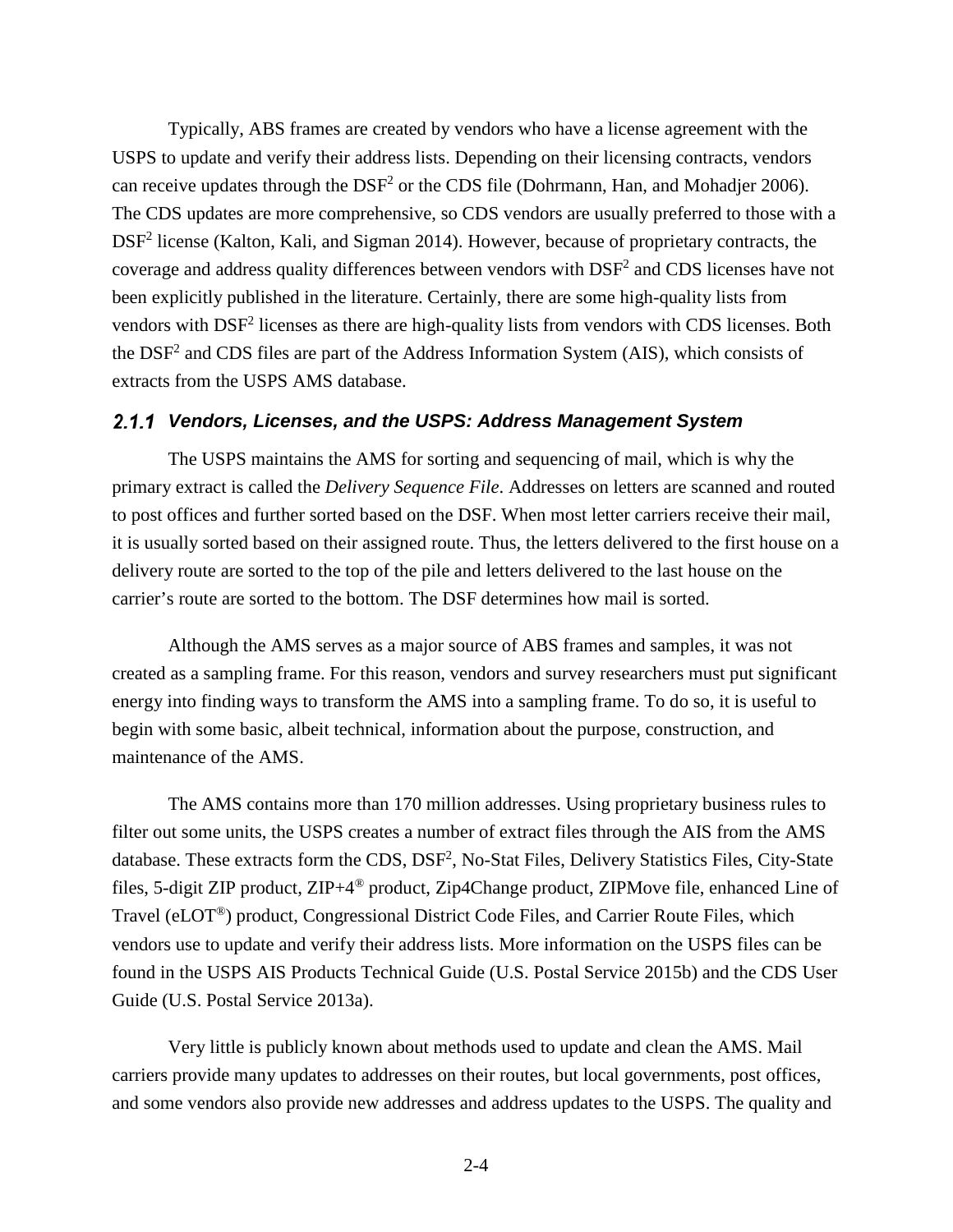timeliness of these updates can vary considerably by geography. For example, one local government may provide the USPS with a list of addresses for a proposed new housing development several years before construction begins. Other local governments might not regulate new construction and addresses at all and thus might not provide new construction addresses to the USPS very far in advance of occupancy, if at all.

Addresses in the AMS are parsed into standard components or address fields (*Section 2.3.1*). In addition to these address fields, the AMS includes the following attributes associated with each address (Iannacchione 2011), to be discussed in subsequent sections:

- Seasonal indicator
- Educational indicator
- Vacant indicator
- Delivery mode type indicator
- Residential indicator
- Business indicator
- Drop indicator
- Drop count
- Locatable Address Conversion System (LACS) indicator
- No-Stat(istics) indicator
- Address throwback indicator (U.S. Postal Service 2015c)

These attributes are appended to vendor lists for both CDS and  $DSF<sup>2</sup>$  licenses. It is also important to note that the CDS and DSF<sup>2</sup> licenses deal with mailing address information. Person names, phone numbers, e-mail addresses, global positioning system (GPS) coordinates, number of housing units, or persons living at an address are not provided by the USPS.

### *Vendors, Licenses, and the USPS: Computerized Delivery Sequence*

Section 412 of Title 39 of the U.S. code prevents the USPS from disclosing specific names and addresses to any person or business, apart from the U.S. Census Bureau. Thus, vendors do not receive complete address files through the CDS program. Rather, the USPS provides services that are helpful in cleansing and updating the vendor files. To qualify for a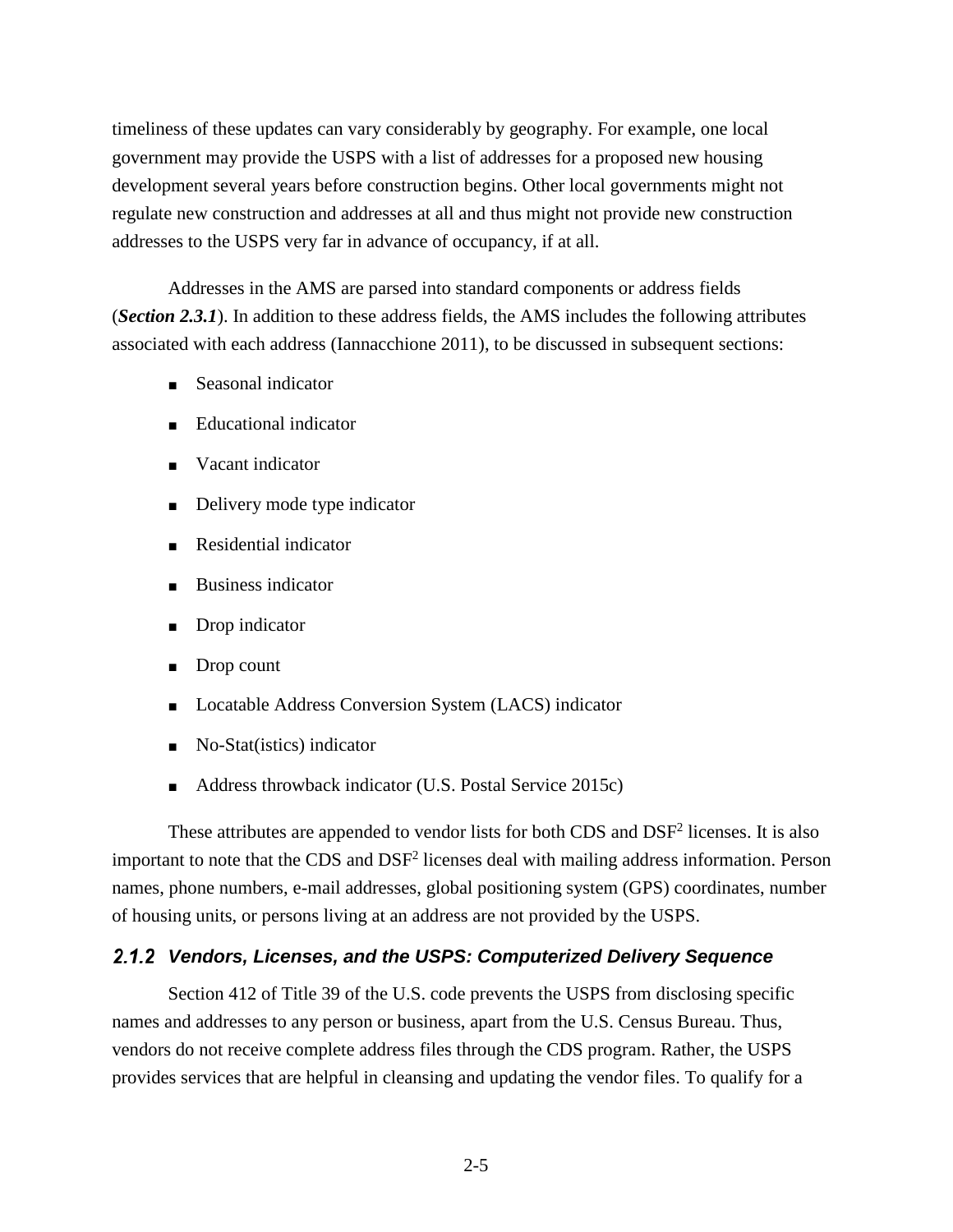CDS license, vendors initially send their address lists to the USPS, which sequences the vendor files, removes undeliverable addresses, and adds new addresses (U.S. Postal Service 2013a).

Before receiving updates through the CDS program, a vendor must be classified as a qualified mailer. To qualify, a vendor must already have a list containing between 90% and 110% of the USPS addresses in a ZIP Code, and if a vendor meets this qualification for a ZIP Code, the vendor is said to "own" the ZIP Code (Dohrmann et al. 2007; Iannacchione 2011; U.S. Postal Service 2013a). Vendors may qualify for an entire ZIP Code or for just certain address groups within a ZIP Code (U.S. Postal Service 2013a). There are six address groups:

- City Carrier Residence Only
- City Carrier Business
- City Carrier Combination Residence and Business
- $\blacksquare$  Post Office<sup>TM</sup> Box
- Rural Route and Contract Delivery Service Route (U.S. Postal Service 2013b)
- Combined Delivery Type

Thus, one vendor may qualify to receive CDS updates only for City Carrier Residences in a ZIP Code, while another vendor may qualify for all addresses in the ZIP Code. The updating process is done separately for each ZIP Code or address group. Vendors with a CDS license do not necessarily own all ZIP Codes in the United States, and thus do not necessarily receive updates from the USPS for all ZIP Codes in the United States (U.S. Postal Service 2013a).

Vendors with a CDS license receive weekly or bimonthly updates from the USPS for the ZIP codes and address groups they own (U.S. Postal Service n.d.-a). Weekly updates include only the addresses that changed from one week to the next. In addition to these frequent updates, they also receive base files containing changed and unchanged addresses twice a year. An added advantage of the CDS license is that the updates include vacant and seasonal housing flags. The weekly change files specifically include "the addition of new addresses, changes in delivery sequence, addresses moving from one route to another, or changes to No-Stat or Vacancy coding" (U.S. Postal Service 2013a, p. 5).

Vendors with a CDS license may also purchase the No-Stat File, which contains planned addresses in new housing developments, vacant addresses on rural routes, addresses on rural routes where mail is forwarded to post office boxes, and addresses in some gated communities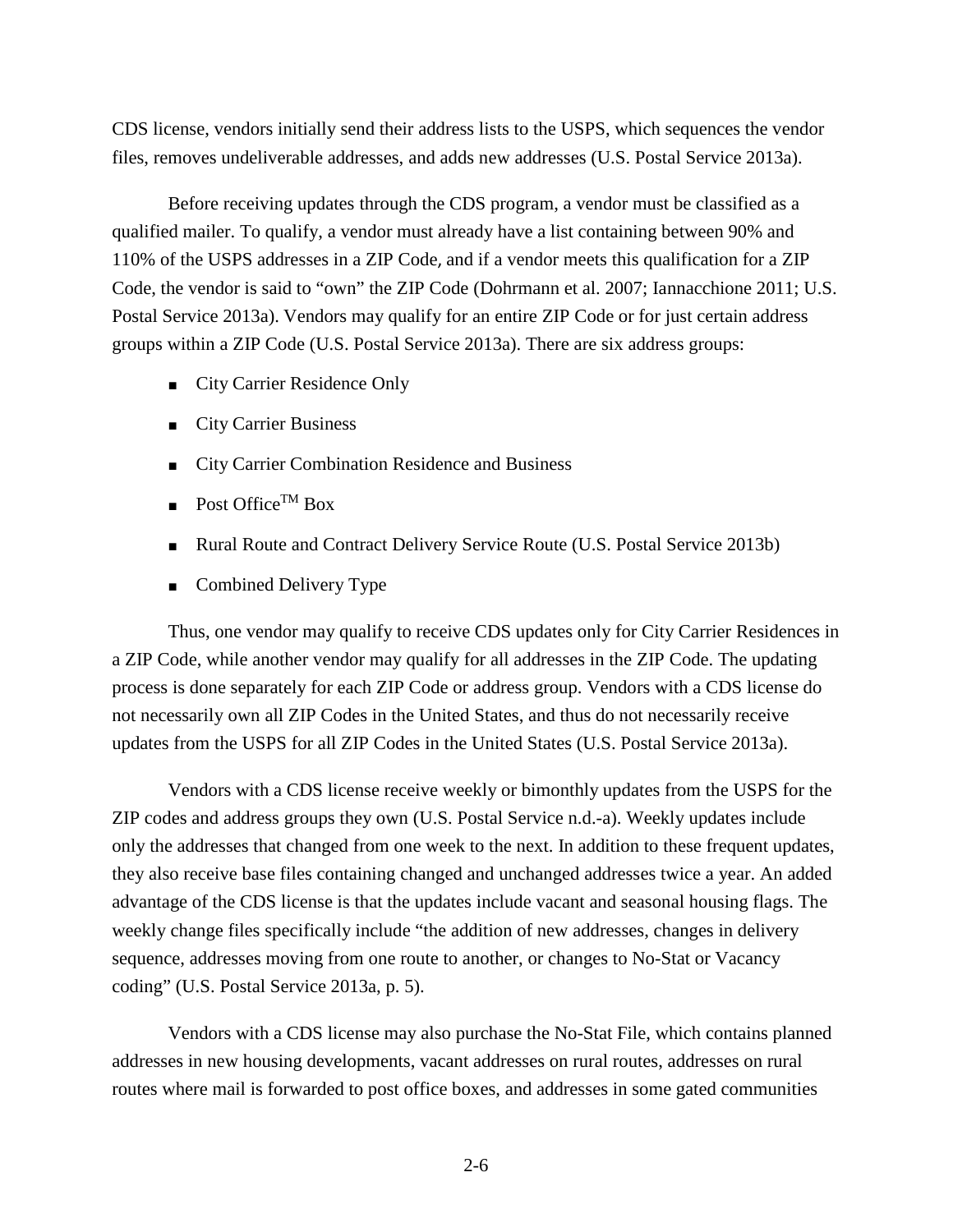where mail is delivered to a central point. Most addresses in the No-Stat file do not receive mail; however, one analysis found that using a portion of the No-Stat File improved rural coverage by 2.2%, without adding too many erroneous inclusions (Shook-Sa et al. 2013). Addresses on the No-Stat File can be incorporated into the regular CDS files through the eLot file (U.S. Postal Service n.d.-a), which provides a link in the sequence between the two files.

### *Vendors, Licenses, and the USPS: Delivery Sequence File Second Generation*

The  $DSF<sup>2</sup>$  license is available to a broader group of vendors who do not need to have existing address lists that meet the qualification guidelines under the CDS (Iannacchione 2011). Some vendors with a  $DSF<sup>2</sup>$  license could qualify for a CDS license, but choose not to. Others may not be able to meet the qualification standards. Vendors with the  $DSF<sup>2</sup>$  license send their addresses to the USPS and receive a file in return indicating if each address appears on the AMS; if the address is vacant, residential, business, or seasonal; if the address is delivered to a curbside mailbox or to a door slot; if the address is on the No-Stat File; and if the address is a throwback address (U.S. Postal Service 2015c). Addresses must be coded through a ZIP+4 system prior to being sent for updates through the  $DSF<sup>2</sup>$  system. Unlike the updates provided to CDS licensees, change files with new addresses and other changes are not included with the DSF<sup>2</sup> license.

Although  $DSF<sup>2</sup>$  vendors do not receive update files from the USPS with new addresses, some DSF<sup>2</sup> vendors may get updates through supplemental files not originating with the USPS. Thus, the coverage of a  $DSF<sup>2</sup>$  vendor's address list is not necessarily less than the coverage of CDS vendor lists, but it is important for those considering a  $DSF<sup>2</sup>$  licensed vendor to obtain information about any such supplementation the vendor does.

### *Vendors, Licenses, and the USPS: Considerations*

High-quality frames and samples can be purchased from primary or secondary vendors. When selecting a vendor, one should consider how much of the target population the vendor owns. For example, large undercoverage errors should be expected for a survey of rural Americans from files purchased from CDS vendors that do not own any Rural Route and Contract Delivery Service Route addresses. Secondary vendors should be ready to disclose if their primary vendor does not own any specific ZIP Codes or groups of addresses.

#### $2.2$ **Addresses as Sampling Units**

In many household surveys, the ultimate sampling unit is either a person or a household. Although there is usually a one-to-one correspondence between addresses and households, there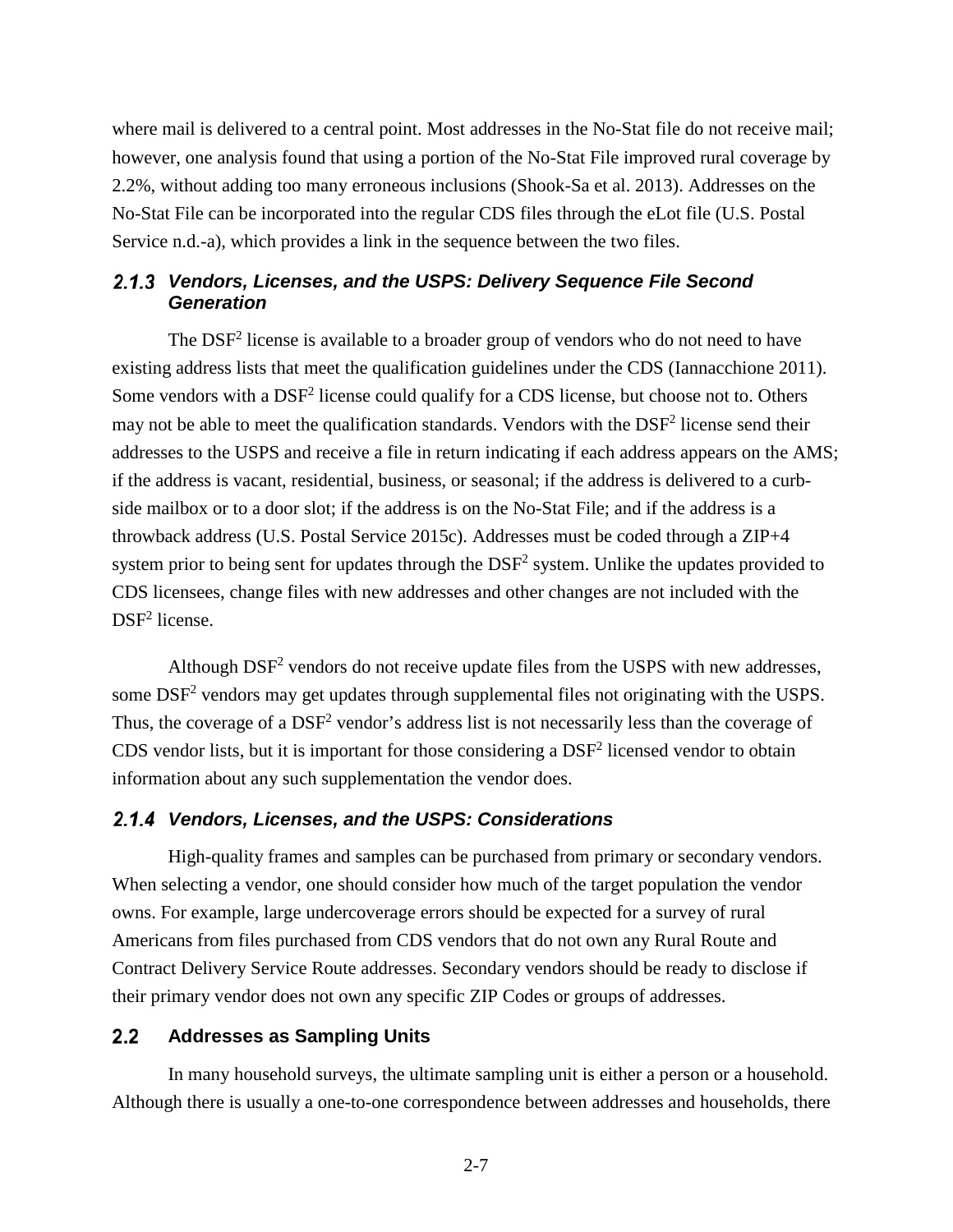are numerous exceptions where one household has multiple addresses or multiple households share the same address. Households that appear on the frame multiple times can bias survey measures because they are given a greater chance of being included in the sample. Furthermore, if multiple addresses for the same unit fall into sample, then one address is often excluded from the sample. This reduces the sample size and can inflate variances. On the other hand, households that share the same address are often sampled at a lower rate than intended. Weighting adjustments can correct for this type of error, but they tend to decrease the precision of estimates. Furthermore, if all households at the sample address are not enumerated at the time of interview, then this error can cause undercoverage bias.

Many frame errors are found at the time of interview, but sometimes frame creation activities can mitigate problems found in the field. When a sample is purchased, it is nearly impossible to detect coverage errors because the frame is not available to the survey designers. However, the inability to detect or correct for undercoverage and overcoverage does not imply that serious coverage errors do not exist. *Section 2.2.1* describes some of the common situations where addresses and households may not have a one-to-one relationship. *Section 2.2.2* reviews these same issues and the problems they cause in frame creation.

#### *Addresses as Sampling Units: Multiple Addresses per Household*

One housing unit, household, or person can be associated with multiple addresses. Some of the common situations are seasonal units, mergers, reconfigurations, throwbacks, and P.O. Boxes. Although addresses are quite different from phone numbers, RDD surveys have developed procedures to deals with households that contain multiple phone numbers. This section provides basic situations that may need adjustments to account for address multiplicity.

When creating a sampling frame, vendors must decide to include or exclude *seasonal* addresses. Some people live in different housing units at different times of the year. For example, someone may live in the northeastern United States in the summer and in a warmer climate in the winter. If the same person inhabits both addresses at different times of the year, he or she may have two chances of selection on the frame. According to the USPS, the *Seasonal Delivery Indicator* "specifies whether a given address receives mail only during a specific season (e.g., a summer-only residence)" (U.S. Postal Service 2013a, p. 25). This indicator also includes educational delivery points. In 2010, there were about 1 million seasonal delivery addresses and about 200,000 educational delivery points in the AMS. About 38% of the seasonal delivery points were found to be occupied in the 2010 Census, and 40% of the educational delivery points were occupied (Kennel 2012). One option is to include a sample address as eligible only if a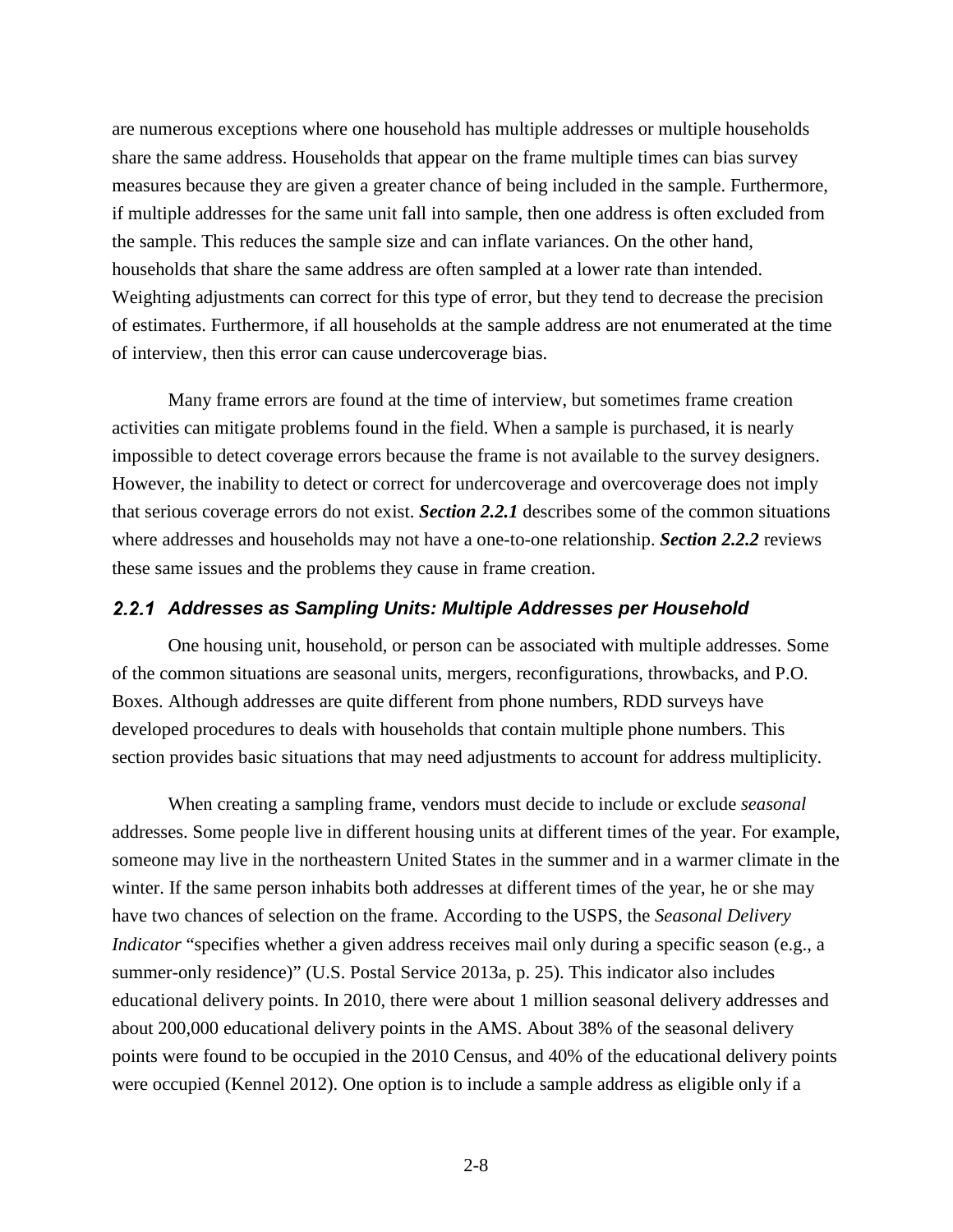household currently resides there. Alternatively, one could remove all addresses flagged as seasonal. In many cases, it is necessary to ask respondents how many addresses they have. Because there is a lag in updating whether an address is seasonal or not, and because seasonal addresses represent potentially occupied units, surveys that wish to maximize coverage may want to include seasonal units in their sampling frames. Even though one stops receiving mail at an address, the USPS still maintains the address and includes it in regular CDS and  $DSF<sup>2</sup>$ updates. Thus, it is important for the survey designer to explicitly inform the vendor if seasonal units should be included or excluded from the frame. If they are included, undercoverage will be reduced, but some overcoverage should be expected.

*Mergers* often occur in multiunit apartment buildings when one household buys an adjacent unit or developers consolidate units so that two or more units become one unit. For example, 101 Main Street Apartment A and 101 Main Street Apartment B could merge into 101 Main Street Apartment A/B. If 101 Main Street Apartment A and 101 Main Street Apartment B are not deleted and 101 Main Street Apartment A/B is not added to the address list, the merger could result in the single unit having two addresses on the ABS frame. It is also possible that 101 Main Street Apartment A and 101 Main Street Apartment B are not deleted, but 101 Main Street Apartment A/B is added to the frame. In this case, the same household would have three chances of selection. Survey researchers should anticipate this type of duplication and develop procedures to minimize this error, if possible.

When street names, street numbers, or within-structure identifiers are changed, an address is said to be *reconfigured*. For example, 101 Main Street Apartment A could be renovated and renamed 101 Main Street Apartment Oak, or First Avenue could be renamed Liberty Avenue. If a new address is added to the ABS frame, but the old address is not deleted, one housing unit could receive multiple chances of selection. For reconfigured units, the exact outcome is somewhat dependent on field procedures. If the frame has both addresses, an effort should be made not to interview units with the old address. Often the USPS maintains both addresses on the AMS for a period of time so that mail sent to the old address can be redirected to the new address. Such changes should be recorded on the LACS file.

*Throwback* addresses are city-style addresses for which mail is redirected by the USPS to a P.O. Box (Iannacchione 2011). Persons who have a city-style address, but receive mail only at a P.O. Box, receive mail intended for either address at the post office, not at the throwback address. Otherwise, households with both a P.O. Box and a city-style address can receive mail at either address. Households with both a city-style address and a P.O. Box in the frame, whether or not a throwback, have no linkage noted between the two addresses. Furthermore, because P.O.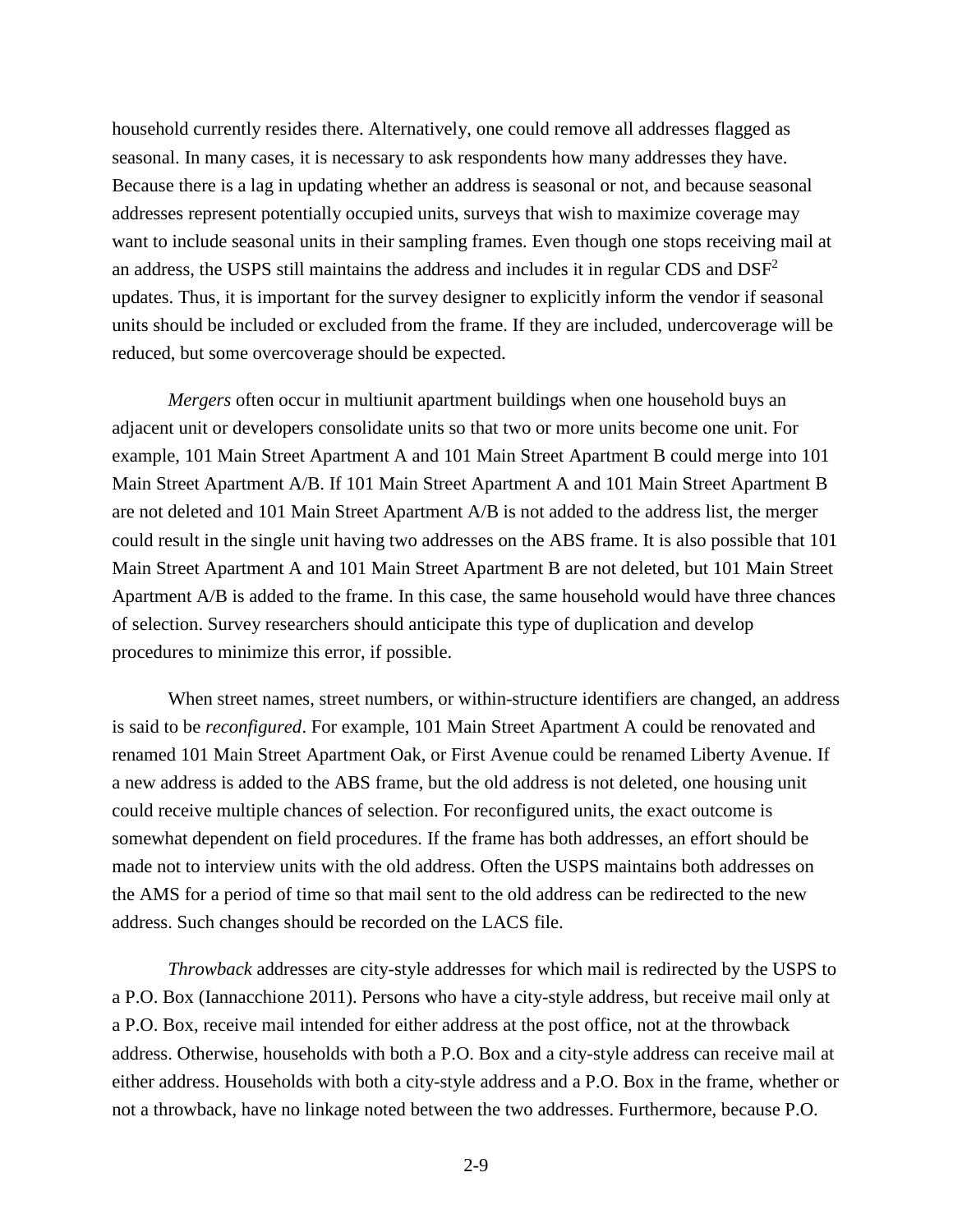Boxes are opened by individuals, a housing unit may have a physical address and multiple P.O. Boxes for multiple persons living in the same housing unit. Because the risk of duplication between mailing addresses and P.O. Boxes is high, and the chance of locating a housing unit on the basis of the P.O. Box is low, P.O. Box addresses are often excluded from sampling frames. For personal visit surveys, the city-style address is the appropriate address to use, anyway. For mail surveys, either address can be used. Without linkages between city-style and specific P.O. Box addresses, duplications are minimized when P.O. Boxes are removed from the frame, even for mail surveys.

There are exceptions, however. Some P.O. Box addresses have no corresponding citystyle address and are not duplicates of other housing unit addresses on the frame. These addresses are not in normal delivery routes, and, in fact, constitute their own "route" in the CDS. Some vendors flag these P.O. Box addresses as *OWGM* (only way to get mail). Often these OWGM P.O. Box addresses are retained in the frame for mail surveys when other P.O. Boxes are removed.

Sometimes address files contain multiunit placeholders or header records for an apartment building. A *multiunit placeholder* is an address record for a multiunit building without a unit designation. For example, 101 Main Street may have two apartments: Apartment 1 and Apartment 2. If the frame has an address record for 101 Main Street without any unit designation in addition to the two addresses with unit designations, then the 101 Main Street address is considered a multiunit placeholder. Multiunit placeholders allow letters without unit designations to be sorted and delivered to the correct building, even though clerical sorting is needed to deliver the letter within the building. Also, some multiunit placeholders are used by the main business office of apartment buildings, although they may be shared by resident households as well. If the frame also contains addresses for one or both units, then the multiunit placeholder should be considered an erroneous inclusion. Otherwise, the multiunit placeholder should be treated as a drop point (see *Section 2.3.2*), even if it is not flagged as such.

Multiunit placeholders threaten the integrity of the sample design, and procedures should be developed to mitigate errors associated with them. For example, for in-person surveys, interviewers may be instructed not to interview at an address without a unit designation in a multiunit building unless the only record on the frame is the undesignated unit. For surveys using other modes and organizations without access to the sampling frame, multiunit placeholders are difficult to detect. If mail to the multiunit placeholder is always given to the same unit, then some coverage bias may result. On the other hand, if mail to the multiunit placeholder is distributed randomly among the units, then there will be some increase in frame variance. For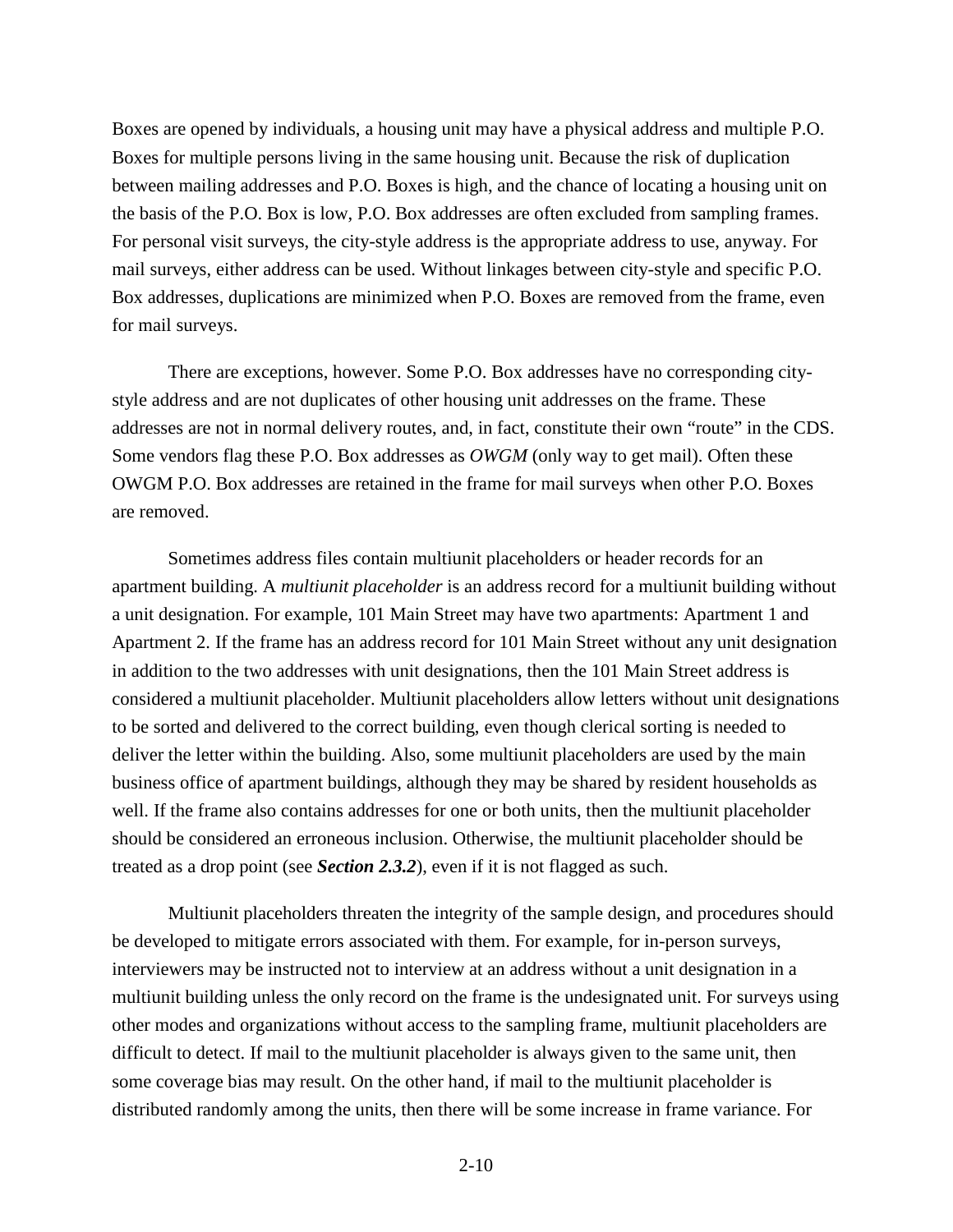ABS surveys with a phone component, errors depend on whether the multiunit placeholder is matched to a phone number; some vendors may erroneously match the multiunit placeholder to the phone number of one of the units.

Finally, ABS frame files may contain multiple copies of the same address. In some apartment buildings, one can expect to see multiple undesignated units. For example, consider a building with four units. The AMS may contain four copies of the same address without any unit designation. In this case, four records look like duplicates of the same unit when they actually represent four different housing units. In 2010, the Census Bureau detected more than 3.5 million basic street addresses with multiple undesignated units. In fact, over 95% of the basic street addresses containing five or more units had at least two undesignated addresses on the AMS extracts delivered to the Census Bureau (Kennel 2012).

In summary, the presence of seasonal housing, P.O. Box addresses, mergers, reconfigured units, and multiunit placeholders on frames can inflate costs, variance, and sometimes bias (Amaya et al. 2014). Of course, even in the absence of frame issues, a person or household can be associated with multiple addresses (e.g., a household with a separate weekend home), so the issue is not unique to ABS. Survey researchers should anticipate situations where one housing unit or person will be associated with multiple addresses. When possible, duplicates should be removed from the sampling frame without removing any valid units. However, in many situations the frame does not contain information that can be used to determine duplicates. Without access to the full sampling frame, it is impossible to identify duplicate addresses in advance unless the main address and its duplicate both fall into sample. When duplicates cannot be removed prior to interviewing, survey researchers typically inflate the initial sample size to account for reduction in sample sizes caused by duplication, and residency rules are imposed for households with multiple addresses discovered during field work. For more information for dealing with overcoverage see Groves et al. (2009).

### *Addresses as Sampling Units: One Address for Multiple Households*

The converse situation is multiple households sharing the same address, which can happen for a number of reasons. Multiple households may share the same address for convenience (e.g., shared residences) or privacy concerns, or there may be a lag in the USPS updating the AMS when housing units split. In some cases mail is delivered to a single drop point (*Section 2.3.2*) for subsequent distribution by someone at the drop point. Lastly, multiple units with the same street address may be represented by a single multiunit placeholder. Usually,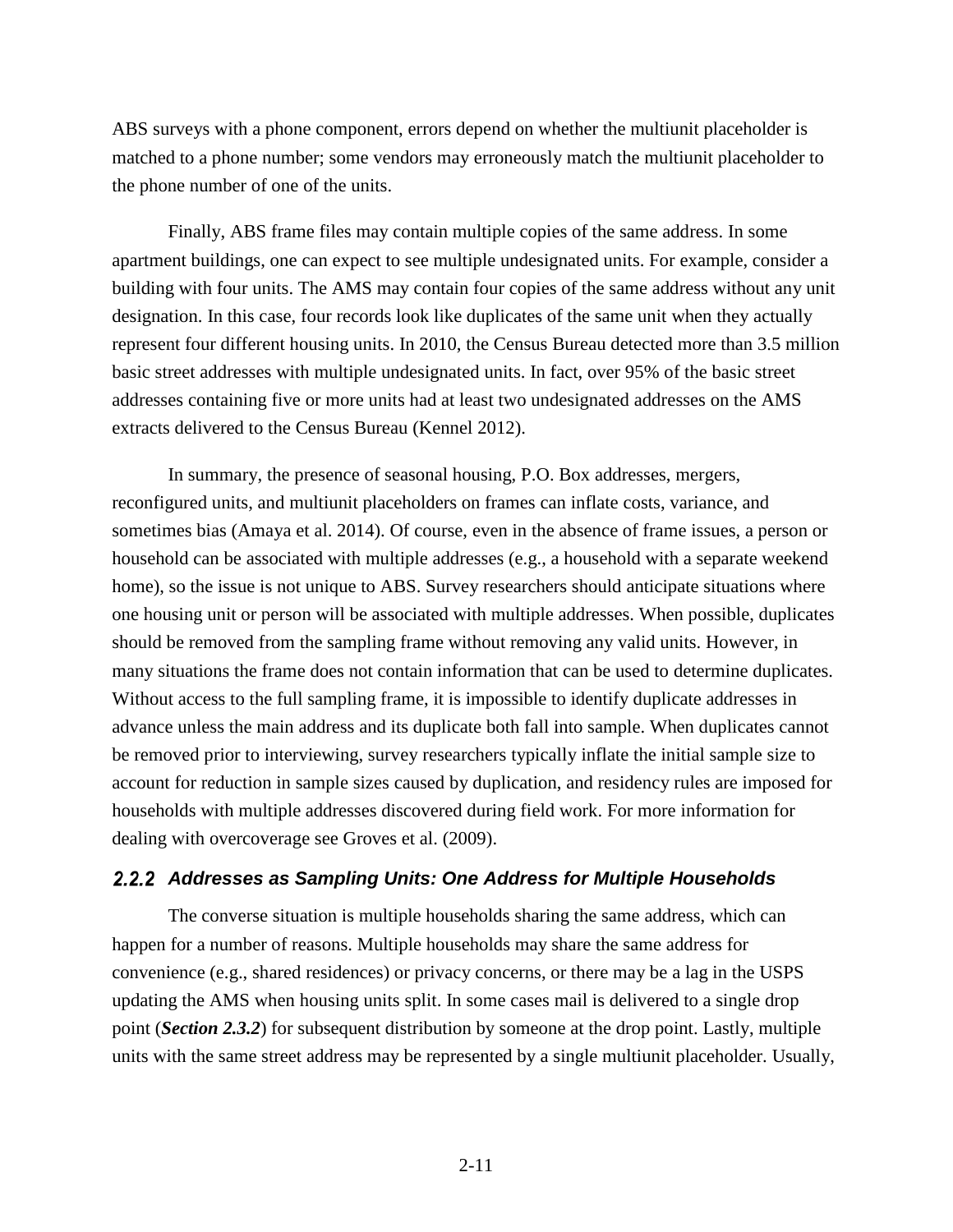in all these situations, field procedures are developed to make sure all households at the same address have a chance of selection. Each of these situations is defined and discussed in turn.

In an effort to maintain privacy, clandestine households may share an address with another household. For example, a household renting a converted pool house or garage may share an address with the household living in the rest of the house. Both households share the same mailbox. Individuals in the households divide the mail among the households. As their name implies, clandestine households are difficult to detect and are often a source of omissions. For in-person surveys, sometimes clandestine households can be detected and interviewed along with the main unit or subsampled. To detect clandestine households, some survey instruments begin the survey by asking about extra or additional housing units on the property that may share the same address.

A *split* occurs when one housing unit is divided into multiple units. Splits often occur when a single housing unit is converted into condominiums or apartments. Ideally, the sampling frame should have addresses for the separate split units and not for the single unit prior to the split. This requires that new units are added to the frame and the old unit is either removed from the frame or marked as ineligible. Sometimes the old unit is not removed from the sampling frame. Other times, the new units are not added. Thus, the sampling frame may have one address (just the old address), distinct multiple addresses (just the new addresses), or duplicate addresses (the new and old addresses).

Different field procedures should be implemented for these three situations, and documented for proper weighting. If only the old address is on the frame, then either all new addresses should be interviewed or one of the addresses should be subsampled for interview. If the old and new addresses are on the frame, then the old address should be classified as an erroneous inclusion, if it is selected. Of course, if one does not have access to the frame, then the errors cannot be identified and adjustments cannot be made to account for these errors.

*Drop points* are mail delivery points that serve multiple households or businesses. According to the USPS,

> A drop point is a single delivery point or receptacle that services multiple businesses/families. Examples of drop sites include: single box shared by more than one business/family, boarding or fraternity houses, and gated community where mail for all homes is delivered to a gatehouse. A Commercial Mail Receiving Agency (CMRA) holds or forwards mail to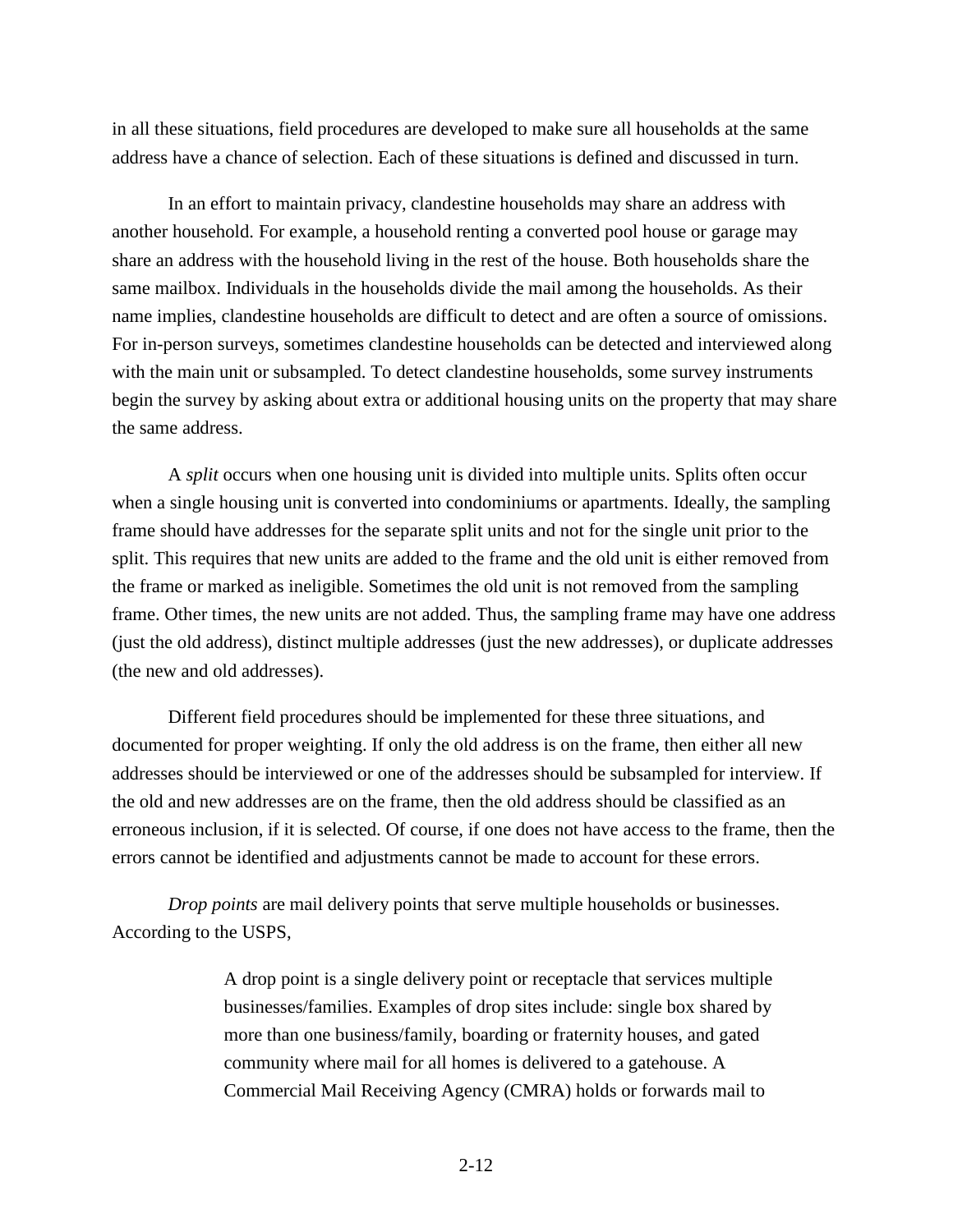an addressee. Each CMRA is registered with the Post Office responsible for delivery to the CMRA. Each CMRA is identified as a drop site, the carrier delivers the mail to one point, and the company makes final distribution (U.S. Postal Service 2013a, p. 22).

The AMS contains about 1 million delivery drop points that are flagged as such. Many of these drop points correspond to multiunits, and sometimes the AMS indicates how many units are associated with a drop point. More research into where drop points are located, whether they actually correspond to single or multi units, and how to handle them is needed. To reduce undercoverage, units with drop point addresses should be given a chance of selection. For inperson surveys, this can be done by interviewing all units at a sample drop point or by listing the units at the drop point and subsampling the list. For web, mail, and phone modes, more research is needed to develop and test methods that improve coverage and give all units at a drop point address a chance of selection.

#### $2.3$ **Frame Creation Activities**

#### *Frame Creation Activities: Address Standardization*

At some point, vendors must clean their files. Cleaning activities include parsing addresses, standardizing addresses, and sometimes adding additional information to addresses. There are a number of software products and businesses that specialize in parsing, standardizing, and adding additional information to complete addresses. These processes are described in this section.

Parsing and standardizing addresses are necessary to receive discounts for bulk mail and to improve matching and deduplication processes. One of the primary goals of parsing and standardizing is to bring consistency between vendor files and the USPS. Consistency between vendors and the USPS adds efficiency to mailing and matching processes. The USPS maintains a list of postal addressing standards (U.S. Postal Service 2015b).

Parsing is the process of breaking down one line of an address into various components. According to USPS standards, the full street name should be parsed into the street direction prefix, street name, street type, and street direction suffix. For example, the street name in 101 North Main Street Northwest would be parsed into four parts: North, Main, Street, and Northwest.

The process of standardization involves comparing parsed address components to valid values and formatting constraints. For example, the state in an address might be "Michigan,"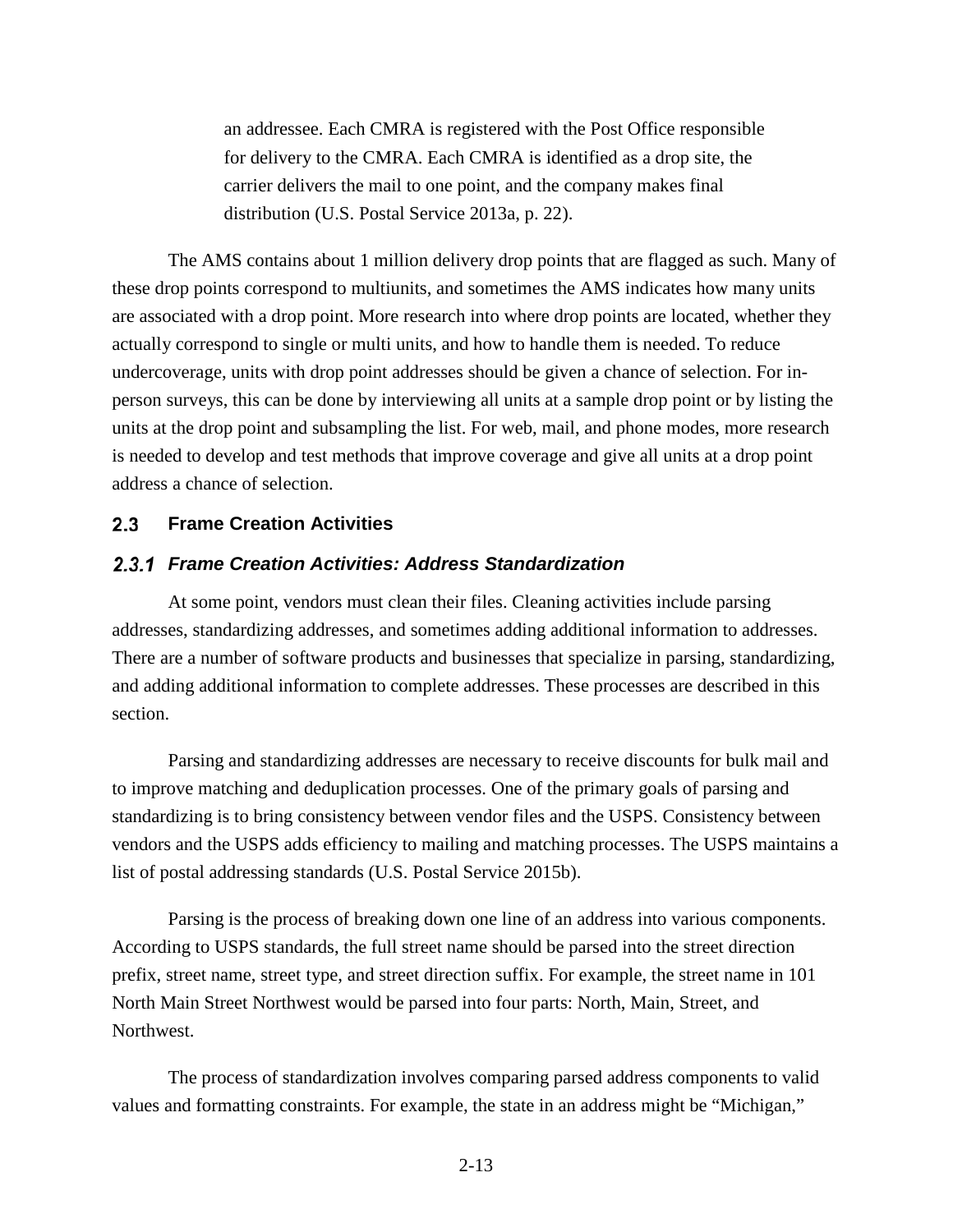"MI," "MI.," "Mich," or "Mich.". Standardization replaces all of these values with "MI," the standard abbreviation for Michigan. The process of standardization corrects misspellings and internal variations in the way addresses are written by aligning them to the set of address standards used by the USPS. For example, 101 North Main Street Northwest would be standardized to 101 N MAIN ST NW.

After parsing and standardizing the vendor address file, additional data can be added to the addresses for completeness. For example, some address cleaning systems will assign ZIP+4 Codes to addresses. *Section 3* summarizes the process of adding auxiliary data to addresses.

#### *Frame Creation Activities: Coverage Improvement*

Vendors often supplement their files with additional addresses to improve the coverage of their files. Supplementation may be desired for newly constructed housing units, areas lacking adequate coverage on the USPS files, and types of units commonly omitted on the USPS files.

CDS license holders receive weekly or bimonthly updates from the USPS with new addresses for their "owned" ZIP Codes (U.S. Postal Service n.d.-a). The vendor, in turn, can update its address files on a schedule of its choice; some vendors update their files weekly, monthly, bimonthly, or semiannually. Naturally, the frequency of these updates can influence the frame coverage.

Some vendors may add other USPS addresses to enhance the coverage of their frames. For example, vendors may add certain types of addresses from the USPS No-Stat File. The USPS does not maintain a complete list of addresses in certain ZIP Codes, however. For example, addresses on simplified carrier routes and addresses on some Native American Reservations are not well covered in the USPS files. In both cases, local post offices sort the mail without using the DSF. Some vendors get street addresses in these ZIP Codes from other sources such as credit card data, consumer databases, public property tax files, or telephone directories. Vendors may also supplement coverage by matching addresses to local government files, or by adding addresses from marinas or hotels to improve coverage of persons without a standard residence elsewhere. Shook-Sa and Currivan (2011) found that using commercial files to improve the coverage of HUs with unlocatable mailing addresses on CDS frames was not as cost effective as using the USPS No-Stat File (Shook-Sa and Currivan 2011). Matching is discussed more in the next section.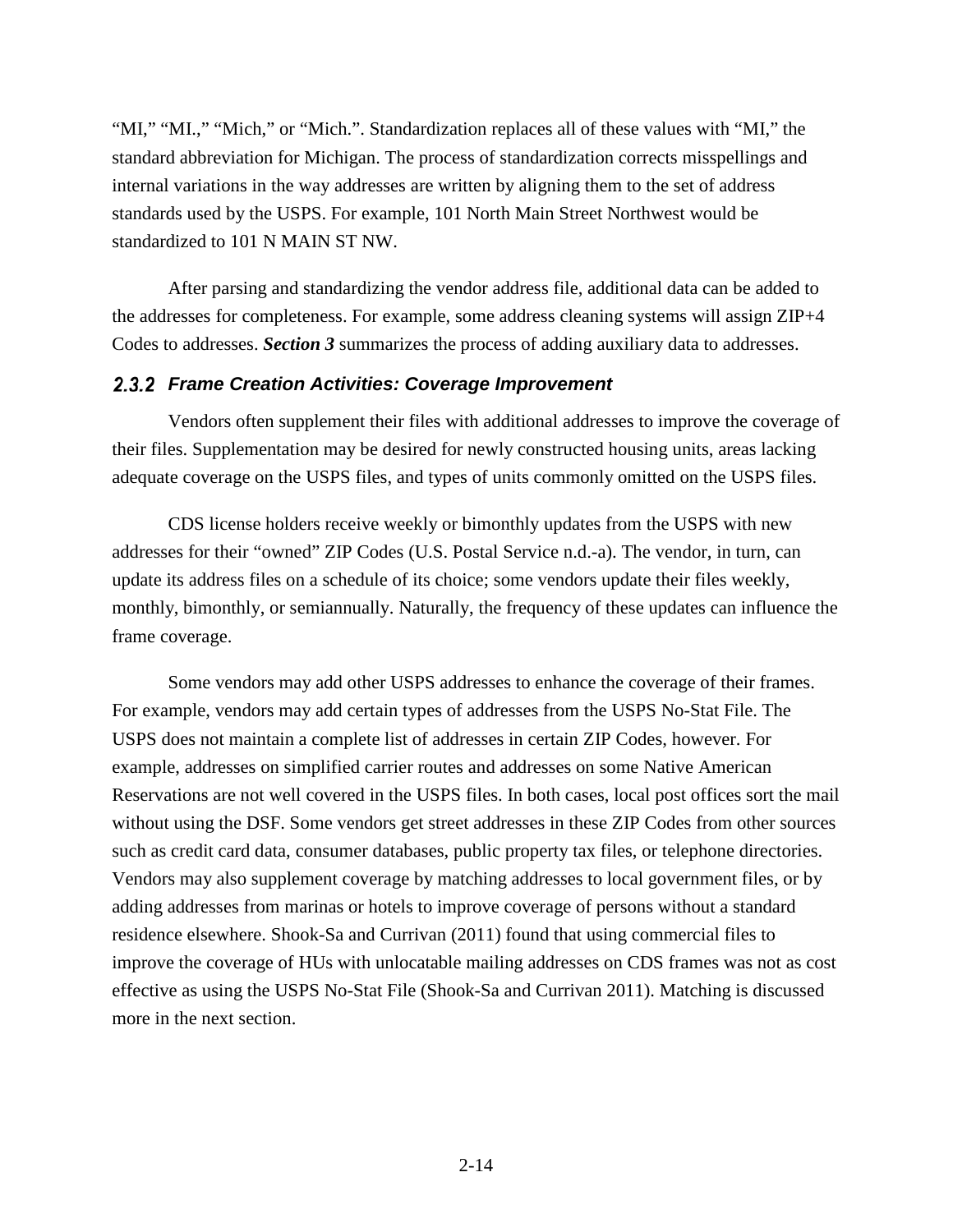#### *Frame Creation Activities: Matching Files*

Vendors often match addresses from multiple files when creating frames. Vendors may merge files to add auxiliary variables to the frame, to supplement the frame with new addresses, or to update the frame over time. The process of merging two files can introduce duplicates, erroneous inclusions, erroneous exclusions, sampling variance, and coverage variance, depending on the type and quality of the matching. Exact matching requires all components of an address in the merging files to be the same to be considered a match. Exact matching results in the least undercoverage, but may introduce a substantial amount of false nonmatches, if the address files and address components were not constructed in similar ways. A false nonmatch occurs when two addresses are essentially the same and represent the same housing unit, but are not matched because the matching rules are too strict. False nonmatches result in duplication with one housing unit having multiple addresses on the frame.

In probability matching, two addresses are considered the same if they meet some threshold of equivalence. A high threshold will match two addresses if they are very similar. A high threshold results in somewhat smaller decreases in undercoverage compared to exact matching, but may still increase duplicates considerably. If a low threshold for matching is used, then it is likely that truly different addresses will erroneously be called a match. Matched addresses that represent two different units are called false matches. False matches can lead to ambiguity in locating the sample unit or to undercoverage if one address is removed. On the other hand, two addresses that represent the same housing unit but have slightly different forms may be matched, resulting in fewer false nonmatches than exact matching. For probability matching, the goal is to determine a threshold that balances the coverage/bias tradeoffs of false matches and false nonmatches.

Vendors should be able to provide information about whether they use exact matching or probability matching when combining data. If probability matching is used, then the vendor should know the threshold and have information about how the threshold was determined. Of course, some vendors consider this information proprietary, in which case the survey researcher must trust the vendor to match files in ways that minimize coverage errors.

#### *Frame Creation Activities: Conversions*

Sometimes addresses change, for a variety of reasons. When post offices split or merge, the ZIP Codes of addresses often change: "New ZIP Codes and major route adjustments are generally implemented on July 1<sup>st</sup> of each year" (U.S. Postal Service 2013a). In an effort to assist early responders to locate emergency 911 calls, rural addresses are assigned new "city-style"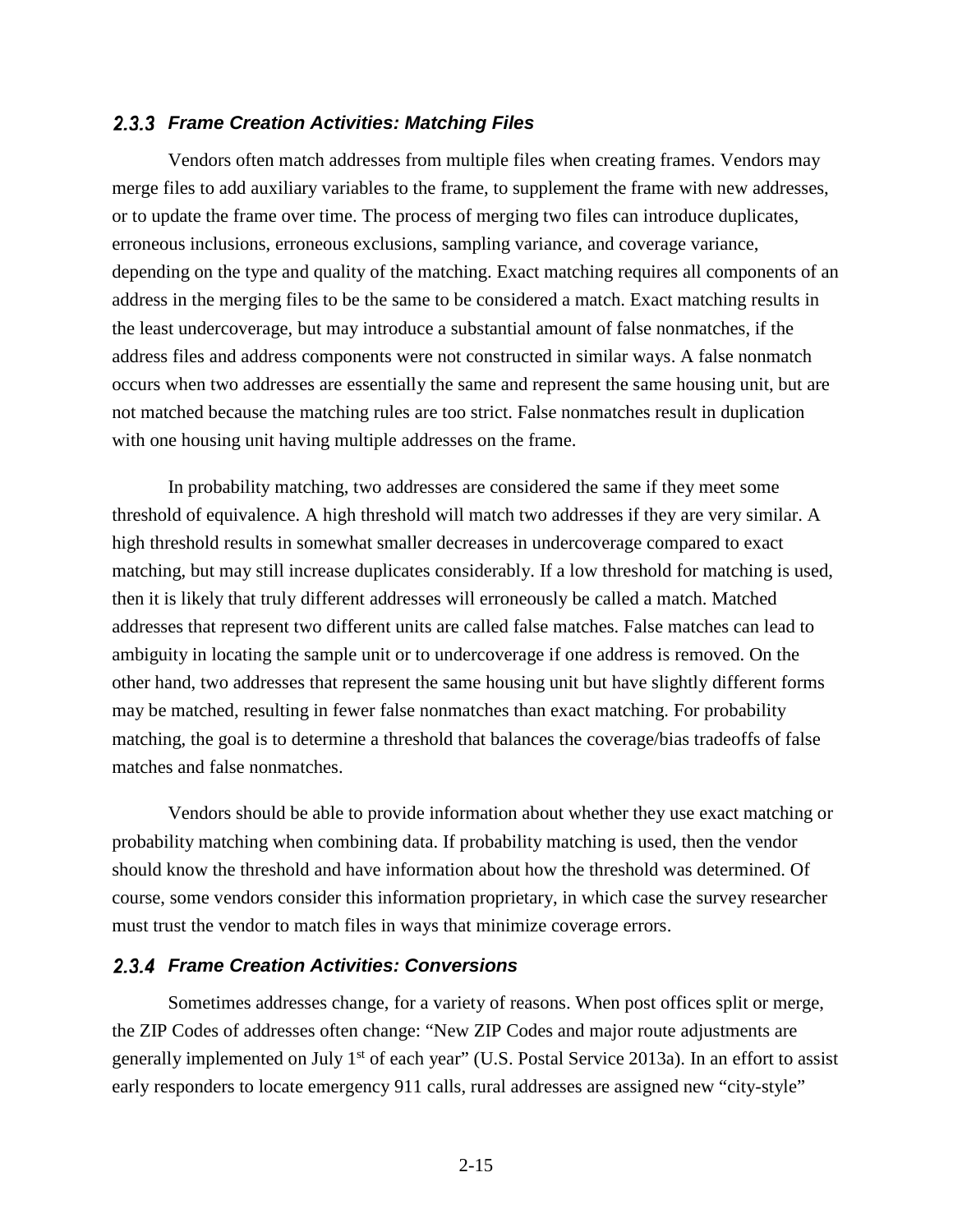addresses with a house number and street name. Sometimes local governments change the names of streets or renumber houses. The USPS maintains the LACS, which provides a crosswalk for address conversions. Vendors with a CDS license receive address conversions through the LACS in owned ZIP Codes. Vendors may add the converted addresses to their files and mark the outdated addresses as invalid, or simply replace the old addresses with the new ones.

### *Frame Creation Activities: Auxiliary Data*

During frame creation, auxiliary variables are often added to address files. *Section 3* provides more detail about appending auxiliary data to ABS frames. Geographic codes, phone numbers, e-mail addresses, GPS coordinates, housing values, property tax assessments, and other auxiliary variables can be added to address lists by matching to other files. The quality of the added variables depends on the coverage and accuracy of the external files and the quality of the matching procedure.

### *Frame Creation Activities: Deduplication*

As noted in *Sections 1.2* and *2.2.2*, vendors with a CDS license must contain no more than 110% of the CDS addresses in a ZIP Code to own the ZIP Code (Dohrmann et al. 2007; Iannacchione 2011; U.S. Postal Service 2013a). Thus, frames purchased from vendors with a CDS license usually have less than 10% overcoverage (relative to the mailable addresses in the AMS), although vendors that enhance CDS files with addresses from other sources may introduce some additional overcoverage in some areas. Much of that overcoverage could be duplicate addresses for the same housing units, perhaps caused by errors in matching and merging files. Sometimes duplicate addresses are exactly the same, but often they are slightly different. Data standardization reduces but does not eliminate the probability of these false nonmatches.

Vendors may seek to remove duplicates from frames by removing addresses with a high probability of being the same. Like probabilistic matching, probabilistic deduplication can result in false duplicates and false nonduplicates. During probabilistic deduplication, one seeks to correctly identify duplicates without removing too many false duplicates. A false duplicate is a pair of addresses that are identified as duplicates, but actually represent two different housing units. In 2010, more than 3.5 million basic street addresses contained multiple undesignated addresses. Furthermore, there were fewer than 300,000 basic street addresses that contained duplicate addresses with a unit designation (Kennel 2012). Thus, one should anticipate undesignated duplicates, especially in large multiunit structures.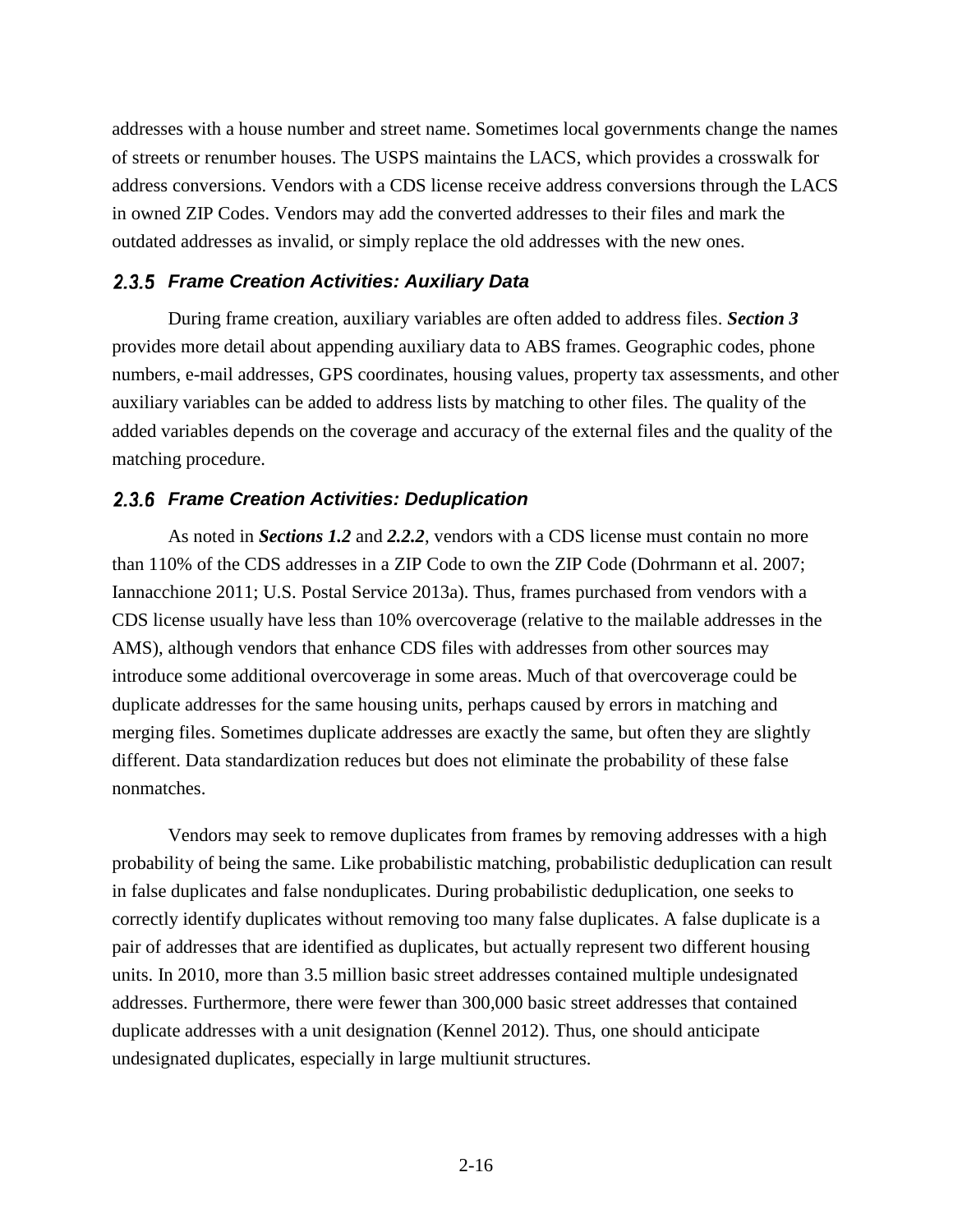#### *Frame Creation Activities: Filtering*

A final important step to creating an ABS frame involves removing out-of-scope addresses, also known as erroneous inclusions. The goal is to remove as many erroneous inclusions without creating erroneous exclusions (i.e., addresses for in-scope housing units that were removed from the frame in error). Depending on the target population, survey budget, and survey rules, it may be desirable to remove vacant units, businesses, group quarters, seasonal housing, demolished units, and multiunit place holders from the frame extract. Filtering of addresses, also sometimes called extracting or screening, is the process of subsetting the address lists to those desired for the address frame (Loudermilk and Kennel 2005; Martin and Loudermilk 2008; Tomaszewski and Shaw 2013; Ying 2012). Removing addresses flagged as erroneous inclusions has cost benefits, because less money is spent fielding interviews to ineligible units. However, if in-scope units are removed from the frame because they are incorrectly flagged as ineligible, then the filtering process can result in increased undercoverage. Cost and coverage targets of the survey should be considered when determining filtering rules.

The USPS files contain variables and information that may be used in the process of extracting addresses into an ABS frame. For example, the Delivery Point Usage Code uniquely classifies all addresses as Residential, Business, Primarily Residential with some Business, Primarily Business with some Residential, and General Delivery. In 2010, the USPS address files contained more than 13 million business addresses, of which fewer than 2% contained residential households in the 2010 Census (Kennel 2012). Therefore, addresses classified as business addresses are often excluded from residential ABS sampling frames.

In the 2014 Fiscal Year, the AMS contained about 141.0 million residential delivery points and 12.9 million business delivery points (U.S. Postal Service 2014a). In general, business addresses are excluded in sampling frames for household surveys. There are numerous types of business addresses, some of which are more likely to contain residential households than others. For example, the Census Bureau found about 7% of the 1.5 million business curb-line delivery points (mail receptacle located at the curb) and 2.3% of the 5.5 million business other delivery points to be occupied housing units in Census 2010. Misclassification rates for other types of business delivery points were smaller.

In 2010, there were about 16 million residential P.O. Box addresses on the AMS. P.O. Box addresses are often excluded from ABS frames because they pose a number of survey problems. First, persons with P.O. Boxes may live in housing units that also receive mail at their street addresses. Thus, P.O. Boxes may be a source of overcoverage. If P.O. Box addresses that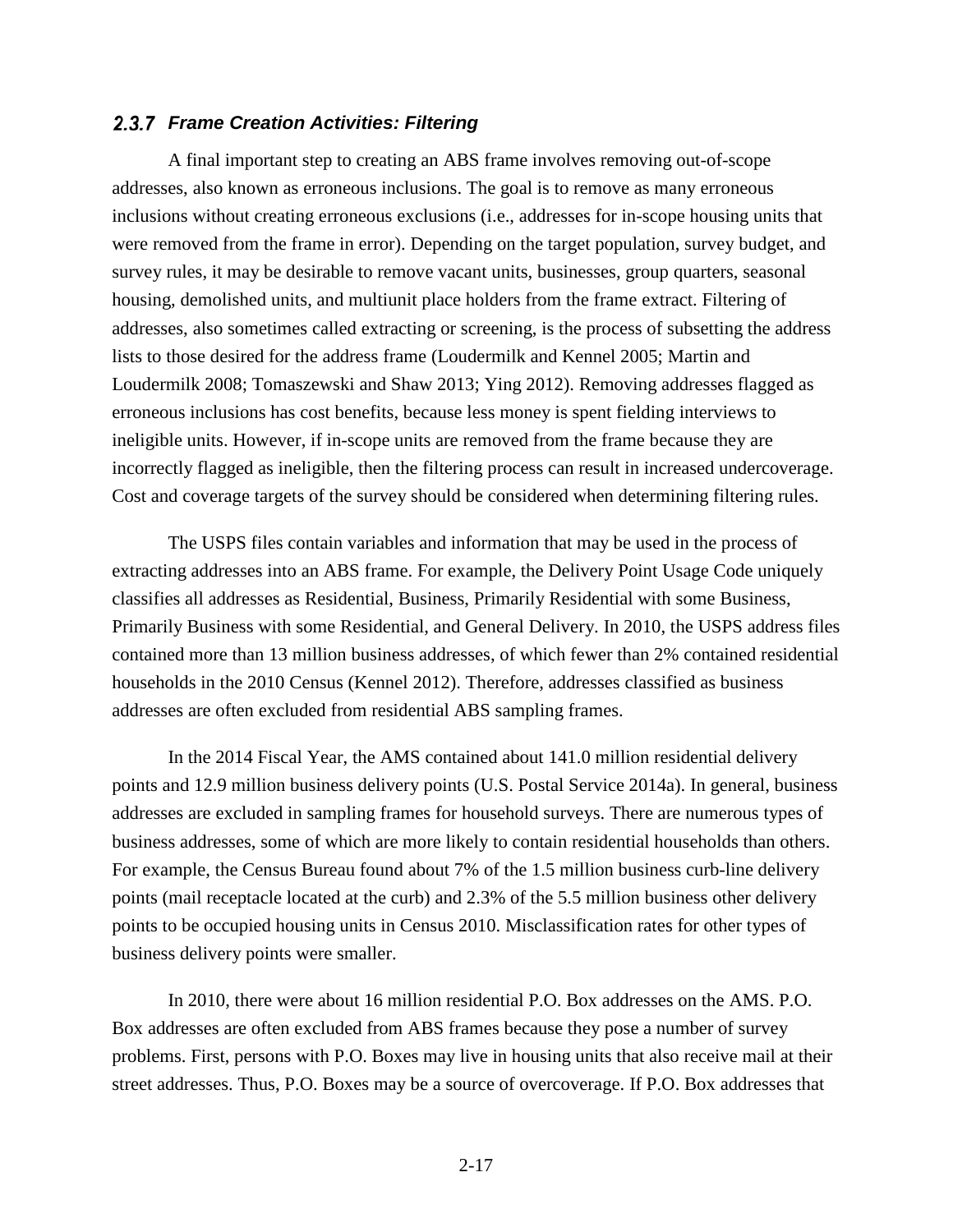are not OWGM are removed from the frame, no duplication is expected between the city-style addresses and the P.O. Box addresses. Second, P.O. Box addresses do not identify physical locations. For surveys conducted in person, it is unlikely that an interviewer will be able to locate a housing unit from its P.O. Box address. Furthermore, for phone and e-mail surveys, the frequency of finding phone numbers or e-mail addresses corresponding to P.O. Boxes is low. For mail mode, however, P.O. Box addresses that are a household's only way to get mail (flagged as OWGM in some address files, see *Section 2.3.1*) may be included to increase coverage.

The USPS delivers mail to fewer than a million active residential rural route delivery points. Rural route addresses are sometimes excluded from sampling frames, as well, especially for the problems posed to surveys conducted in person. Namely, housing units associated with rural route addresses can be difficult to locate because the link between a housing unit and a rural route delivery point is often poorly defined or ambiguous. Mailboxes often have the rural route identified on them, but housing units do not. If multiple mailboxes are at the end of the lane, it may not be clear which mailbox corresponds to which housing unit. Like P.O. Box addresses, matching rural route addresses to phone numbers and e-mail addresses is challenging; current methods are not successful at obtaining phone numbers and e-mail addresses for rural route addresses. Including rural route delivery points will improve coverage for mail mode surveys.

In 2010, there were fewer than 30,000 residential general delivery points (Kennel 2012). These delivery points are thought to be for transient living quarters and are often excluded from sampling frames. Little is known about the coverage and quality implications of excluding these delivery points, but they represent a very small proportion of the total population of residential addresses.

It should be noted that vendors do not receive simplified addresses with their CDS or DSF2 licenses. *Simplified addresses* are ones for which the only delivery information held by the USPS is the city, state, ZIP Code, and the number of postal customers receiving mail at that ZIP Code. Therefore, many address frames will undercover the simplified addresses unless they are supplemented from other sources.

The USPS maintains an address vacancy indicator. In 2010, there were about 13 million addresses indicated as vacant in the AMS (in the raw DSF delivered to the Census Bureau). However, recent studies have found between 38% and 41% of units classified as vacant to be occupied (Amaya et al. 2014; Kalton et al. 2014). A housing unit that is vacant may quickly become occupied. According to USPS guidelines, an address must be unoccupied for 90 days to be classified as vacant (Iannacchione 2011). Given the difficulty in maintaining an accurate and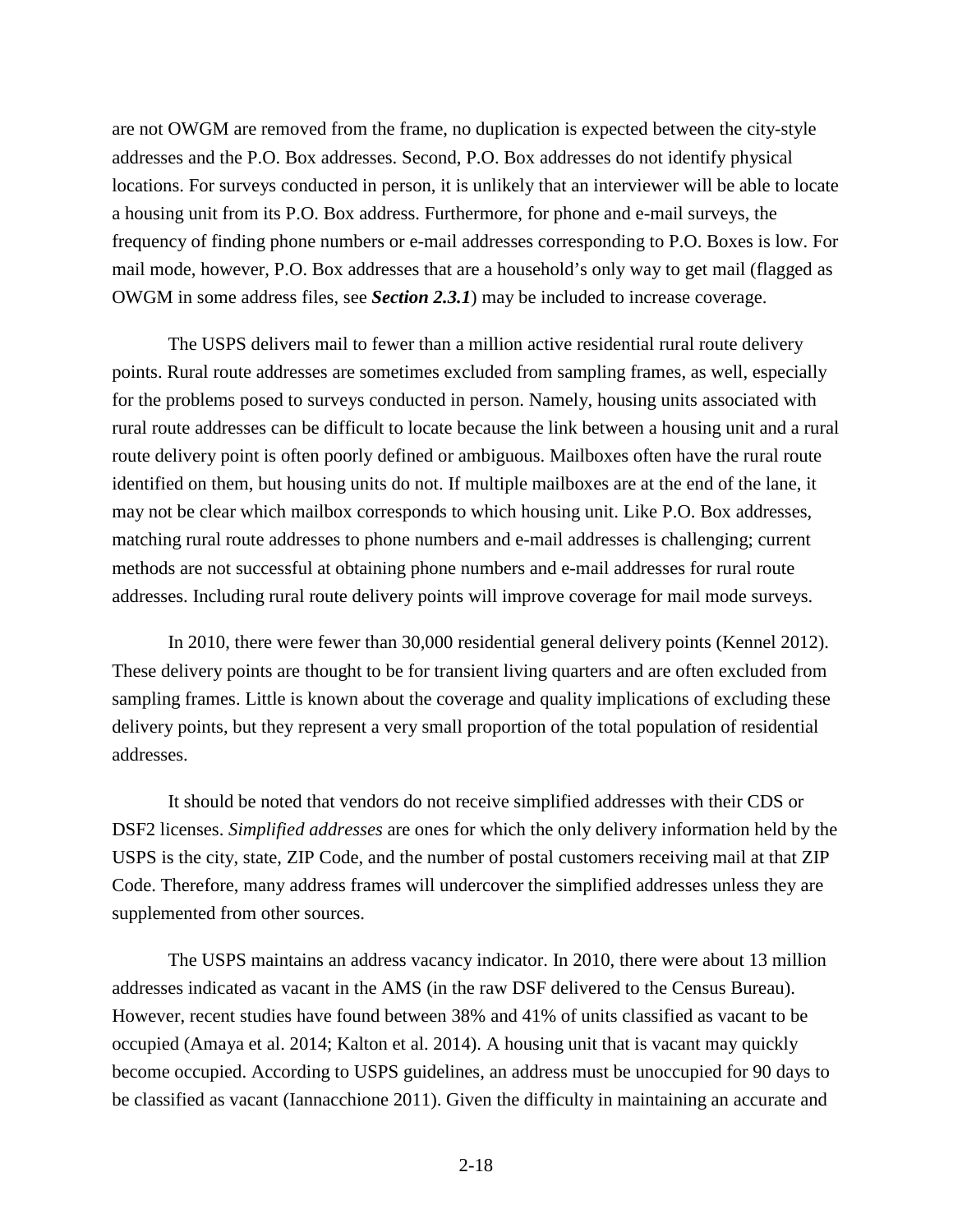timely vacancy indicator and the coverage concerns with using this variable in frame creation, caution should be exercised in removing addresses classified as vacant.

The USPS also maintains the Seasonal Delivery Indicator (*Section 2.2.1*). For similar concerns about the timeliness and accuracy of the Season Delivery Indicator, one should exercise caution before removing addresses classified as seasonal delivery. Including seasonal housing may improve coverage, but information about the seasonality may be necessary for appropriate weighting. Excluding the seasonal housing means that occupants' probabilities of selection are based solely on their main residences, which simplifies the calculation of the base weights but can lead to lower response rates when people are not present at their main address.

The majority of addresses on the No-Stat File do not receive mail delivery. Thus, the decision about which types of No-Stat addresses to include on an ABS frame is based on a tradeoff between coverage and cost. Research has found that including all but the drop points (duplicates of addresses already in the frame) in rural areas improves the coverage in those areas by about 4% (Shook-Sa et al. 2013), but with some inefficiencies from the inactive addresses similar to those of a field enumerated frame. However, when limited only to active addresses on the No-Stat file (rural throwback addresses), frame coverage for in-person surveys is improved by about 2.2% with no apparent loss of efficiency. Shook-Sa et al. (2013) provide some guidance on coverage/cost tradeoffs of the No-Stat address types.

### *Frame Creation Activities: Updating*

Some CDS vendors receive weekly transaction files with address updates. Over time, the attributes of many addresses may change. For example, the vacancy status of an address may periodically change. Furthermore, addresses may move between the business and residential files or between the No-Stat and regular files from week to week.

Some vendors maintain a history of address changes; others keep only the most recent status of the address. If the vendor keeps a history of changes, the history can be used in filtering addresses to create a frame. For example, in an effort to improve coverage, one might want to include addresses on the residential file that appeared at least once in the residential file in the past 12 months. Or, one may want to include addresses that appeared on any update in the past year, even if it did not appear as an active delivery point (Martin and Loudermilk 2008).

To date, there has been very little research into update rules and their effect on the coverage, cost, and quality of frames. Most of that research has been done within the Census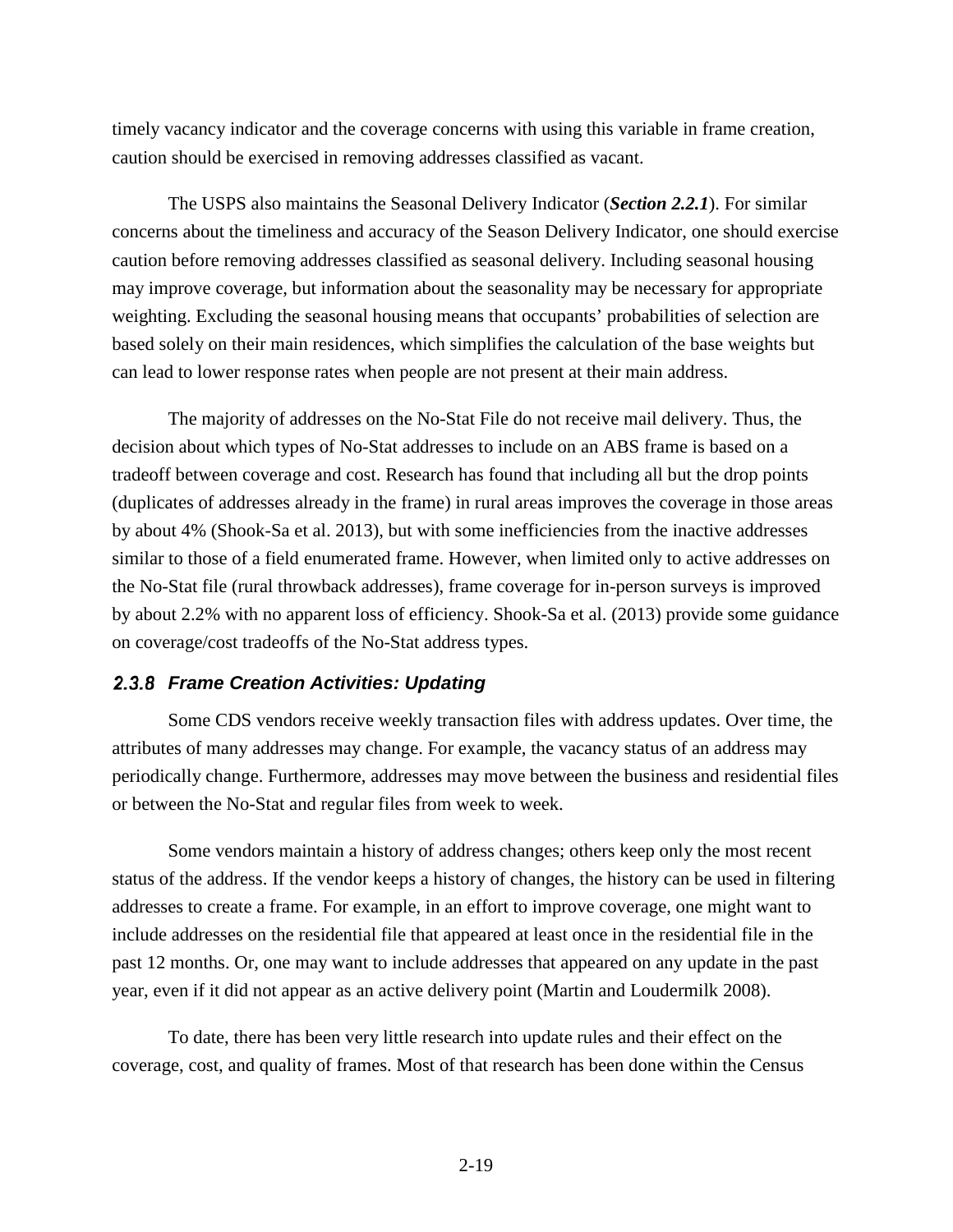Bureau (Loudermilk and Kennel 2005; Martin and Loudermilk 2008; Tomaszewski and Shaw 2013; Ying 2012). See *Section 8.3* for research suggestions.

#### $2.4$ **Checklist of Questions to Ask Vendors**

As noted in the introduction, this chapter contains numerous details. Sorting through the many details and considerations can be daunting for those new to ABS. To help navigate the vendor selection process, we recommend discussing the following questions with vendors.

For all vendors:

- Does the vendor have a CDS or DSF<sup>2</sup> license?
- How often does the vendor update its address database?
- Are any coverage improvements made? If so, what is the source of the addresses?
- Is the file unduplicated? If so, are there any processes in place to minimize removing false duplicates?
- Are the following addresses included or excluded: P.O. Box throwbacks, seasonal housing, vacants, units on the No-Stat file, mostly business with some residential, P.O. Boxes, rural routes and highway contracts, or general delivery?
- Are any edits or filters applied to multiunit placeholders?
- What kind of quality assurance techniques are in place to minimize erroneous inclusions?
- What kind of quality assurance techniques are in place to minimize omissions and erroneous exclusions?
- Are there any special edits done to undesignated addresses in multiunit structures? For example, are unit designations ever imputed?

For primary vendors:

- What was the source of the vendor's addresses prior to obtaining a license?
- How often does the vendor receive updates from the USPS?
- What ZIP codes are not "owned" by the vendor?
- Are there any address groups that are not "owned"?

For secondary vendors:

• What was the source of the primary vendor's addresses prior to obtaining a license?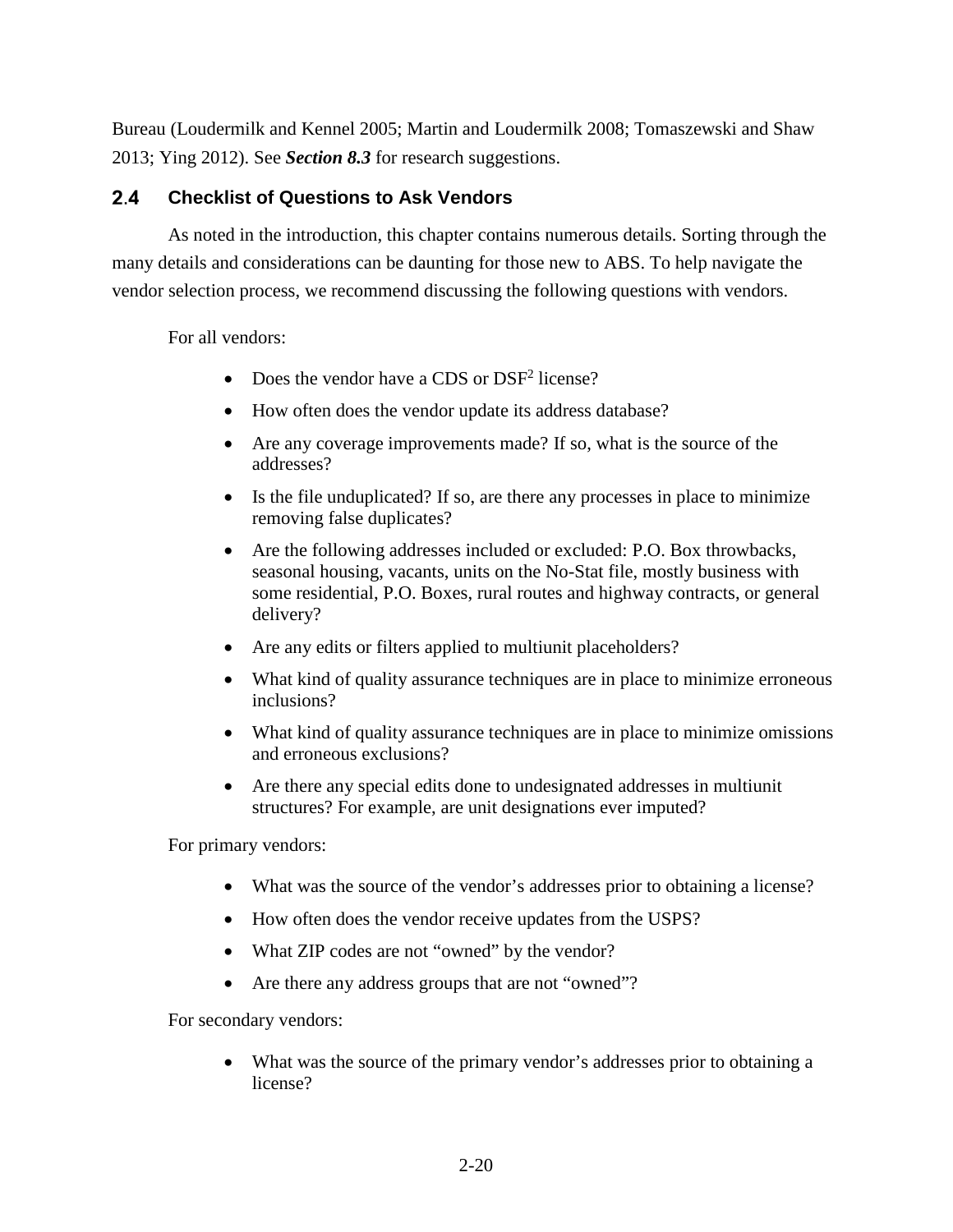• What ZIP Codes or address groups are not owned by the primary vendor?

#### $2.5$ **Section Summary**

The frame creation process affects the coverage, quality, and cost of a survey. On the one hand, the process of updating vendor lists through USPS license agreement brings great conformity among vendors. To qualify for a CDS license agreement and address corrections for a ZIP Code, vendors must already have the vast majority of the USPS addresses in that ZIP Code from an independent source. Also, once a primary vendor meets the required threshold, periodic address updates allow vendors to quickly refresh their databases to align with the coverage and standardization of the USPS. On the other hand, variations in vendors' frame creation processes, including screening/filtering address types to include in the frame, deduplicating, and supplementing with addresses from other sources can increase or decrease the cost, coverage, and variance of the survey. Furthermore, the type of agreement between the vendor and USPS  $(i.e., DSF<sup>2</sup> or CDS)$  may affect frame coverage.

Regardless of the vendor and frame creation process, researchers should question potential vendors on the correspondence between addresses and households, with variations caused by types of addresses included and methods for processing addresses (Section 2.4). That is, researchers should be clear about the relationships among sampling units, data collection units, weighting units, and units of analysis. The researcher should seek to minimize errors and ambiguous situations through clear field procedures and, in cooperation with the vendor, through frame refinements. The vendor's methods of deduplication, matching, updating, and other file handling procedures all affect the quality of the frame.

Address frames have both undercoverage and overcoverage. Vendors may supplement their address lists to improve coverage for certain address types or in certain geographies. Overcoverage is partially addressed by deduplication and by filtering the address list to remove unwanted address types. In the context of household or person surveys, addresses that are exclusively or mostly business are excluded. Common frame refinements include removal of P.O. Boxes that are not OWGM to reduce duplication. For in-person surveys or mail surveys restricted to specific geographies, other unlocatable addresses such as OWGM P.O. Boxes or rural route boxes may be removed, as well. The removal of addresses flagged as vacant or seasonal is risky, with efficiency traded for coverage of potentially eligible addresses. Drop points, multiunit addresses, and other special situations require careful planning.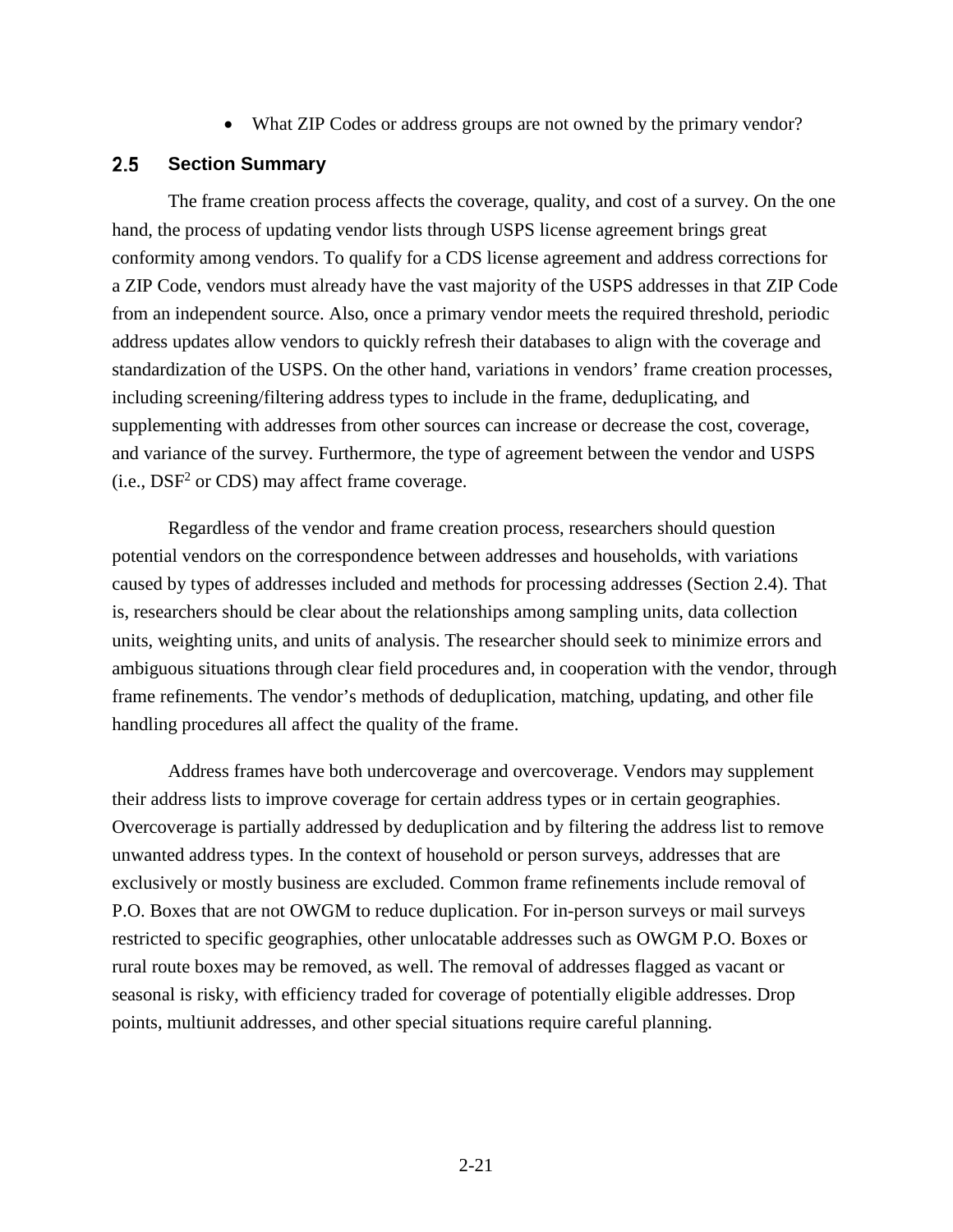### **SECTION 3 AUXILIARY VARIABLES**

#### $3.1$ **Frame Supplementation With Auxiliary Variables**

Although all ABS frames contain addresses, it is often highly desirable or necessary to have some auxiliary information about some or all addresses on the frame. In fact, one of the primary advantages of ABS designs is the potential availability of rich frame data. Such frame data could have numerous uses in an ABS environment. For example, ABS frames used in a mixed-mode design could benefit from landline phone numbers, cell phone numbers, or e-mail addresses in some combination. Furthermore, auxiliary frame variables can be used to reduce sampling errors through both stratification and post-stratification. Auxiliary variables could theoretically be used in filtering the frame. For example, a survey of children might benefit from a variable indicating if children live at the address. Indeed, auxiliary variables can be used to reduce costs and sampling errors, especially for surveys of rare populations. However, the effectiveness of the auxiliary variables depends on the content, accuracy, and completeness of the auxiliary variables and on the quality of matching addresses to the auxiliary data.

Vendors often differ in the auxiliary variables they offer. Furthermore, the methods used to attach auxiliary variables also vary between vendors. Because the overall quality of any auxiliary data depends on the source and the programs used to geocode and match addresses, survey practitioners should discuss the specific frame sources, geocoding methods, and matching methods when working with vendors. Rather than comparing specific vendors or the many possible auxiliary variables, this section introduces two major components of appending auxiliary data: geocoding and matching. Then, the general sources of auxiliary variables are reviewed. The main drivers of quality of auxiliary data are noted and discussed here and also summarized in *Section 7*.

### *Two Methods for Appending Auxiliary Data: Geocoding and Matching*

Adding auxiliary data to an address list usually involves geocoding and matching. Geocoding is the process of determining the geographic location (often in longitude and latitude coordinates) for an address, often to facilitate the appending of state, county, tract, block group, and block codes. After each decennial census, the Census Bureau parses the nation into blocks and tracts. These blocks and tracts are numbered, and census summary data are produced at the various geographic levels. Once an address has been geocoded, a wealth of summary-level geographic data can be appended at the block, block group, tract, county, and state levels. Analysts often desire geocodes for purposes of estimation. Even if geocodes are not directly used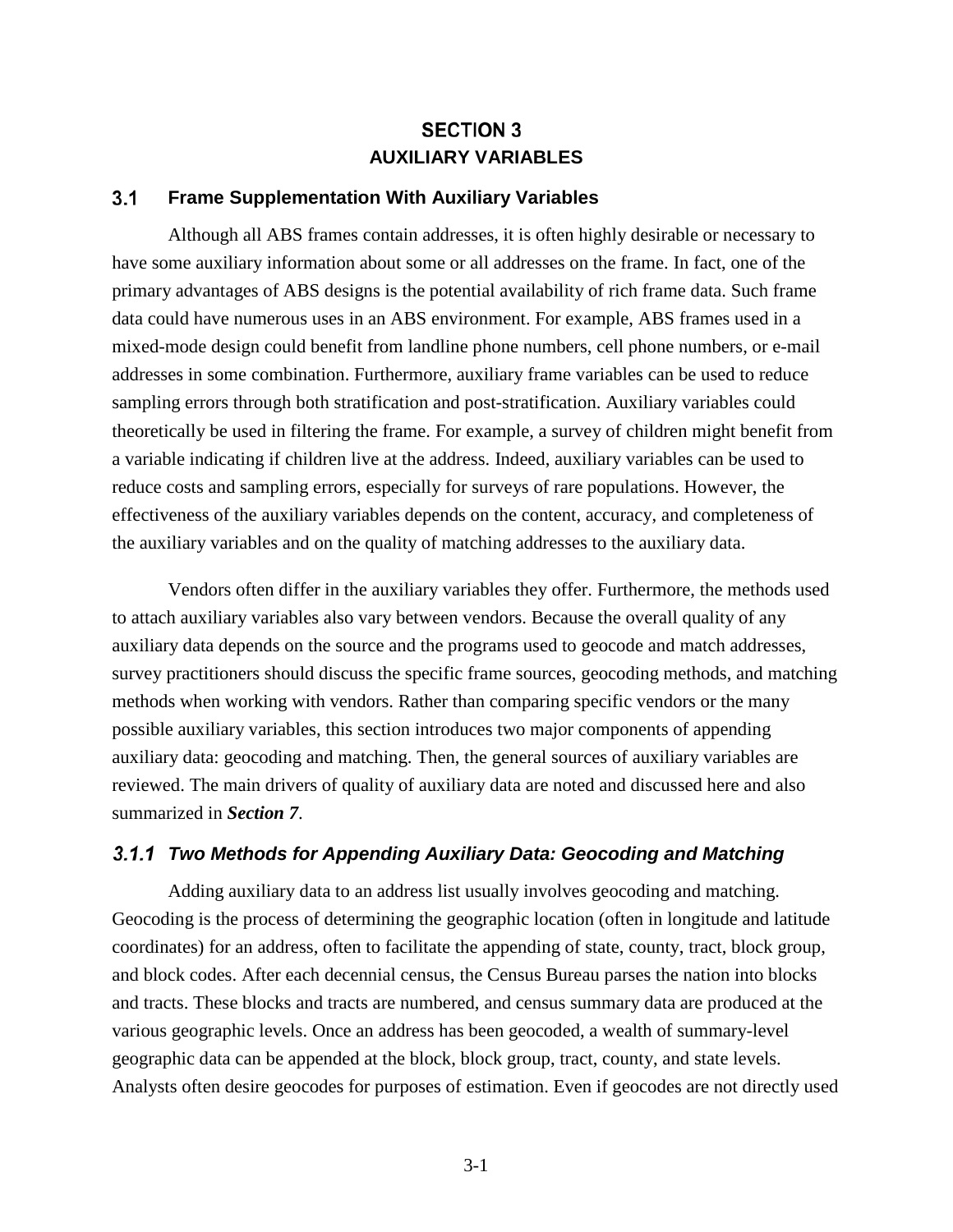in the sample design, survey operations, or estimation, they are often added to ABS frames because they allow matching of hundreds of block- and tract-level counts and estimates from the American Community Survey (ACS) and decennial census.

Matching an address file to a supplementary data source involves linking the two files, usually on a common set of variables. Address files can be matched to person, household, address, housing unit, or geographic source files to gain even more information about addresses on the frame or sample. The following sections describe geocoding and matching in more detail and highlight some of the potential errors associated with both processes.

### *Geocoding*

The AMS database includes state, county, and congressional district codes, but it does not contain lower levels of geography. Tract, block group, and block codes are neither defined nor maintained by the USPS. The U.S. Census Bureau draws tract, block group, and block boundaries every 10 years, based on the physical and political geography of the nation and on the most recent decennial census. The basic building block of Census codes is the four-digit tabulation block code. All other boundaries are defined as collections of blocks. The block group is the first digit of the tabulation block code. Most vendors and programs provide block group– level geocodes. Some also assign the full four-digit tabulation block code and longitude and latitude coordinates.

ABS vendors often use software packages or secondary vendors to geocode addresses, although programs to geocode addresses are publicly available. There are numerous algorithms to geocode addresses.

First, addresses can be geocoded by directly observing the coordinates of an address. To do so, field representatives use a GPS device to capture the coordinates of the front door of the housing unit of the address. With the coordinates in hand, some Geographic Information System applications can reference Topographically Integrated Geographic Encoding and Referencing (TIGER) lines (or commercially enhanced versions of TIGER lines) to assign the coordinates to specific blocks. Directly assigning geocodes in the field is rarely done because it is expensive; the Census Bureau used direct field observations to capture the GPS coordinates of nearly all addresses in the nation prior to the 2010 census. Of course, GPS signals are not available everywhere, and handheld devices often have both random and systemic errors when determining coordinates (Alkire 2010; Bonner et al. 2003; Fiorio and Fu 2012; Ward et al. 2005).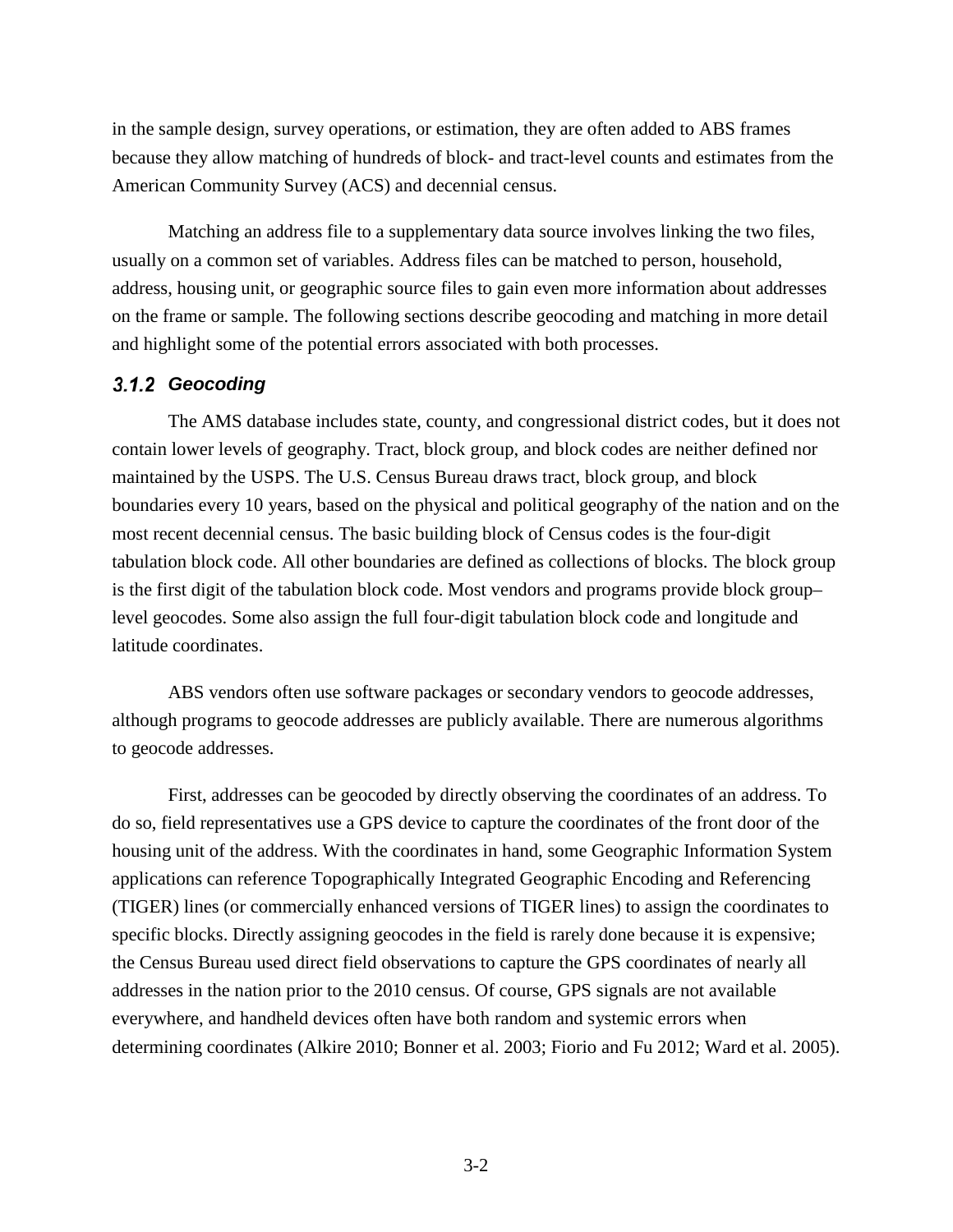Second, geocoding can be done clerically by overlaying either TIGER or TIGER-based lines or block boundary files over aerial photographs or satellite imagery to assign a block code to each housing unit. This method is also rare because of the labor cost of manually assigning blocks. Satellite imagery and manual processes are subject to random and systemic errors, as well.

Third, latitude and longitude coordinates can be assigned to an address by matching to a public TIGER line file or to an enhanced proprietary TIGER database. (There are a number of vendors that specialize in geocoding. The origination of such proprietary databases is usually the TIGER line files, which are enhanced and updated by the geocoding vendor.) To geocode an address by this method, it must have a house number, street name, and ZIP Code (Cayo and Talbot 2003). The address is matched to a TIGER line segment and its corresponding range of house numbers. Even if the address file is standardized and parsed appropriately, there are numerous opportunities for errors in matching. Probability matching and SOUNDEX algorithms are often used to increase match rates (Goldberg, Wilson, and Knoblock 2007). If probability matching is used, one should be aware of the probabilistic confidence level for matching. If address components are relaxed to improve matching, careful quality control procedures should be implemented to minimize false matches (Goldberg et al. 2007).

Once the address matches to a TIGER line segment, a specific coordinate can be assigned through interpolation. Interpolation is the process of assigning coordinates to an address from a TIGER line. Basic geocoding software usually makes two assumptions: the parcel homogeneity assumption and the address range existence assumption. The parcel homogeneity assumption assumes that all house numbers along a line segment are uniformly distributed along the segment. The address range existence assumption assumes that all addresses in an address range exist. Some commercially enhanced TIGER files offer shorter ZIP+4 line segments and a correspondingly narrower range for more precise interpolation. Some more sophisticated geocoders use parcel and other data to more realistically interpolate addresses (Goldberg et al. 2007). If the exact coordinate is of interest, the interpolation method can be quite important. However, for sampling needs it is often enough to place the address in the correct block. In such situations, the quality of the interpolation method used to assign the exact coordinate is less salient because all addresses on the same side of a TIGER line segment usually fall in the same block. For more information on which types of geocoding error affect block assignment, see Eckman and English (2012b).

The underlying TIGER line files may be spatially inaccurate or out of date. Cayo and Talbot (2003) noted that some address ranges were incorrect or reversed in their study, and that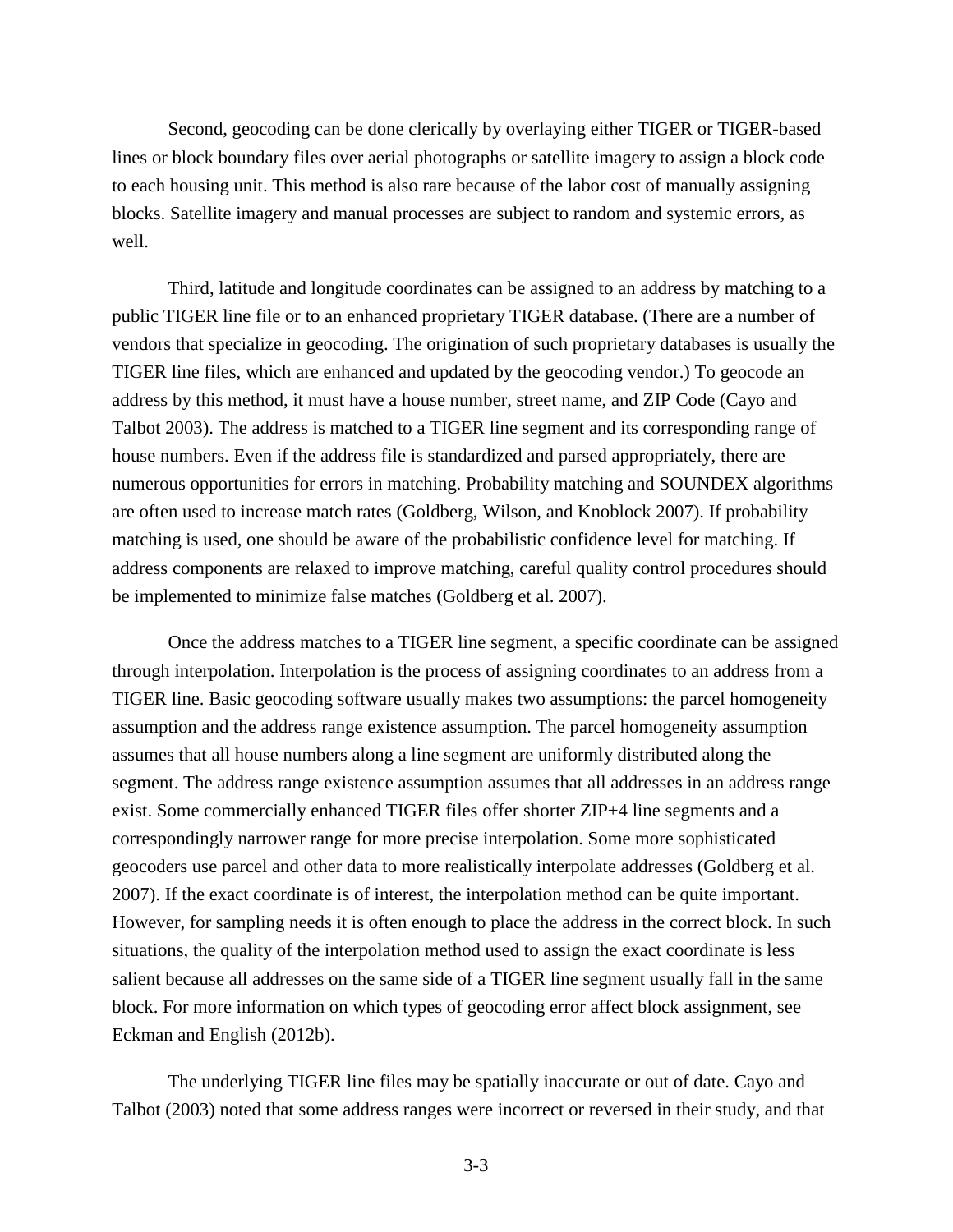coordinates in rural areas were less accurate than in urban areas. Addresses on new streets, P.O. Box addresses, and rural route addresses are the most difficult to geocode using address ranges (Eckman and English 2012a). Addresses on new streets cannot be geocoded until the TIGER lines are updated with the new streets and address ranges.

Fourth, the address can be geocoded based on the nine digit ZIP Code (ZIP and ZIP+4) or some fraction of the ZIP Code. The reference data often include the ZIP Code associated with each TIGER line. Thus, the address can be matched to one or more TIGER line segments using the ZIP code. If the address matches to multiple TIGER line segments, the best segment is selected. A coordinate is then assigned based on the address ranges along the line segment. Of course, there are various methods of interpolating coordinates from ZIP Codes. For example, all addresses with the same ZIP Code can be assigned the coordinates at the geographic center of the ZIP Code Tabulation Area ZCTA (Goldberg et al. 2007). ZIP Codes represent a collection of delivery routes, but do not define an area with boundaries. The U.S. Census Bureau has drawn polygons around the delivery routes of a single ZIP code. The resulting geographic areas are called *ZCTA*s. One can expect the majority of addresses in a ZCTA to have the same ZIP code, even though a ZCTA may contain addresses with different ZIP codes (U.S. Census Bureau n.d. b). For assigning blocks, the accuracy of geocoding by matching on the ZIP Code is much better using the ZIP+4 Code than when fewer digits in the ZIP Code are used.

Fifth, addresses can be geocoded by matching to parcel data. Some local governments have publicly available parcel datasets containing the boundaries of each parcel and the coordinates of each parcel's centroid or the center of the structure on the parcel. Proprietary datasets also exist for many counties. Addresses can be matched to such datasets and coordinates assigned based on coordinates in the parcel data (see Cayo and Talbot 2003). Once the coordinates are assigned, one can use TIGER boundaries to geocode the address.

Often, addresses that match to a TIGER line are geocoded using the third method. Then, the remaining addresses are geocoded using the ZIP+4, ZIP+2, and 5-digit ZIP Code methods. In one national frame, this method resulted in correctly geocoding 84% of all addresses to the correct block group (Kennel and Li 2009). As expected, the addresses that were geocoded based on their address range and ZIP+4 Codes resulted in much more accurate geocodes than those based on ZIP+2 or 5-digit ZIP Codes (Kennel and Li 2009). McElroy et al. (2003) describe one study that uses all three geocoding methods in a sequential fashion.

Vendors and software programs can provide information about their geocoding methods (depending on the ability to match the addresses to the TIGER reference file); see Kennel and Li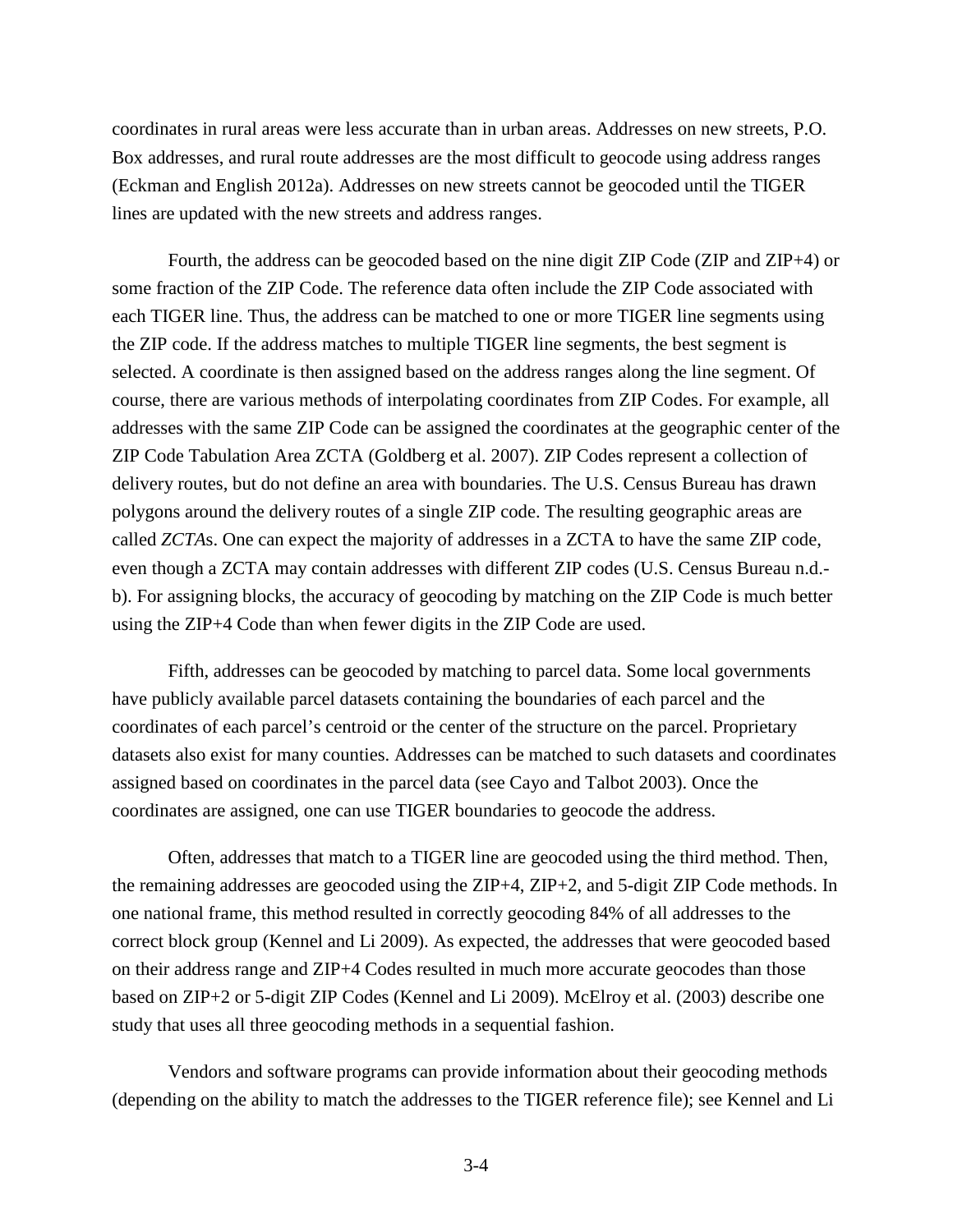(2009); Eckman and English (2012a; 2012b), Fiorio and Fu (2012), and Dohrmann et al. (2012) for further discussion of this. Overall, the accuracy of geocodes depends on the way addresses are matched, the interpolation algorithms, and the reference dataset (Goldberg et al. 2007). When choosing a vendor or software package, one should consider these three aspects of geocoding and determine whether the geocoding methodology will meet geocoding accuracy requirements. Although matching, interpolation, and reference file accuracy can have a large effect on the accuracy of the geocoded coordinates, matching and interpolation have less impact when assigning higher level areas than blocks, such as block groups and tracts.

# *Data Matching*

The addition of supplementary data can enrich an address frame or sample tremendously. Broadly, there are two levels of auxiliary data: unit- or address-level variables and summary- or geographic-level variables. Unit- or address-level variables are usually assigned by matching addresses on the address frame to addresses on other auxiliary files, although sometimes addresslevel auxiliary variables are assigned by a model. Summary- or geographic-level variables are typically assigned based on Census block or tract codes or ZIP Code. Both types of variables, which are available in supplementary files, must be matched to the address frame.

When matching addresses to supplemental files, one should be aware of several potential errors. The same general matching errors discussed in *Section 2* can occur. In addition, one should be cautious of one-to-many matches. For example, matching an address file to a person file (or a collapsed person file) may add variability or bias to a frame if every person at the address does not share the same characteristic. Also, one should be cautious of data obtained through matching based on part of the complete address. For example, sometimes frame addresses may not match on the exact address, but may match to a supplemental file if the unit identifier is missing from an address in a multiunit building. In this case, the auxiliary data may actually correspond to another unit in the building.

Although the addition of detailed and rich supplementary data can result in an extremely rich frame, matching errors can threaten the utility of the auxiliary data. If auxiliary variables play a major role in the survey design, a careful understanding of the matching methods and the completeness and coverage of the supplemental files is essential. One should certainly ask the ABS vendor for information about the match rates of the files and the accuracy of the variables. Also, some vendors can tailor the matching process to increase match rates for a particular auxiliary variable, which is valuable to marketers who are trying to reach as many consumers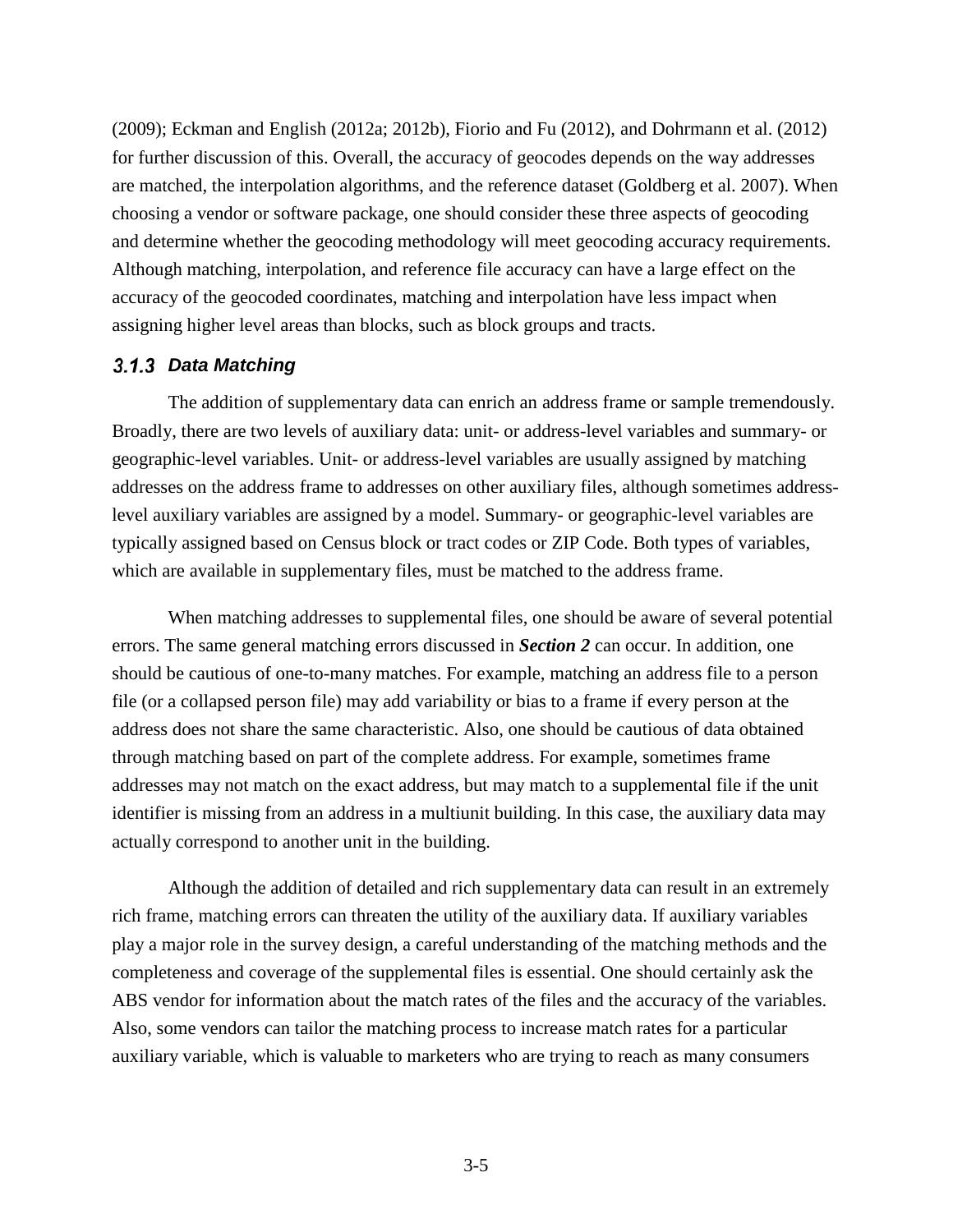with a particular characteristic as possible. It is very important to discuss the survey goals, coverage needs, and matching process with the ABS vendor.

In general, it is not recommended to use appended auxiliary data to filter the frame or sample. Doing so may result in serious undercoverage errors. For example, consider an address frame that is matched to a phone number list. If the persons who do not have a listed or otherwise matched phone number are removed from the frame, estimates from the survey may suffer from undercoverage bias because, depending on how the phone number list was created, persons with cell phones, persons on the do not call list, persons with unlisted numbers, and persons without phones will not be represented by the survey estimates. Similar coverage errors can occur for any variable that has a match rate to the frame of less than 100%. In general, it is far better to stratify by auxiliary variables than to filter the frame or sample based on matched auxiliary variables.

#### $3.2$ **Types and Sources of Auxiliary Variables**

Address-level variables appended to the ABS frame originate from a variety of sources, and the rates of completeness and accuracy of the variables vary considerably. Despite this variation in specific sources, phone numbers, commercial data, and government data are the most common types of auxiliary data attached to ABS frames.

### *Phone Numbers*

Phone numbers can play an important part in survey operations. For surveys with a telephone component, phone numbers are needed to contact the sample unit. For in-person surveys, they can be used to help locate the unit and establish contact with the sample unit. The shift from landline phones to cell phones has added complexity to assigning one phone number to an address. Some addresses may be associated with multiple numbers and some addresses may be associated with no phone numbers. Furthermore, because cell numbers are more portable than landline numbers, cell numbers may not be associated with the sample address. Amaya, Skalland, and Wooten (2010) discuss issues related to the matching of telephone numbers to addresses.

Telephone match rates can vary by address type and geography. For example, obtaining phone numbers in rural areas can be difficult because matching to rural routes and P.O. Boxes is difficult. Furthermore, many of the matched telephone numbers may not be accurate. Amaya et al. (2010) found that 74% of addresses could be linked to a phone number, but only 54% to a working phone number. Furthermore, addresses associated with multiunit buildings had very high match rates, but the high match rate was because of linking one phone number to multiple units at the same address.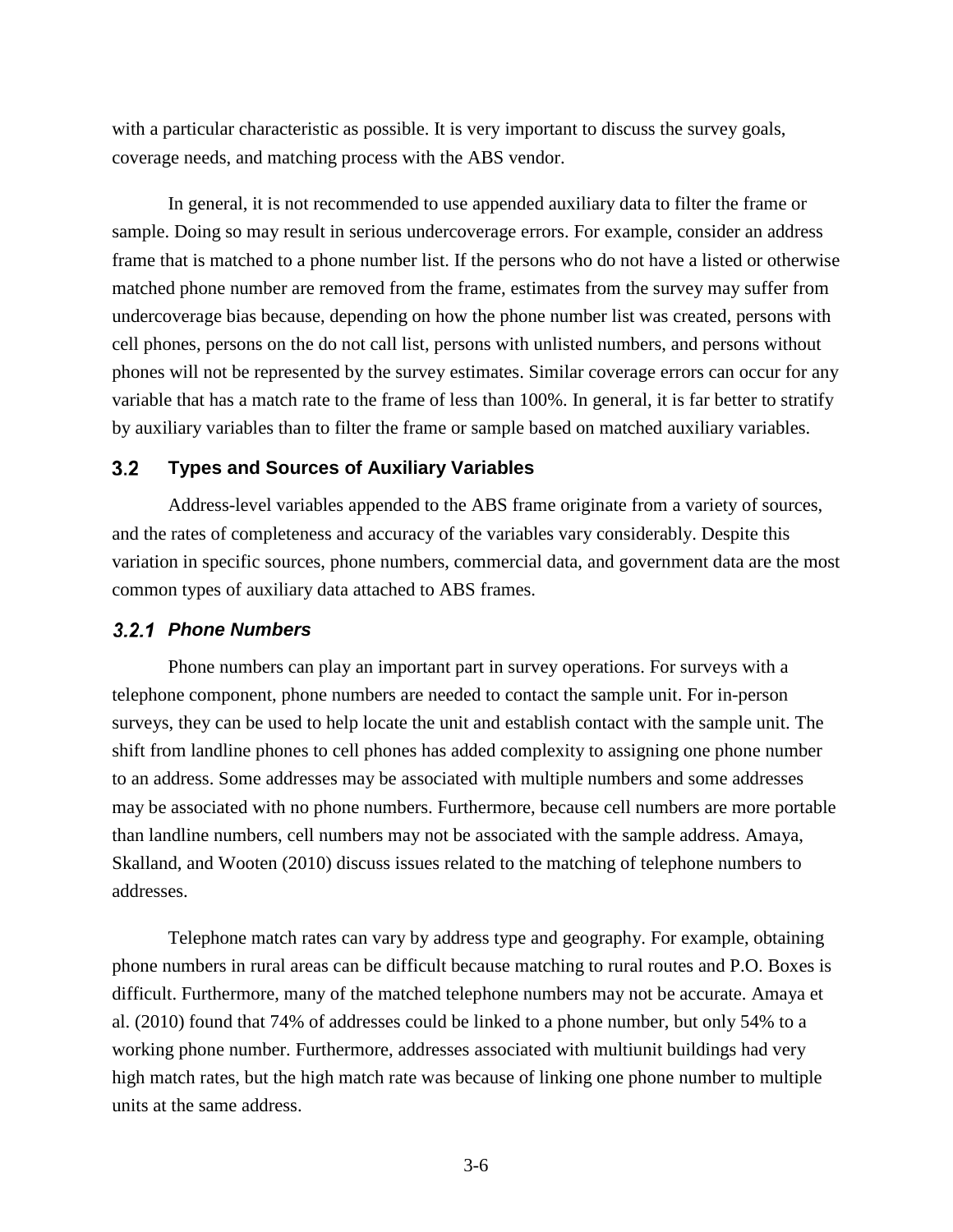The lack of accuracy of the phone numbers linked to the addresses can produce bias and variance increases. For example, when multiple phone numbers match to an address, if the lowest phone number is assigned, then the sample may skew toward people from certain states that traditionally have been assigned small area codes. On the other hand, if one of the matching phone numbers is selected at random, then there may be some additional frame variance because the frame would be dynamic. To reduce bias and variance, frame creators should make efforts to verify that each phone number corresponds to the address or unit sampled.

Most phone-to-address matching is based on listed landline numbers. As households continue to switch to cell phone service only, matching to landline numbers can cause differential undercoverage. According to Blumberg and Luke (2014, p. 3), "Adults living in the Midwest (40.6%), South (39.7%), and West (37.8%) were more likely than those living in the Northeast (23.6%) to be living in households with only wireless telephones." They also found that Hispanic adults, adults living in poverty, renters, adults aged 25 to 29, and men were more likely to be living in cell-only households than other demographic groups. Relying solely on matched landline phone numbers for a survey will likely produce coverage bias. McMichael and Roe (2012) and Harter and McMichael (2013) explored the feasibility of matching both cell phone numbers and landline numbers to address frames and found that both the match rate and accuracy rate of matched cell phone numbers were substantially less than those of landline phone numbers. Of course, one advantage of ABS is that the households that do not match to a phone number can be invited to participate in the survey by other modes, such as mail or a personal visit.

# *Commercial Data*

Vendors often maintain person- and address-level proprietary datasets. The content, coverage, and quality of these datasets vary considerably from vendor to vendor and also within vendor. Variables range from whether someone at the address is interested in beauty products to credit scores to the number of persons living at the address to housing values to the age and race of the householder. Credit agencies and direct mailers often amass and compile personal and household information from thousands of sources to better engage or target customers. Commercial files include both proprietary and public files such as real estate files, property tax assessment files, and voter registration files. Data can be extracted from credit card purchases, magazine subscriptions, or even from warranty cards that have check boxes for socioeconomic and demographic information. Auxiliary data can also be modeled or imputed based on geocodes or covariates from supplementary data sources.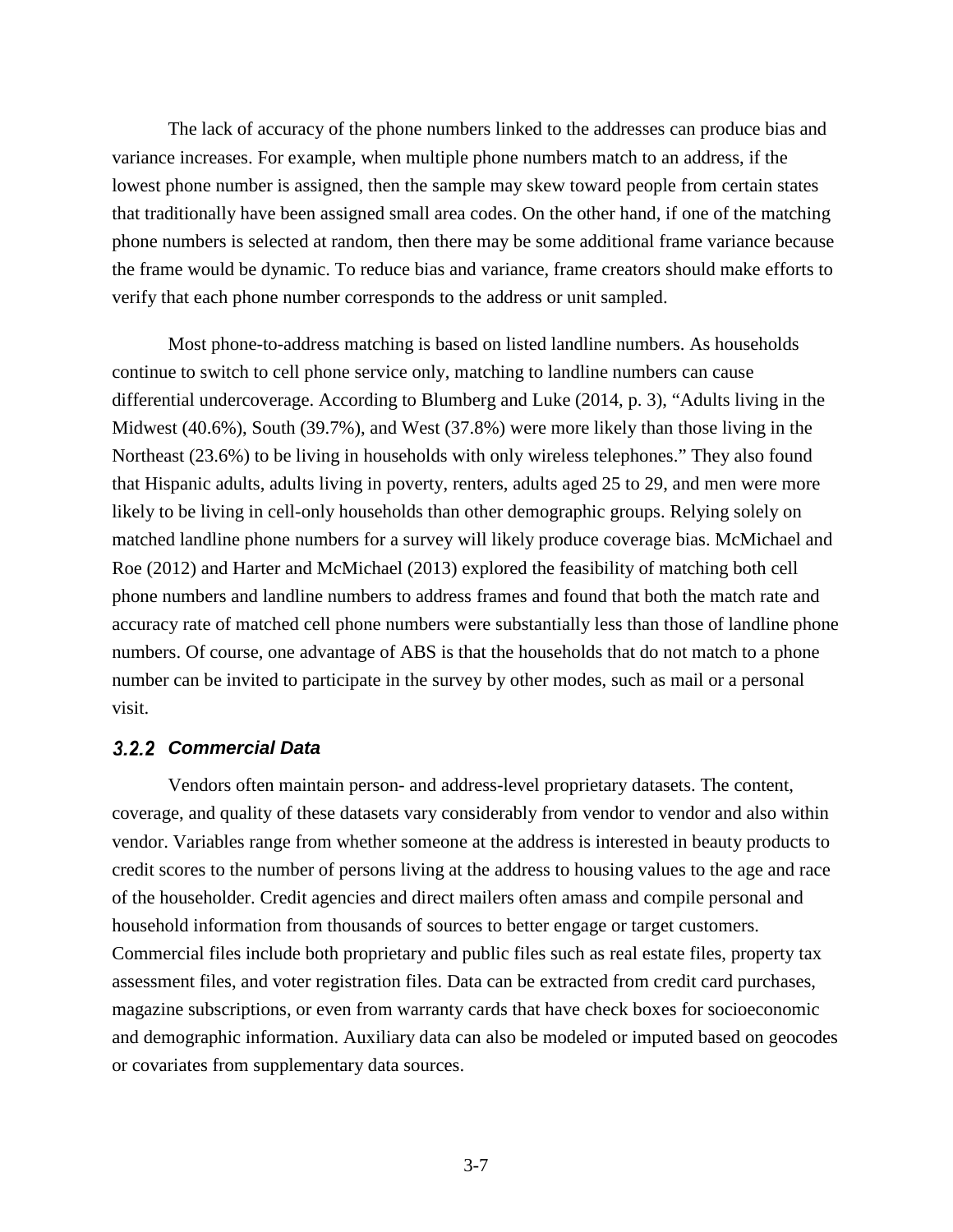Buskirk, Malarek, and Bareham (2014) describe two sources of variables that can be appended to ABS frames and samples. First, proprietary data likely obtained through third-party data aggregators often include household- and person-level variables, such as shopping behaviors, purchase history, household composition, and voter registration. Second, sample vendors offer variables such as the housing type, ethnic surnames, telephone numbers, and owner/renter status.

For auxiliary data derived from commercial sources, information being matched to an address usually refers to at least one person who resides at that address. For this reason, it is completely possible that information appended to an address from one proprietary source may not match that from another source for a given address because the appended information refers to different reference persons who reside at that address (Buskirk et al. 2014; Dohrmann et al. 2014). This aspect of appended data can lead to undercoverage when used to identify members from a specific target subpopulation (Valliant et al. 2014). For example, a household with two adults, one with a PhD and one without, may be classified as not having a PhD because the householder on the commercial data file was the person without the PhD. If the households without a PhD are filtered out of the frame, then this household would be excluded. On the other hand, if the commercial data file has the person with a PhD as the householder, then this household would be covered. Thus, the process of selecting a householder or aggregating person data to the address level may result in significant errors, if not done appropriately.

Resident names are one special type of commercially available data. According to Fahimi and Kulp (2009), about 85% of sample addresses could be name-matched at that time, the hope being that adding a name to an address might increase the probability of the recipient opening the survey mailing. As noted with other auxiliary variables from commercial sources, however, the names will not be available for all addresses, will usually be based on the "primary householder," and are likely to include some that are outdated or incorrect. Having a name appended is likely to increase response rates when correct, and increase the discard rate in households with an incorrect name. Dillman et al. (2014) found that response rates to mailed contacts can be improved through other design aspects. At the present time, matching names to addresses is not recommended for most purposes.

Buskirk et al. (2014) discuss the overall append rates for a collection of demographic and household variables and compare the distributions of appended data to national benchmarks. They note that append rates can vary depending on the underlying variable of interest; the distribution of the number of adults based on appended data tends to overestimate the number of single adult households and underestimates the number of two-adult households, for example.

3-8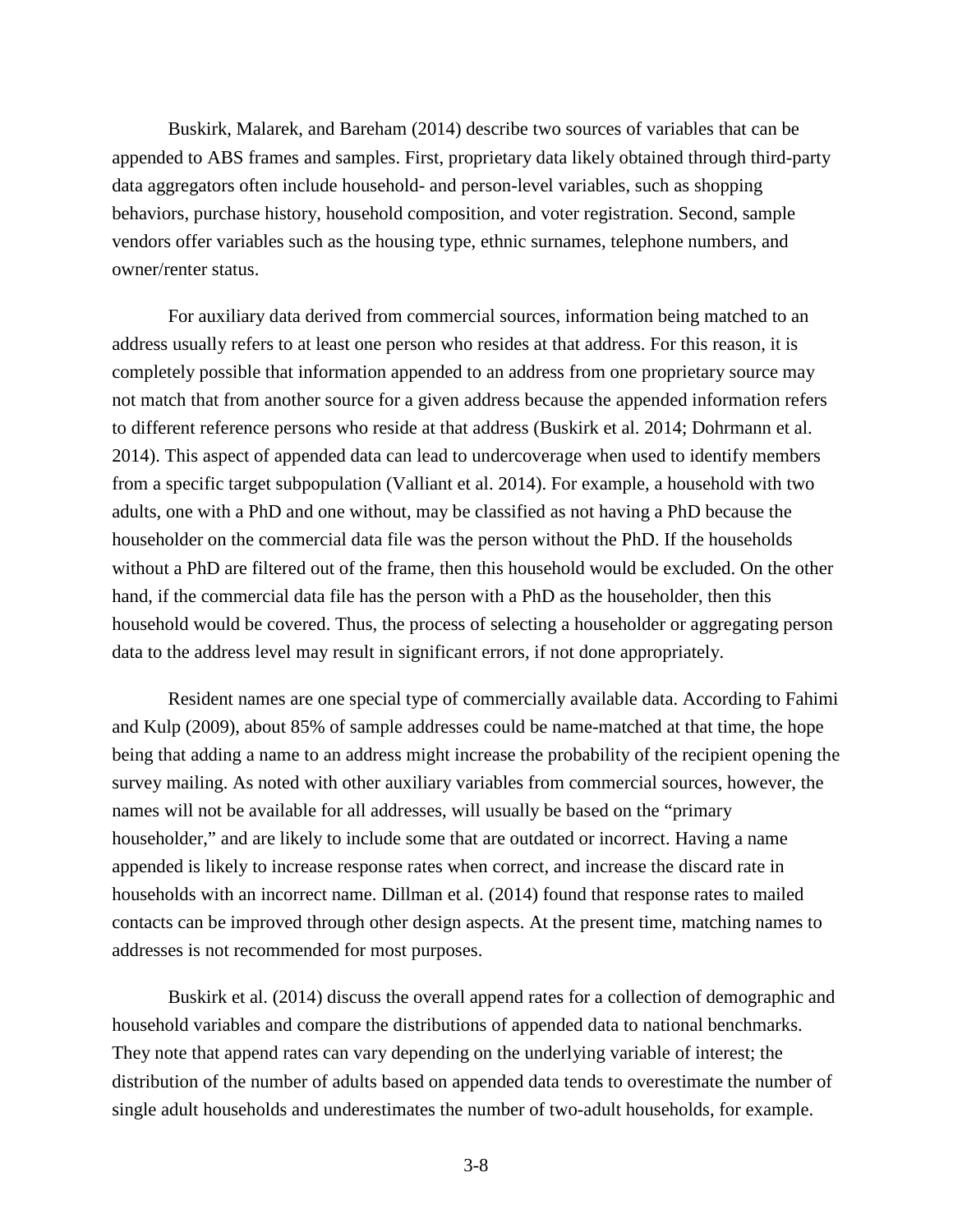Some vendor variables represent a compilation or standardization of related variables obtained from proprietary sources. Others represent a conversion of continuous metrics into binary variables (e.g., converting a renter propensity score into a binary renter variable).

Because commercial data may be captured, coded, and defined in many ways, it is important to have a basic understanding of the commercial variables appended to the address frame. For example, the variable *has children* might be operationalized as a binary 0/1 variable, where 0 indicates no children and 1 indicates the presence of children in the household; however, what is usually appended for such a variable is a 1 for those addresses with a child and 0 for those addresses without children and those for which information regarding the presence of children is missing or not available. There are many reasons information about households may not be available, including time lags from administrative database updates or underlying low prevalence rates for the given variable of interest in the population. Of course, even when data are available, the value for a particular address may not be accurate.

Pasek et al. (2014); DiSogra, Dennis, and Fahimi (2010); Roth, Han, and Montaquila (2013); Valliant, Dever, and Kreuter (2013); and Ridenhour, McMichael, Harter, and Dever (2014) discuss findings involving the completeness and accuracy of appended address-level variables. Pasek et al. (2014) compared survey responses to covariates from one vendor. They found numerous variables that disagreed with the survey responses and were missing values not at random. Because third-party sources and ABS vendor methods change over time, continued evaluations of commercial auxiliary data (similar to those cited here) are recommended. Until more research is done, commercial auxiliary data should be approached with a healthy dose of skepticism.

# *Government Data*

The linkage between geocodes and census geographies allows a bevy of census-related variables available to be appended to the sampling frame or the ABS sample. The link is commonly done at the block group level, but can also be done at higher levels of geography, such as ZCTA, place, tract, county, and state. There are two primary sources of block group and tract level data, the ACS and the decennial census. Every year, the Census Bureau publishes a file with 5-year estimates for hundreds of variables at the block group and tract levels. Additionally, every 10 years, the Census Bureau publishes a summary file of block group and tract-level counts based on the most recent decennial census.

As long as an address has been geocoded, it can usually be matched to Census data. Thus, the match rate to Census data is usually about the same as the geocoding rate. However, there are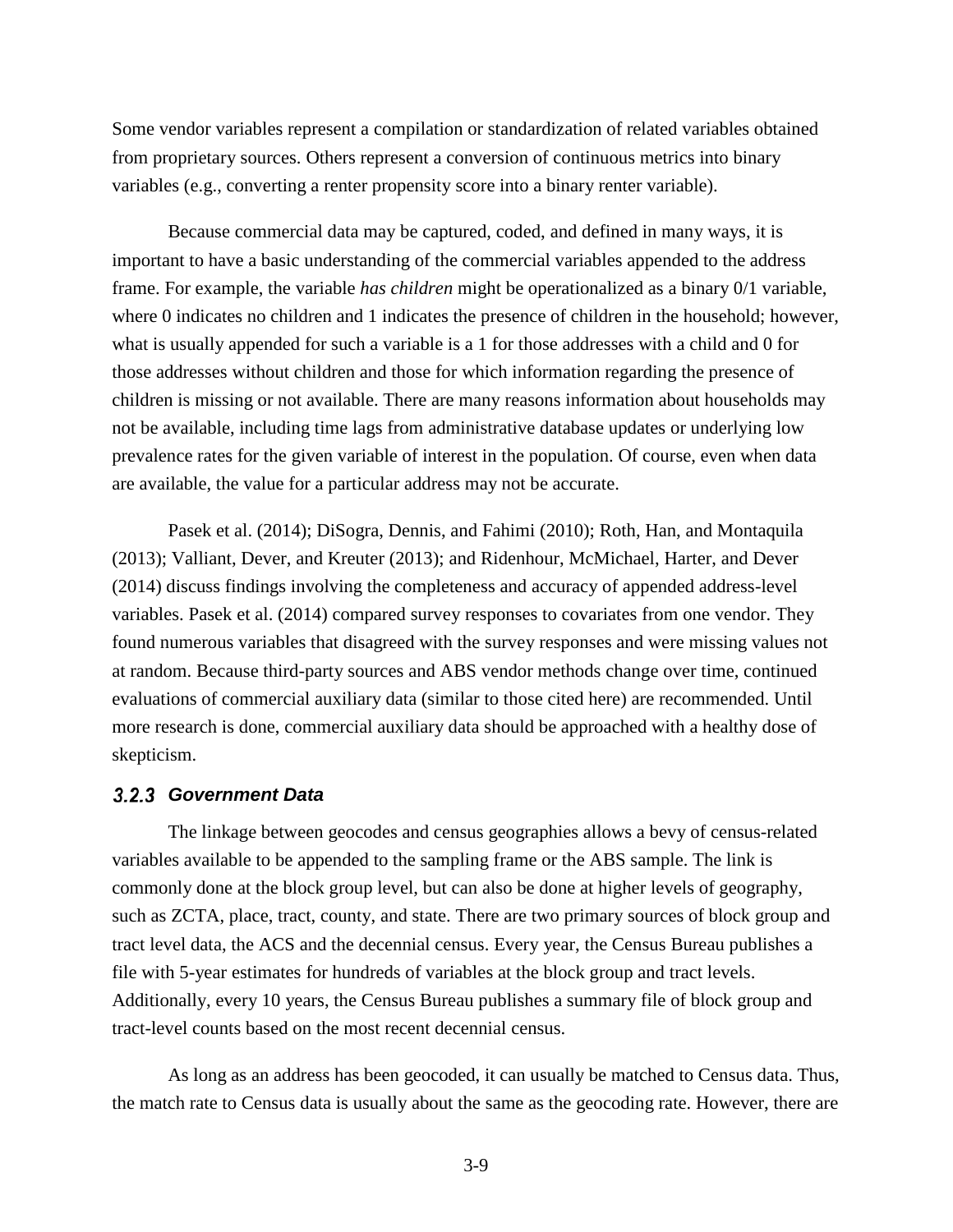a number of other errors to consider when matching to census data. First, ACS estimates at the block or tract level often have large standard errors, in addition to nonsampling errors. Second, ACS block and tract estimates represent 5-year estimates, which may not reflect the current characteristics of the area. Third, decennial census counts are subject to nonsampling errors and reflect counts at one point in time. Fourth, errors in the geocoding process could place an address in the wrong tract or block (Dohrmann et al. 2007; Kennel and Li 2009). Finally, because the census data are area-level variables, their association with characteristics of the particular household at the address may be limited (Biemer and Peytchev 2012; Biemer and Peytchev 2013).

#### $3.3$ **Auxiliary Data Quality**

In considering the utility of auxiliary variables, one should consider two related aspects: the match rate of appending data to an address and the accuracy of the data themselves. The two issues are distinct but related, with similar factors affecting each. We can define the *match rate* as the percentage of addresses from an ABS sample or frame that could have data appended when requested, while the *accuracy* of the data refers to the data values corresponding to the current truth.

The match rate and accuracy of auxiliary variables appended to ABS datasets will vary based on a number of key factors. First, the type of variable appended, whether it is an arealevel, household-level, or individual-level characteristic will affect the expected match rate and accuracy. Certain variables are easier for vendors to compile, maintain, and match than others. For example, individual characteristics would be expected to have higher error rates than those at the area level, which are likely correct as long as the address has been placed in the right geography. Moreover, variables that change, such as age, or are modeled, such as income, are likely more problematic than others.

Second, the nature of the addresses chosen for augmentation will have an influence on match rate and accuracy. Single-family homes will have higher match rates than addresses in multiunit buildings, drop points, or non–city-style addresses. Also, because single family homes tend to have lower turnover rates than multiunit addresses, the accuracy may be better for single family homes. For this reason we can expect single family homes to have more accurate telephone numbers, for example, than multiunit buildings when matched for a multimode survey.

Third, neighborhood-level characteristics can influence the accuracy and match rate of auxiliary variables. Specifically, areas with populations that tend to be lower income, immigrant, or highly mobile will have lower match rates and accuracy than areas that are more stable.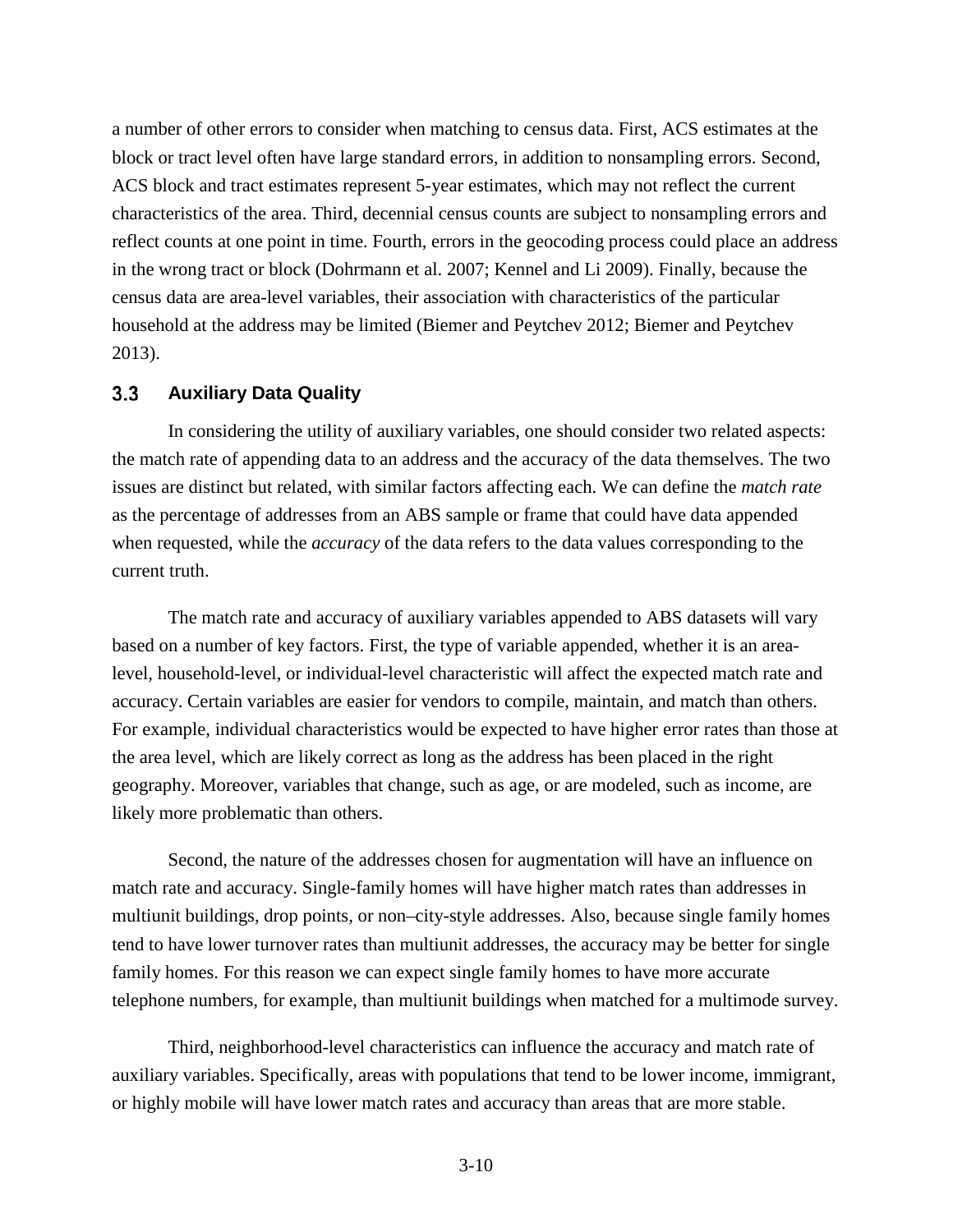English et al. (2014) evaluated three vendors of targeted lists to see how each could perform at identifying households with small children in specific underserved neighborhoods in Los Angeles County, CA. The authors found little variation among vendors, but all three were challenged by the hard-to-reach population. The most successful vendor was correct 39% of the time in identifying households with small children, which compares with a 20% incidence rate in the general population.

Pasek et al. (2014) examined one vendor to understand the accuracy and usefulness of matching homeownership status, household income, household size, marital status, education, and age to selected households. The authors explored whether auxiliary variables could be used as a replacement for missing survey data by comparing them to respondent-reported values. In so doing, they found inconsistencies between self-reported data and the consumer data files, and suggest that users proceed with caution when considering a similar approach. Specifically, they found data were missing in lower-income households more often than in others, and that variables such as household income, age, and marital status tended to be incorrect considerably more often than they were correct.

In summary, users of ABS samples with auxiliary data appended should be aware of associated caveats and limitations. First, not all records will have associated data, and those with successful matches will be expected to have variable degrees of error. Second, some data will be less reliable than others, with income and other modeled quantities being the least accurate. In general, the usefulness of an auxiliary variable is defined by the match rate to the frame, the accuracy of the information, and the prevalence of the target population.

#### $3.4$ **Section Recommendations**

Researchers who intend to append auxiliary data to address files should be aware of the limitations and associated issues, as with any data. Specifically, one should be careful of match rates and expected accuracy associated with a particular appended auxiliary variable, whether it is related to geocoding or to individual-, household-, or area-level demographics. The risk is that coverage biases may be introduced depending on the data appended and the way they are used in a survey context. Moreover, different data are considerably easier for vendors to append than others. For example, we can expect that nearly all residential addresses from a given list could be geocoded in some manner, and thus have their location determined with reasonable certainty in order to append Census or ACS data. Fewer addresses would be expected to have householdlevel characteristics appended, and individual-level information such as e-mail addresses are likely to be the most limiting. Urban areas, and especially multiunit buildings, generally have the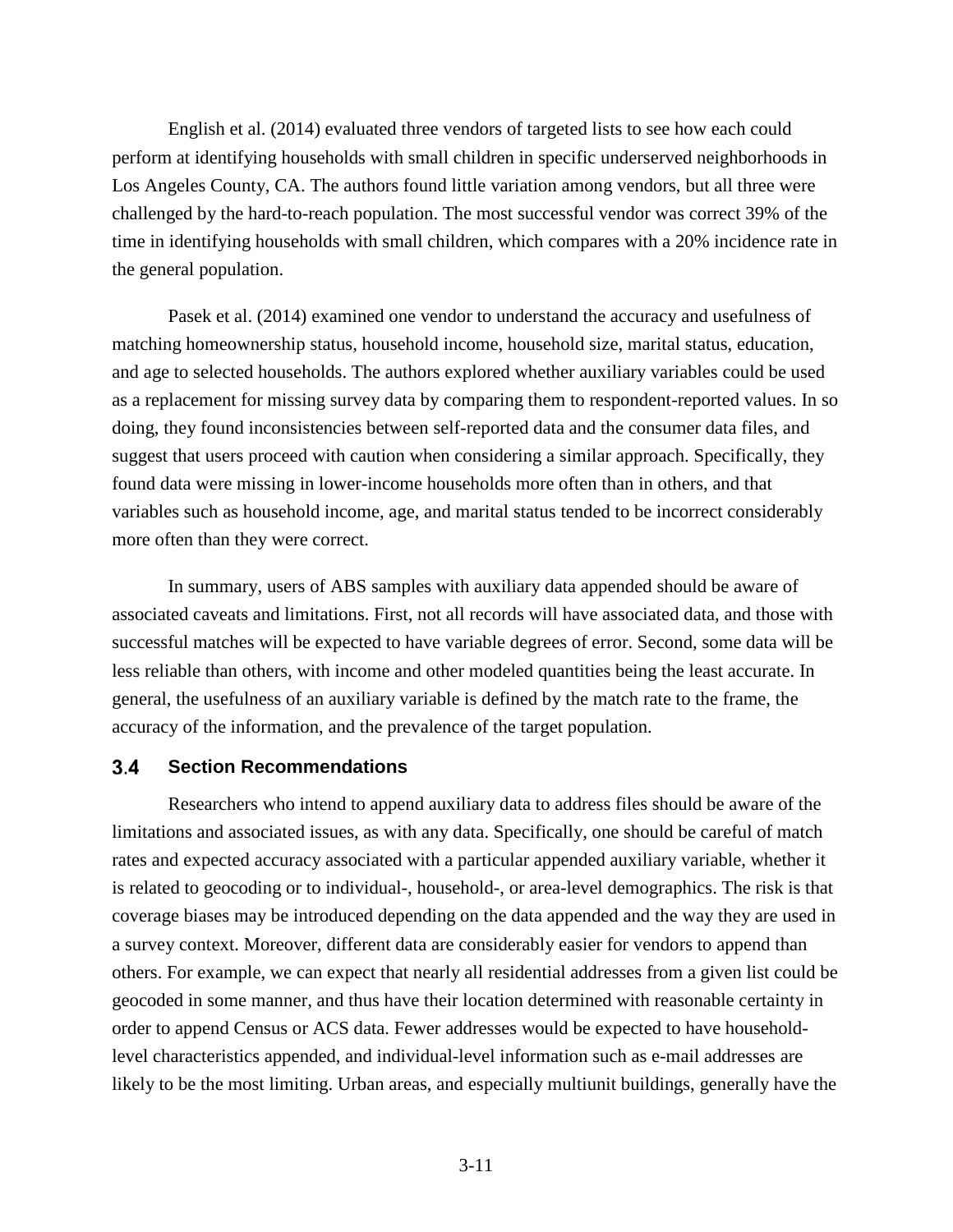least successful household- and individual-level matches. We expect the least accurate data to be at the individual or household level, especially for those residing in multiunit buildings in unstable areas.

Consequently, practitioners should not exclude addresses on the basis of auxiliary variables such as names, telephone numbers, household demographics, or e-mail addresses unless they are willing to introduce the risk of coverage bias. Survey practitioners should also be cautious of the veracity of such matched data, especially in environments where the reliability is most questionable, such as telephone numbers in multiunit buildings

Auxiliary variables can be extremely useful to stratify frames for more efficient sampling of subgroups, even if the auxiliary variables are not entirely complete and accurate. The strata defined by auxiliary variables can be classified by density for the characteristic of interest. As long as all strata are sampled, albeit with a lower rate for a low-density stratum, there is no coverage error as there would be if the low density stratum were dropped entirely. The data collection for a relatively rare group can be much more efficient with such stratification, especially if the targeted subgroup is relatively rare. The tradeoff is larger design effects resulting from unequal weighting. The survey designer should consider the tradeoffs in the context of the survey's specific goals and requirements.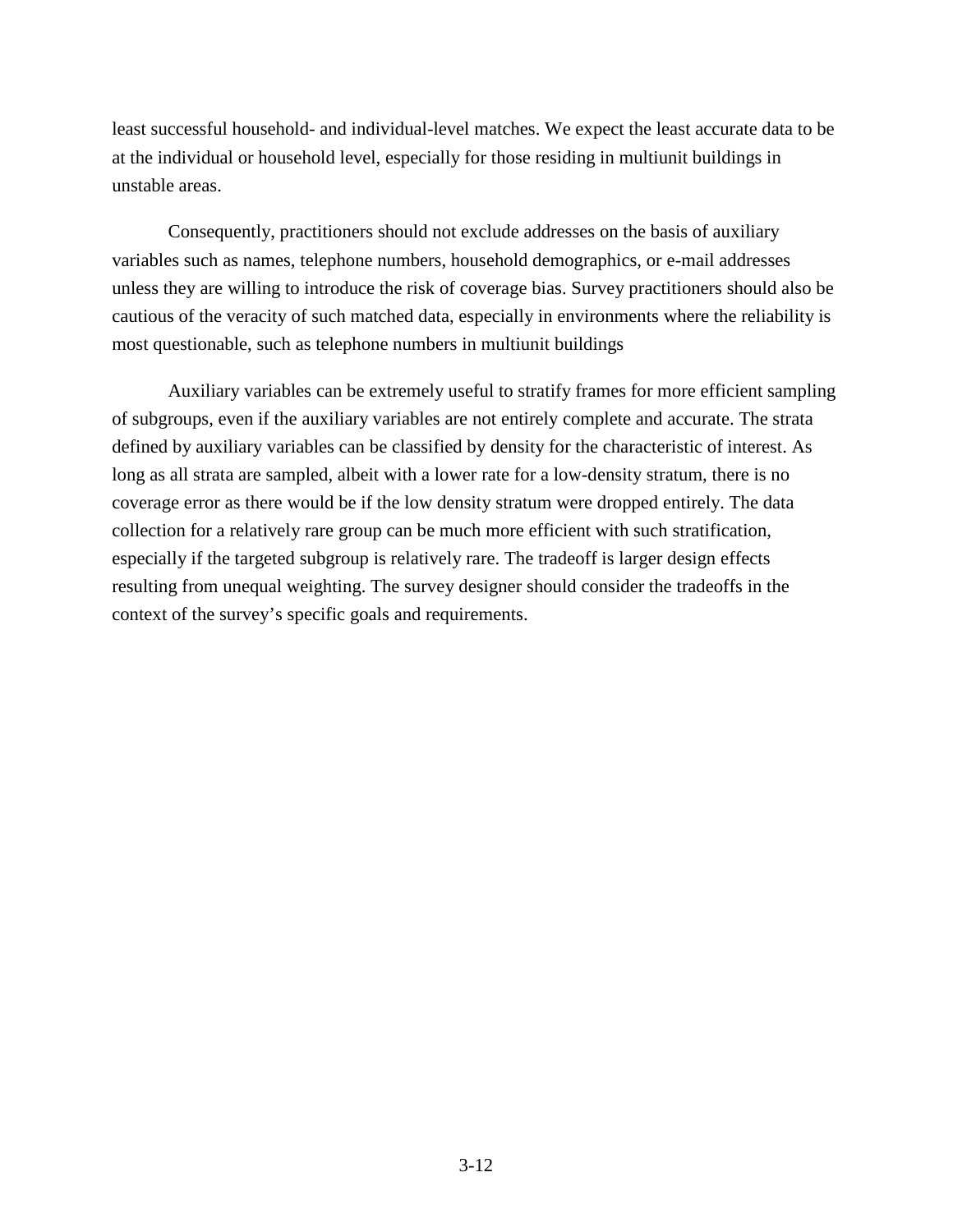# **SECTION 4 DESIGNING AND IMPLEMENTING ABS SURVEYS**

The design and implementation of surveys using ABS necessitates considering multiple aspects of survey design, including sample selection and data collection methods. This section discusses design and implementation considerations for both single-mode and multimode surveys.

Sample selection procedures include stratification techniques and within-household respondent selection methods. Although ABS is very closely related to list sampling (Kish 1965), we discuss special aspects of ABS of which AAPOR members need to be aware. The sampling of population subgroups (e.g., households with children) is also discussed, along with differences between national and local address-based samples.

Data collection methodologies are also covered, including single-mode versus mixedmode survey designs, and single-phase versus multiphase data collection. Limitations of the various types of ABS data collection approaches are discussed.

#### 4.1 **Sampling Frame Considerations for ABS Surveys**

*Section 2* discussed the creation of the ABS frame. This section discusses considerations specific to sampling from an ABS frame. With a single- or mixed-mode survey, the addresses included in the frame can impact the coverage, cost, and quality of the survey. The USPS provides indicators with an address to identify certain types of addresses (e.g., drop point, educational, seasonal, or vacant). Dohrmann et al. (2014) provide detailed examples of these indicators. As discussed in *Section 2*, the inclusion or exclusion of these addresses in the frame can impact both coverage and survey design.

# 4.1.1 Drop Points

As described in *Section 2*, drop points are mail delivery points that serve multiple units (residences or businesses). The proportion of residences in drop point addresses is small, but the proportion varies by area, with the majority clustered in New York City, Chicago, and Boston (Amaya et al. 2014; Dekker et al. 2012). A local geographic area can contain a limited number of drop points with a large number of apartments/housing units in each drop point. Other local areas may contain a large number of drop points that typically have a small number of apartments in each drop point. Because drop points tend to be clustered in particular areas, excluding them from the sampling frame can result in coverage bias. When determining the sample design, there are a few options available when deciding to include drop points: (1) include the drop point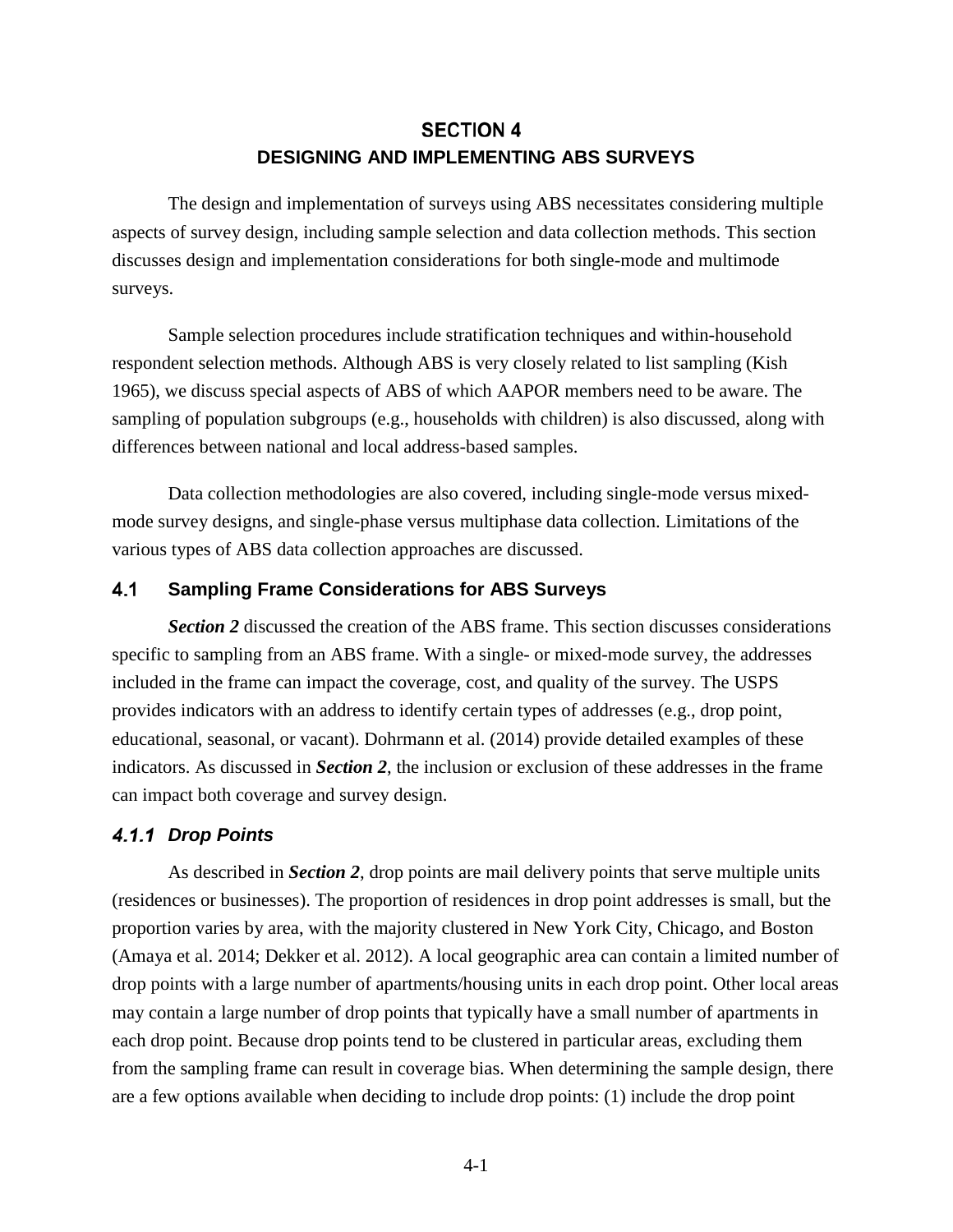address, (2) include the drop point address and use supplemental data frames to augment/identify specific units, or (3) send field enumerators to list all addresses associated with the drop point. The choice used will depend on the survey design and the size of the drop points in the sample. Augmentation was found to be useful in improving coverage in a mail survey (Kalton et al. 2014).

# *Seasonal and Educational Addresses*

As described in *Section 2.2.1*, seasonal addresses, which include some educational addresses (but not all educational addresses), are occupied only during certain times of the year. Including seasonal addresses in the frame can result in multiple chances of selection for the parttime occupants. When including these types of addresses in the frame, an effort should be made to identify the primary residence to ensure equal probability of selection or at least account for the multiplicity in the weighting computations. In addition, many educational addresses may be student housing in group quarters, which may be excluded from "general population" surveys. There may, however, be some off-campus student housing such as a house that is rented by two or more students. If one is doing a sample of adults in households using a primary residence rule, then one may want to exclude those educational units from the sampling frame. On the other hand, if one is using a current residence rule, then they should be included. If they are included, one needs to add a question to the educational address questionnaire to determine whether the sample address is a housing unit. Although excluding seasonal addresses may increase the efficiency of the sample, it can result in bias.

### *Vacant Addresses*

The USPS provides a flag for addresses that have been vacant 90 days, which, if it is reliable, can be used to determine if the address should be included in the frame for the data collection period, thus reducing this bias. However, as noted in *Section 2.3.7*, the vacancy flag is considered unreliable and time sensitive. As described in *Section 2.3.7*, addresses identified as vacant may, in fact, be occupied by the time of the study. Amaya et al. (2014), using a national sample of addresses, estimated that excluding vacant addresses would have reduced the frame sizes for their study by 5.1%, excluded about 2% of occupied housing units, and reduced the portion of identified vacant addresses by 29.3%. Because of changes in the occupancy of housing units, especially in urban areas, excluding vacant addresses can introduce undercoverage and coverage bias (Amaya et al. 2014).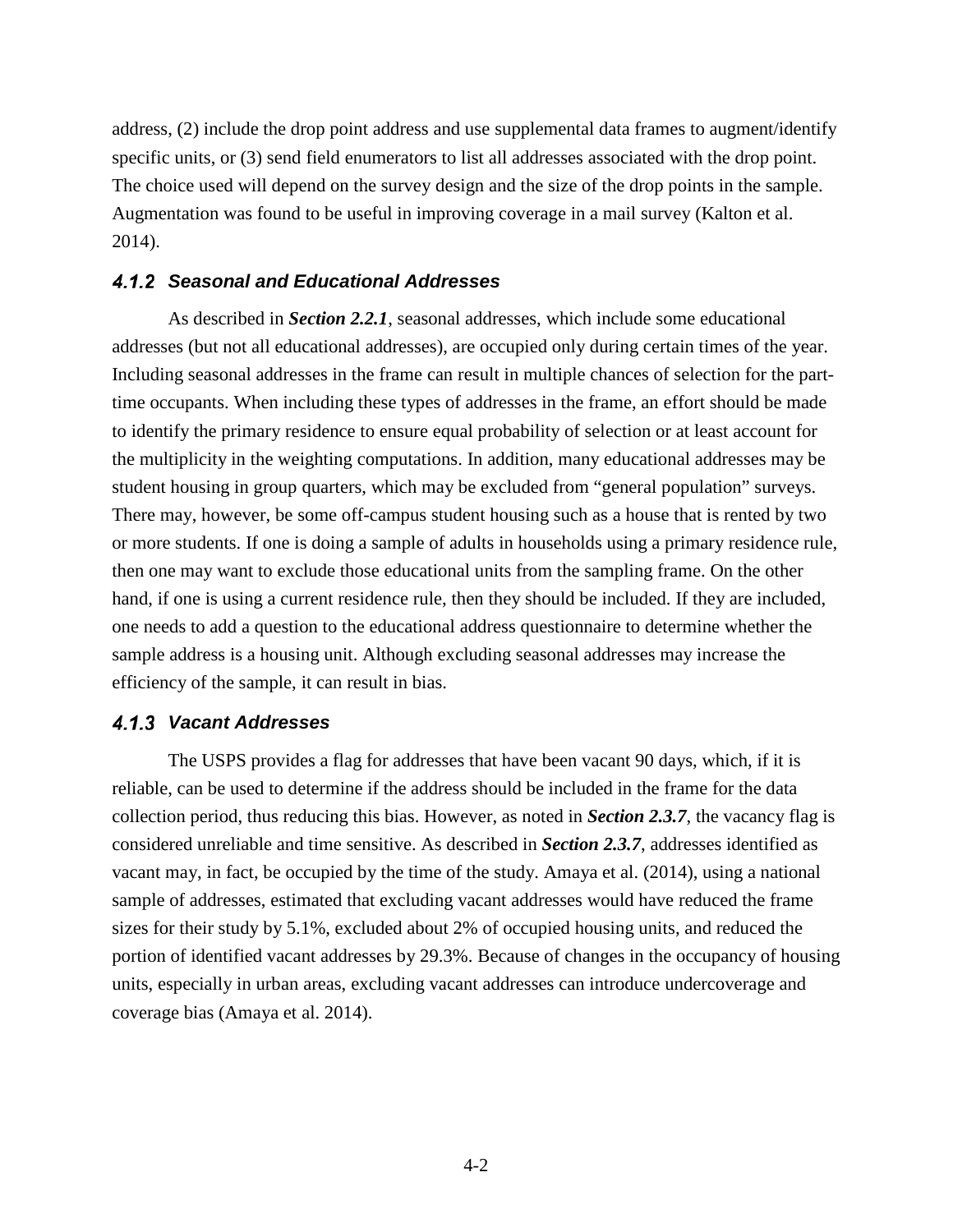# *Addresses versus Households*

It is important to keep in mind that the selection of addresses using an address-based sample is just that, a sample of *addresses*. This does not imply a one-to-one correspondence with *households.* A single address may be associated with multiple households, as is the case with multiunit dwellings without individually identified addresses, known as drop points. In addition, individual households may be reached at multiple addresses. This is the case, for example, when a household or subset of household members receive mail at both a city-style residence and a P.O. Box or when some or all household members reside at multiple properties throughout the year, including seasonal and educational addresses. Because probability surveys require a known probability of selection to make valid statistical inferences about a population, the lack of one-toone correspondence between addresses and households must be considered when designing a study using ABS. See *Section 2.3* for more details about these one-to-many and many-to-one situations.

#### $4.2$ **Address Sample Selection**

One approach for survey organizations to obtain an ABS sample is to obtain the sampling frame from a vendor and select the sample themselves; an alternative approach is to use an ABS sampling vendor to select a sample of residential addresses. This section discusses the latter approach. There are multiple options for working with ABS vendors to facilitate sample selection. It is crucial that survey practitioners communicate sampling requirements or specifications with the vendor providing the ABS sample and that practitioners understand the sample selection methods used.

ABS selection can be conducted using either unstratified or stratified designs and, under either design, the sampling frame can be sorted by address-level characteristics leading to the systematic and implicitly stratified selection of addresses (Kish 1965). For example, the address list can be sorted geographically (e.g., by ZIP Code) or by address characteristics such as address type (e.g., city-style, rural route, P.O. Box). The addresses on the frame may also be sorted by characteristics associated with census block group or tract-level demographics (e.g., percent of tract population below poverty). This sorting can be conducted for the entire sampling frame or within designated strata. If not specified, it is important for survey practitioners to request information from the vendor about how the address list is sorted prior to selection. It can also be useful to ask the vendor to provide a variable indicating the sample selection order with the sample.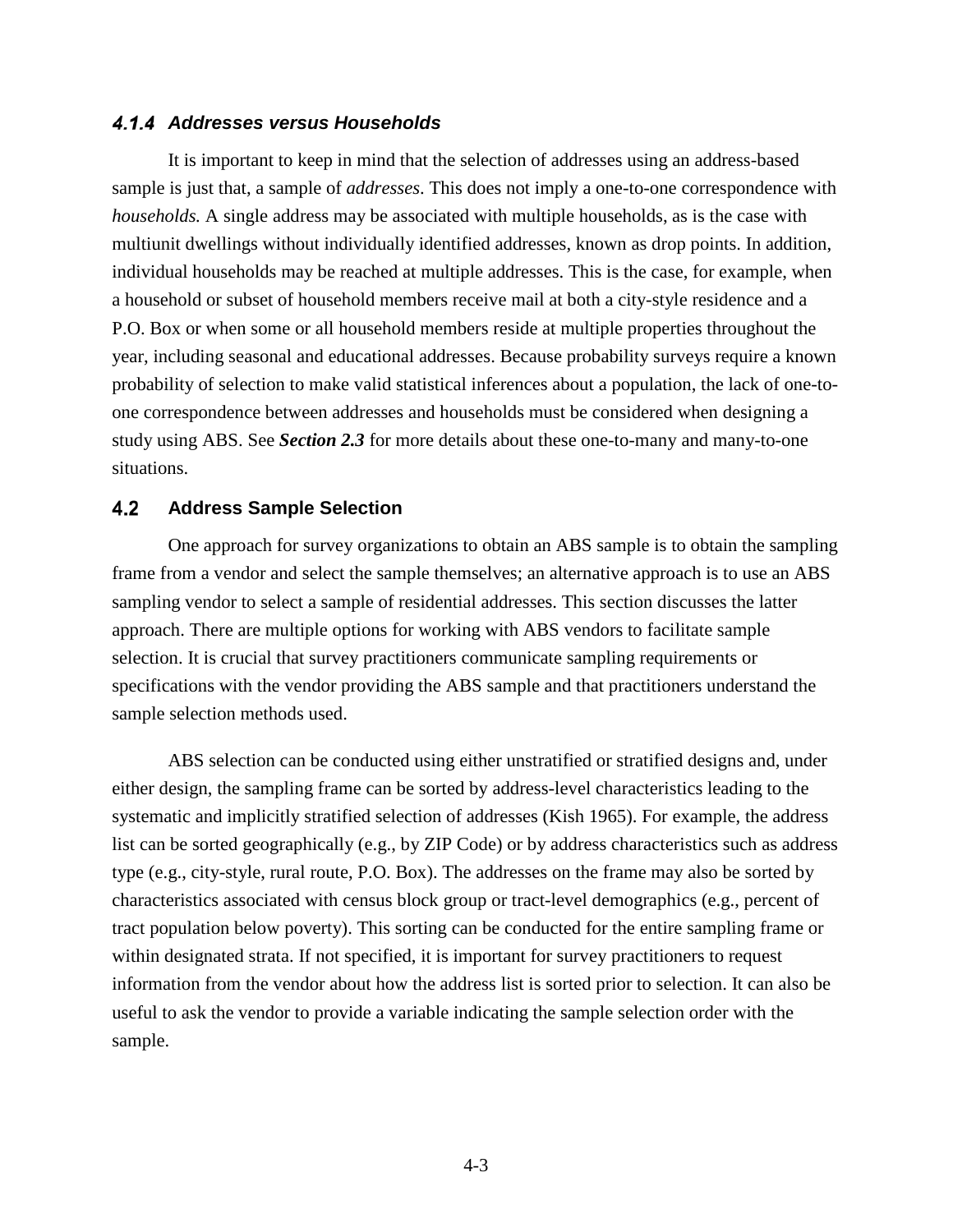The ABS frame can also be stratified to select addresses with certain characteristics with probabilities other than what would be obtained with a random sample or a systematic (proportional) random sample. There are two options for selecting a stratified sample. First, the entire ABS frame may be stratified by characteristics available for all addresses on the frame such as those noted above. For instance, a study may wish to stratify by address type and undersample P.O. Boxes to reduce the likelihood of duplication issues while mitigating coverage bias. Another study may wish to oversample addresses in census blocks or tracts with certain proportions of particular demographic characteristics (e.g., proportion black, proportion with individuals under 18, proportion who do not speak English). Sample selection can occur using specified rates within strata formed using the entire ABS frame.

The second option is to select a stratified sample in two phases (i.e., two-phase sampling or double sampling).[1](#page-48-0) As discussed in *Section 3*, auxiliary variables (typically demographic variables) can be appended by the vendor to a selected sample to augment the information available about the sample. If it is not feasible to append this information to the full frame prior to stratification, practitioners can request a sample that is significantly larger than the final required sample size. The auxiliary demographic data can be appended to the large sample, and then the large sample can be stratified by one or more of these auxiliary variables. A second phase of sampling can occur in which a stratified sample is selected from the larger vendorprovided sample. In situations in which this two-phase sampling design is used, it is important to keep in mind that many of the auxiliary demographic variables are unavailable for many addresses. If these variables are used for stratification purposes, it is often necessary to include addresses with missing data as their own stratum, because these addresses tend to differ demographically and socioeconomically from those addresses with available data (Buskirk et al. 2014).

#### $4.3$ **Sampling Adults Within Households**

When adults comprise the target population, a variety of methods for within-household sampling may be considered, recognizing that virtually every household will contain at least one eligible adult. Methods include those for both single-phase survey (i.e., data collection) designs and two-phase survey designs. Both the single- and two-phase approaches have advantages and

<span id="page-48-0"></span><sup>&</sup>lt;sup>1</sup> Traditionally, *two-phase* referred to double sampling in which a sample is selected in phase 1, some relatively inexpensive data are collected, and the resulting set of data forms the frame for subsampling the units in phase 2. In recent literature, *two-phase* has been used to describe two data collection operations applied sequentially. In this report, *two-phase sampling* refers to the first definition, while a *two-phase survey* refers to the second definition.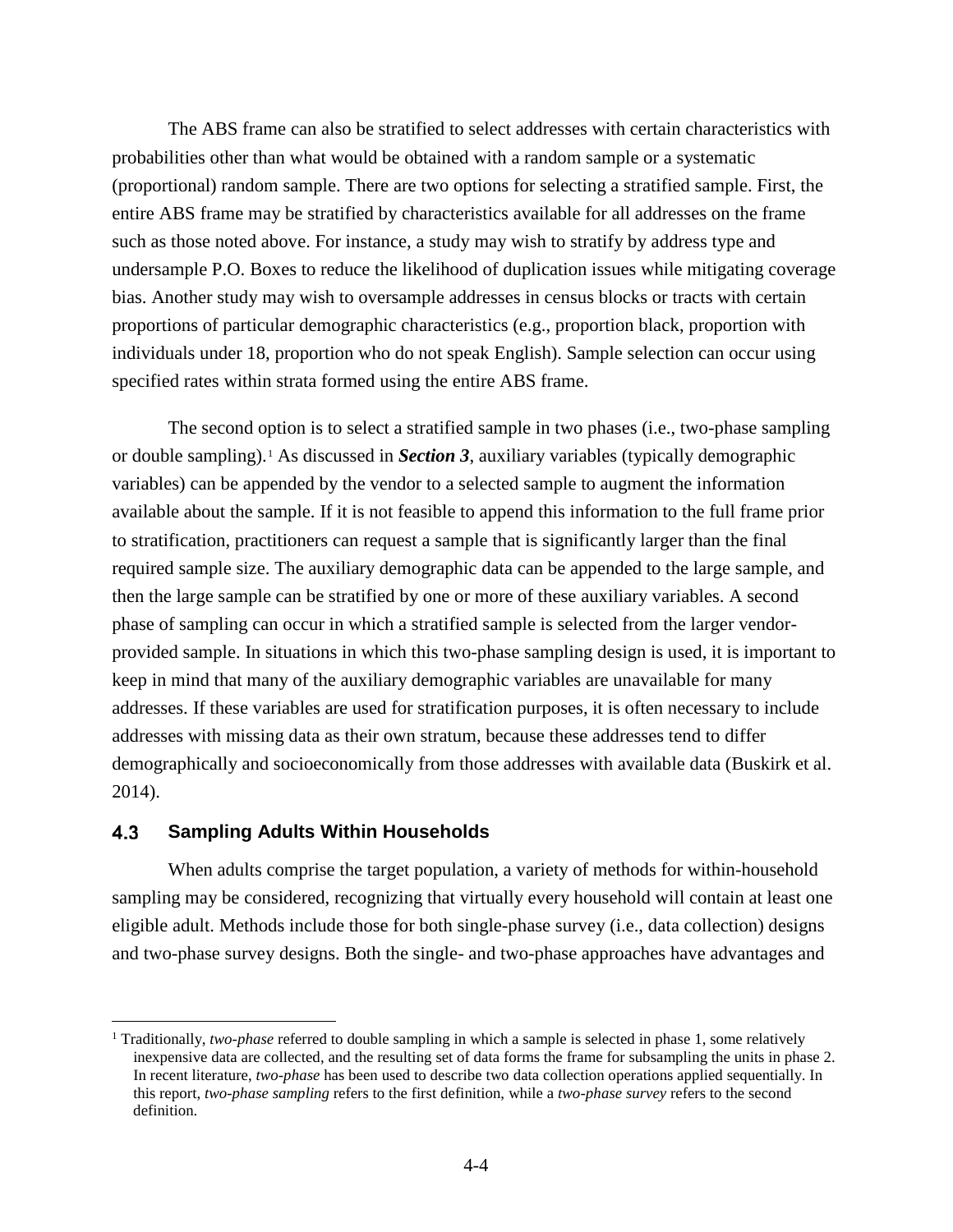limitations. Although these approaches have been studied extensively for telephone and inperson modes, they have not been evaluated as comprehensively for use in the mail mode.

Battaglia et al. (2008) were the first to compare and evaluate within-household selection approaches in the context of a single-phase, mail-based ABS design where the ultimate sampling unit is the person. They compared three approaches: (1) selecting any adult in the household, (2) using the next-birthday selection approach, and (3) selecting all adults in the household. The any-adult method involves asking the household to determine (purposively) which adult should respond; thus, it is not a random (or even quasi-random) method. The next-birthday method, in which the adult with the next birthday is selected, is viewed as quasi-random; it relies on the household members to do the selection and thus is subject to implementation error. The all-adults approach involves no selection; instead, all adults in the household are asked to complete the survey.

Battaglia et al. (2008) found that all three methods resulted in comparable householdlevel response rates; however, the all-adults method leads to lower person-level rates when individual nonresponse among some household members is taken into consideration. The anyadult method did yield a set of adults with demographic distributions less comparable to population distributions than the other two methods. In addition, although the next-birthday method is a quasi-random selection method, Battaglia et al. (2008) found that, in reality, in households with two or more adults, the incorrect adult completed the questionnaire between 31% and 60% of the time. It should also be noted that the all-adults method requires enclosing multiple survey forms (many of which will be extraneous for most households) in the questionnaire mailing. This could have cost and resources implications for the survey.

The methods tested by Battaglia et al. (2008) all assumed a single-phase design. In considering these findings, and the limitations of the three methods, Brick, Williams, and Montaquila (2011) and Montaquila et al. (2013) tested a two-phase survey design in which a screener is used to enumerate eligible persons within the household; the returned screener instrument is processed by the survey organization, and an eligible person is randomly selected. In the second phase,<sup>[2](#page-49-0)</sup> the survey is administered to the randomly selected person. This two-phase survey approach allows survey practitioners to have the most control over within-household selection. A variety of mode options may be available for the second phase. If the second-phase

<span id="page-49-0"></span> $2$  Eligibility information is collected in the first phase, and the second phase sample is a subsample of the eligible addresses. In this usage, however, the second phase is combined with person selection, which is an additional stage of sampling in traditional terminology because different sampling units are introduced. But because the screener and interview are handled in two separate data collection efforts, it is called a two-phase survey in recent literature.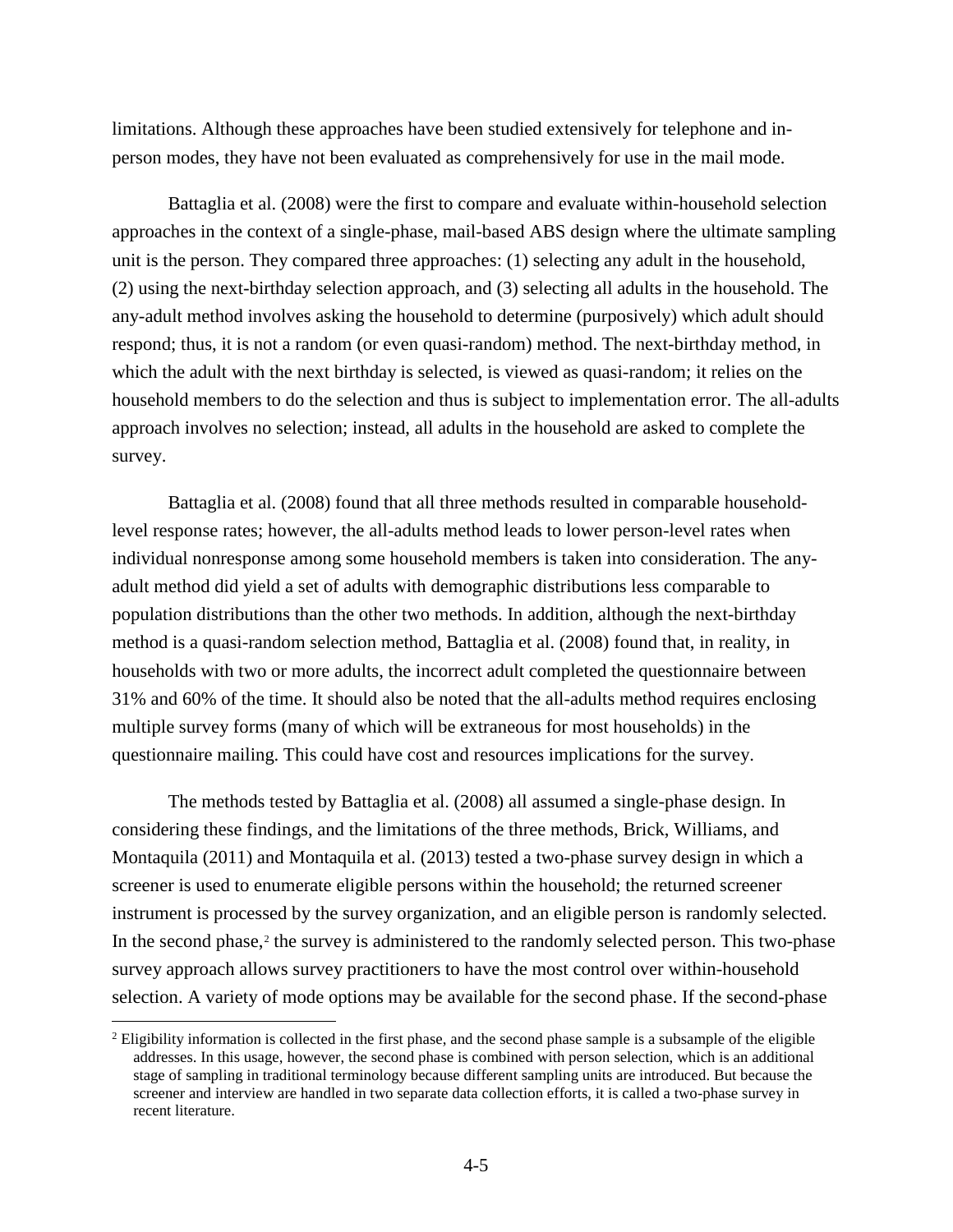survey is attempted by mail, the survey is mailed to the household with instructions for the randomly selected person to complete it. The two-phase approach was tested by Brick et al. (2011) in the context of a subpopulation survey (discussed in *Section 4.5*), but has subsequently been used in other general population surveys. Additional early testing of the two-phase mail survey approach includes Han et al. (2010) and Mathiowetz et al. (2010).

One key benefit of the two-phase approach is the assurance that the sampling is undertaken accurately. Additional benefits include the ability to personalize the questionnaire mailing based on information obtained on the screener form, easing respondents into the response process by starting with the shorter screener form before sending the larger survey questionnaire, and not having to waste resources mailing survey questionnaires to households or persons that end up being ineligible for the survey (Montaquila et al. 2013). However, there are also potential drawbacks associated with this approach. First, although the within-household selection is truly random, there is no guarantee that the individual selected will, in fact, be the person who completes the questionnaire. Furthermore, additional labor is needed to process the returned screener forms and conduct the within-household selection. Finally, using two phases in data collection can lead to the need for longer survey administration windows, which may affect the timeliness of survey results.

An additional consideration is the effect of a two-phase survey approach (vs. a singlephase approach) on response rates. Having a second phase of data collection allows for a second opportunity for nonresponse; however, several of the aspects listed above as benefits of the twophase approach have the capacity to have a positive effect on response rates. At this point, for a given survey, it is unclear whether the two-phase approach or a single-phase approach is likely to yield higher response rates, because there has been no experimental testing to evaluate this.

With the two-phase approach, careful attention should be given to the design of the screening survey. Well-established design principles, as described in Dillman et al. (2014), should be followed. In addition, to facilitate within-household sampling, the screener must clearly communicate to the household the eligibility criteria to be applied when enumerating household members, and it must collect information required for sampling and for identifying the sampled household member. Although a name (or initials or nickname) may be useful for identifying a household member, it may not be necessary, and in some situations it might be preferable not to ask for a name. In addition, considerations should be given whether to include "engaging" items in the screener, in an effort to increase the overall response rate to the detailed survey (Williams et al. 2014) or to use these items to adjust for nonresponse to the second-phase questionnaire.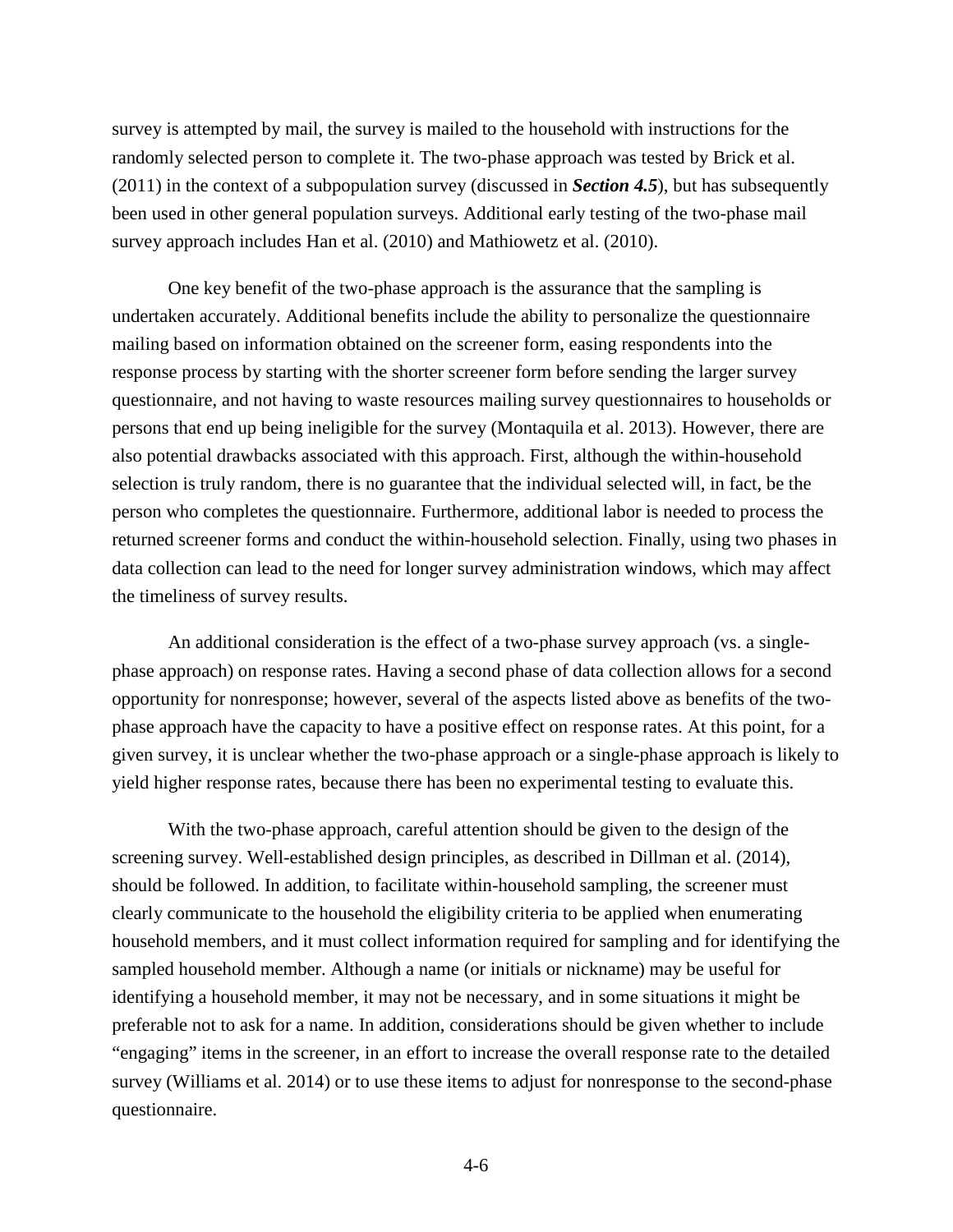#### $4.4$ **Sampling Subgroups**

For subpopulation surveys in which not every household contains a member of the target population, the two-phase approach has additional utility. The two-phase approach precludes the survey organization from having to mail questionnaires (possibly multiple questionnaires) to sizable proportions of sampled households that do not contain any eligible members. In addition, two phases eliminate the complication of the household having to apply both eligibility criteria and selection rules to determine who should be sampled for the survey. Also, for situations in which entire questionnaire modules would be either administered or skipped depending on characteristics of the person (e.g., a child's school enrollment status), information obtained in the first phase can be used to determine the questionnaire (or modules) administered to the particular person, rather than having to rely on the respondent to follow skip instructions.

#### 4.5 **Use of Auxiliary Variables in Sampling**

The auxiliary data available for ABS frames (*Section 3*) can be valuable for designing or weighting a sample or for a tailored recruitment protocol. There is a growing body of research regarding the uses of the appended data for all facets of the survey design and research process. Biemer and Peytchev (2012; 2013) used census-related appended variables for nonresponse bias evaluation. Burks and Buskirk (2012) and Buskirk, West, and Burks (2013) used a combination of census, proprietary, and vendor variables to predict response prior to fielding the survey and discussed how these variables and response propensities could be used as part of a responsive/tailored survey design. Link and Burks (2013) used combinations of the appended variables to tailor incentives and contact mode to sample units. Appended data can also be used as part of the sampling design to identify specific population subgroups to make household screening more efficient, or to define geographical, social, behavioral, economic, or managerial subgroupings of addresses as part of a stratified random sampling design.

The nature of these appended variables has implications for their use in sampling designs (Roth et al. 2013). For example, suppose one needed to stratify the household population into two strata based on whether children are present. Based on the appended information, it may be possible to identify those households for which children are present (i.e., appended flag is 1), but because the flag is missing for all other households, the second and remaining stratum would comprise all households that do not have children or for which there is no information about the presence of children. If not having children is related to the primary outcome of interest, then the second stratum may in fact have more heterogeneity in the outcome as a result of combining the addresses with no children and those for which no information is available. This extra variability may have implications in the required sample sizes needed. Care should be taken by sample

4-7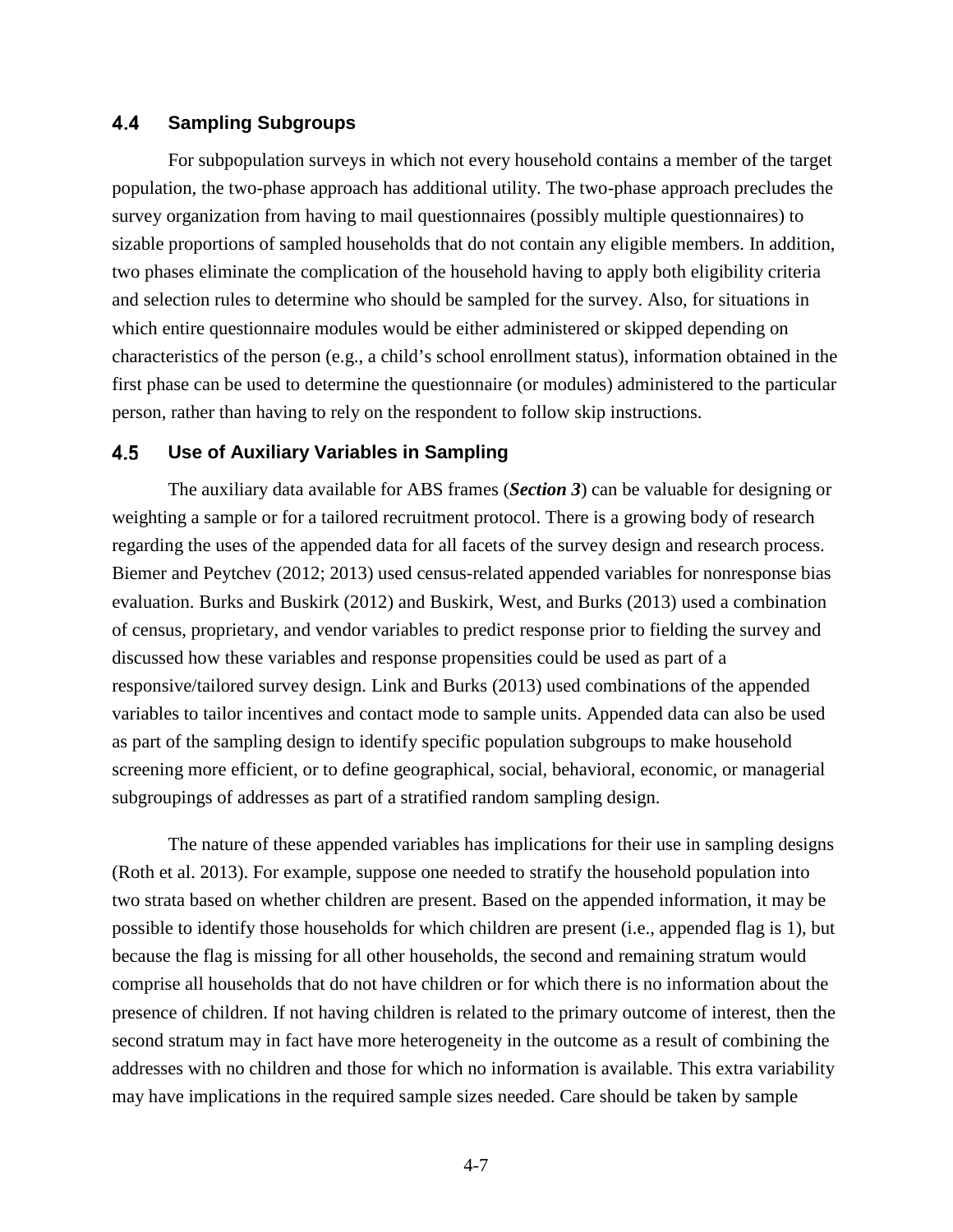designers to understand the extent to which the appended variables match intended strata and when they represent combinations of strata (Kolenikov et al. 2013).

A second important point about using appended variables for stratification involves the structure of the ABS frames. Although some frames contain both the address and myriad information about each address, it is also possible for the frame of addresses to be housed separately from the proprietary sourced information that can be appended to the frame. This separation is in part because of licensing issues and restrictions for keeping proprietary information from multiple sources separate and distinct. As a result, the use of appended variables for stratification designs would occur as part of a two-phase sampling process (Roth et al. 2013). As described in *Section 4.4*, in the first phase, a sample is selected from the ABS frame, and prior to the selection of the final (second phase) sample of addresses, the information needed for stratification is appended to each of the first-phase sampled addresses.

Issues with appended telephone numbers are relevant for the design of contact and interview mode. As noted in *Section 3*, appended telephone numbers are more likely to be landline numbers than cell numbers, and the landline and cell populations differ in demographic and behavioral characteristics. Thus, ABS studies that plan to use telephone for the initial contact with the sampled household should have alternative procedures for contacting households for which no phone number match or an incorrect phone number match was obtained.

#### 4.6 **Sample Design Consideration for Local versus National Surveys**

Local ABS surveys face different design considerations than national ABS surveys. Local surveys cover individual counties, cities, Metropolitan Statistical Areas, and even neighborhood areas defined by ZIP Codes, census tracts, block groups, etc. Most ABS surveys seek to sample households or to sample adults residing in households. Group quarters and adults residing in group quarters are often excluded from "general population" surveys.

The first major issue relates to the distribution of addresses in the ABS frame by address type for the local geographic area being surveyed. This distribution is generally available and should be examined prior to sample selection. As noted in *Section 4.2.1*, the number of droppoint and educational addresses in the ABS frame can vary considerably among local areas. Survey researchers need to be cognizant of the distribution of these addresses in the geographic area they are studying and will need to implement specific sampling strategies for drop points or educational addresses when the local geographic area contains a large number of drop point *units*  or student housing units.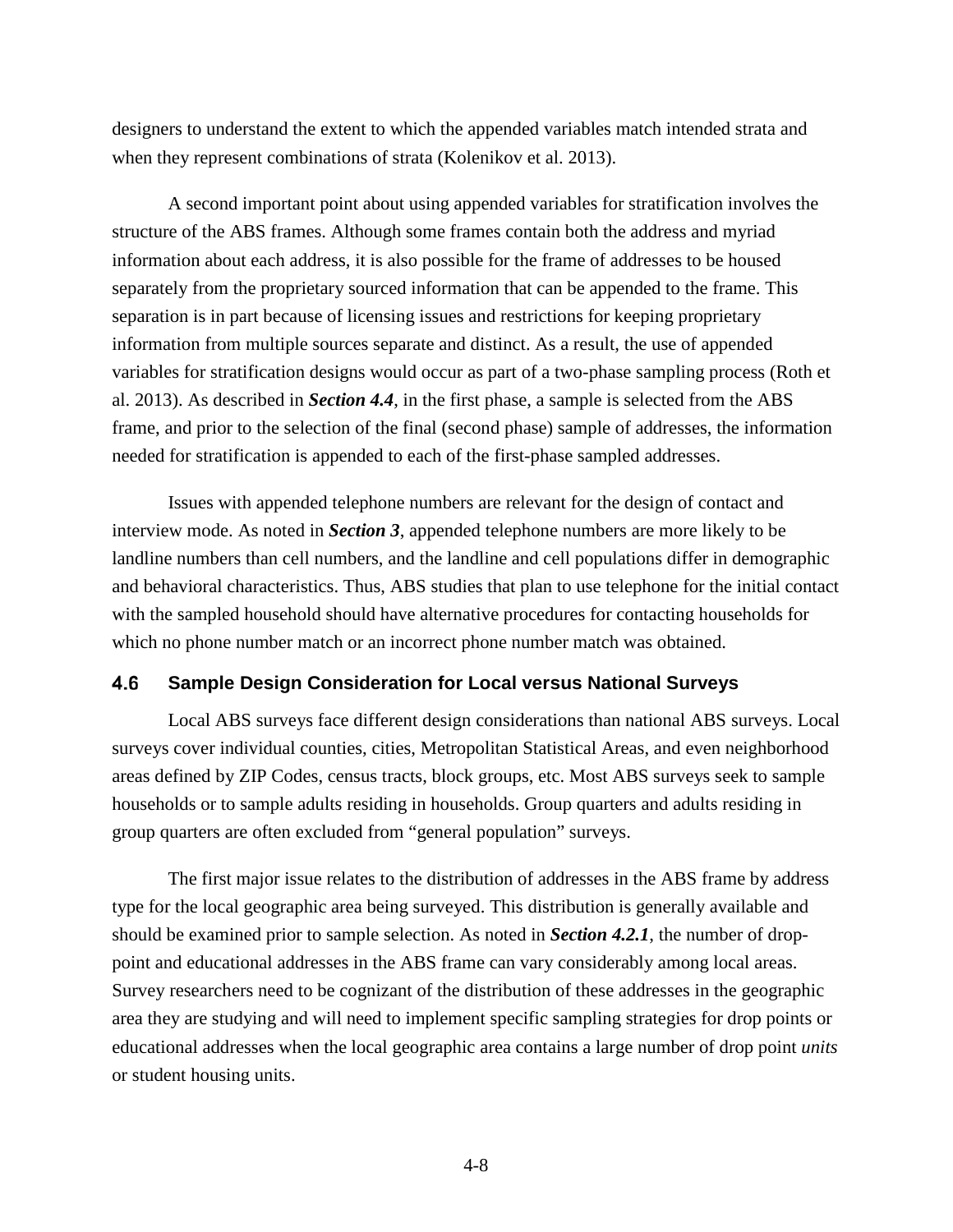Two useful sources of information for local area surveys are the most recent decennial census and the ACS. These data sources can provide a comprehensive picture of the local geographic area during the design stage, even if that local area is a neighborhood. Of particular interest is the relationship between the number of persons living in households and the resident population of the local geographic area. A large difference between these two population counts indicates that there is a substantial group quarters population in the local area. In this situation, one should carefully review the distribution of addresses in the local area by address type to see if any address types should be excluded from the sampling frame.

Another issue for local areas is the situation where one is sampling from a county or city but the sample is stratified by neighborhoods. The neighborhoods may be defined by census tracts, block groups, etc. The stratification of the sampling frame will use default assignment rules for assigning P.O. Box addresses to a geographic stratum, typically based on the location of the post office. In that situation, particularly if the true geographic location of the respondent within the local area is of analytic interest, it may be important to include a question on geographic location in the questionnaire for P.O. Box addresses to determine actual residence stratum location.

#### 4.7 **ABS for Nonhousehold Surveys**

It is well known that the vendor address files contain residential addresses, but the USPS also delivers to nonresidential addresses (commercial, industrial, agricultural, etc.) included in the AMS, and therefore, it is, in theory, possible to use ABS for nonresidential addresses. In practice, we are aware of very few nonresidential surveys that have been conducted using USPSbased ABS frames.

Often commercial list frames are used to draw a sample of business establishments. Other business surveys collect information from nonresidential buildings. In this situation, multitenant (i.e., multiestablishment) buildings must be sampled rather than sampling the individual business establishments within the building. List sampling along with area probability sampling is most likely needed in this situation.

The Energy Information Agency (EIA) of the Department of Energy (O'Brien 2013) collects information from a national sample of commercial buildings. A pilot test using the business addresses in the vendor files used to construct ABS frames found that the relationship between the postal address and the unit of analysis in the survey was highly variable. Issues arose primarily for strip malls, business campuses, and multitenant buildings. The experience of the EIA pilot study for buildings likely means that multiestablishment structures may cause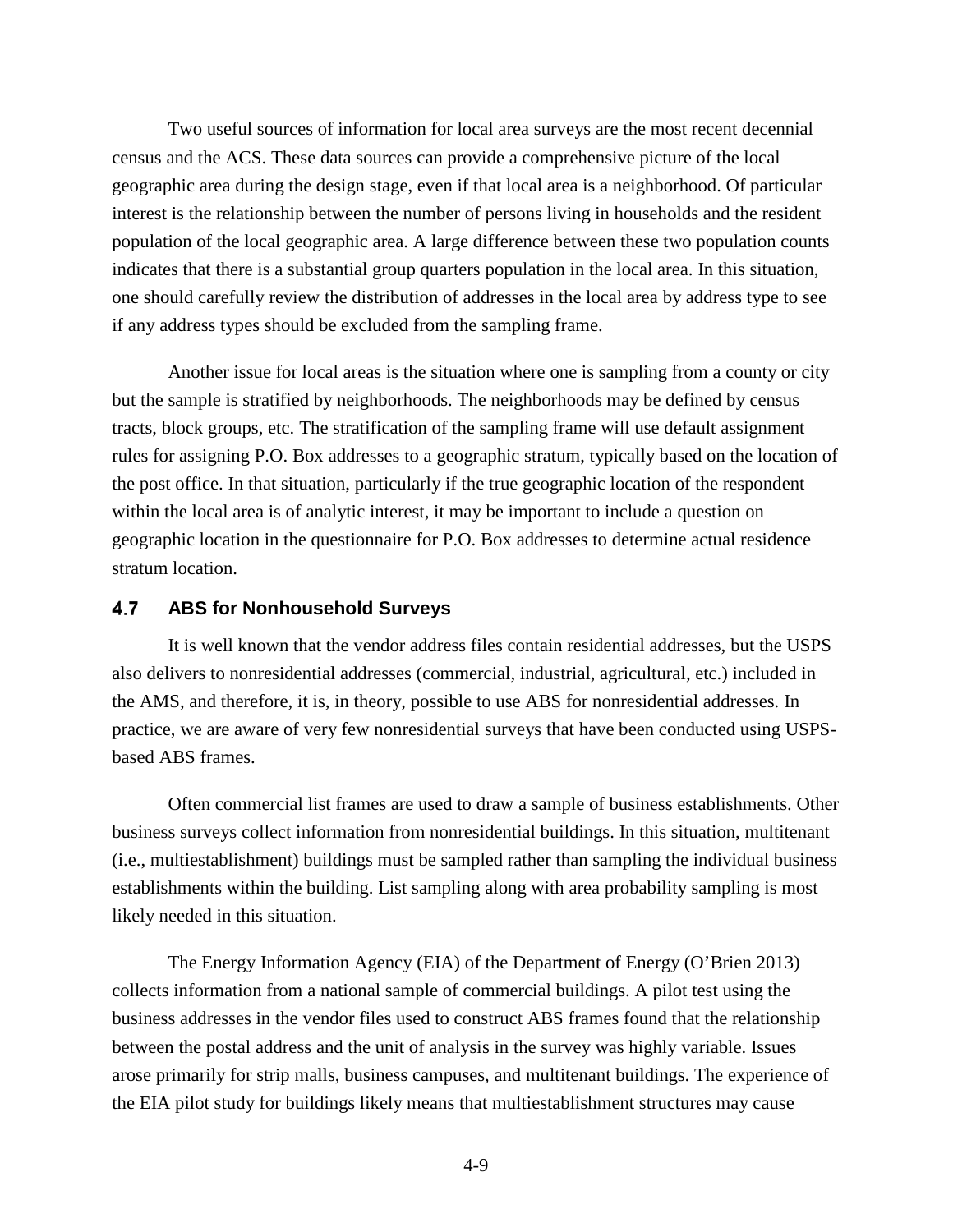problems for sampling business establishments (similar to the issues posed by drop-point addresses for household surveys) using ABS frames. ABS may hold greater potential for surveys of business establishments more likely to have a one-to-one relationship with nonresidential addresses.

It may be better to view the vendor files used to construct ABS frames as tools for supplementing commercial list sources of business establishments. This approach could improve coverage of small business establishments that are more likely to be missing from commercial list frames. For example, suppose the ABS frame has an address for a building that contained Restaurant XX, but that restaurant recently closed and Restaurant YY now occupies the building. Commercial list frames generally have a time lag for adding new small business establishments, but the address list would include this newly opened establishment. This use of ABS for business surveys qualifies as an area for future research.

#### 4.8 **Survey Designs for Single- and Mixed-mode Surveys**

The choice of survey modality is a key aspect of survey design. The primary modes of data collection are in-person, mail, telephone, and web. For ABS, one can use a single-mode survey design or a mixed-mode survey design. Single-mode surveys are those that use only one contact mode and request a response by that same mode. Thus, in-person surveys that use ABS addresses to contact sampled addresses and an interviewer to conduct the survey are a form of single-mode survey. A second type of single-mode survey is the use of only postal contacts to request completion of a paper questionnaire. If contact is made by one mode (e.g., postal mail) and people are requested to respond by a different mode (in this case, by web or telephone, for example), by definition the study is mixed mode. In the latter case, people may be required to respond by a single mode other than the contact mode, or they may be given an opportunity to respond by more than one mode.

### *ABS for In-person Surveys Using Area Probability Samples*

Although *Section 4.8* focuses primarily on the use of ABS for modes of data collection other than in-person surveys, this section covers the use of ABS for in-person surveys because, as Iannacchione (2011) points out, ABS has become an integral component of the sampling frames of such well-established, in-person household surveys as the National Survey of Family Growth (Lepkowski et al. 2010), the American National Election Study (Lupia et al. 2009), and the General Social Survey (O'Muircheartaigh et al. 2009).

In-person surveys consist of national probability samples and state and substate probability samples and may collect information on the household, all household members, a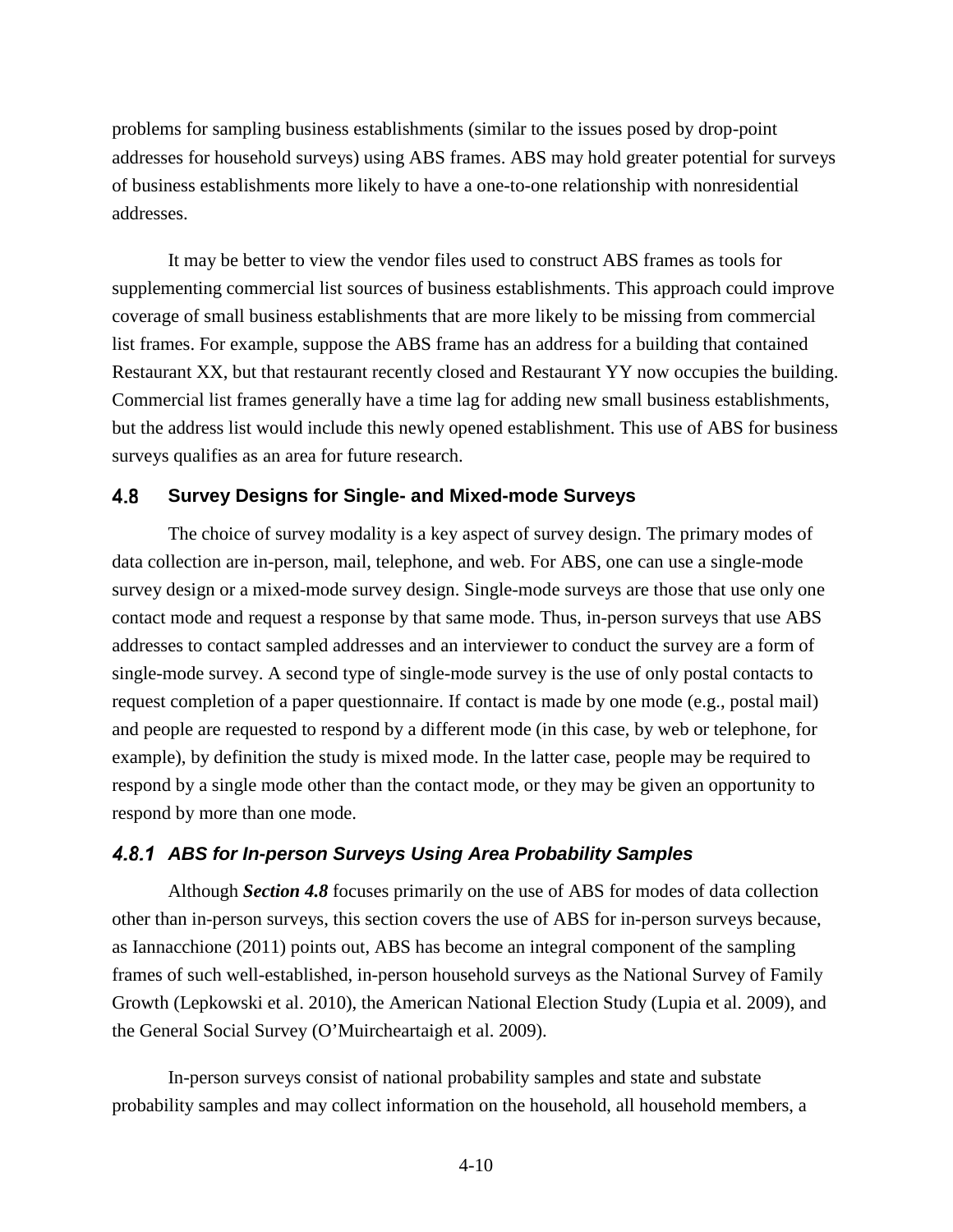randomly selected adult, or a randomly selected child. They all make use of area probability sampling to select a sample of households. Area probability samples are typically clustered sample designs with two or more stages of sampling. For example, the first stage of sampling may be counties, the second stage census block groups, and the third stage individual housing units. Different types of geographical areas may be used in the early sampling stages.

Historically, the development of the sample of households for area probability surveys typically involved sending trained listers to the sampled geographic areas and creating a listing of all households (field enumeration) in each area. However, it is well known that the typical listing process resulted in households being missed by the listers (Eckman 2010), and is expensive to implement. ABS, therefore, was originally developed as an alternative to field enumeration (Iannacchione 2011). This is accomplished by using mailing lists of residential addresses from USPS-qualified vendors for each sampled geographic area. All locatable residential address types are generally included in the listings for each area, including vacant and seasonal residential addresses.

Although an ABS frame is less costly and time consuming than traditional field enumeration, there are some limitations related to undercoverage of households that need to be addressed when the survey is conducted. These coverage issues are discussed more extensively in *Section 7*. Many area probability surveys based on ABS frames include a method to give households not on the frame a chance of selection. The original missed housing unit procedure in area probability studies is the half-open interval (Kish 1965) in which a missed housing unit's chance of selection is tied to an address that is on the frame, relying on the sequence order of addresses. This method is difficult to apply with frames ordered in delivery sequence (McMichael et al. 2008a). One approach to add missed housing units to the sample, with some similarities to the half-open interval approach, is the Check for Housing Units Missed (CHUM) procedure (McMichael, Ridenhour, and Shook-Sa 2008b; McMichael et al. 2014). Kalton et al. (2014) and Dohrmann et al. (2012) describe an alternative Address Coverage Improvement (ACE) procedure (referred to in some of the earlier references as Coverage Enhancement Procedure, or CEP). Also, O'Muircheartaigh, Eckman, and Weiss (2003; 2002) describe an enhanced field listing procedure. Another option involves augmenting the CDS file with additional listings of simplified addresses (*Section 2.2.1*) that are sourced from third-party administrative data sources to improve coverage in primarily rural areas (Buskirk et al. 2014). ABS sampling vendors may be able to add addresses using other proprietary data sources. Finally, approximately 10 million records (Buskirk et al. 2014) from the USPS No-Stat file can be added to an ABS frame. Although many of the records are inactive and cannot receive mail,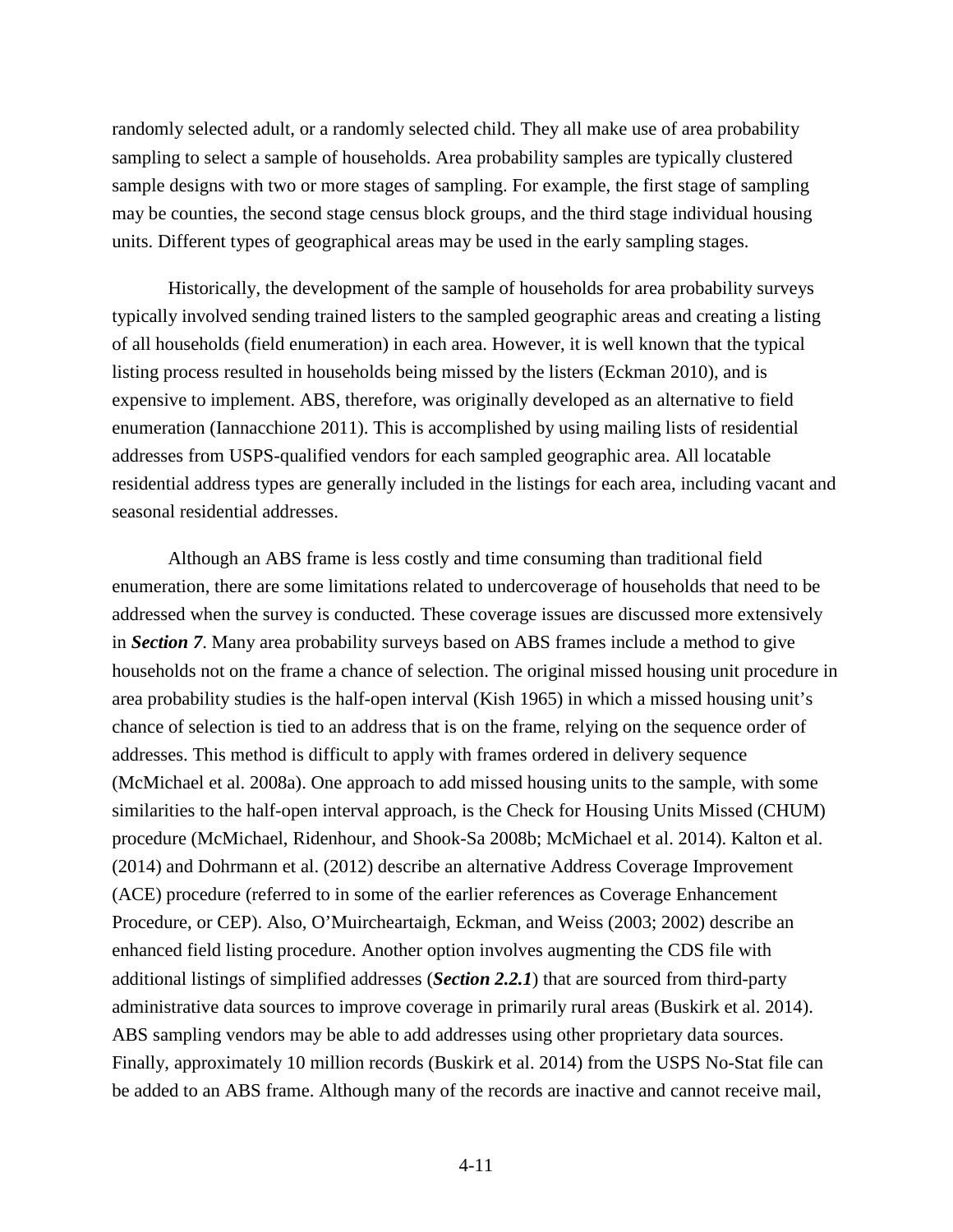some are active addresses (Shook-Sa et al. 2013). The presence of No-Stat addresses in a frame could assist survey researchers with field enumerations or other listings required by an ABS design (Buskirk et al. 2014) and can lead to efficiencies in a hybrid frame design (Shook-Sa 2014). The address counts from an ABS frame can then be used for area probability samples to estimate the measure of size of secondary sampling units with reasonable effectiveness and at minimal cost (Dohrmann, Li, and Mohadjer 2011). This point is especially important if the alternative measures of size are based on decennial census data, especially for studies conducted late in the decade.

### *ABS for Single-mode Mail Surveys*

Designing single-mode surveys that use a paper contact to obtain paper responses poses new challenges. It requires surveyors to contemplate in different ways the construction of survey questionnaires than has typically been done in the past, when in-person and telephone interviews dominated survey data collection. For in-person and telephone surveys, interviewers were relied upon, not only to interpret questions, but also to redirect respondents when they seemed not to understand or be responsive to particular questions. Interviewers also provided encouragement and direction so that "no answers" were few and far between. On paper, however, questionnaire respondents are not compelled to answer every question.

Another challenge with mail surveys is that branching questions lead to respondent error. For computer-assisted interviewing, branching questions increased in number to customize and shorten the questionnaire for the respondents based on their individual responses, but increased the complexity of the instrument. Branching questions are not always followed correctly when the respondent reads the directions in a paper questionnaire. Contacting postal addresses by mail and asking a household member to self-administer questionnaires demands significant adjustments to the design and administration of household surveys.

There are also advantages to using self-administered postal questionnaires compared to interviewer-administered modes. Research shows that, typically, interviewers obtain more socially desirable answers and greater acquiescence (agreement with items) than selfadministered surveys by mail. In addition, perceptions of the interviewer have been found to influence respondent answers. These considerations were generally considered less significant than the above-mentioned problems associated with postal surveys, in part because of the lack of adequate household sampling frames for mail contact and response.

ABS, which now provides far better coverage than that provided by landline telephones, has made it desirable to reconsider the use of mail as a data collection strategy. Although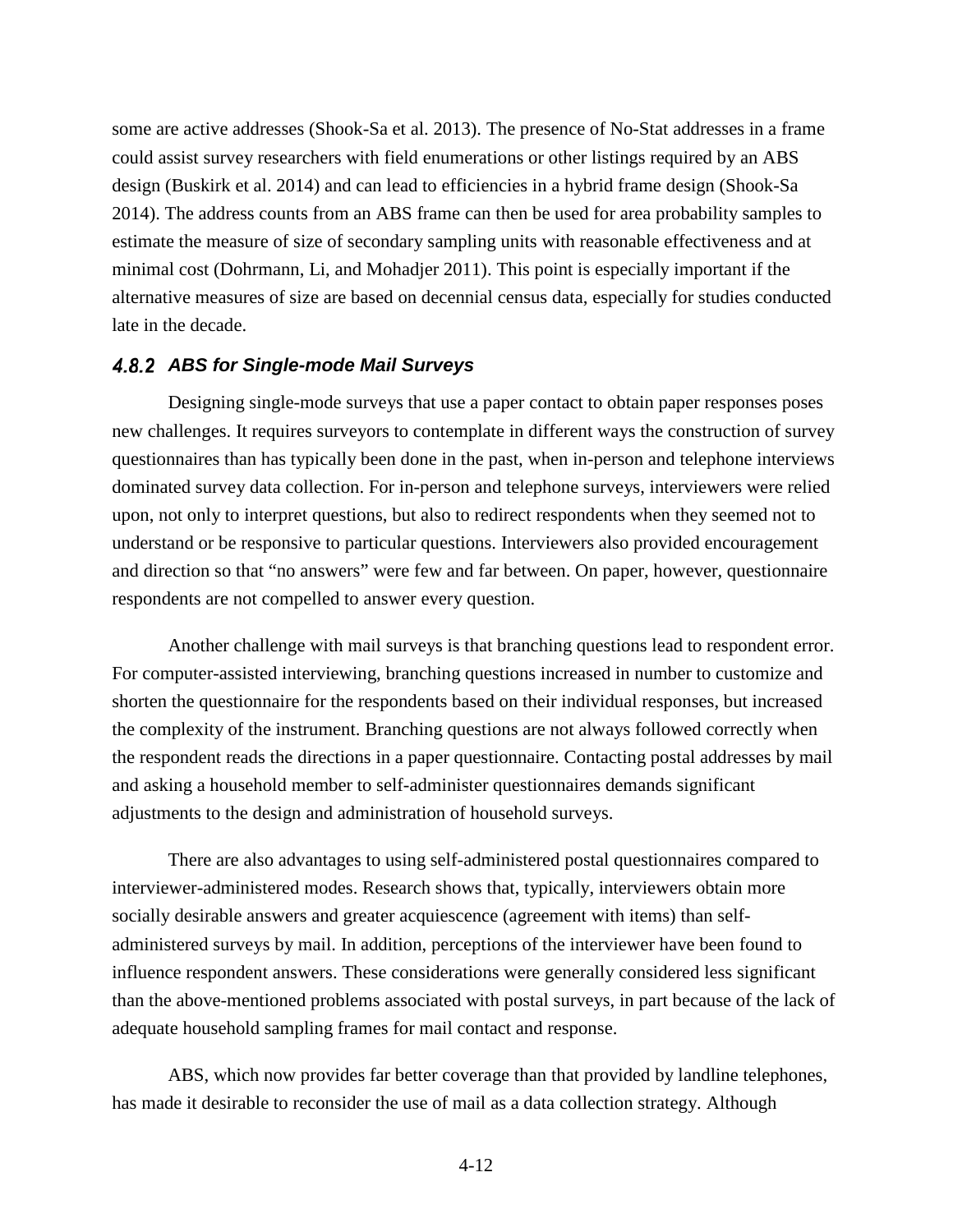challenges in getting compliance with branching instructions and collecting detailed information from open-ended questions may need to be addressed, research has shown that improved visual layout and design can improve the quality of answers to branching questions in most surveys (Redline et al. 2003). In addition, answers to open-ended questions can be improved significantly with improved visual layouts (Dillman et al. 2014; Smyth et al. 2010). Nonetheless, when questionnaire topics require a great amount of branching, requiring respondents to follow different routes through complicated sets of items, it is difficult to make mail work effectively.

Experimental tests of mail-only surveys using ABS have shown that it is possible to get response rates considerably higher than those now associated with many RDD telephone surveys. A series of 14 experiments used a mail-only approach to data collection in regional and state samples in which households were asked to complete a 12-page booklet questionnaire requiring 20–30 minutes to complete. These studies produced response rates from 38% to 71%, with a mean of 52% (Dillman et al. 2014; Edwards, Dillman, and Smyth 2014; Messer 2012; Messer and Dillman 2011; Smyth et al. 2010). Response rates for national RDD telephone surveys of adults vary depending on sponsorship, questionnaire topic, use of incentives, level of effort, etc. The Pew Research Center (2012) has documented the decline in RDD response rates over time. The response rate of a typical Pew Research Center telephone survey was 36% in 1997, and by 2012 it was only 9%.

Response rates to the 14 experimental studies were likely affected by the use of multiple design factors. Each study used four to five requests to respond, all of which were sent by mail. The questionnaires were printed in color and had a cover page that conveyed the general topic of the survey and graphical design that identified the state or region being surveyed. The topics varied from quality of life and economic well-being to future energy production and water management. The person asked to reply to the survey was "the household member with the most recent birthday" or the household member most knowledgeable about the topic (e.g., "how the 2008 economic decline had affected their household"). Personalized letters were addressed to "Dear (city) resident," using the city named in the mailing address. In addition, cash incentives of \$4 to \$5 were included with the survey requests.

Some of the experiments involved surveying distant populations, which appeared to lower response rates. Specifically, questionnaires sent to Nebraska residents from Washington State University obtained lower response rates than the same questionnaire sent from the University of Nebraska. It was also true that responses from Washington households were lower when questionnaires originated from the University of Nebraska rather than Washington State University. The lowest response rate (38%) in the 10 studies was from Alabama, which has a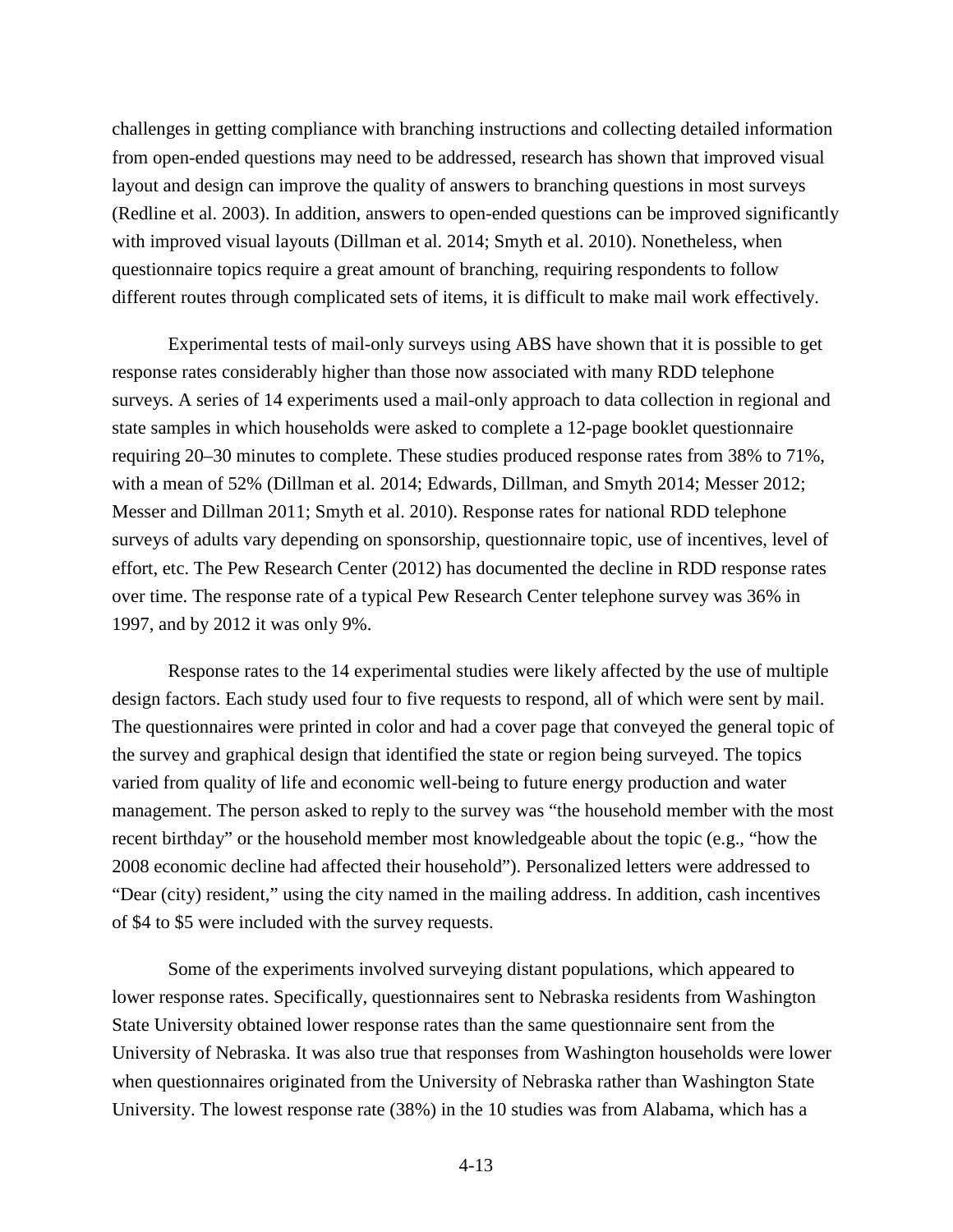significantly lower education level, but was sponsored from a distant state (Washington) (Messer 2012). Comparisons of the demographics with ACS data showed that, although many demographics were comparable, respondents were less likely to have higher education or higher incomes and more likely to be married (Messer and Dillman 2011).

Mail-only data collection has also been tested in a two-phase data collection sequence, in which an initial set of contacts seeks to identify households with a particular characteristic of interest (e.g., a child under age 18). Then a second data collection sequence was used to collect additional data from those households with children of the right age (see *Section 4.5* for a description of this methodology). Comparisons of the two-phase, mail-only method to an approach that used telephone for nonresponse follow-up showed that the mail-only approach yielded response rates significantly higher than the approaches that included telephone at different stages of follow-up (Brick et al. 2011). Similar results were obtained in a study of saltwater anglers in North Carolina (Brick, Andrews, and Mathiowetz 2012).

In summary, mail-only data collection using ABS appears to have considerable possibilities for use in surveying U.S. households. However, it is important to continue to do research on additional procedures and techniques that might improve response rates and reduce differences in characteristics between responding and nonresponding households.

### *ABS for Mixed-mode Surveys*

Research has also been undertaken on mixing survey modes with ABS samples. In particular, much interest exists in being able to obtain responses over the Internet when contacting households by mail. Such studies could ask people to respond only over the Internet, or they could also be encouraged to respond by paper if they are unable or unwilling to respond over the Internet. Combining mail and Web in these mixed-mode designs is significantly more complicated than simply conducting a mail-only ABS survey.

It has been shown that providing households a choice of whether to respond by mail versus Internet does not improve response rates, and may lower response rates (Medway and Fulton 2012). This may occur because offering choice encourages potential respondents to defer a decision (Tversky and Shafir 1992), or it encourages them to think of other options such as not responding at all (Schwartz 2004).

In addition, research has shown that when given a choice of responding by mail versus Internet, people are far more likely to respond by mail (Smyth et al. 2010). This tendency defeats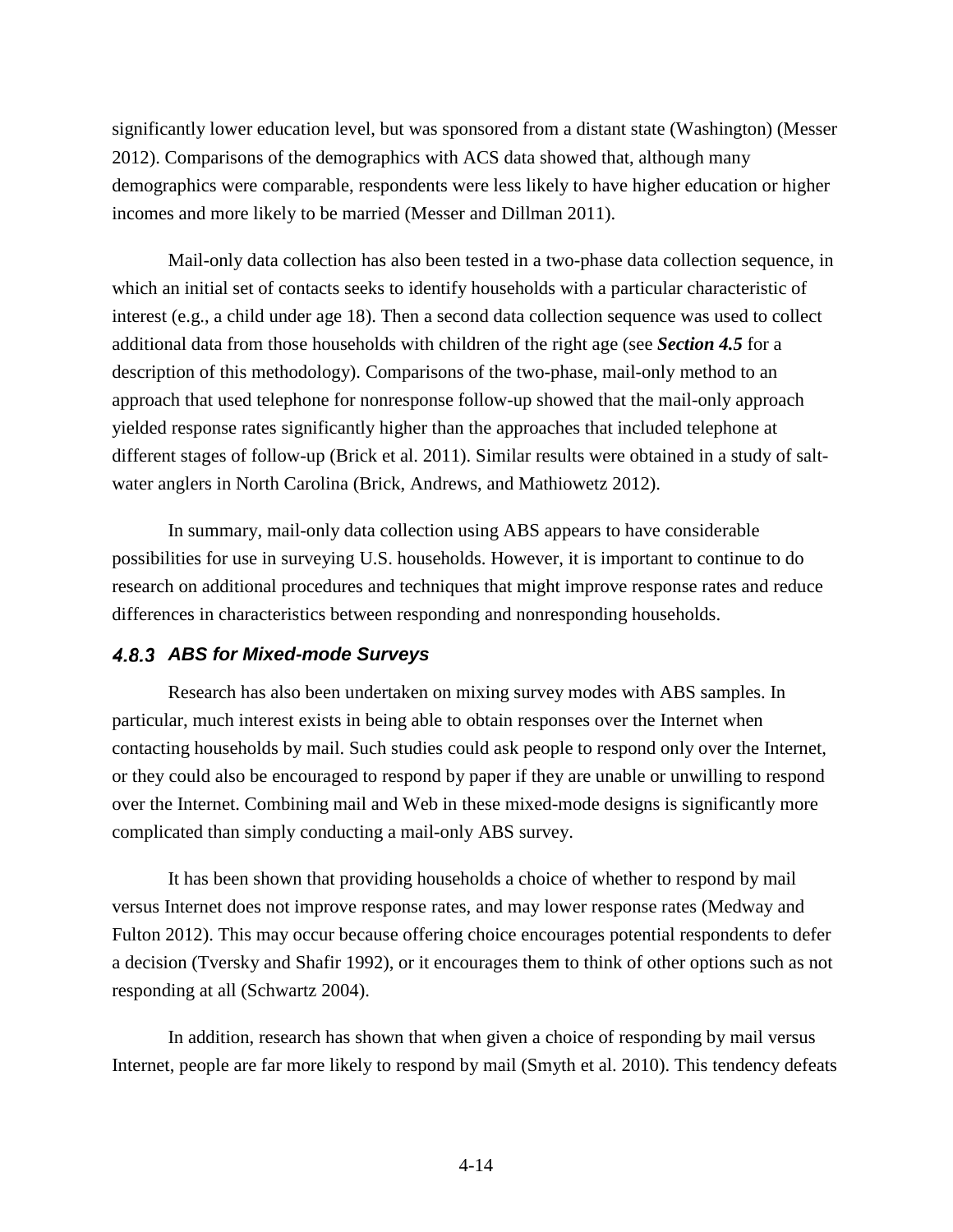the much desired goal of reducing survey costs by eliminating return postage and processing costs.

An alternative strategy of data collection has emerged in an effort to encourage a greater portion of people to respond over the Internet, which may be described as *Web-push*. Under this strategy, households receive a mail contact asking them to respond over the Internet. Then, later in the data collection sequence, at the time of the third or fourth contact, nonrespondents are offered the possibility of responding by mail. These Web-push strategies were compared to the single-mode, mail-only response strategy mentioned earlier in this section. The mean response with the Web-push strategy ranged from 31% to 55%, with a mean of 44%.

It is clear from these results that offering Web first, followed later by mail, does not improve overall response rates, but instead decreases them by about 8 percentage points. The decrease was fairly consistent across all tests (Dillman et al. 2014). However, it was also learned that in the state of Washington the mail respondents were quite different, demographically, than the Web respondents, being significantly younger, having less education, and more likely to be married with children in the household (Messer and Dillman 2011). It was also learned that the demographic composition of the mail-only treatment groups was quite similar to the combined Web-plus-mail composition of the Web-push treatments.

Early in this sequence of experiments, a mail-push method was used, withholding the offer of Web until the third or fourth contact. It turned out to be ineffective, with only 1 to 3 percentage points of increase in response from individuals who responded over the Internet at that time (Dillman et al. 2014). It was concluded that adding Web as an alternative late in the data collection process was not worth the cost. It seemed clear that the types of individuals who preferred responding over the Internet would also generally have completed mail questionnaires, but not vice versa.

To put into context the potential uses of phone with mail and Web, it is useful to note another study conducted by Finamore and Dillman (2013). This survey was of college graduates whose names, addresses, and household phone numbers were drawn from early responses to the ACS. Three treatment groups were identified, a Web-first group, a mail-first group, and a telephone-first group. Attempts to survey each of these groups then switched to the other two modes sequentially, so that all three modes were used for each group. The final response rates were nearly the same, in the range of 75% to 77%. Most respondents answered by the original mode that was requested. It was also found that the telephone-first mode cost \$75/respondent, compared to \$66 for the mail-first mode and \$48 for the Web-first mode. In addition, respondent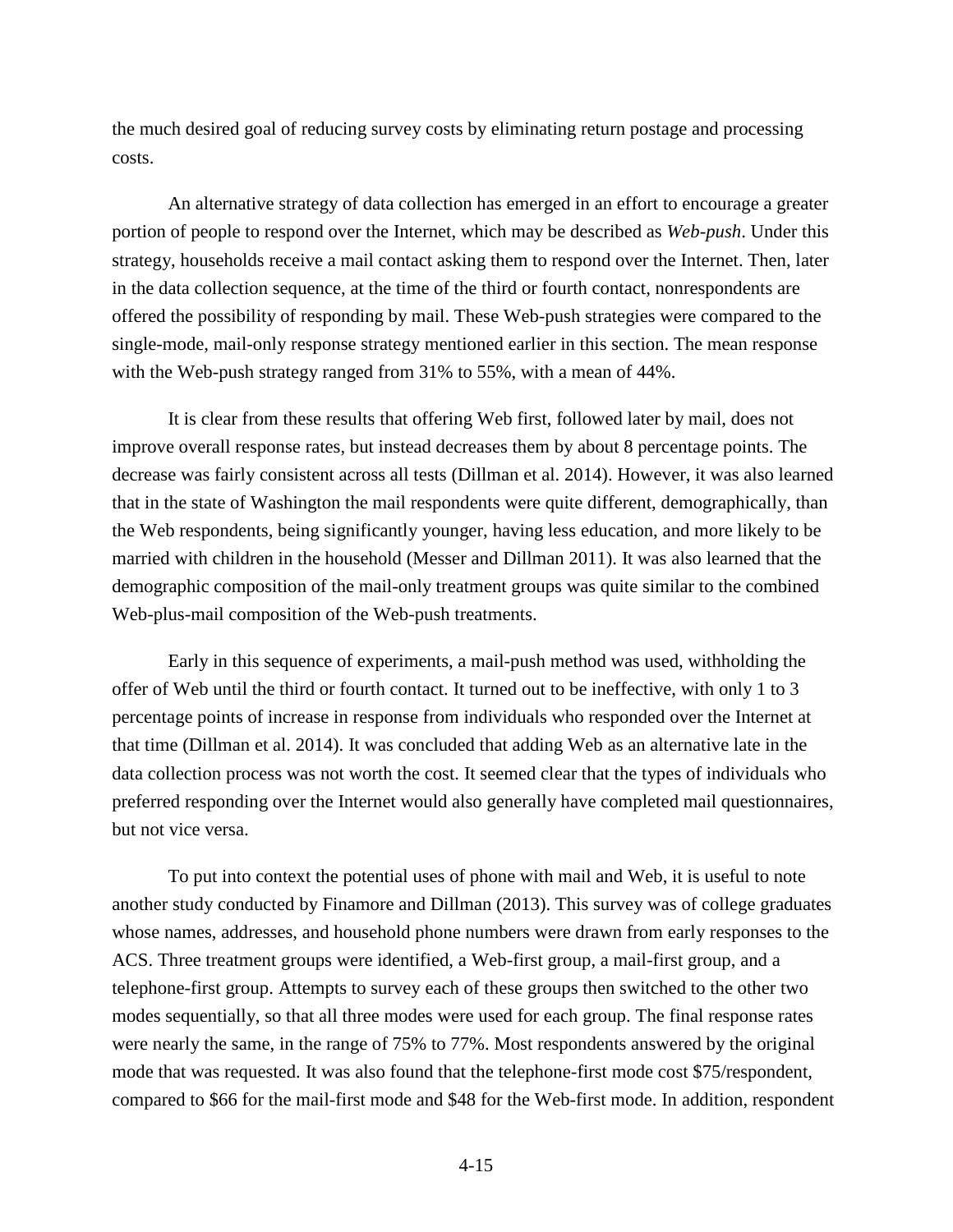characteristics differed very little by mode of response. Thus, in contrast to the household survey situation where a Web-first methodology produces a lower response rate and is more costly, this study showed that Web-first methodology is more effective from a cost standpoint, and there is virtually no difference in response rates. It is unfortunate that we have not yet found a way to bring telephone into ABS designs effectively.

# *Contact Mode versus Interview Mode*

The ability to link auxiliary variables to ABS frames or samples not only allows researchers to target or stratify the population of addresses in multiple ways, but it also provides the possibility for multiple contact strategies as part of the survey data collection process. For example, Nielsen's TV Diary Samples are selected from an ABS sampling frame. From there, telephone numbers are matched to sampled addresses and are used as part of a phone recruitment strategy (Bailey, Grabowski, and Link 2010). Addresses without appended telephone numbers are asked to complete the screener by phone, mail, or web. The Nielsen TV diary example shows how auxiliary information can be used to support recruitment.

A growing number of surveys based on ABS samples use the appended phone information not only as a recruitment tool, but also as a response mode option (Brick et al. 2012). In this design, respondents are mailed a paper version of the questionnaire, and those addresses with matched phone numbers receive follow-up phone calls in an effort to encourage response. Households at addresses that do not respond to the initial mailings, but for which a phone number is available, receive phone follow-ups. Although these calls may be used for reminder purposes only, other studies may offer households the option to complete the survey by telephone.

Olson and Buskirk (2015) explore the potential for nonresponse bias as a result of heavy reliance on appended phone numbers for phone follow-up. In some studies, it is completely possible that the addresses for which phone numbers are available will have higher response rates simply because of the use of an alternative mode of contact to reach nonresponding households. Furthermore, Montaquila et al. (2013) found that addresses for which telephone numbers could be appended responded at a higher rate than addresses for which no telephone number could be appended, even when mail was the only mode used. As suggested by Buskirk et al. (2014) and illustrated by Olson and Buskirk (2015), the potential for higher responses to be obtained via phone from ABS sampled addresses with phone matches compared to those addresses with no matched phone number who can complete only by mail creates an increased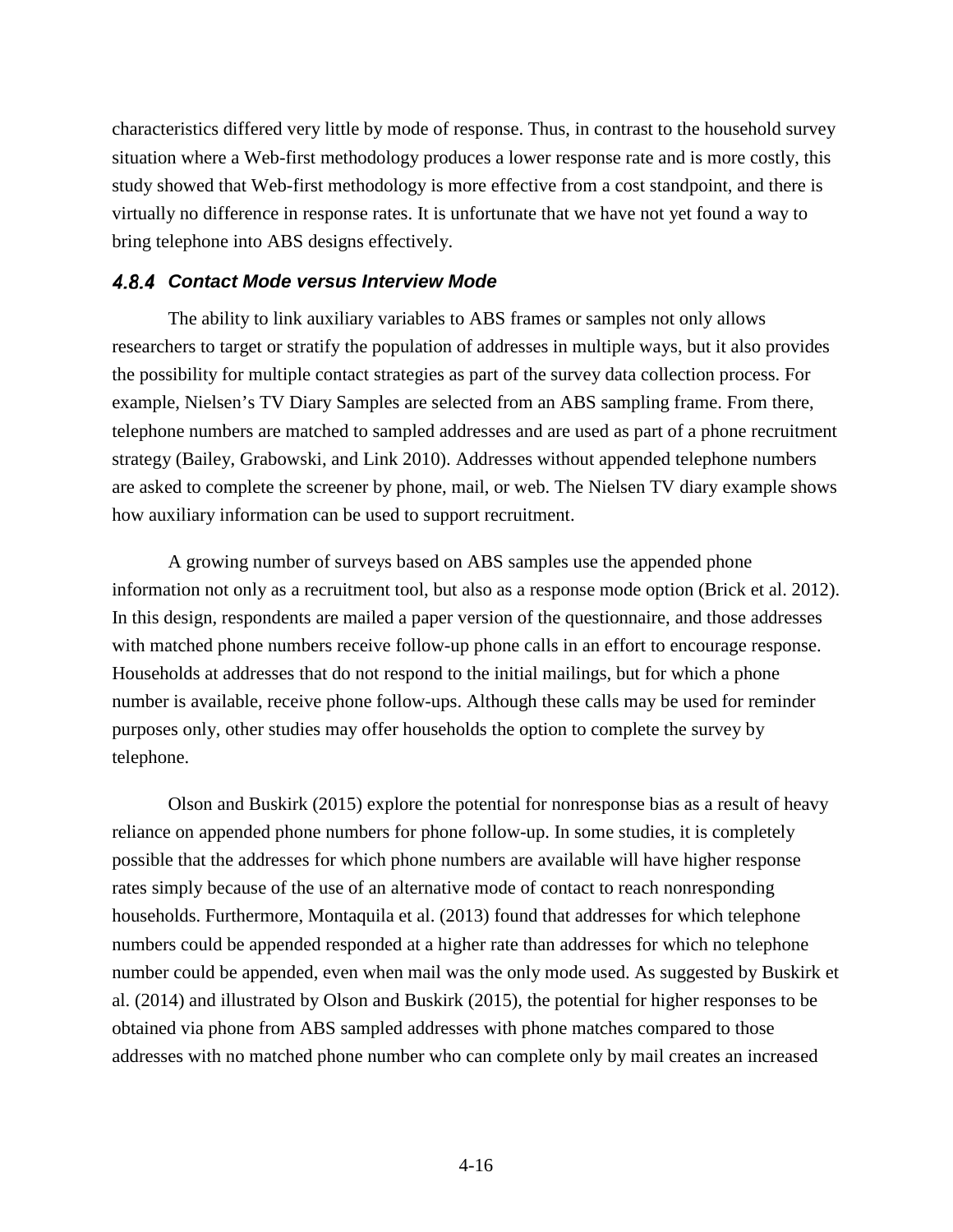potential for nonresponse bias if addresses with appended information (in this case, the phone number) tend to differ from the overall population in the survey outcomes of interest.

Overall response rates are connected to the potential for nonresponse bias. Response rate calculations for mixed-mode designs where some sampled addresses have more than one way to complete a survey may need to be revised. In this situation, it may be completely possible to confirm eligibility or ineligibility via a phone follow-up, but such confirmation from addresses with no phone number can only be made if those addresses respond to the mailing. Another related issue is the situation in which a respondent refuses via the phone but ends up completing the survey via mail, or conversely, an address for which a postal return code yields an ineligible category (such as deceased) but for which a survey was completed via the phone. The interleaving of response options and eligibility confirmation options across the two modes (mail versus phone) creates potential complications for using AAPOR response rate calculation formulae because a single sampled address may yield different information about eligibility from the two different sources (mail versus phone, in this case). A rule to reconcile these differences with respect to computing response rates should be decided upon for the study. This issue is discussed in more detail in *Section 5*.

#### 4.9 **The Use of Incentives**

Research on the use of incentives in ABS surveys with mail as the mode of contact has generally found that incentives function in mail surveys much the same ways they were found to function in studies using other modes. Studies have shown that small monetary incentives increase response rates in both single-phase and two-phase mail surveys (Church 1993; Han, Montaquila, and Brick 2013; Lesser et al. 2001; Singer et al. 2014). In addition, prepaid incentives are almost always more effective than promised incentives that are contingent on response (Church 1993; Petrolia and Bhattacharjee 2009). However, findings are mixed on the ideal incentive size and whether the effects of incentives are linear (Cantor, O'Hare, and O'Connor 2007; Gelman, Stevens, and Chan 2003; Han et al. 2013; Yu and Cooper 1983). A meta-analysis by Singer and Ye (2013) found that there is no clear-cut evidence for how large an incentive should be; however, in general, response rates increase as the size of the incentive increases, but they do so at a declining rate.

Somewhat less is known about whether prepaid incentives should be sent to all sampled individuals with the first contact or used as a refusal conversion tactic for initial nonrespondents (Brick et al. 2005) or how incentives function in multiphase mail studies. In a two-phase household survey of children's parents, Han et al. (2013) found that a larger incentive at the first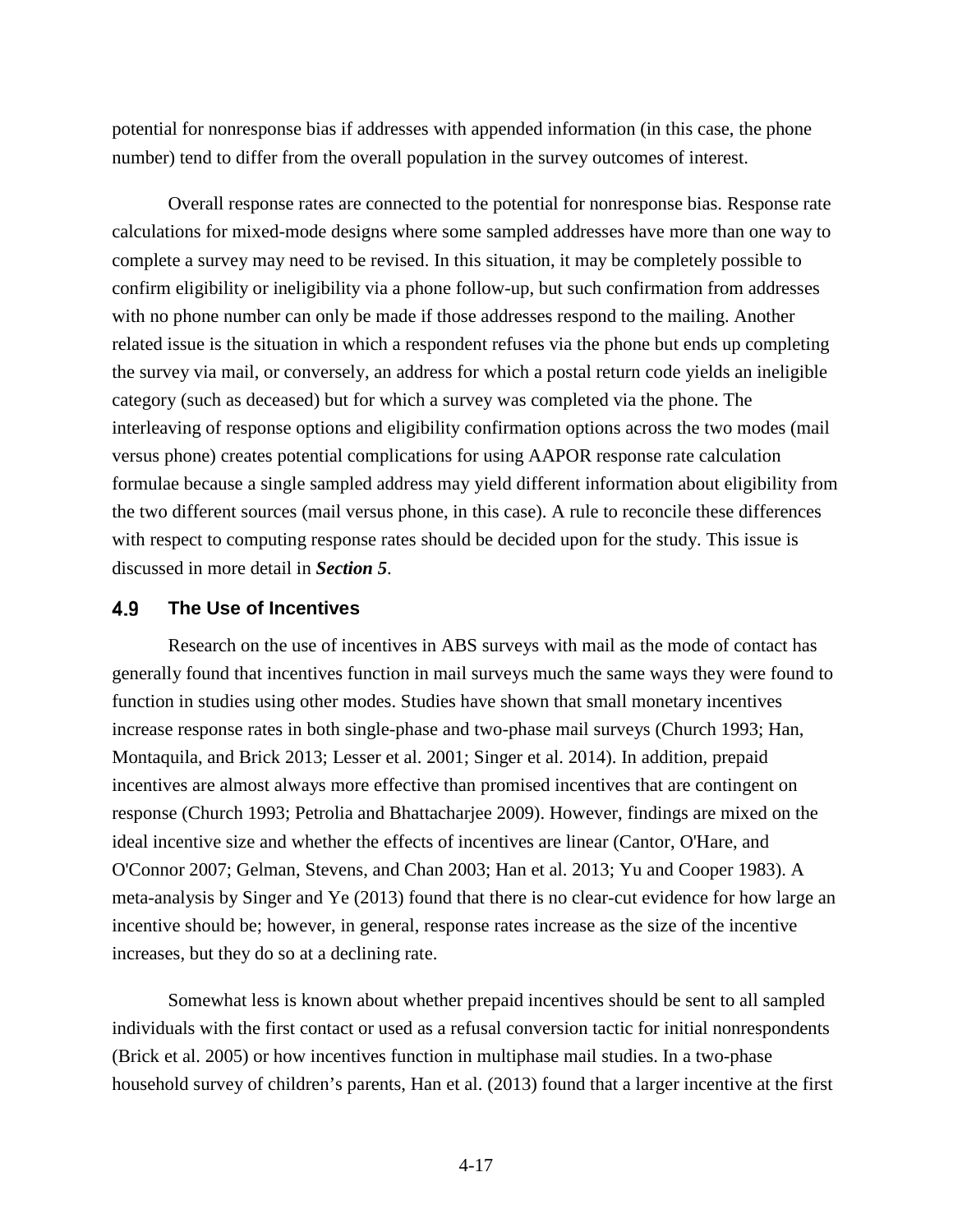phase (\$5 compared to \$2) increased response rates at the first phase, but did not necessarily affect the average number of sampled addresses needed to obtain a final complete case at the second phase. In addition, the authors found that a small incentive at the second phase significantly increased second-phase response rates, but larger incentives did not correlate with a measurable increase in response.

There are limitations associated with the use of incentives in ABS mail surveys, as well. Aside from the incentive cost, mail surveys offer a comparatively inexpensive survey mode and, therefore, are often used in sample surveys of significant size. Although strategies can be used to maximize response rates, return rates might not be high enough to justify the expense of sending prepaid monetary incentives to all sampled addresses. Furthermore, with the large amount of "junk" mail received by households, there is concern that the survey, and thus the incentive, may be thrown away without opening, rendering the prepaid incentive ineffective. Another limitation of incentives in mail surveys is that the targeted respondent may not be the person who opens the mail and finds the incentive, also potentially decreasing the effectiveness of the prepaid incentive.

Furthermore, although incentives generally increase response rates, the increase does not always guarantee a decrease in nonresponse bias in survey estimates. Although some studies have shown incentives to decrease nonresponse bias (Griffin et al. 2011; Groves et al. 2006; Petrolia and Bhattacharjee 2009), other studies have shown that incentives can bring in individuals more similar to those who would have responded without the incentive, potentially increasing nonresponse bias (Juster and Suzman 1995).

Research has also been done on the use of incentives in ABS mixed-mode surveys, including comparisons of incentives for mail-only versus multiple (Web-push) modes (Dillman et al. 2014). A comparison of including a \$5 incentive in the initial contact showed that it improved response to mail by only 13 percentage points; however, it increased response to the Web questionnaire used in the Web-push strategy by 18 percentage points, from 13% to 31%. This suggests that token cash incentives may be more important for Web-push surveys than for mail-only approaches. The inclusion of such incentives seems critical for getting people to go from the mail contact mode to providing a response over the Internet. The greater importance of an incentive for getting people to go to the Web is not surprising, inasmuch as it would seem to require more effort to go from the postal medium of delivery to the Web medium of response than is required for simply filling out a questionnaire enclosed in the same envelope as the incentive. To put it another way, the importance of the incentive is greater when the effort needed for responding is greater.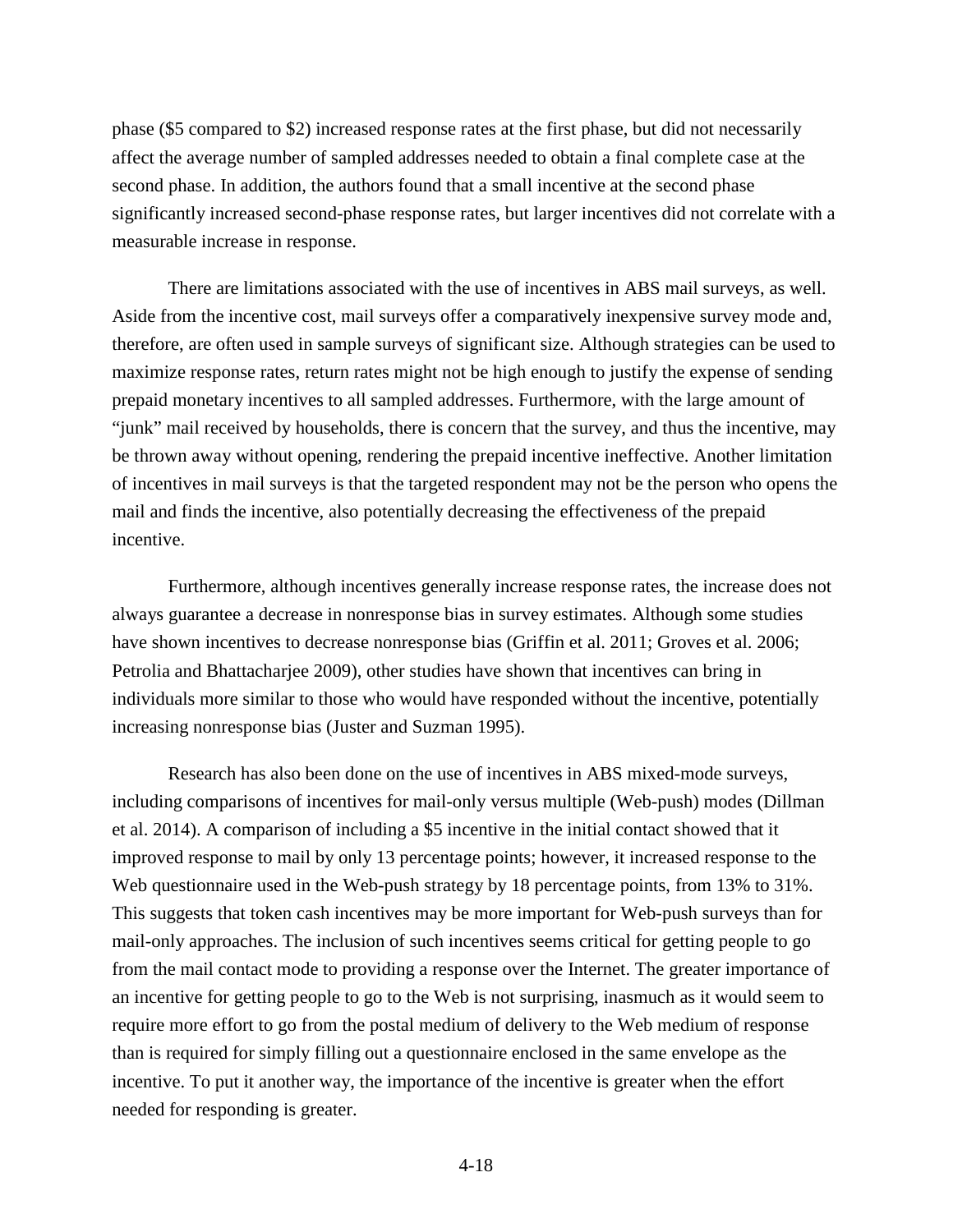Use of an additional incentive in contacts subsequent to the initial contact was also tested. Normally, surveyors do not use second incentives for respondents, the rationale being that to do so would be to reward having not responded earlier. However, it was reasoned in this sequence of experiments that when people were being asked to switch modes, and different arguments for responding were being included in the later contacts in an effort to encourage response from different kinds of respondents, inclusion of a second incentive could be worthwhile. The inclusion of a second \$5 incentive in the third mailing when individuals were being encouraged to respond by mail resulted in a nonsignificant increase of four percentage points, from 48% to 52%, with more responses being received by mail (18% to 15%) than when the incentive was not used.

However, the mail-only treatment group that received a second incentive of \$5 exhibited a significantly higher response rate of 68% compared to 59% for the group that did not receive a second incentive. Thus, the second incentive appears to have reinforced the previously offered incentivized request to respond in the same mode. This leads to wondering why use of a second incentive to encourage people who had not responded over the Web to instead respond by mail was less effective. One possibility is that by giving people an incentive to respond by mail, a mode that they had been denied earlier because of the Web-push strategy, the respondents had to overcome certain feelings of disgruntlement associated with not receiving this choice in the original contact.

The use of first and second incentives is an issue that remains relatively unexplored, and more research is clearly needed in thinking how incentives might be used most effectively in ABS mixed-mode studies.

Another key consideration for future research is the cost effects of Web-push strategies of data collection. In the designs tested by Messer and Dillman (2011), it cost more per respondent to use Web-push data collection, in part because of the lower response rates. Also, it is important to remember that the use of mail contacts and incentives to encourage response are similar for obtaining both paper-only and Web-push responses. However, over time, it seems likely that greater portions of the household populations will have access to and feel comfortable with responding over the Internet.

# **4.10 Section Recommendations**

ABS is closely related to list sampling, and many list sampling techniques can be used in ABS designs. Sampling methods such as explicit stratification, equal probability sampling within strata, implicit stratification (i.e., list sorting), disproportionate sampling, and double sampling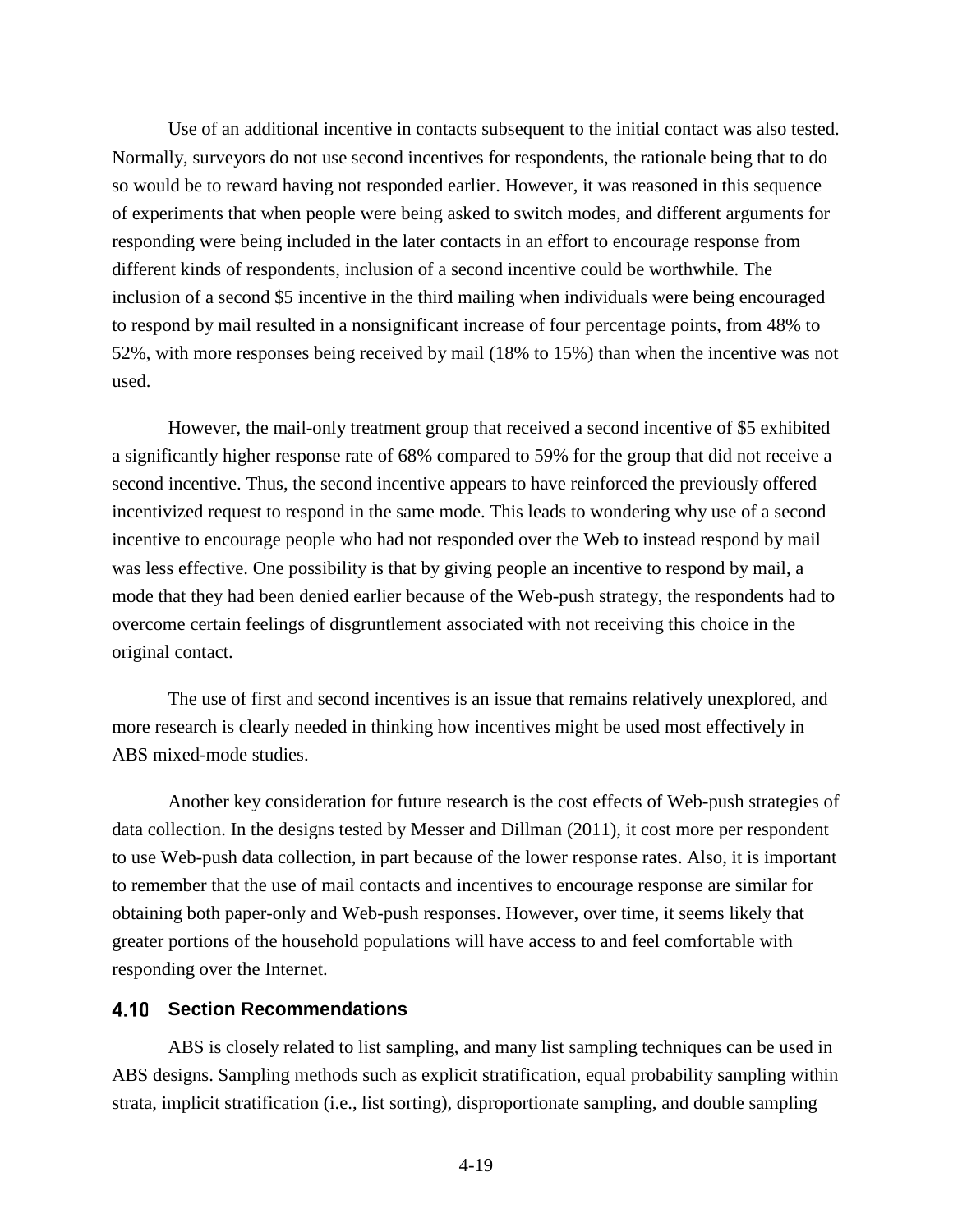may be appropriate to a specific ABS design. List sampling considerations also deal with blank elements and foreign elements, and these concepts carry over to ABS designs.

It is important to do some initial design work related to the specific geographic area (e.g., a county) that will be surveyed. Unless group quarters are included in the target population, one should determine the size of the group quarters population in the geographic area and have a strategy for including only households in the survey. One should determine the number of drop point addresses, P.O. Box addresses, seasonal addresses, educational addresses, and vacant addresses. The design should explicitly determine which of these address types will be included. Assuming drop point addresses are included, one also needs to determine if the geographic area contains any drop points with a large number of housing units and include a strategy for sampling these drop points and their housing units.

There are several data collection approaches that can be employed in ABS surveys. It is useful to think of the data collection strategy along two dimensions. The first relates to the mode of data collection. An ABS survey may employ a single mode of data collection, most typically a mail modality, or it can use two or more modes of data collection (i.e., a mixed-mode design). The second dimension relates to the number of phases of data collection. An ABS survey can use a single phase of data collection, or two or more phases can be used. The most common example of a two-phase survey design, using a single mode of data collection, is a mail screener at the first phase to obtain a roster of adults in the household. For the screeners that are returned, one adult is randomly selected from the household. In the second phase of data collection, a survey is mailed to the sampled adults. One can easily extend this design approach by including additional modes of data collection in subsequent phases.

A common alternative is to use mail contact, but ask respondents to provide responses over the Internet. Tests of both the mail-only approach and the push-to-Web approach with a mail questionnaire alternative being sent later in the implementation process have revealed that, when token cash incentives are used, response rates over 40% can be obtained in some situations, with the higher response rates typically obtained by the mail-only approach.

In developing an ABS data collection approach, one should take response rate considerations, length of field period, and expected cost per completed interview into account. It is also important to consider how an adult will be randomly selected from the household if the design calls for this.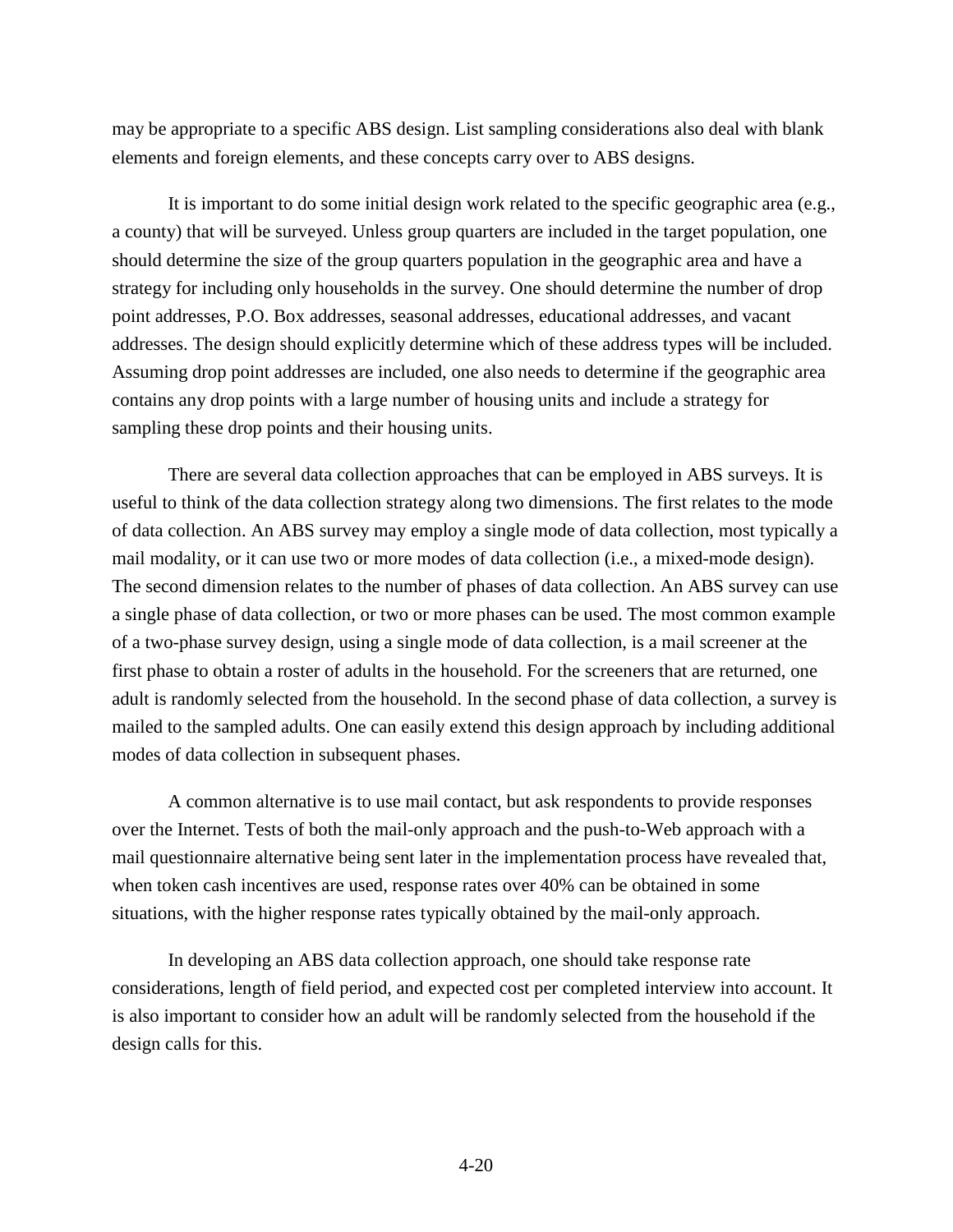# **SECTION 5 ELIGIBILITY, RESPONSE RATES, AND WEIGHTS**

Considerations of eligibility issues, response rate computations, and weighting methodologies are certainly not unique to ABS studies, and the literature on these topics is wide ranging. However, ABS studies have their own particular considerations related to each of these issues, and in this section, we discuss these considerations. We begin with a discussion of eligibility issues in ABS studies in *Section 5.1*. In *Section 5.2*, considerations in the computation of response rates for ABS studies are presented, and *Section 5.3* contains a description of weighting nuances for ABS studies.

#### $5.1$ **Eligibility Issues**

Address-based samples offer researchers flexibility in terms of auxiliary data that can be appended to samples and frames to facilitate identifying and recruiting specific subpopulations, stratifying the population, and applying tailored survey protocols. For example, it may be possible to append auxiliary information such as a phone number or e-mail to addresses sampled from an ABS frame and then use this information to conduct initial contacts, screening, or nonresponse follow-ups or a combination of these. The sampling unit for ABS designs, however, is the address, and eligibility of these addresses for most general population studies centers around verifying that the sampled unit is, in fact, a household or that someone from a specific targeted subpopulation resides there.

When appending additional information to sampled addresses that open up additional modes of contact, researchers could obtain a much wider set of signals for the address that might indicate the presence of a household, but in many cases, these might not be definitive within the context of the ABS design. For example, an e-mail might bounce back from the e-mail provider as nondeliverable, and yet the address to which the e-mail was appended is still a household. Similarly, phone messages regarding a nonworking number or a "ring no answer" might imply ineligibility for an RDD study, but would not necessarily imply that the address is ineligible for the current study. Disregarding this address based on these dispositions may incorrectly inflate the response rates (because this address is counted as ineligible rather than as a nonrespondent, for example) or affect the accuracy of the calculation of an eligibility rate.

The eligibility classification of the address will also affect final sampling weights. Care must be taken to define clearly eligibility rules for ABS studies, including how signals from various modes of contact are used in resolving eligibility for sampled addresses. In this section, we broadly discuss the determination of eligibility for general population surveys and surveys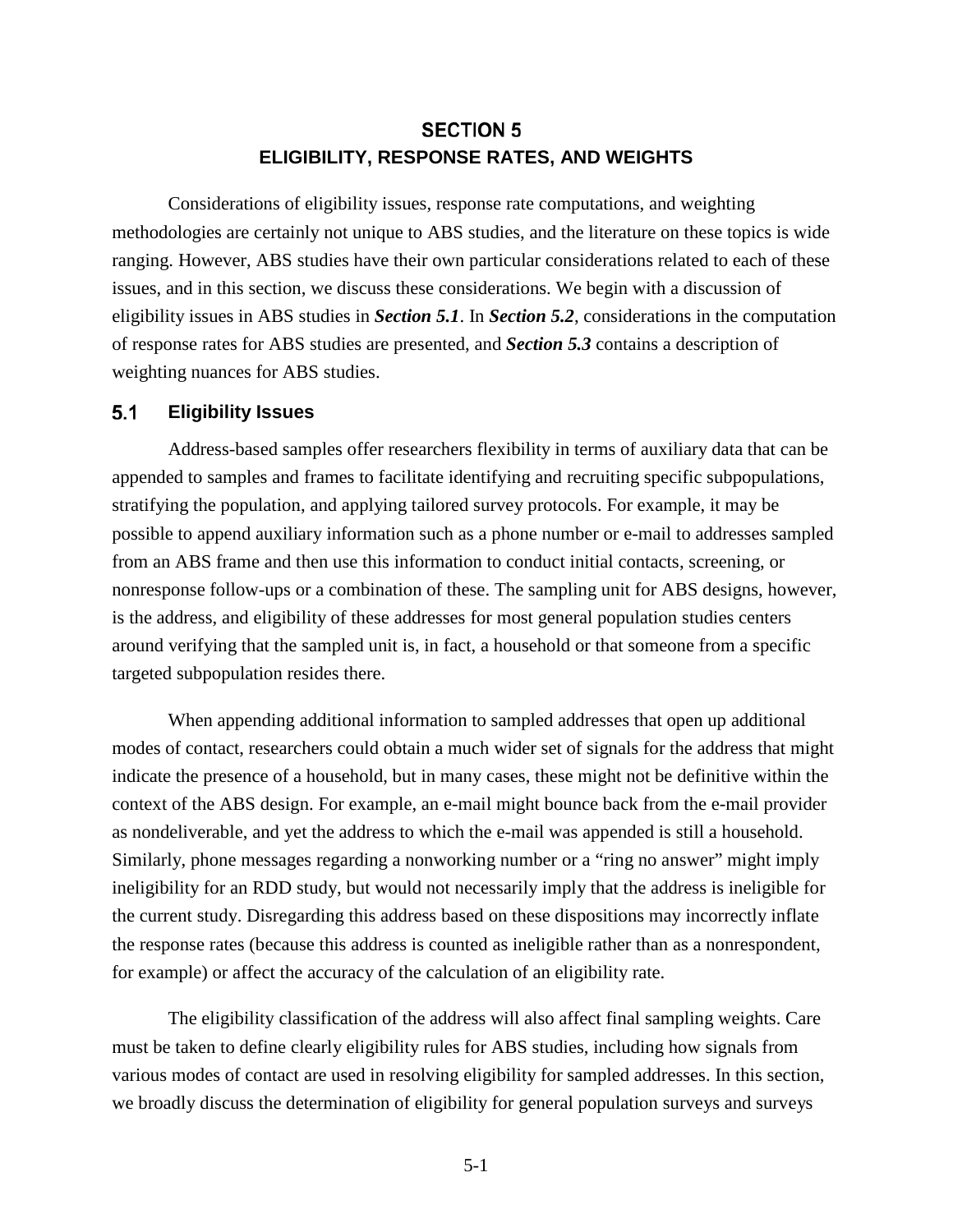intended to target specific subpopulations that are based on ABS designs. We will also discuss how additional information obtained from possible alternate modes of contact might help clarify the eligibility determination for each address in the sample.

# *Determining the Eligibility of Each Sampled Address*

When considering the eligibility of each sampled address, there are two aspects of eligibility to take into consideration: (1) eligibility of the address itself and (2) eligibility of the household residing at the address (provided the address is eligible). We consider each of these aspects in turn.

### *Eligibility of the Address*

Determining the eligibility of the address equates to determining whether the address corresponds to a household address. Although sampling frames for ABS studies are generally restricted to contain only addresses designated as being used for "residential only" or "residential, some business" purposes (see *Section 2.3.7* for further discussion), it should not be assumed that all addresses in these frames actually correspond to household addresses. For example, some addresses will correspond to vacant units or P.O. Boxes not currently in use. Thus, for the purpose of computing weights and response rates, it is important to appropriately account for the eligibility of the sampled addresses. The information available and approach for determining the eligibility of the address depend on the mode(s) of data collection.

For single-phase studies that use mail as the only mode of data collection, and for multiphase studies that use mail as the only mode for the first phase of data collection, the only information available to inform whether the address corresponds to a household address is (1) whether a questionnaire was returned by the household and (2) whether a postmaster return (or Post Office Return) was received. If a questionnaire was returned (completed, blank, or with annotations [e.g., indicating refusal to participate in the study]) by the household, then the address is generally assumed to correspond to a household address. If no questionnaire was returned and a postmaster return was received for at least one mailing, the address may be considered ineligible depending on the reason the mail was nondeliverable indicated on the postmaster return. The AAPOR *Standard Definitions* report (2015) is currently being revised to include guidelines for ABS studies; once revised, this report will provide further guidance regarding how the specific reasons for nondeliverability should be treated in determining address eligibility. If no questionnaire was returned and no postmaster return was received, then the address should be classified as having unknown eligibility; it is assumed that some proportion, *e*,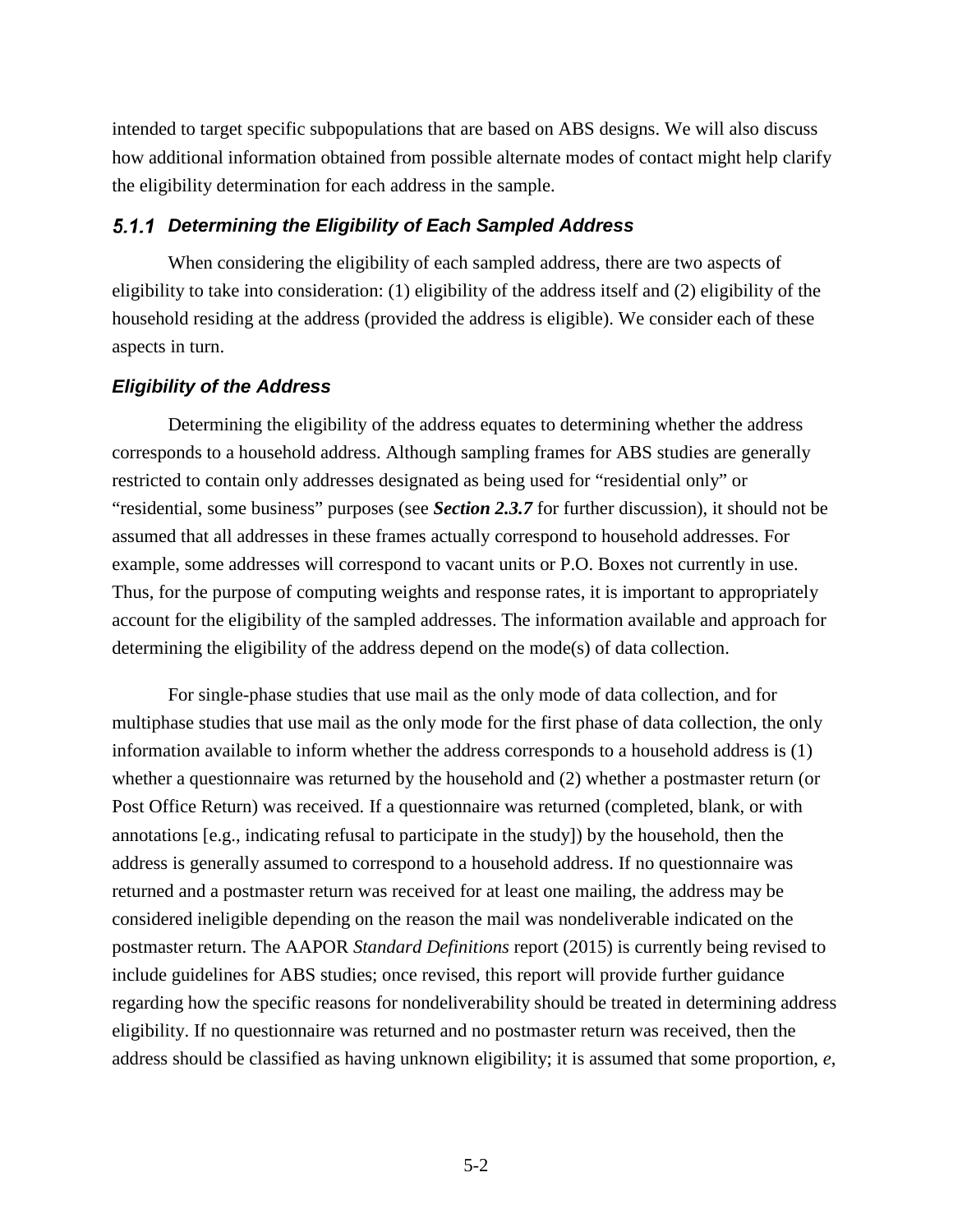of such addresses are associated with households. See *Section 5.2.1* for discussion of approaches for estimating *e*.

If mail is used, an important consideration is the timeline for receiving returns (from both households and postmaster returns). Without fail, returns will continue to trickle in long after most have been received. Thus, it is necessary to establish a cut-off date for processing the information from the returns. There might be one cut-off date for completed questionnaires (which might be driven by schedules for other aspects of data collection and data editing) and a different cut-off date for other household returns and postmaster returns (which typically would affect case dispositions).

Another important consideration for mail returns is reconciling results from multiple mailings. The study should establish rules for handling:

- 1. questionnaires being returned from more than one mailing (e.g., a household screener is returned in response to the first mailing, and another household screener is returned in response to the second mailing; in such cases, it is necessary to determine which questionnaire will be used);
- 2. seemingly conflicting information about whether the address corresponds to a household (e.g., a form returned by the household indicating refusal to participate, and a form from a subsequent mailing returned as undeliverable); and (if applicable)
- 3. conflicting information about the household itself (e.g., three person-level questionnaires were completed from a given addresses, but a household respondent reported only two eligible people in the household).

For studies using modes other than mail (perhaps in conjunction with mail) in the initial (or only) phase of contact with the household, the other modes may provide additional information about whether the address corresponds to a household. If telephone, web, or inperson data collection are used and the initial (or only) questionnaire is completed, then the address is assumed to be eligible, provided the respondent confirms the sampled address. Because of the potential for mismatches, it is very important to include this address confirmation in the questionnaire. If the respondent does not confirm the address, and the actual address (corresponding to the household) is sufficiently different from the sampled address, then the sampled case should be treated as if no contact was made (i.e., the completed questionnaire should not be processed, and the case disposition should be reassigned). The study should establish rules for determining whether the actual address is sufficiently different from the sampled address; for example, a ZIP Code change or a difference in the city alone does not indicate a sufficiently different address, but a complete difference in the street address does (e.g.,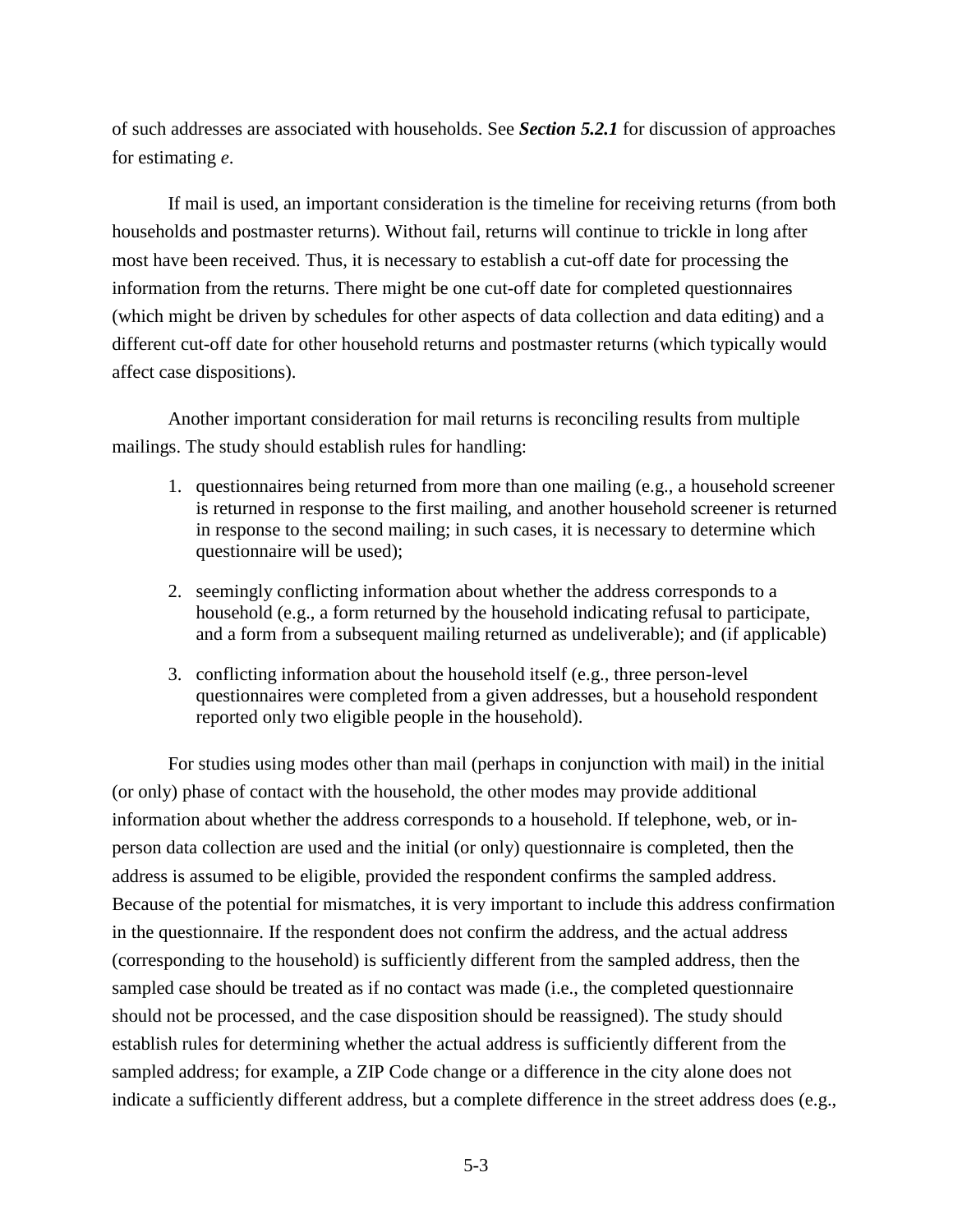the number, street name, and street type do not match). In most cases, with a few simple rules, it will be very apparent whether a difference indicates a sufficiently different address, but studies should plan for a review process that captures the relevant information and allows for a home office staff member to review questionable differences.

If multiple modes are used to attempt data collection for the same case in the initial (or only) phase, it will be necessary to reconcile the results from the different modes. In general, a completed questionnaire takes precedence and results in the case being treated as a respondent. In the absence of a completed questionnaire, if information has been received that indicates the address is a household address (e.g., a form is returned blank by the household, or a household member answers the phone and refuses to respond but does confirm the address), then the case should be treated as an eligible nonrespondent (with respect to address eligibility), regardless of information received from other modes. In the absence of a completed questionnaire or other information (from any mode) to indicate that the address is a household address, the address should be treated as having unknown eligibility.

A word of caution is warranted for studies using telephone as a mode for the initial (or only) phase. The classification of telephone results into the broad classes used for weighting and response rate computation (respondents, eligible nonrespondents, ineligibles, and cases with unknown eligibility) is different for ABS studies than for RDD studies. It is important to remember that the goal of such classifications is to determine what information the result provides about whether there is an eligible household at the sampled address. For example, a case attempted only by telephone for which the result was a nonworking phone number should be classified as a case with unknown eligibility for an ABS study, in contrast to the ineligible classification it would have received in an RDD study.

Regardless of the mode(s), the ABS study should anticipate that partial completes may be present in the data, and, in a multimode study, that these partial completes may come from different modes. Procedures are needed for identifying, reviewing, and classifying (with final dispositions) partially completed questionnaires.

### *Eligibility of the Household at the Address*

For general population surveys (i.e., household-level surveys or surveys for which virtually every address corresponding to a household is assumed to contain at least one eligible person, such as surveys of adults), the only eligibility consideration is the eligibility of the address. For subpopulation surveys, it is also necessary to take into account whether the address contains eligible members (given that the address corresponds to a household). There may be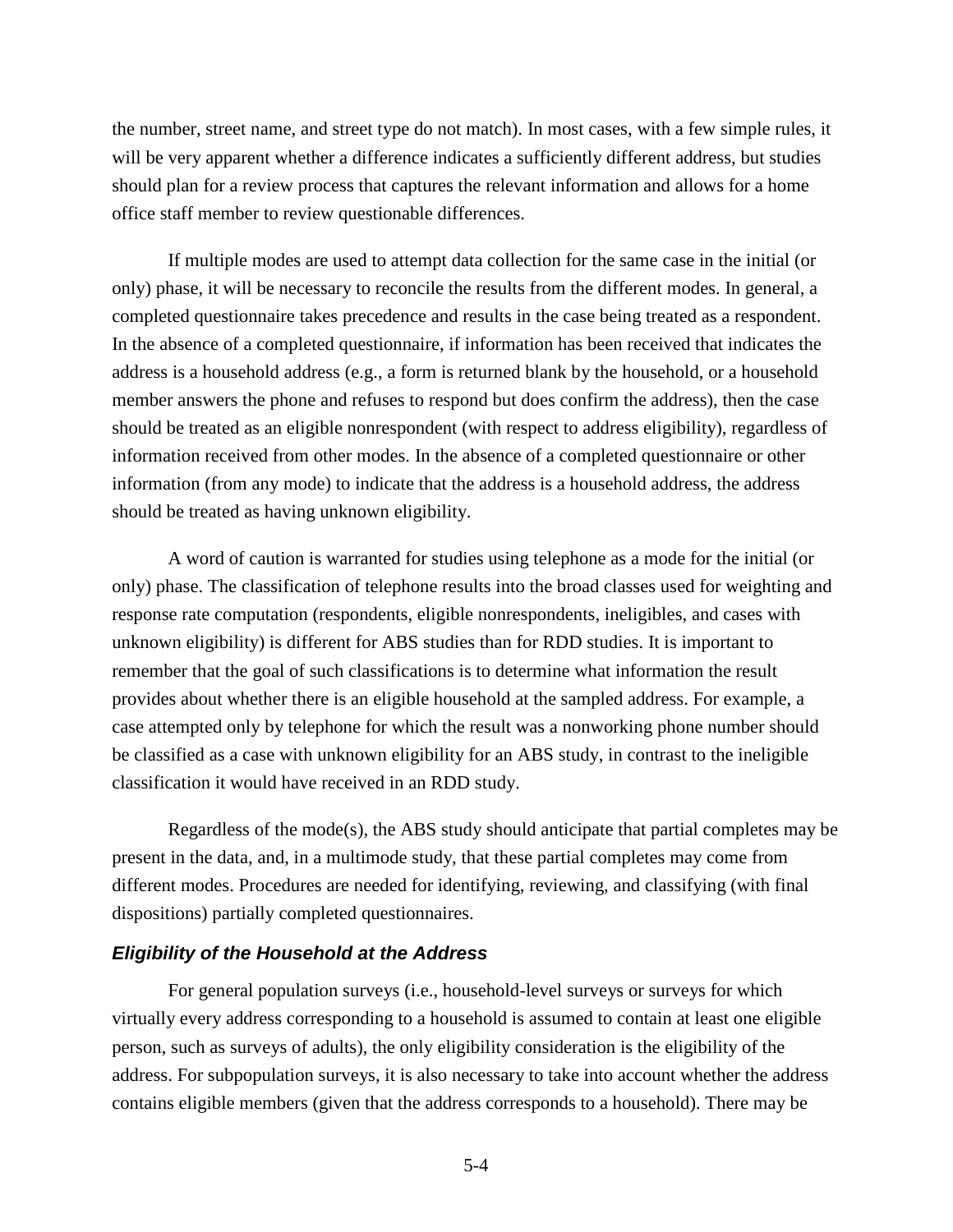differences among modes in the information conveyed to verify eligibility of the household (or of members of the household). For example, a nonreturned mail questionnaire could be an indication of nonresponse (among eligible or ineligible households) or may be because of the household not containing any eligible persons (and if one objective of the study is to estimate the subpopulation's prevalence, this may lead to a phenomenon referred to in some contexts as *avidity bias*; see, for example, Brick, Andrews, and Mathiowetz (2012)). To facilitate estimating the response rate and aiming to reduce avidity bias, ABS mail studies might want to include instructions for the completion and return of forms even if the household does not contain any eligible household members.

# *Eligibility Considerations for Two-Phase Data Collection Efforts*

Extra consideration must be given to determine eligibility for sampled addresses and households in the context of two-phase data collections. As described in *Section 4*, a two-phase collection typically consists of a screening survey, designed to collect information about the presence of eligible respondents in the household, followed by a longer topic-specific survey directed at one or more of the eligible household members. Under this two-phase design, the criteria for determining eligibility at the first phase may differ from those used at the second phase. As discussed previously, in multiphase studies in which mail is used as the only mode of collection in the first phase, households for which no questionnaire is returned (either completed or partially completed, refused, or returned as nondeliverable by the postmaster) should be classified as cases of unknown eligibility at the first phase. However, in the second phase, the survey is typically mailed to first-phase responding addresses with a household member who meets the eligibility criteria for the survey (e.g., the parent of a child of a certain age, an adult over age 18, a household member who engages in some specified activity). Once that specific household member is sampled and the second-phase survey is mailed to the address, a survey returned as nondeliverable should, in most circumstances, be classified as an eligible nonrespondent rather than an ineligible address, because the household and person were deemed eligible based on the first-phase response.[3](#page-69-0)

It is also important that eligibility criteria be established based on a single point in time. Two-phase ABS designs that use mail as the contact mode for one or both phases likely include

<span id="page-69-0"></span>It is possible that an individual selected for the second phase of a mail survey could move away from the sampled address between the first and second phases of data collection and a forwarding address may be provided on mail returned from the post office. Depending on the resources available, a researcher may wish to mail materials to the sampled person's new address because the individual is now the unit of study. However, this adds expense and complexity. Therefore, if the sampled case is not followed to the new address, it should be coded as an eligible nonrespondent.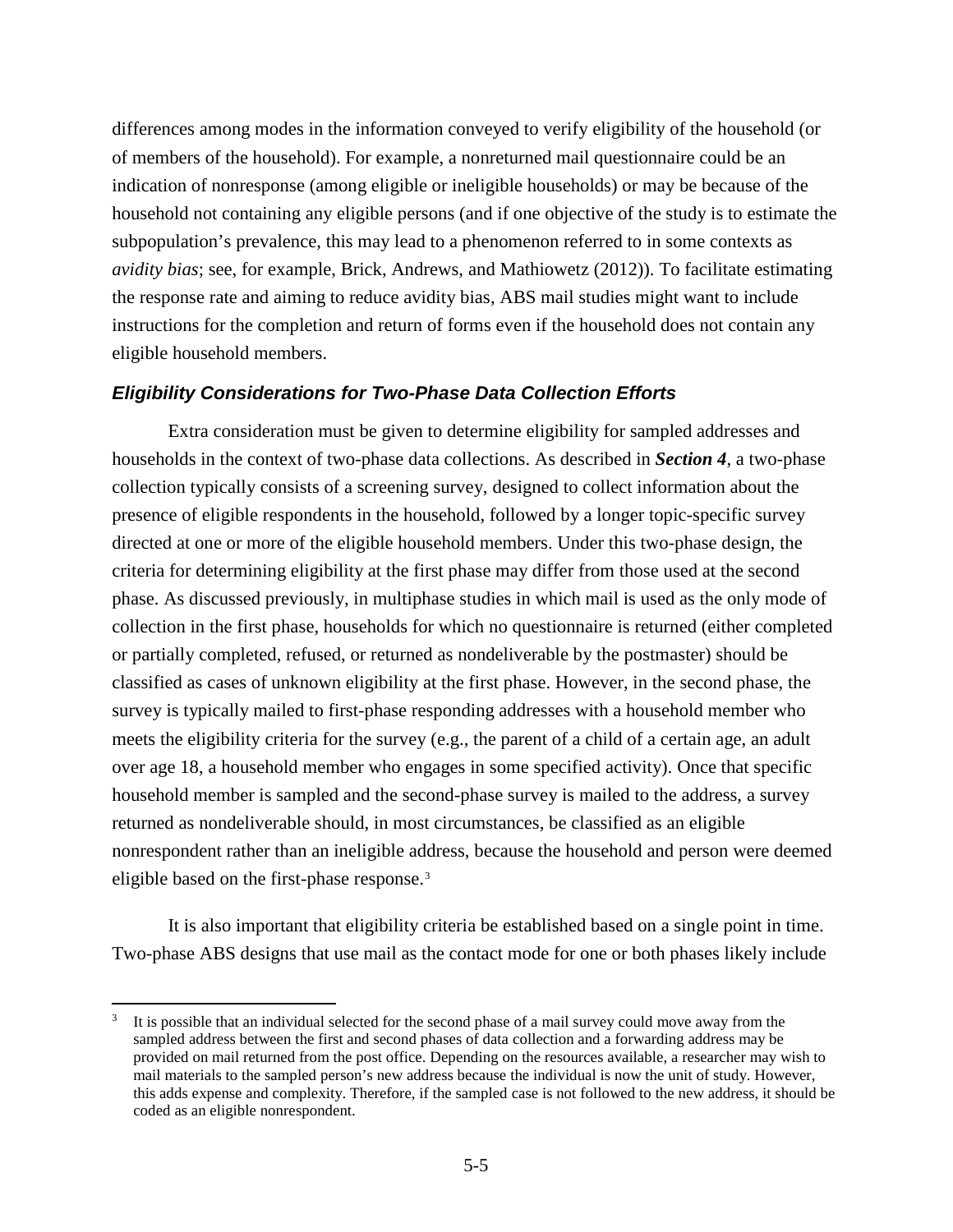some time lag between the first phase and second phase data collection. For example, if survey eligibility is based on a household member's age, that eligibility criterion needs to be set either as the person's age at the time of the first phase, his or her age at the time of the second phase, or his or her age at a specified point in time (e.g., January 1); and the time point chosen may affect the specific questions asked at the first-phase survey. Continuing the example, if eligibility is based on age at the time of the first-phase survey, it may be acceptable to ask only for a person's age in years. However, if eligibility is based on age at a point in time other than the time the question is being asked, it may be necessary to ask for a person's full or partial date of birth. Similarly, sampled household members may die or cease involvement in the activity upon which eligibility was initially determined between phases. The eligibility in these cases, then, will be determined based on eligibility at the predetermined point in time.

Finally, other sources of error such as measurement error can lead to collecting erroneous data affecting the determination of eligibility for a given sampled household. For instance, misreporting of a person's age at the first phase may lead to a household being classified as including an eligible individual who is, in fact, out of scope for the study. This would lead to the assignment of an "ineligible" code at the second phase for an address classified as "eligible" at the first phase. In summary, it is crucial for study designers using ABS frames to consider the intricacies and nuances of eligibility coding at each phase of the survey design separately.

#### $5.2$ **Response Rates**

The previous section laid the groundwork for the computation of response rates for ABS studies; the key first step is determining the eligibility of each sampled address, and classifying each as a respondent, a nonrespondent, an ineligible case, or a case with unknown eligibility. Once those classifications have been made, the computation of response rates is done using one of the response rate computations from the AAPOR *Standard Definitions* (2015), which, as noted above, is currently being revised to include guidelines for ABS studies. In this section, we discuss specific considerations that often pertain to ABS studies.

# *Estimating e*

As in surveys using other types of sampling frames, calculating response rates for address-based sample surveys can be complicated by cases (addresses) of unknown eligibility. This is particularly true for ABS surveys because, like RDD surveys, there are often a moderately large portion of cases with unknown eligibility. AAPOR response Rates 3 and 4 defined in the AAPOR *Standard Definitions* (2015) include estimates of the proportion of cases of unknown eligibility that are actually eligible for the survey (*e*). AAPOR standards mandate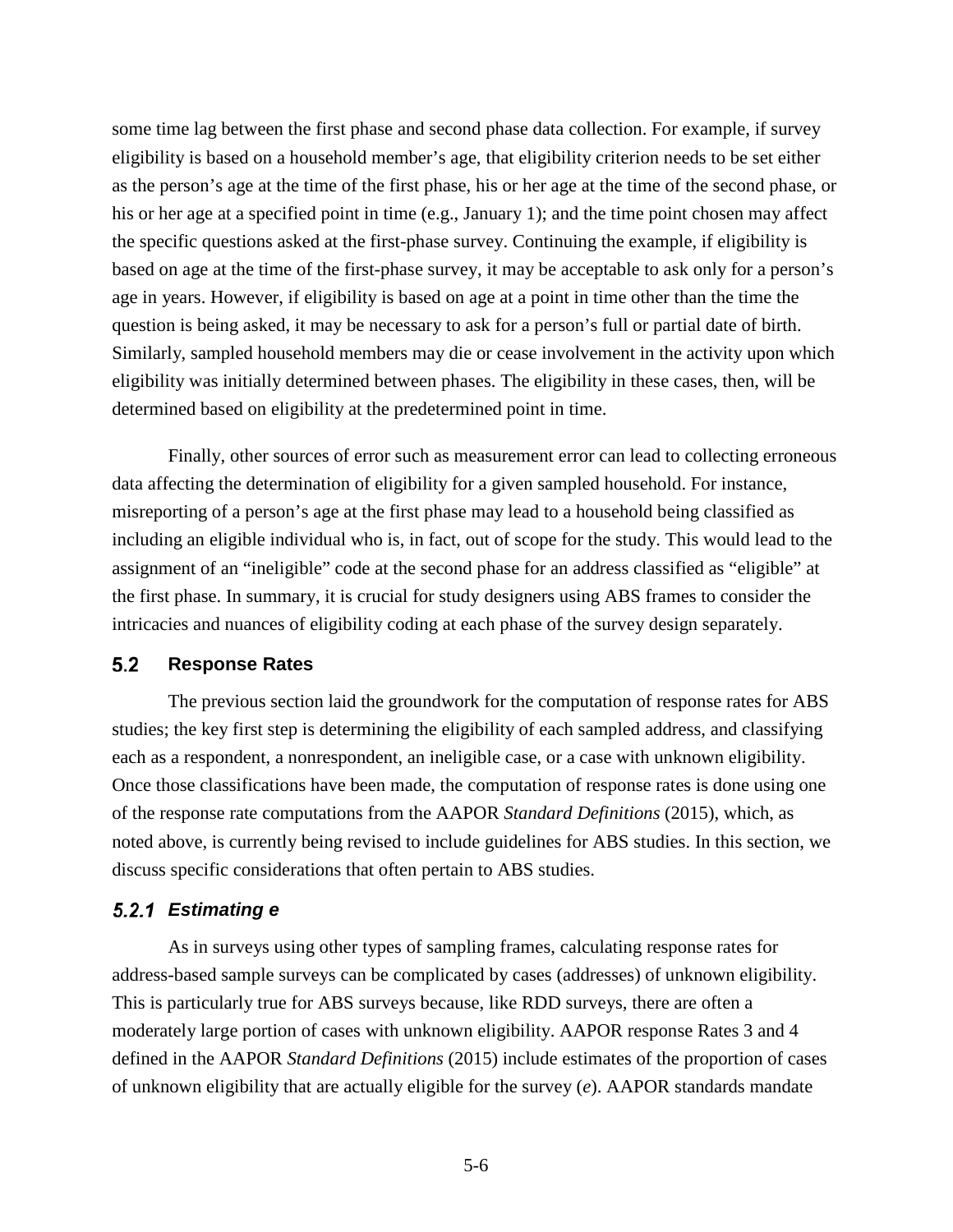that this estimate is "guided by the best available scientific information on what share eligible cases make up among the unknown cases" (AAPOR, 2015, p. 20). The best available information for a particular study's estimate of *e* may come from the study's data or from another survey such as the American Household Survey.

Smith (2009) reviews the current methods that can be used to estimate eligibility rates among cases of unknown eligibility. These methods include minimum and maximum allocation, proportional allocation (Council of American Survey Research Organizations n.d.), and allocation based on disposition codes, survival methods, and linking to other records. However, the methods outlined by Smith are primarily discussed in the context of telephone and in-person surveys and, therefore, may not map clearly onto the disposition codes associated with ABS surveys, particularly when mail is the data collection mode. In addition, the assumptions made about the proportions of eligible cases among cases with unknown eligibility may differ for ABS surveys compared to telephone or in-person surveys. For example, it is believed that in RDD surveys, the proportional allocation method for computing *e* overestimates the actual proportion of eligible telephone numbers because the "real" ineligible numbers are the least likely to be resolved through additional contact attempts (Smith 2009). This, however, may not be the case with ABS surveys conducted by mail because it is possible that for certain address types (e.g., vacant addresses, unassigned P.O. Boxes), additional contact attempts would yield increased postmaster returns, allowing cases to be classified as known ineligible addresses. Furthermore, it is plausible that postmaster returns are quite effective at identifying ineligible addresses among certain types of addresses, in which case the proportional allocation method may, in fact, underestimate the number of eligible addresses for some ABS designs. Research does not exist, as of yet, that examines the proportion of ineligible addresses for which postmaster returns are received for different address types and geographic indicators. Therefore, it is not yet known how accurate a proportional allocation estimate of *e* is for ABS samples.

One recommendation that is becoming more widely used for ABS sample surveys, particularly those where the only or initial mode is mail, is to stratify the sample based on auxiliary variables that may be indicators of address eligibility and estimate *e* using a proportional allocation within strata. For example, addresses classified as "vacant" on the ABS frame are believed more likely to be ineligible and are likely to have a higher proportion of postmaster returns than those classified as "not vacant." Therefore, *e* can be estimated separately by stratum, and then the total number of eligible addresses can be calculated as the sum of the estimates within strata.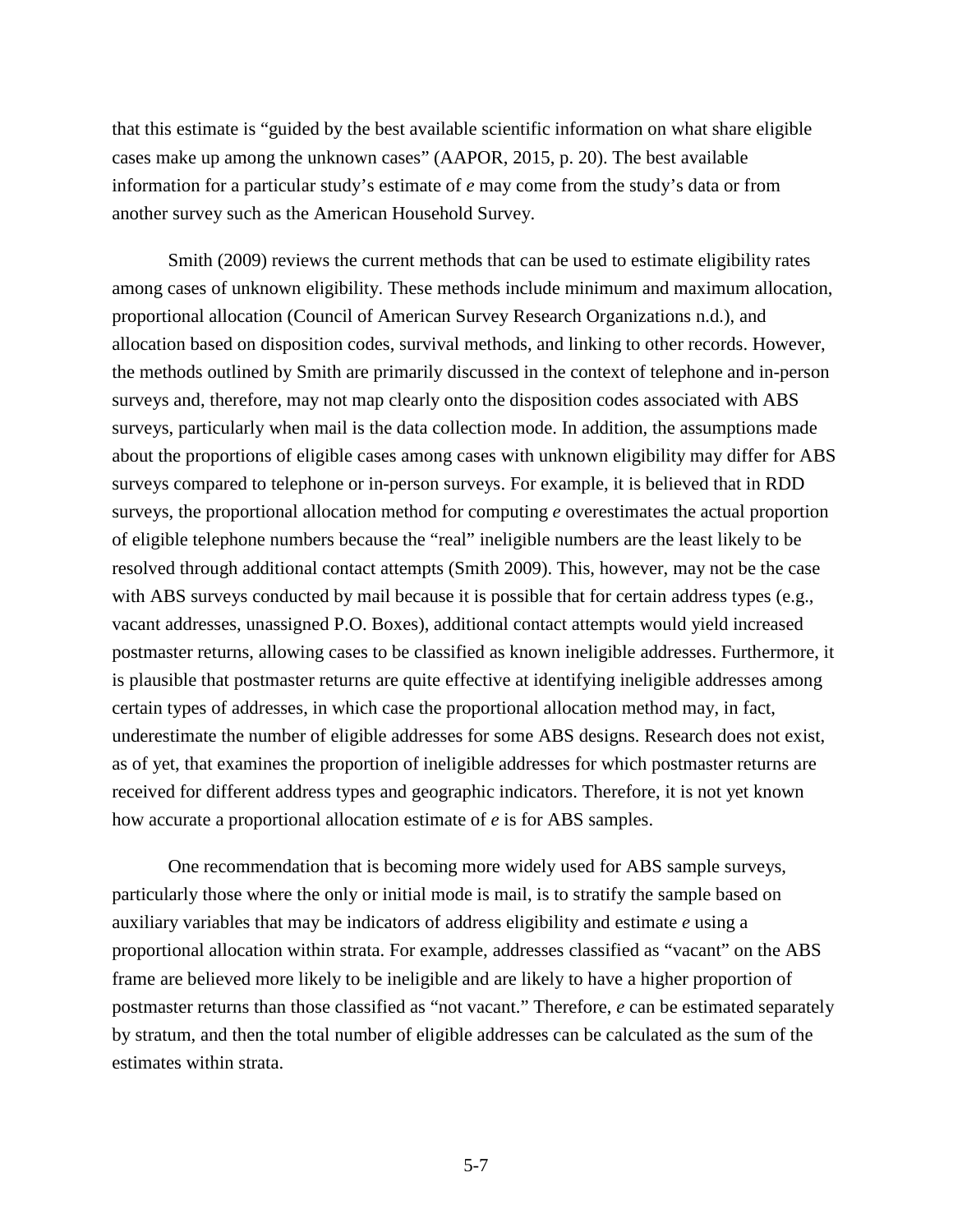Whichever calculation method is used, it is crucial that the basis for the estimate be explicitly stated and detailed. In addition, it may be prudent to use multiple methods to estimate *e*  and present a range of response rates when estimates of *e* vary. For example, one may wish to report response rates that compute *e* using the minimum and maximum allocation as well as a proportional allocation or stratified proportional allocation to present best- and worst-case estimates of nonresponse. Finally, for subpopulation surveys, multiple estimates of *e* should be computed for address- and household- or person-level eligibility.

#### $5.3$ **Weights**

Weighting an address-based sample follows many of the weighting procedures associated with list samples. A perfect address-based (list) sample would have a one-to-one correspondence between each residential address and a household, all residential addresses would correspond to occupied housing units, and each household in the population would be included in the sampling frame. None of these conditions will hold for an address-based sample. In addition, an addressbased sample is almost certainly going to be subject to differential nonresponse. The weighting procedures that have been developed for list sampling take these factors into account, and the literature on this topic is directly relevant to weighting address-based samples (Valliant et al. 2013).

An important part of any weighting methodology is making use of the final disposition assigned to each address in the sample. This topic has been addressed previously, and the weighting procedures should make use of the classification of each sample address as, *at a minimum*, an eligible household with a completed interview, an eligible household without a completed interview, an ineligible sample address, or an address of unknown eligibility.

The steps in the weighting process typically involve the calculation of design weights to account for probabilities of selection, eligibility adjustments, unit nonresponse adjustments, and poststratification to control totals.

### *Design Weights*

If an ABS design employs probability sampling, then each sampling unit (residential address) has a known probability of being included in the sample (i.e., an inclusion probability). The design (sampling) weight equals the reciprocal of the inclusion probability (Kish 1965). Consider a stratified address-based sample that uses equal probability sampling within each stratum. The population count of residential addresses in each stratum can be obtained from the sampling frame. The number of sample addresses drawn from each stratum is available as part of the sample design. The design weight (also called the base weight) for this ABS design equals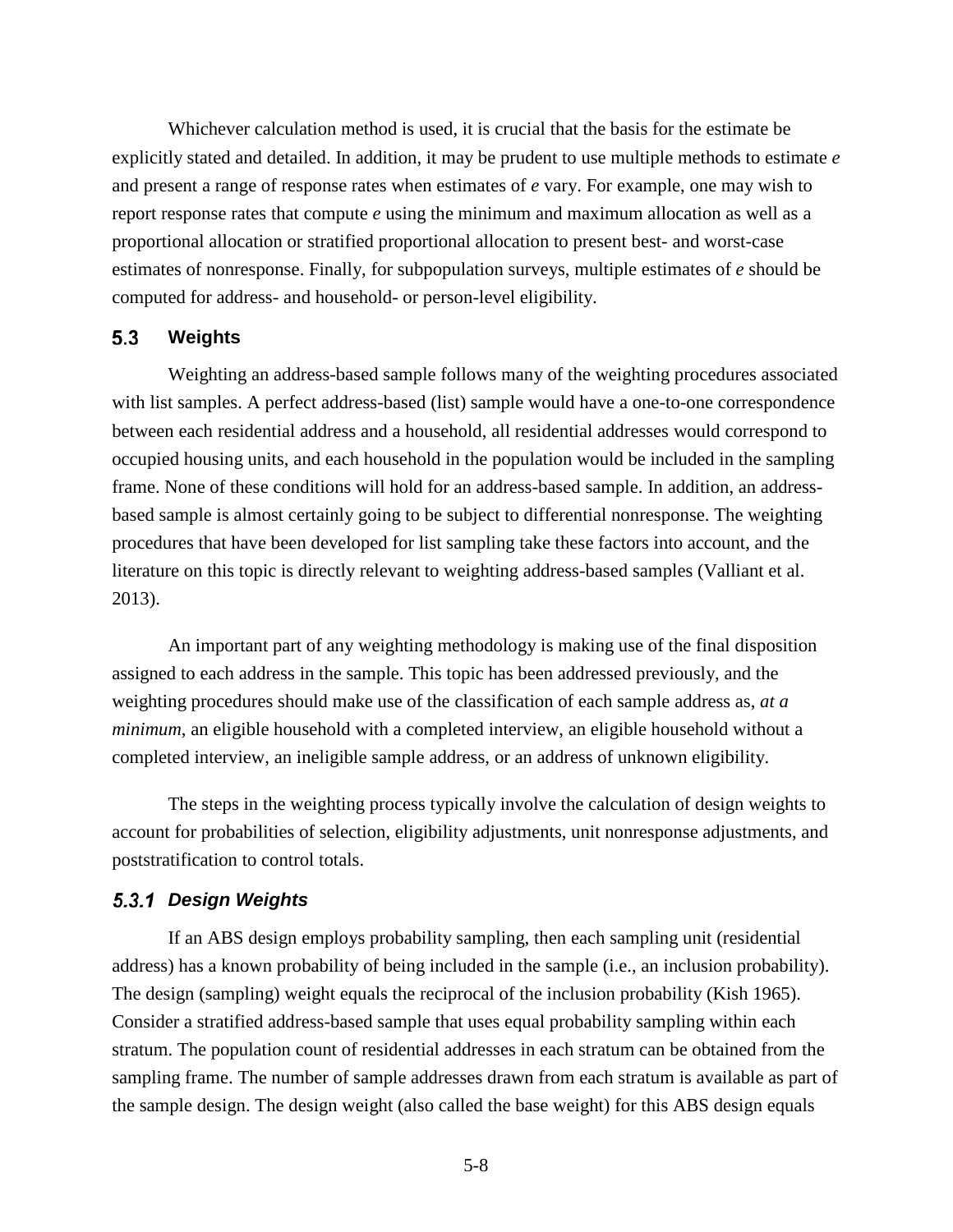the population count of addresses in the stratum divided by the sample count of residential addresses for the stratum. If the overall sample design is self-weighting, then the design weight is a constant for all sample addresses. This design weight can be referred to as an address-level weight.

The address-level weight may need further probability-based adjustments depending on how the address-based sample was designed. For example, if a drop-point address (*Section 2.2.2*) sampling unit contains 10 housing units and the ABS design uses a sampling procedure to randomly select one housing unit, then the household-level weight needs to be multiplied by the ratio of the number of housing units in the drop-point address to the number sampled (10:1 in our example). In addition to accounting for housing unit selection probabilities within drop-point addresses, other address types may require further adjustment to the address-level weights. One needs to be particularly aware of the possibility of housing units with multiple file addresses (*Section 2.2.1*). An example would be a household that has a P.O. Box but also has home mail delivery. In this situation there is a "more than one" linkage of frame file addresses to the household. For this specific example, a question can be included in the survey to determine if the household has a P.O. Box (if the sample address is not a P.O. Box) or if the household has home mail delivery (if the sample address is a P.O. Box). After adjusting for multiple probabilities of selection, the design weight can be referred to as a *household-level* weight.

Once the household-level weight has been calculated, the sample design will dictate if further probability adjustments are required. The most common example of further adjustment is the calculation of a *person-level* weight based on the random selection of one adult from the household. This is referred to as accounting for within-household selection and is not unique to address-based samples. The most common situation involves multiplying the household-level weight by the ratio of the number of adults in the household to the number sampled from the household (generally one adult). In some situations a cap is put on the maximum number of adults in the household to avoid large within-household selection weight adjustment factors.

## *Multimodality Weighting Issues*

When multiple modes are used for data collection in the same phase (e.g., mail for the initial attempt and telephone for nonresponse follow-up, provided a telephone number is available), the key weighting issues introduced by using multiple modes are specific issues for determining eligibility—confirming the address and identifying and reconciling multiple responses. See *Section 5.1.1* for further discussion of these issues.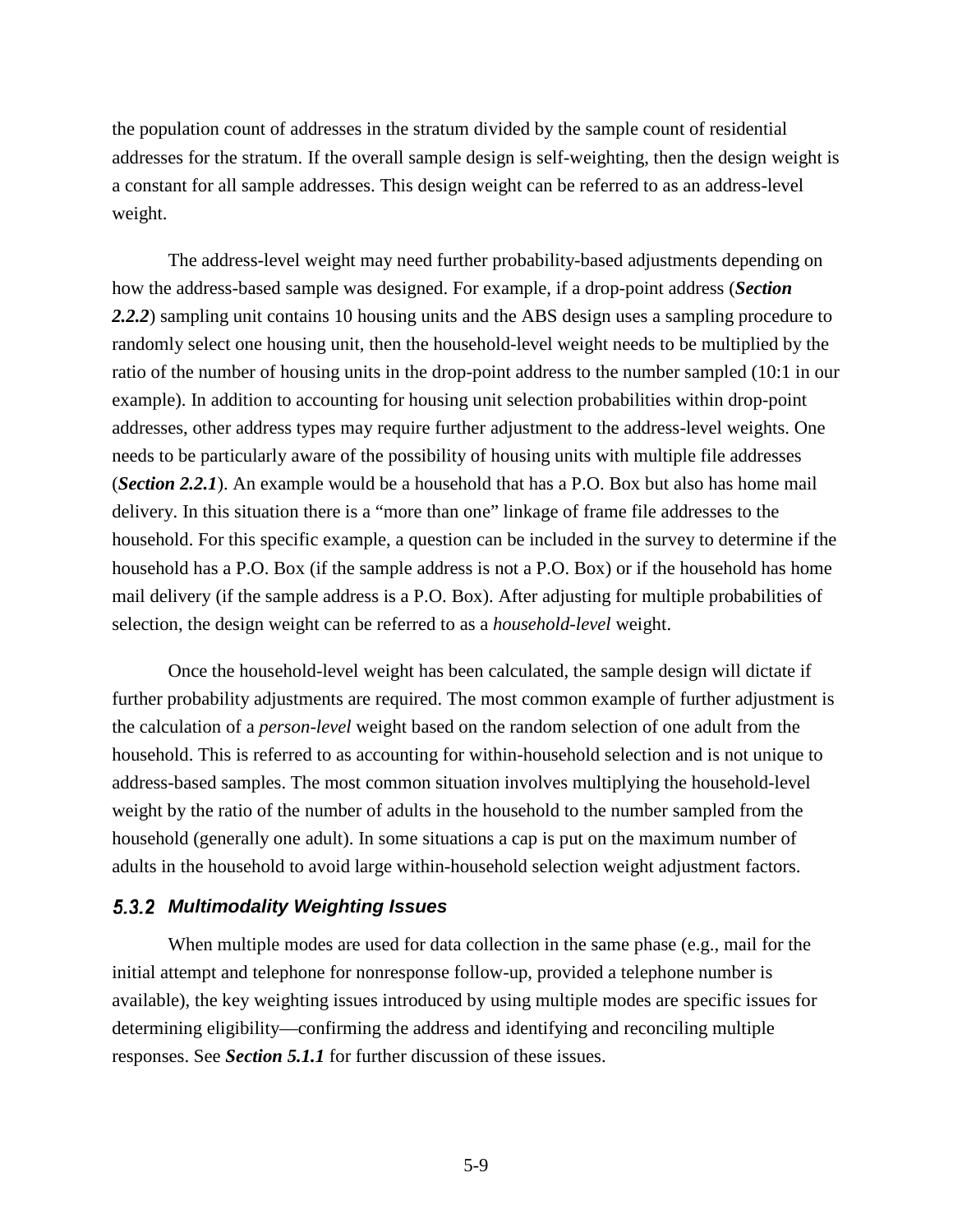### **5.3.3 Adjusting for Unknown Eligibility**

As discussed in *Sections 5.1* and *5.2*, careful attention needs to be paid to assigning final status codes to the multiple disposition codes possible with ABS surveys. As with the computation of response rates, adjustments must be made to sampling weights to properly account for the fact that some portion of unknown eligibility cases should be considered eligible nonrespondents. This adjustment is computed by multiplying the base weights of known eligible cases by the inverse of the assumed eligibility rate (typically *e*). This computation can be made overall or within strata or within weighting classes created using variables known for all sampled addresses such as address type, vacancy status, or home tenure (if those data are appended to the address sample). Details about forming weighting classes for ABS surveys are discussed in detail in *Section 5.3.4*.

### *Unit Nonresponse Adjustments*

Most surveys use weights to adjust for unit nonresponse. List samples such as addressbased samples are in a particularly good situation to implement *weighting class adjustments* for unit nonresponse. Basically, sampling frame variables (i.e., auxiliary variables known for all sampled units) are used to form nonresponse weighting adjustment classes (Lohr 2010). Poststratification (or other calibration approaches) is an alternative that can be used in place of or in combination with weighting class adjustments, and these methods require only the auxiliary variables to be known for respondents, with population totals of these auxiliary variables available from a reliable external source; this approach is discussed further in *Section 5.3.5*.

With weighting class adjustments, the nonresponse adjustment factor is calculated for each class as the ratio of the sum of the unknown eligibility-adjusted weights for the eligible sampling units in the class to the sum of the eligibility-adjusted weights for the responding sampling units in the class. The eligibility-adjusted weight of each responding sampling unit in the class is then multiplied by the nonresponse adjustment factor for that class. In most situations the unit nonresponse adjustment is carried out at the household level because most of the sampling frame variables are at the address or household level.

Address-based samples have *three* levels of auxiliary variables that can potentially be used to form weighting classes. The first level consists of auxiliary variables available at the census tract, block group, census block, or ZIP Code level for each sample address. These variables are obtained from the most recent decennial census, the ACS, or commercial data sources. Examples include median household income, proportion of the adult population that graduated from college, and the race/ethnicity distribution of the population. The second level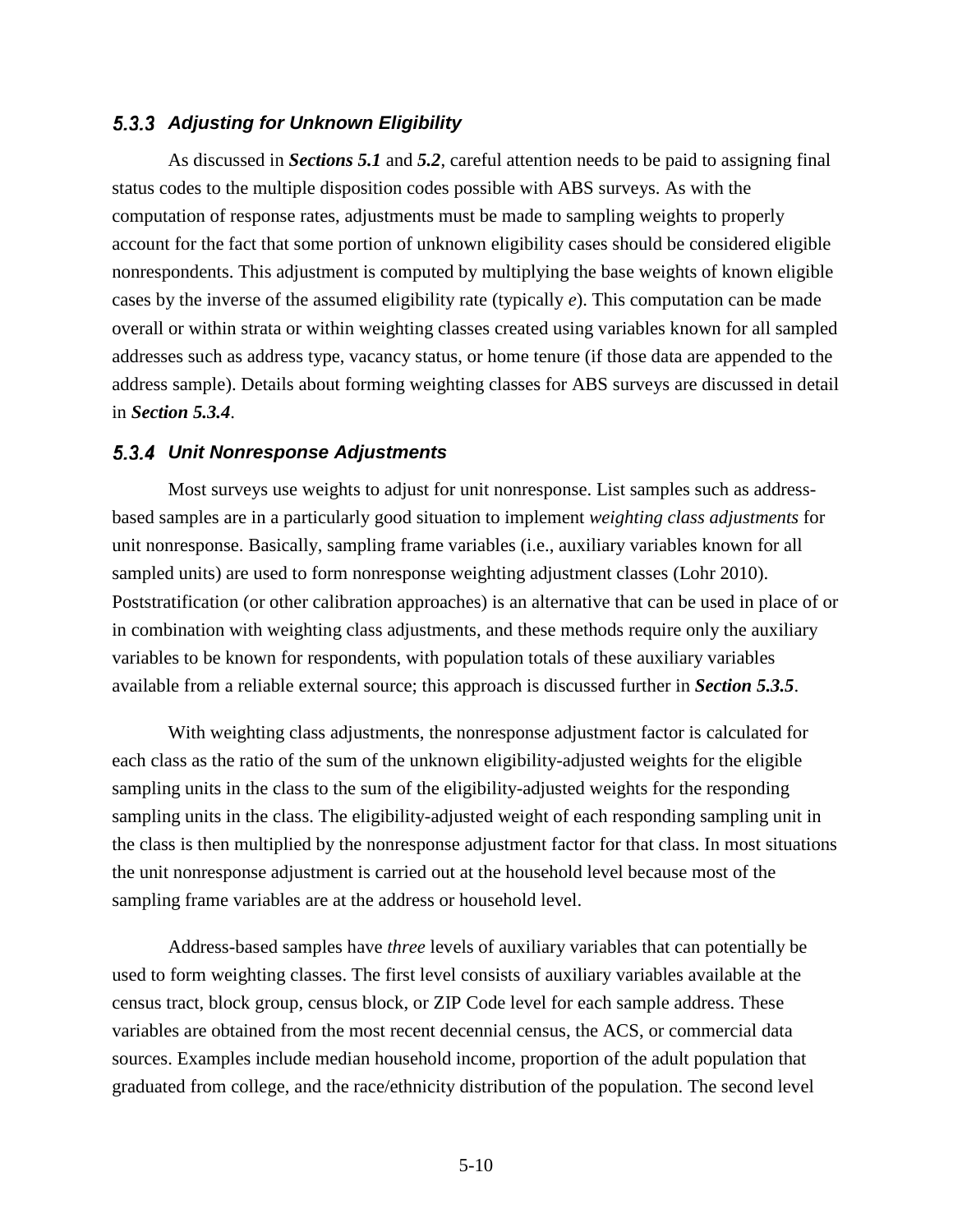consists of auxiliary variables that are available for all addresses in the sampling frame. The primary examples are variables associated with the type of address (city-style, drop point, P.O. Box, vacant address, etc.). The third level consists of auxiliary variables that are usually appended after the sample of addresses has been selected. Examples include tenure status, presence of children in the household, and education of the head of the household (Buskirk et al. 2014). These appended variables are almost always not available for every sampling unit (i.e., not every address in the sample will have a match), so if these appended variables are used, the impact of missingness needs to be considered.

In general, weighting classes should be constructed so that the sampling units within each weighting class are similar on the key survey subject matter variables, and so that the response rates vary across the weighting classes. For ABS one should therefore review the available auxiliary variables to identify variables that exhibit response rate differences (i.e., differential nonresponse). Many auxiliary variables are categorical, and response rates can be calculated for each category of the variable. For other auxiliary variables it is necessary first to form categories to do this type of response rate analysis. Many surveys specify minimum category sample sizes in terms of the number of respondents or maximum nonresponse adjustment factors. Categories are collapsed together as needed to meet the minimum sample size or to stay within the maximum adjustment factor. The second step in the process is to take some of the key survey subject-matter variables and determine if the sample mean (or sample proportion) varies across the categories of each auxiliary variable under consideration. The ideal weighting class variable exhibits response rate differences and differences in the sample means across the categories (Little and Vartivarian 2005).

Many implementations of ABS have found that for appended auxiliary variables, the category corresponding to "no match" (i.e., the auxiliary variable is not available for the sample address) often has a different response rate than the categories corresponding to the auxiliary variable being matched to the sample addresses. In other words, whether an auxiliary variable can be appended to a sample address is often a significant predictor of response (Brick et al. 2013; Montaquila 2014). Therefore, if one is using an appended auxiliary variable to form weighting classes, it is important to have a category for the "no match" sample addresses. It is also possible to form weighting classes based on the cross-classification of two or more auxiliary variables, although one needs to review the cross-classification weighting cells for small sample sizes and collapse cells as needed. For example, if one identifies two appended variables each with three categories, this would form nine weighting classes before any cell collapsing.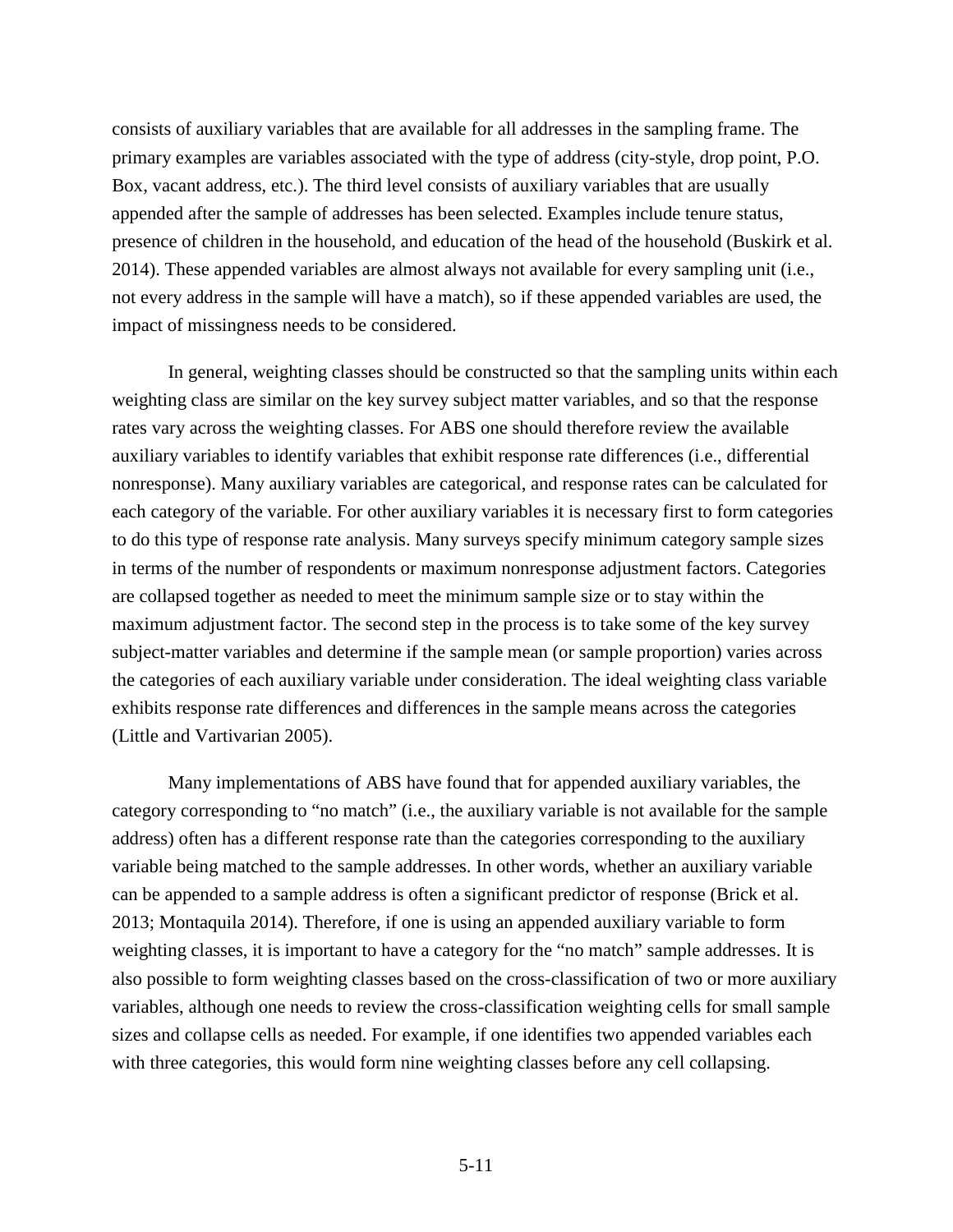However, each of these variables also has a category for "no match" sample addresses, and therefore, one actually has 16 weighting classes before any cell collapsing.

Other approaches to forming weighting classes for unit nonresponse adjustment of address-based samples should also be considered. These methods include propensity modeling, also known as propensity score adjustment, and classification tree methods (Buskirk and Kolenikov 2015; Lohr 2010; Valliant et al. 2013). These are multivariable approaches that model nonresponse and can be used to form weighting classes that reflect several variables. Compared to RDD, address-based samples have numerous sampling frame variables available, and may be better suited for the application of these methods to reduce potential unit nonresponse bias. However, further research is needed on how these auxiliary variables are associated with unit nonresponse and with key survey variables and, as a result, how useful they are in adjusting for nonresponse bias.

### *Poststratification to Control Totals*

A full discussion of the types of variables to consider for poststratification to control totals is both complex and multifaceted. There are generally two approaches to poststratification. The first approach involves the direct use of explicit variable distributions (e.g., age categories, gender, race/ethnicity) and controlling to these population distributions using calibration techniques such as cell poststratification or marginal raking (Lohr 2010). The second approach makes use of propensity models to assign values via logistic regression or other more complex models such as classification trees (Valliant et al. 2013). Furthermore, there are at least two basic underlying models that form the basis of a poststratification system itself. One set of models attempts to adjust for differential nonresponse by modeling either the response rates or the propensity to either respond or not respond. The other set of models directly examines the relationship between key survey outcome measures (e.g., health risk factors) or sociodemographic variables correlated with the survey outcome measures that are available for survey respondents and the overall population (Smith et al. 2004).

### *Level of Variables and Data Requirements*

The choice of poststratification variables must explicitly recognize the analytical unit associated with the sample frame, the sampling process, the units of data collection, and the units of analysis (e.g., households versus adults). It must be understood that the particular variable(s)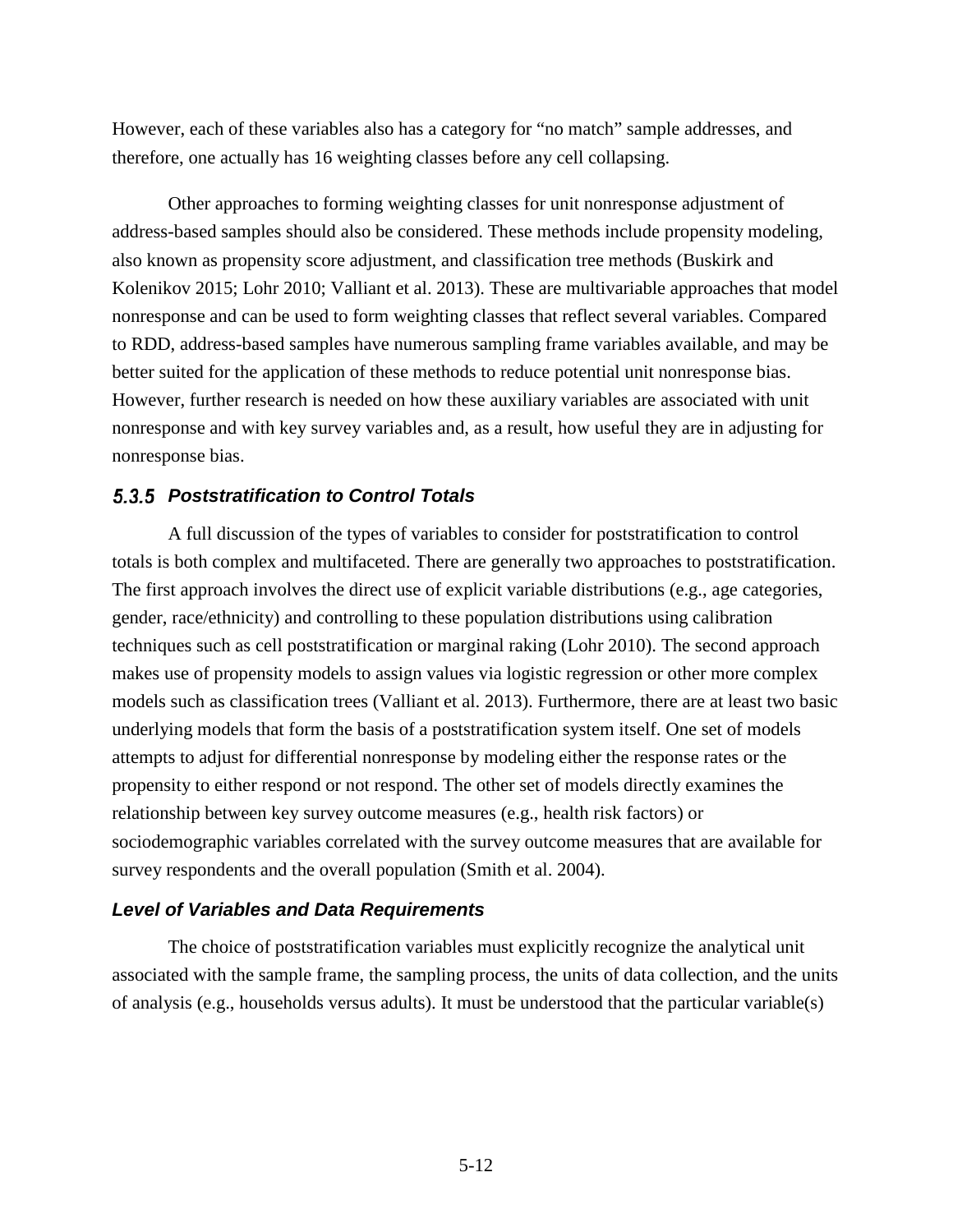(including defined units) must be available for each completed sample case and the total population to which projection is desired.[4](#page-77-0)

In some instances, the variable used for poststratification may be quite simple and straightforward (e.g., the use of age categories for weighting of sample individuals to available published Census Bureau age data). In other instances, it must be recognized that a hierarchy of units may be involved in a variable definition and in obtaining corresponding poststratification control totals. In some situations, the variables and population distributions used for weighting may be quite simple and easily obtained. In other situations, the structure and process may be quite complex and subject to error. For example, a sample design might involve the selection of census blocks, followed by the selection of households (addresses) within the blocks, and, finally, one or more individuals within the households. Assuming that weighting and analyses are to be carried out using both households and individual persons as units, possible poststratification weighting variables might include median household income at the block level. For the variable median household income, population distribution data may be required at the household level *and at the person level* (i.e., as an individual person characteristic).

## *Sources of Control Totals*

There are a number of publicly available sources for control totals in general population surveys: these include the decennial census, the Census Bureau Population and Housing Unit Estimates, the ACS, and the Current Population Survey. These sources are primary sources for sociodemographic population control totals. There are also a number of large-scale, governmentsponsored surveys such as the National Health Interview Survey that, under certain circumstances, may be useful for other types of control total variables such as type of telephone service.

Sometimes variable information at the appropriate unit level is available directly from published tables. However, for other control totals it may be necessary to do direct tabulations from full census population data (e.g., 2010 Census Summary Files) or to estimate the totals from a public-use micro data set (PUMS) such as the ACS PUMS.

#### $5.4$ **Section Summary**

In ABS studies, special consideration should be given to eligibility issues, response rate computations, and weighting methodologies. These aspects are not unique to ABS studies, but rules and procedures appropriate for other types of studies (e.g., RDD) do not necessarily apply

<span id="page-77-0"></span><sup>&</sup>lt;sup>4</sup> If the variable is also available for each sample selection, this may also be used to facilitate nonresponse analyses.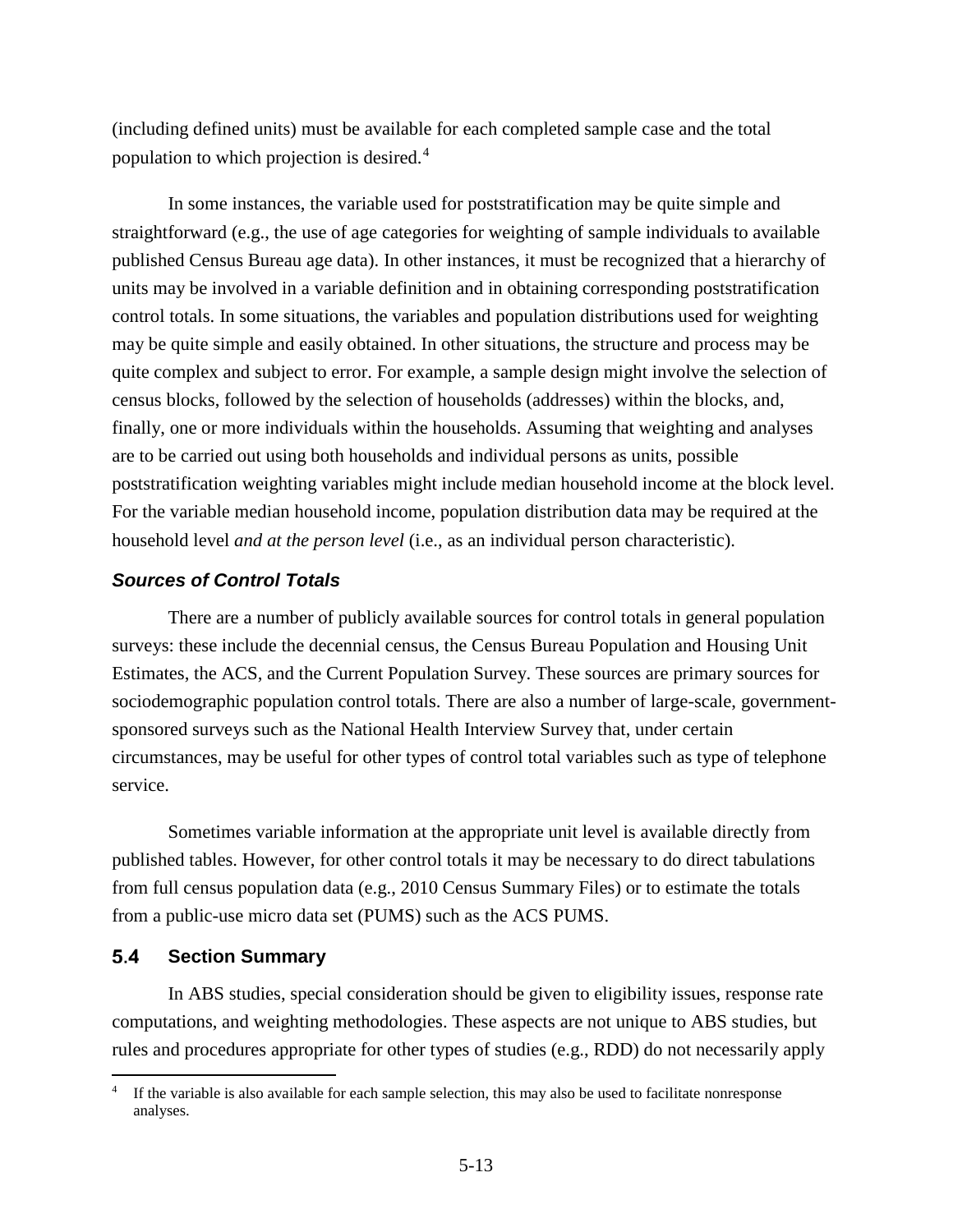or translate to ABS. A key point to bear in mind is that the sampling unit is the address, so regardless of the mode(s) used for contact and for data collection, the information obtained about the eligibility of that address (as opposed to the eligibility of a phone number associated with the address, for example) must be taken into consideration in computing response rates and survey weights. Additionally, while standard weighting methodologies may be applied to ABS samples, the sources of error and the variables available in ABS studies differ from other studies and thus, special consideration should be given to the approaches and variables used.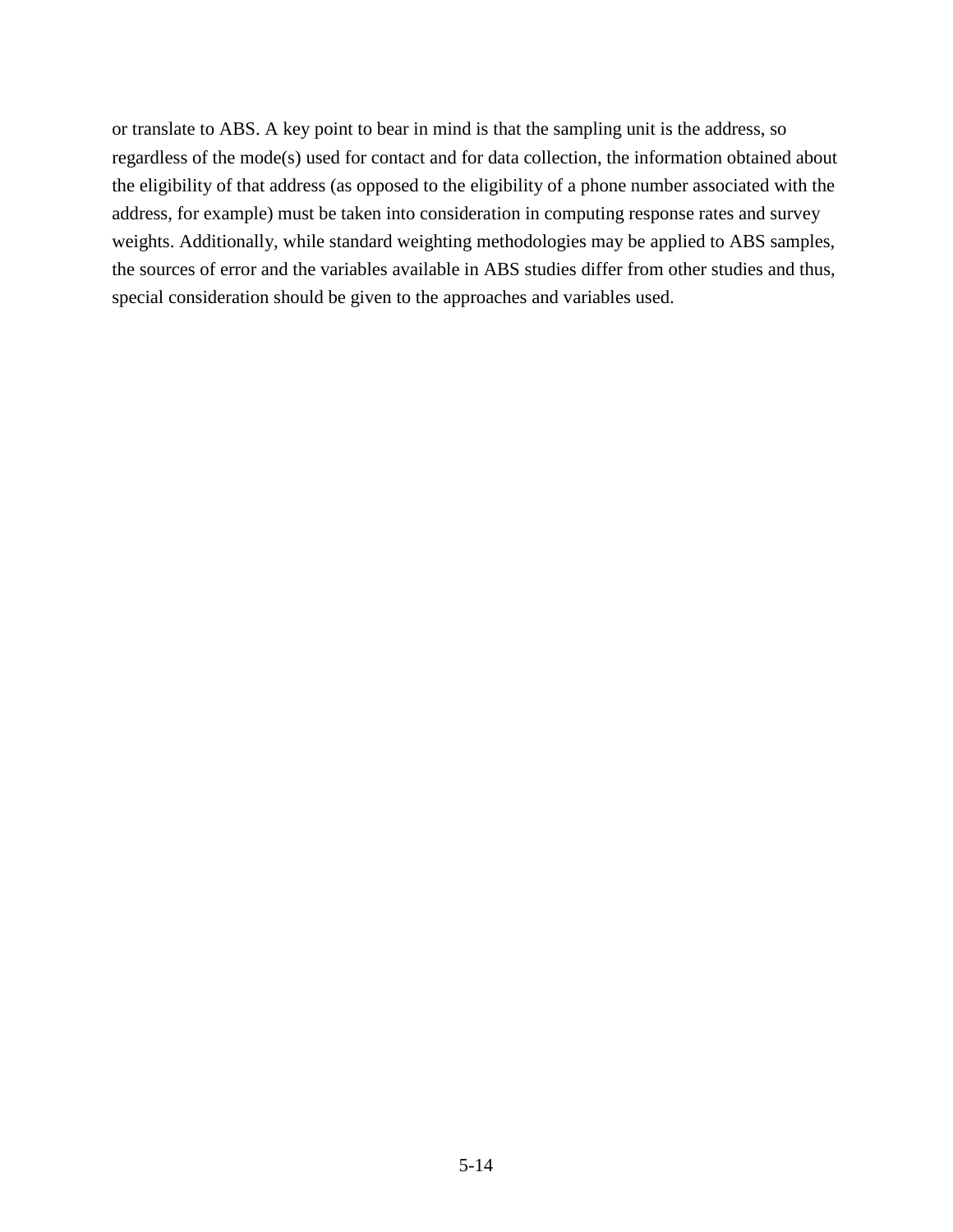# **SECTION 6 REPORTING GUIDELINES**

#### $6.1$ **Current Best Practices for Reporting**

Replicability is a key component of a scientific endeavor such as survey research. Toward this end, the AAPOR Code of Professional Ethics and Practices (see [https://www.aapor.org/AAPORKentico/Standards-Ethics/AAPOR-Code-of-Ethics.aspx\)](https://www.aapor.org/AAPORKentico/Standards-Ethics/AAPOR-Code-of-Ethics.aspx) requires disclosure of key items about a study. This section first outlines several of these reporting guidelines and then discusses them in the context of ABS surveys.

To make valid inferences from a sample survey, it is crucial that survey researchers be well informed about the population under study and any limitation to how that population is defined. Given the difficulty of assembling an ABS frame, the task force anticipates that few researchers will create their own frame. Thus, most will purchase a sample from an existing frame maintained by a vendor. *Section 2* discusses considerations in the construction of an ABS frame that researchers should be aware of when selecting an ABS frame vendor, and *Section 4* discusses the decisions a researcher needs to make in specifying the sample from a vendor's frame. In this section, we focus on what should be reported with a release of data or analytic results from a study that uses an ABS frame. Guidance for best practices in this area comes from two sources, the AAPOR code and the Office of Management and Budget (OMB) standards for statistical agencies.

Section III.A of the AAPOR code discusses minimum standards for disclosure at the release of results from a study. Within this section there are four standards that directly address the reporting of information about the sample frame and would be relevant to studies conducted with an ABS frame.

- 1. A definition of the population under study and its geographic location (AAPOR Code Section III.A.3).
- 2. A description of the sampling frame(s) and its coverage of the target population, including mention of any subgroup of the target population that is not covered by the design. This may include, for example, excluding Alaska and Hawaii in U.S. surveys; excluding specific provinces or rural areas in international surveys; and excluding nonpanel members in panel surveys. If possible, the estimated size of noncovered subgroups should be provided. If a size estimate cannot be provided, this should be explained. If no frame or list was used, this should be indicated (AAPOR Code Section III.A.5).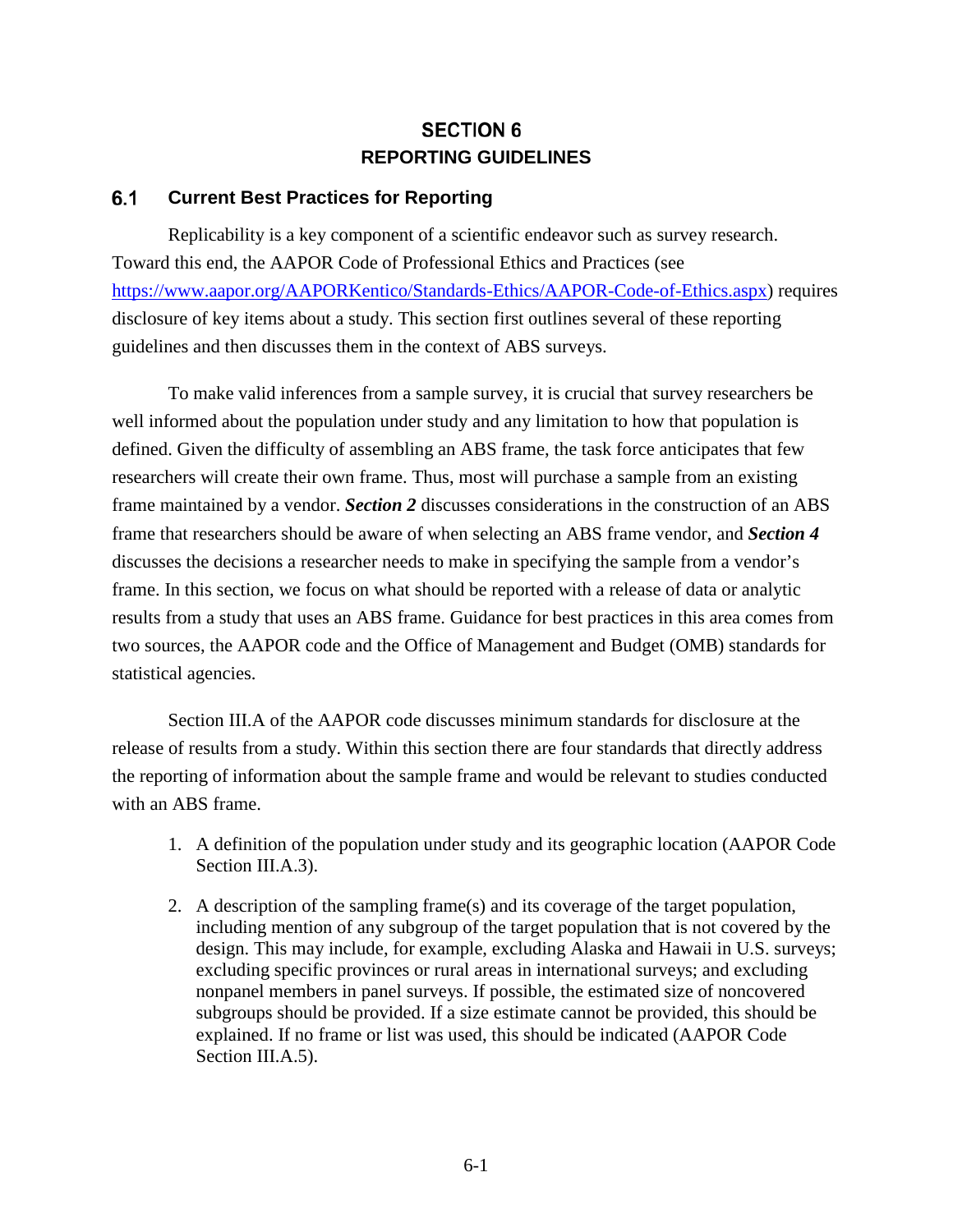- 3. The name of the sample supplier, if the sampling frame or the sample itself was provided by a third party (AAPOR Code Section III.A.6).
- 4. A description of the sample design, giving a clear indication of the method by which the respondents were selected, recruited, intercepted, or otherwise contacted or encountered, along with any eligibility requirements or oversampling. If quotas were used, the variables defining the quotas should be reported. If a within-household selection procedure was used, it should be described. The description of the sampling frame and sample design should include sufficient detail to determine whether the respondents were selected using probability or nonprobability methods (AAPOR Code Section III.A.8).

The OMB, which sets policy for federal statistical agencies, goes further in its Standards and Guidelines for Statistical Surveys (U.S. Office of Management and Budget 2006):

**Guideline 2.1.1:** Describe target populations and associated survey or sampling frames. Include the following items in this description:

- the manner in which the frame was constructed and the maintenance procedures;
- any exclusions that have been applied to target and frame populations;
- coverage issues such as alternative frames that were considered, coverage rates (an estimation of the missing units on the frame (undercoverage), and duplicates on the frame (overcoverage); multiple coverage rates if some addresses target multiple populations (such as schools and children or households and individuals); what was done to improve the coverage of the frame; and how data quality and item nonresponse on the frame may have affected the coverage of the frame;
- any estimation techniques used to improve the coverage of estimates such as poststratification procedures; and
- other limitations of the frame including the timeliness and accuracy of the frame (e.g., misclassification, eligibility).

The AAPOR and OMB guidelines set minimum standards for reporting from a survey, but do not specify what or how to report specifically from an ABS study. Based on review of current ABS frames and studies, the task force has prepared the following recommendations for meeting the reporting guidelines in the context of an ABS study. As discussed in *Sections 2* and *4*, there are a number of decisions made by ABS frame vendors and by researchers specifying a sample from a vendor's frame that may affect the coverage and thus potential for bias in the resulting sample. Survey documentation should, therefore, include a clear description of the sampling frame and its coverage of the target population, including mention of any subgroup of the target population not covered by the research design. This may include, for example,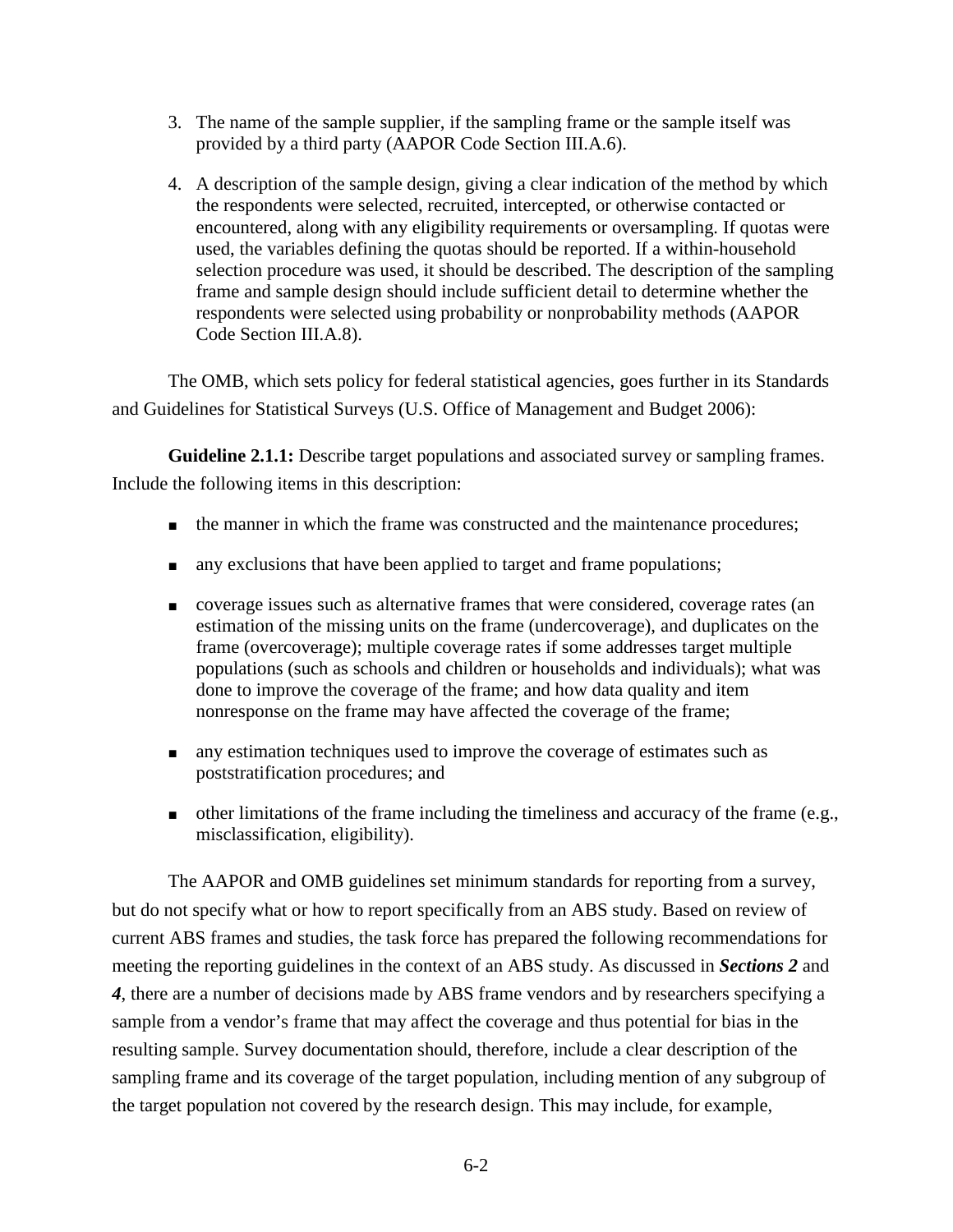exclusion of particular geographic areas or types of addresses (e.g., P.O. boxes, vacant addresses, drop points, seasonal or educational addresses). Specific information about the ABS frame should include the following:

- Vendor name (if purchased from a vendor).
- Name of frame used (if vendor offers different frames).
- Date the frame was constructed and the time period it represents.
- Source(s) of addresses for the frame. If CDS, indicate what percent of ZIP Codes vendor qualifies for from USPS; if DSF, indicate what sources are used to ensure complete coverage. Describe any additional files used to augment the frame, such as the No-Stat file or other lists.
- Source and description of modifications to addresses that are used in sample selection (e.g., expanded drop points, auxiliary data such as census block information or household composition information).
- Methods the vendor uses to deduplicate addresses if multiple sources are used.

Similarly, survey researchers should provide a detailed description of the sample design, giving a clear indication of the method by which the addresses were selected from the frame (see *Section 4* for a description of sample selection methods for ABS surveys). In addition, if a within-household selection procedure was used, this should be described. Other specific details about the selected sample should include the following:

- The sample size
- The date the sample was selected
- A comprehensive list of address types included (e.g., city-style addresses, rural route boxes, highway contract boxes, P.O. Boxes, OWGM P.O. Boxes, vacant addresses, drop points, seasonal or educational addresses, residential/business or mixed-use addresses, and single- and multifamily dwellings)
- Any procedures used to verify the representativeness of the selected sample to the population (or frame)
- Any procedures used to identify and resolve duplicate and invalid addresses during data collection

Data collection procedures from ABS studies can lead to unique case-specific dispositions. *Section 5* discusses the issues associated with assigning final case status to surveys conducted using address-based samples, particularly those collected via mail. Summaries of the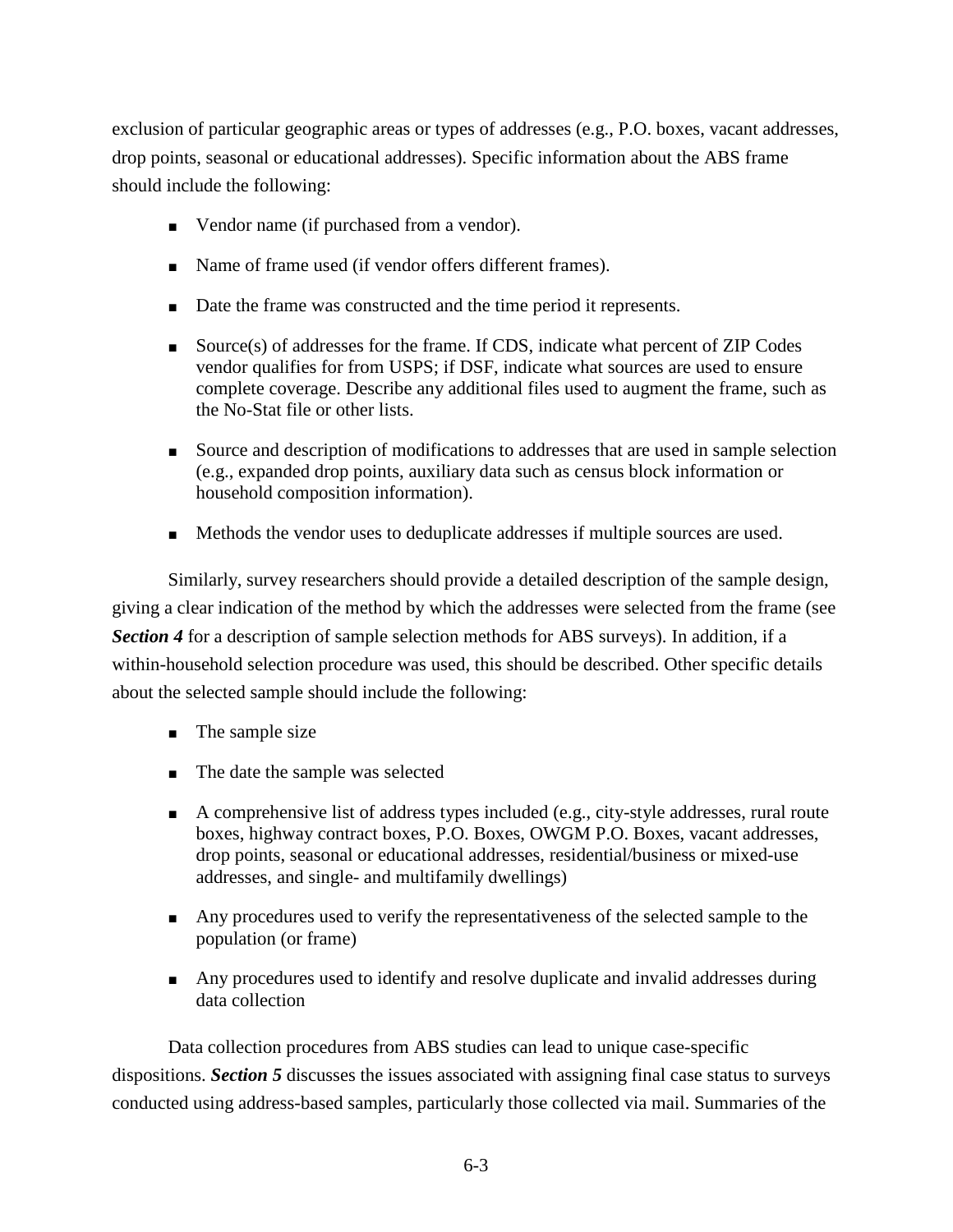methodologies used to assign disposition codes to sample records should be included in study documentation as should the methods used to calculate response rates (also discussed in *Section 5*). Particular attention should be paid to the computation of *e* (the proportion of addresses with unknown eligibility assumed to be eligible)*.* As noted in *Section 5*, some studies are computing *e* at the address type level, rather than overall for the study. If sample dispositions cannot be provided, this should be disclosed as a study limitation.

Finally, because most ABS surveys will be probability surveys, and estimates reported using the data will be weighted, study documentation should include a description of how the weights were calculated, including how *e* was computed, the variables used, the sources of weighting parameters, and the methods by which the weights are applied. Please refer to *Section 5* for a discussion of the computation of weights for ABS surveys.

#### $6.2$ **Section Summary**

This section reviewed general guidelines from AAPOR and OMB for reporting on data collections. The task force then made specific recommendations for meeting these reporting guidelines in the context of a study using an ABS frame.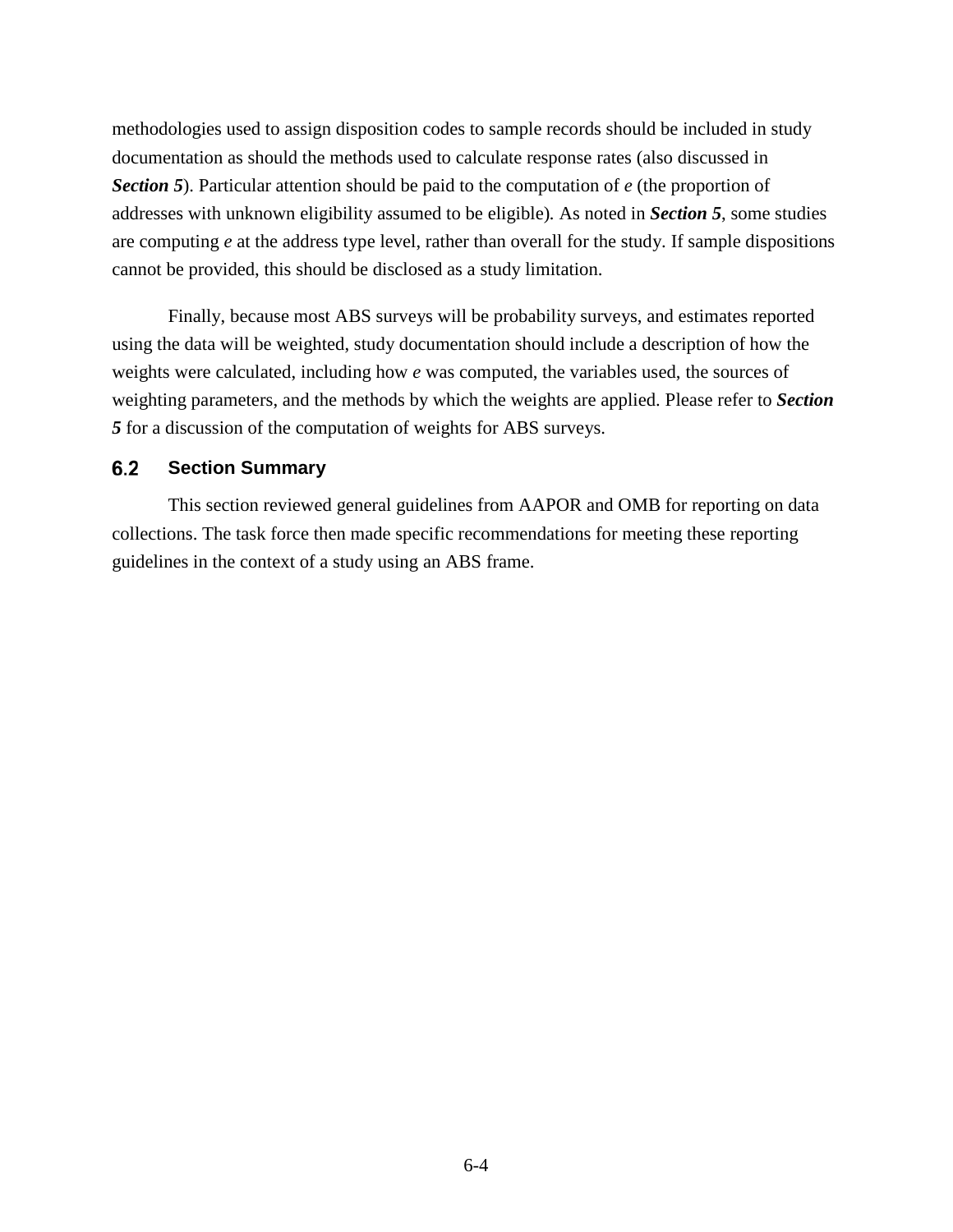# **SECTION 7 QUALITY AND COST ISSUES FOR ADDRESS-BASED SAMPLES**

As the previous sections have discussed, ABS offers many opportunities for survey research. With any survey design, there are common issues associated with quality and cost that have to be decided upon when using ABS. For example, the timeliness of the updates to frame variables or auxiliary variables may affect accuracy, quality, and cost as discussed in *Sections 2 and 3*. The frame source and creation procedures can affect coverage and cost as discussed in *Section 2*.

In this section, we give further consideration to the quality of the variables on ABS frames, methods to determine and improve coverage, and factors to consider when evaluating the budget for an ABS sample.

#### $7.1$ **Frame Variable Quality**

In discussing the quality of ABS frame variables, there are two aspects to consider: completeness and accuracy. To facilitate the discussion, we consider four broad classes of variables: (1) the address variables (street number and name, secondary street address, city, state, ZIP Code, and the various pre- and post-directions); (2) other variables originating from the USPS (e.g., the seasonal and vacant flags); (3) address-level appended variables; and (4) aggregate (i.e., area-level) appended variables.

We first consider the variables that originate from the USPS (i.e., CDS or DSF) files. The address variables are assumed to be complete and accurate, because these are essentially the unique identifiers used for the purpose of mail delivery.

Other variables originating from the USPS are coded and updated by the mail carrier, however. Thus, their completeness and accuracy depends in part on the diligence and timeliness of the mail carrier in recording these variables (or updates to them) and on these updates being processed in the USPS AMS, the database that is the source of the CDS. The completeness and accuracy of these other nonaddressing variables also depends on the frequency that the ABS vendor receives updates to its files, and the amount of time it takes the vendor to process these updates. Although the USPS releases weekly updates, the vendor may have a license to obtain these updates less frequently. Roth, Han, and Montaquila (2013) estimated that nearly one-fifth of addresses flagged as vacant on a frame based on the CDS file were actually eligible addresses. Using addresses flagged as vacant on a DSF-based frame, Amaya et al. (2014, p. 78) found 8.8% to be households and another 26.0% to have unresolved residency status (and they note that "the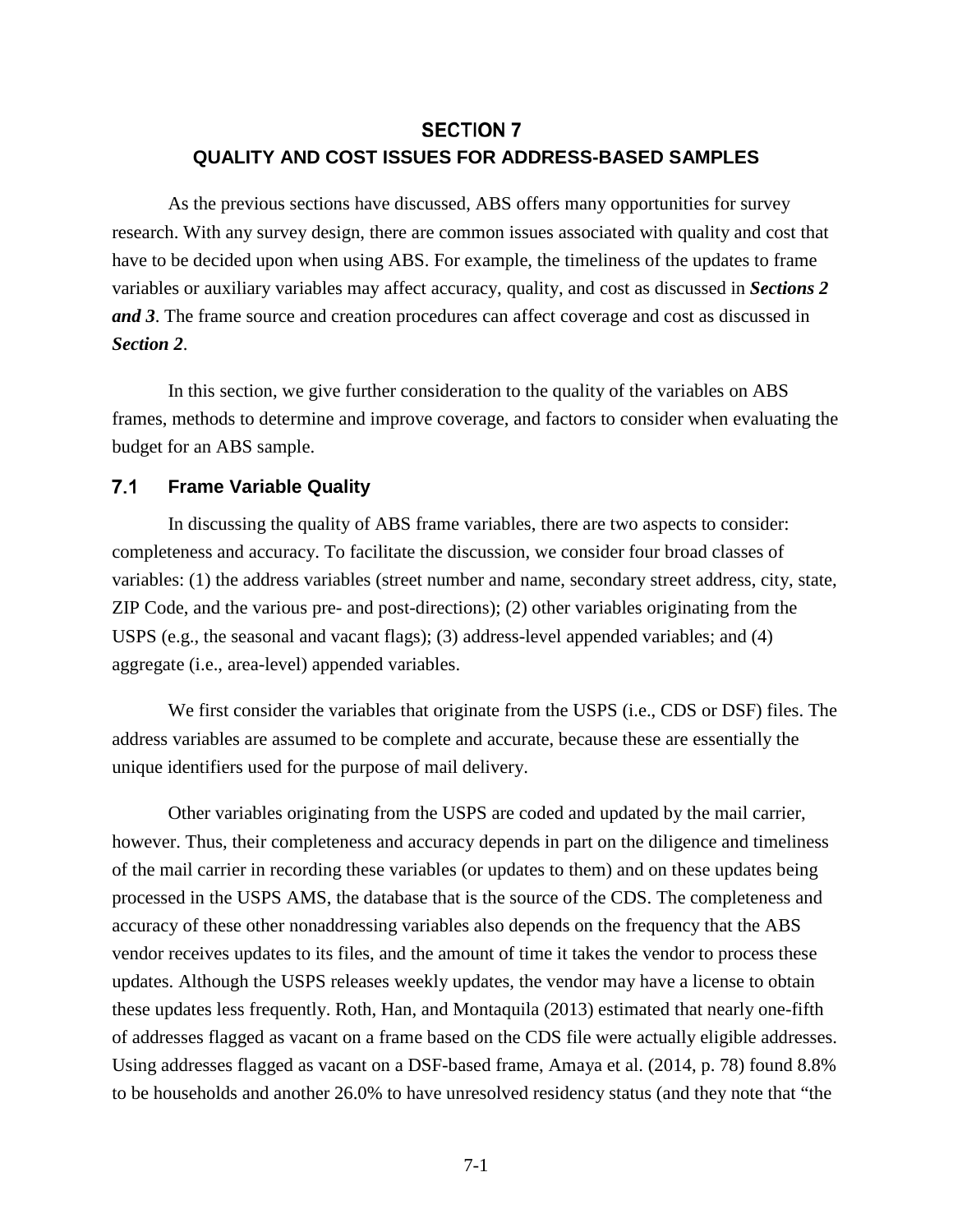vast majority of unresolved addresses are likely to be occupied based on results from previous work"). Kalton et al. (2014) reported similar results, finding 41% of sampled addresses flagged as vacant to be eligible, occupied housing units.

For the address-level variables appended to the ABS frame, the sources of variables vary considerably. Likewise, the rates of completeness and accuracy of the variables also vary considerably. Amaya and colleagues (2010) discuss issues related to matching telephone numbers to addresses. DiSogra et al. (2010); Roth et al. (2013); Valliant et al. (2014); and Ridenhour et al. (2014) discuss findings involving the completeness and accuracy of appended address-level variables. As third-party sources and ABS vendor methods change over time, continued evaluations of these variables (similar to those cited here) are recommended.

Aggregate-level variables are generally complete, provided the ABS vendor has geocoded the entire frame so that census geographic variables (e.g., tract, block group, and block) are available for all addresses. Aside from sampling and nonsampling error in the estimates from the source of these variable (e.g., the ACS), any error in these variables is generally because of geocoding error (i.e., associating the wrong area with the particular address). Vendors can provide information about their geocoding methods, which generally involve different levels of geocoding (depending on the ability to match the address to addresses in the geocoding database); see Eckman and English (2012a; 2012b), Fiorio and Fu (2012), and Dohrmann et al. (2012) for further discussion of this. In addition, because these are area-level variables, their association with characteristics of the particular household at the address may be limited.

#### $7.2$ **Determining Coverage**

"Coverage" is one of the major aspects when evaluating a survey design, and so being able to measure it is of key interest to researchers and practitioners. We can define net coverage as the ratio of the number of sampling units (in this case, households or persons) on our frame to actual households or people in the population. We decompose net coverage into undercoverage and overcoverage. Undercoverage represents units in the population that are either missing from the sampling frame (**omissions**) or erroneously filtered out of the frame (**erroneous exclusions**). Overcoverage represents units on the sampling frame that are out of scope for the survey (**erroneous inclusions**) or duplicated on the frame (**duplicates**). A net coverage rate close to 100% is not necessarily indicative of a high-quality frame. Consider that a frame with a large number of omissions could be offset by an equal number of erroneous inclusions or duplicates to yield a net coverage rate close to 100%.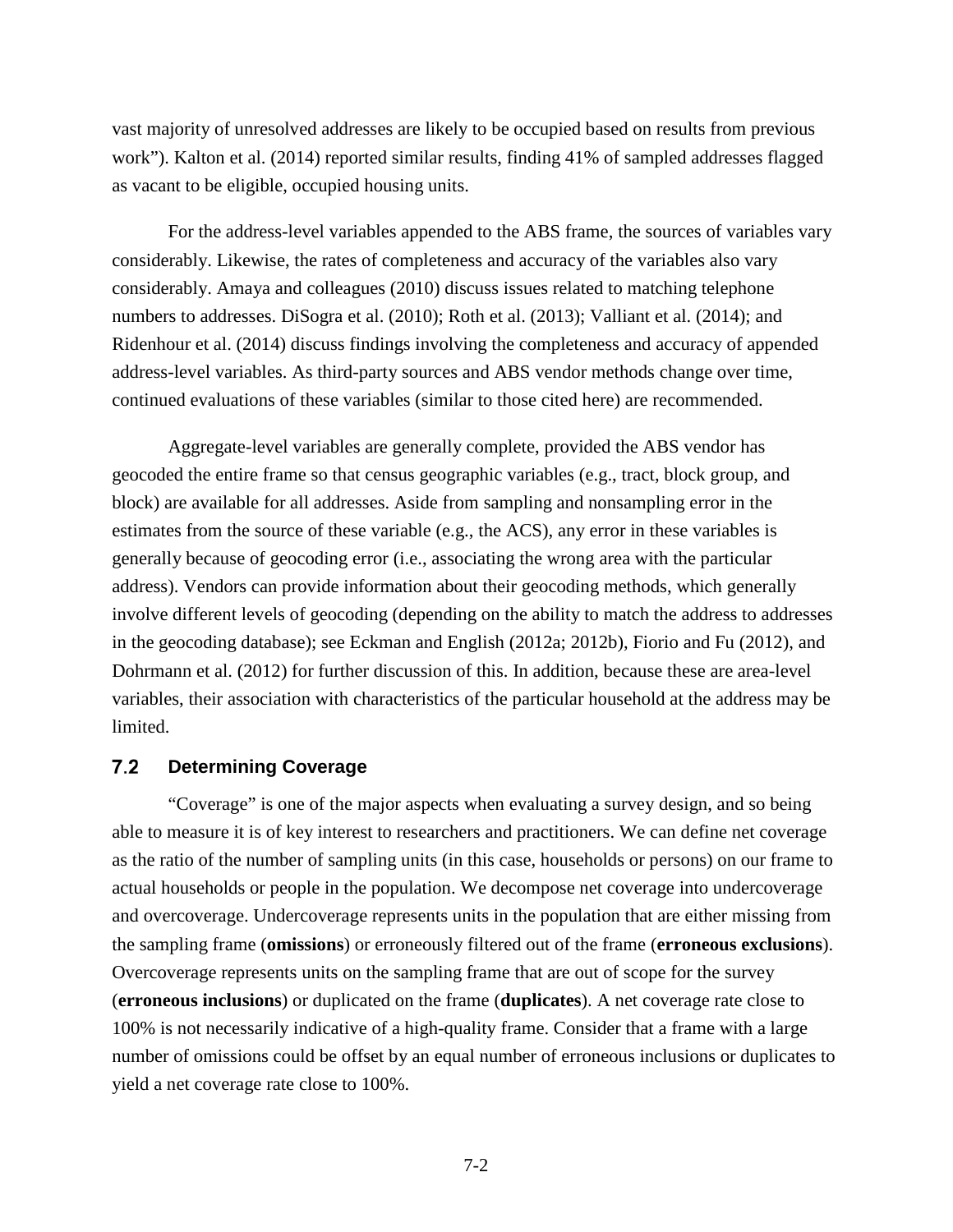Until recently, RDD computer-assisted telephone interviewing (CATI) surveys had been an often-used approach for population studies. Call screening devices, mobile telephones, and the rise of mobile-only households have complicated CATI studies by both putting pressure on response rates and contributing to undercoverage of certain subgroups without landline phones (Blumberg and Luke 2007; Blumberg, Luke, and Cynamon 2006; Blumberg et al. 2008; Curtin, Presser, and Singer 2005; Link et al. 2006). Because of the exclusion of wireless-only households, wireline RDD frames have been estimated to exclude 41% of households (Blumberg and Luke 2014), indicating the need to use mobile phones in telephone survey designs. Telephone studies that use both wireline and mobile telephone exchanges are a special case of dual-frame designs (Brick et al. 2007; Keeter et al. 2007). Dual-frame designs do carry complexities related to weighting and cost. Pertinent to ABS studies, Link et al. (2008) indicate that the coverage of using USPS lists can be as high as 98%, but there are other studies that have had estimates in the low 90% range.

Coverage error in ABS frames can happen for a variety of reasons. For example, an ABS address is geocoded to the census block level, and geocoding errors will result in some households being assigned to the wrong census block. Second, apartment numbers may not be available for some drop-point addresses in the frame. Third, a household may have a P.O. Box as the only way of obtaining mail, and these households are not assigned to the census block where they are located. Fourth, new construction may result in occupied households at the time of the survey not being included in the frame. Finally, the CDS file used by vendors does not include residential units with simplified addresses (*Section 2.2.1*; approximately 200,000 in 2014) (Dohrmann et al. 2014). All of these issues contribute to frame coverage error. Some of these issues are discussed more fully in the following sections.

## *Effect of Sample Design on Coverage Error*

We would expect the coverage of address frames to vary depending on the type of study and modes used, in addition to how one creates the sampling frame. For example, local studies could be complicated by the presence of non–city-style addresses, which are usually not geocodable, but such addresses might have less of an impact at the state or national scale. It would be up to an individual study to include ungeocodeable addresses or omit them as erroneous exclusions, with mode being an important factor in such a decision. The inclusion or exclusion of P.O. Boxes and rural route addresses may also depend on mode. For example, a survey may mail to P.O. Box and rural route addresses, but not send interviewers to such addresses. The decision to employ in-person, mail, telephone matching, web, or a combination may also partially depend on the target area for a particular study. When area probability designs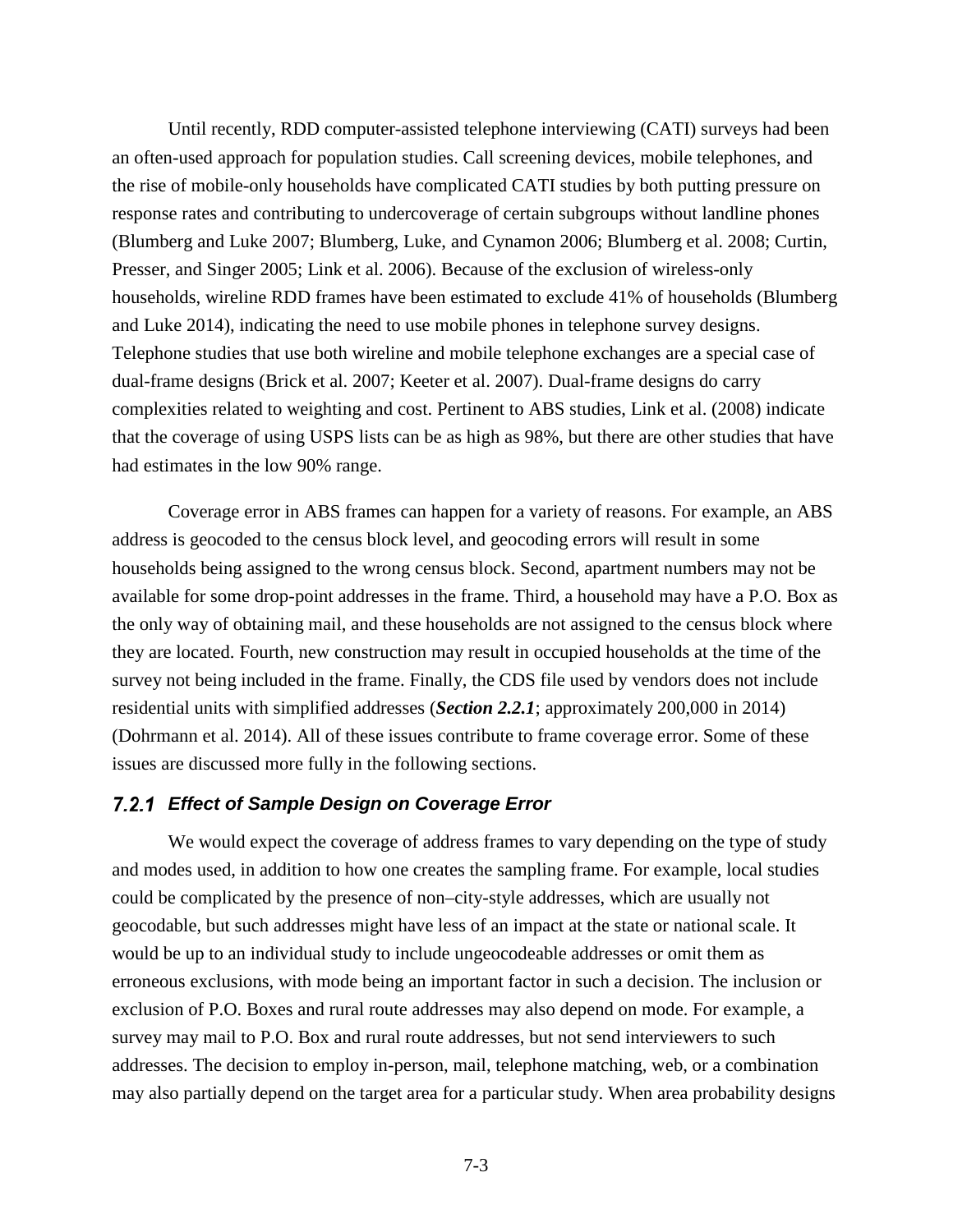are used, the frames corresponding to selected geographies can have coverage errors when addresses are geocoded to the wrong geographies. Lastly, the methods used to conduct withinhousehold selection of a particular respondent will be influenced by mode and sampling frame, because self-administered methods are more difficult to reliably execute member selection than those that are interviewer administered.

Decisions on how to create the sampling frame will also affect apparent coverage (e.g., whether to include and how to treat P.O. Box, Highway Contracts, and other ungeocodable addresses). Moreover, different results may be realized depending on the inclusion or exclusion of group quarters, military addresses, and remote areas. Estimates of coverage will also vary considerably depending on the source of a given benchmark, whether it is the Census/ACS, traditional listing (described below), or another source; the same is true if we are examining households, housing units, or another count.

## *Coverage Evaluations*

Until the early 2000s, the only national source of address frames was *listing*. *Traditional listing* is a method of address frame generation created by field staff, known as *listers*, who record all residential addresses in defined geographies in a systematic manner (Kish 1965). This method of frame creation has been considered the "gold standard" in the survey research community since the early days of in-person studies (O'Muircheartaigh, English, and Eckman 2007; O'Muircheartaigh et al. 2006). Motivated by the high costs associated with traditional listing, survey research organizations have in recent years been undertaking research into using the USPS CDS file and  $DSF<sup>2</sup>$  as a replacement, because it is a list of essentially all housing units receiving mail in the United States (Kennel and Li 2009; Montaquila et al. 2009; O'Muircheartaigh et al. 2007). In addition, research has shown that traditionally listed frames are themselves subject to undercoverage because of lister error (Kwiat 2009), with Eckman and Kreuter (2013) estimating an undercoverage rate for traditional listing efforts of 13.6%.

Because of the high costs involved, survey research organizations have been researching the use of an address frame as a complete or partial replacement for traditional listing (Battaglia et al. 2008; Iannacchione et al. 2003; Link et al. 2008; Montaquila et al. 2009; O'Muircheartaigh et al. 2007). One of the first examinations of an address frame was in Dallas County, TX, which showed promising coverage in an urban sample (Iannacchione et al. 2003; Staab and Iannacchione 2003). Others have since conducted assessments of the coverage properties of CDS-derived frames in different environments across a number of projects (English et al. 2009; Montaquila et al. 2009). Subnational coverage estimates have been explored by McMichael,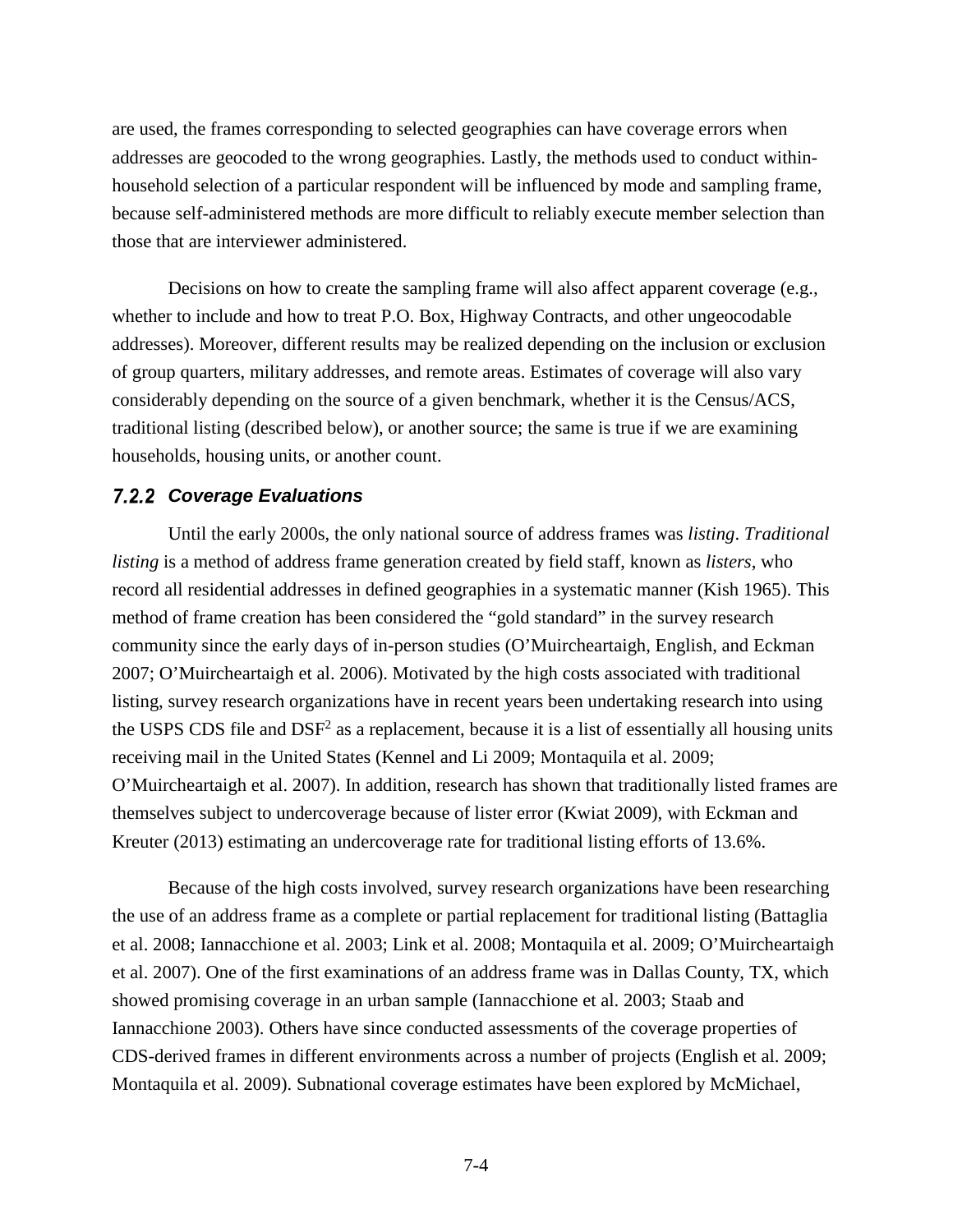Harter, Shook-Sa, Iannacchione, Ridenhour and Hutchison-Everett (2012). Additional research has been undertaken into where it is appropriate to use the address frame, where it is necessary to list, and where it may be possible to employ a hybrid approach to fill in gaps in a given frame (Montaquila, Hsu, and Brick 2011).

A consistent finding across studies is that the databases suffer from undercoverage of rural areas, in large part because of the type of addresses available in those areas (Dohrmann et al. 2006; Dohrmann et al. 2007; O'Muircheartaigh et al. 2007). City-style addresses consist of a house number, street name, state, and ZIP Code. Non–city-style addresses, common in rural areas, consist of box numbers rather than house numbers and delivery route numbers rather than street names; they include post office, rural route, and highway contract boxes. The correspondence between a mailbox and a housing unit are not necessarily clear in rural areas, especially if several mailboxes are clustered at the end of a lane leading to multiple housing units. For in-person surveys, interviewers must be able to locate each selected address; thus, only city-style addresses are useful (Eckman and English 2012a). We expect coverage to improve in rural areas as addresses convert to city style for 911 services.

The current thinking is that a CDS-based address frame performs at least comparably to traditional listings in urban and suburban areas, especially those with regular block patterns, single-family homes, and relative housing stability (English et al. 2009; Iannacchione 2011). Rural areas, however, are known to contain a larger share of ungeocodable addresses, including P.O. Box and rural route addresses. Because survey research organizations are usually interested in targeting small areas, ungeocodable addresses are usually considered undercoverage for inperson studies. Consequently, the coverage of the CDS in rural areas is not yet adequate for inperson surveys that require a locatable housing unit address for sampling purposes, especially for those federal surveys following OMB guidelines (Eckman and English 2012a; WhiteHouse.gov 2006). Non–city-style addresses may be sufficient for mixed-mode surveys, especially in areas where addresses have not been converted to city-style addresses. Frame providers that maintain a historic record of addresses or that have problems matching non–city-style addresses may have both the non–city-style address and city-style address for the same housing unit.

## *Decisions to Make When Evaluating Coverage*

When determining the power and size of a sample, statisticians often use target response rates and target margins of error or coefficients of variation for key estimates. In addition to these targets, it is also helpful to set a target coverage rate. Target coverage rates can be used as a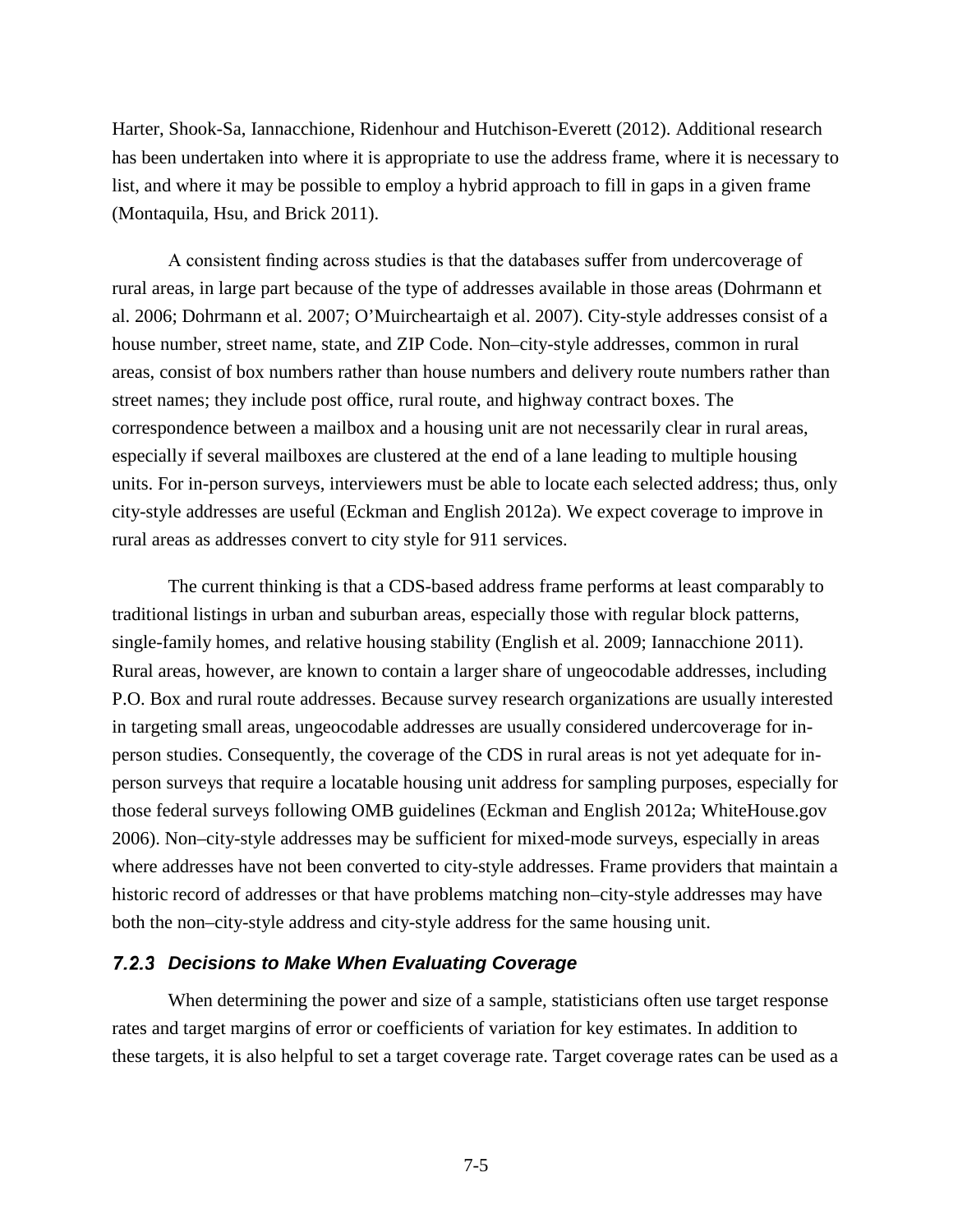project-specific standard for determining whether coverage improvement is necessary overall or in specific areas.

According to standards issued by OMB, the sampling frames for U.S. Federal Government surveys should have a coverage rate over 95% overall and for major strata. Furthermore, if the coverage rate falls below 85%, coverage improvement should be considered and a coverage bias study should be conducted (WhiteHouse.gov 2006). That said, the coverage rate can be defined differently based on the target population (e.g., total housing units vs. occupied housing units at this stage), and the methods of estimating coverage can vary.

Coverage thresholds are often used in determining whether coverage improvement is necessary and where the coverage improvement should be conducted. Thresholds are usually set for the smallest geographic unit of analysis, but can be set for key domains as well. The threshold is then used to determine whether coverage improvement is necessary. These thresholds are study-specific decisions, not an absolute criterion. For example, consider an ABS frame with 93% national coverage. If this particular study has a requirement for 90% national coverage, then no coverage improvement would be necessary with this threshold. On the other hand, a survey specifying a 95% coverage threshold would require some coverage improvement with this frame. A survey producing state-level estimates and a coverage threshold of 85% per state would need coverage improvement only in states where the coverage was less than 85%.

Like target response rates, coverage thresholds do not directly address bias. Setting a target coverage rate threshold is most useful when the undercoverage rate is highly correlated with undercoverage bias. On the other hand, if the characteristics of the households omitted from the ABS frame are similar to the households that are covered by the ABS frame on key survey measures, then little coverage improvement is necessary. For an estimated mean, coverage bias can be expressed as the product of the undercoverage rate and the difference between the mean of covered units and the mean of the omitted units.

When information about coverage bias is available, then coverage thresholds can be set on the amount of bias that can be tolerated. If no information is available about the frame omissions, one can conduct a sensitivity analysis to see what coverage rate is needed to achieve a target amount of bias. For example, if a key proportion being measured is 50% for the covered population and 25% for the omissions, then the target coverage rate would need to be 80% to get a bias of 5 percentage points or less. However, if the key proportion is 50% for the covered population and 40% for the omissions, then the target coverage rate would need to be 50 percentage points to attain that same bias of 5 percentage points or less.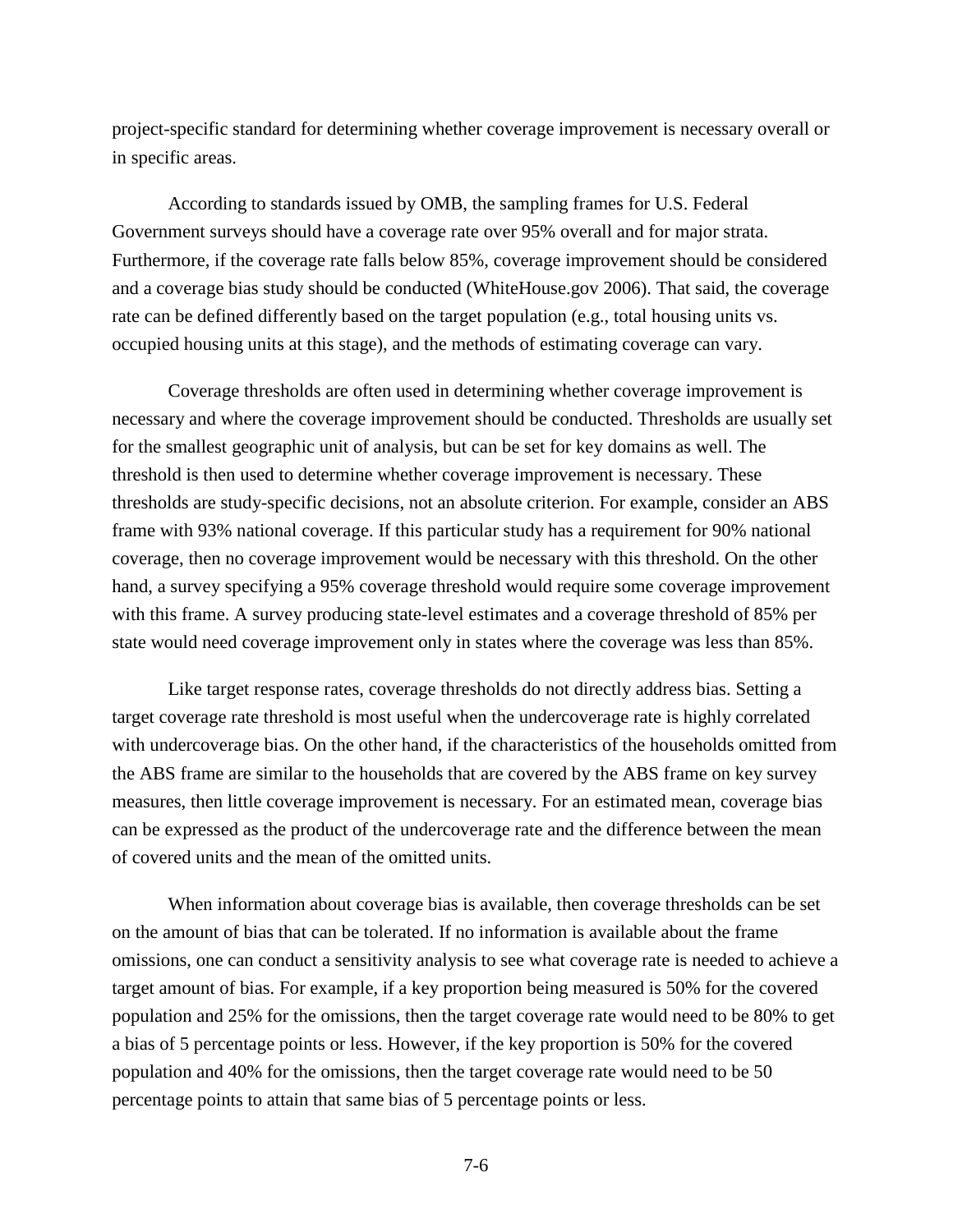The coverage threshold can also be used to identify the size of the coverage improvement operation. Consider a state with an estimated 80% coverage rate and a study coverage threshold of 90%. If area segment coverage estimates exist, one may want to conduct coverage improvements in the area segments with the most ABS omissions until the state coverage rate increased from 80% to 90%. Note that this does not mean all area segments with a coverage rate less than 90% are improved; rather, the area segments with the most ABS omissions are improved until the 90% coverage rate at the state level is attained.

Frequently, area segment-level counts of omission are not available. Thus, area segmentlevel coverage is estimated using models or net coverage ratios. Shook-Sa (2014) describes a number of methods for predicting ABS coverage, including multiple regression models used by Montaquila, et al. (2011). A simpler approach is one described by Iannacchione et al. (2012), where they evaluate a coverage model that estimates coverage by taking the ratio of ABS addresses in the area segment to the estimated number of dwelling units. One could estimate the number of omissions in an area by comparing frame counts to a control such as the ACS, and decide what area segments need to be listed to achieve the overall target coverage rate. As noted previously, frame counts might include both erroneous exclusions and duplicates or erroneous inclusions, so the ratio is not a definitive measure of coverage.

The choice of coverage thresholds (and the coverage enhancement procedures they trigger) can have an impact on the survey budget. In general, it is more expensive to reach a high coverage threshold because lots of coverage improvement may be needed. Thus, coverage thresholds should be set with the survey budget and analytical goals of the survey in mind.

### **7.2.4 Impact of Geocoding Error**

Geocoding is a key step in using an address file as a sampling frame (Eckman and English 2012a; Eckman and English 2012b). The process of geocoding is discussed in *Section 3.1.2*. We do expect a degree of error in geocoding, which may or may not influence studies that employ geocoded addresses. For example, if addresses tended to be geocoded in particular Census blocks incorrectly, they may be subject to erroneous inclusion or exclusion. A 2012 evaluation found that 83% of all residential addresses and 94% of those that were city-style on a CDS-based address frame geocoded precisely enough that they were placed in the correct block (Eckman and English 2012b). It is also possible to geocode addresses to ZIP Code or ZIP+4 centroids, both of which are coarser units of geography than the block or individual address. Doing so requires less-sophisticated software than address-level geocoding, but can create relatively imprecise location information. Thus, smaller geographical areas have more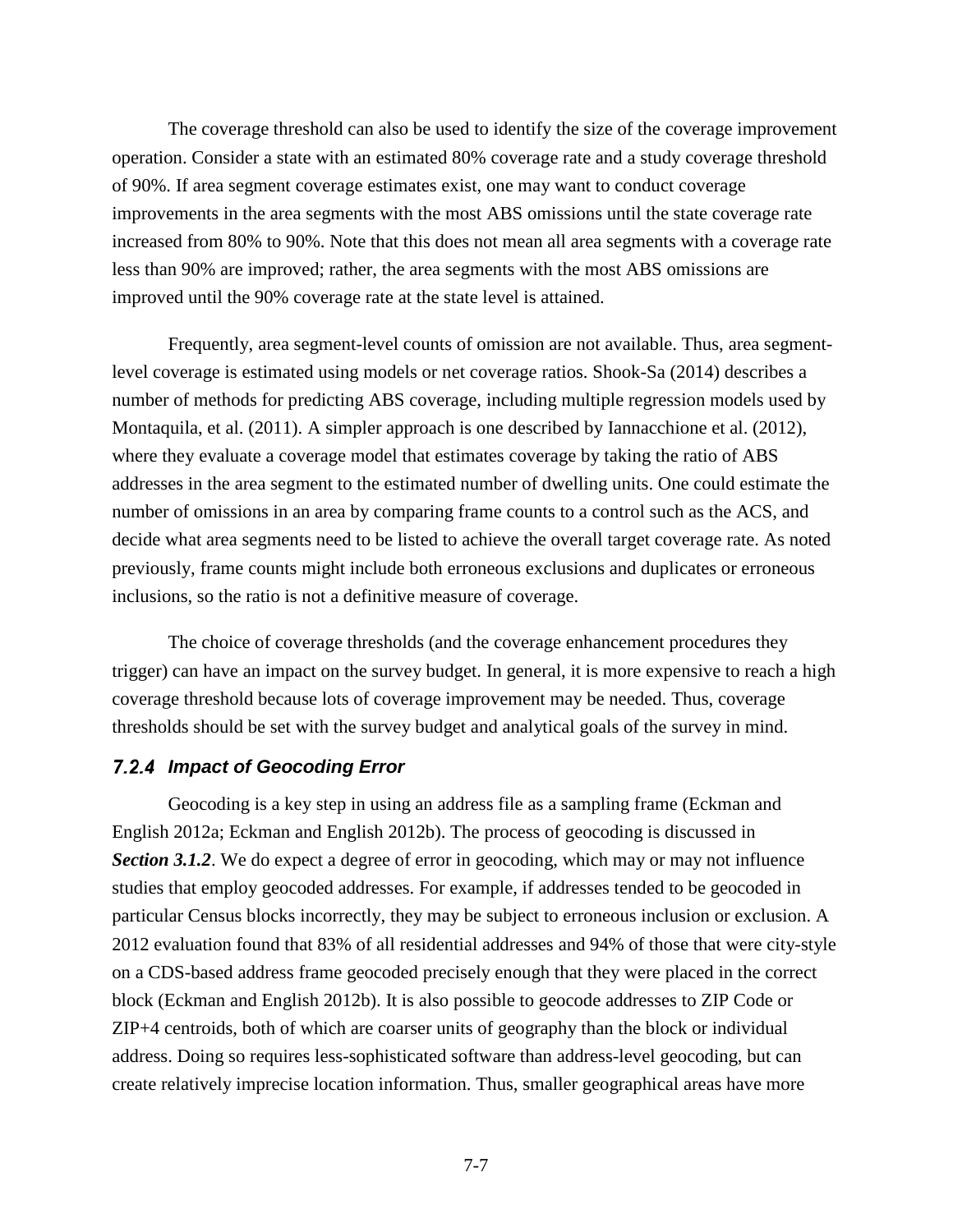geocoding error than larger areas. Eckman and English (2012b) found that the national net coverage for in-person surveys was 86.7% to 92.3% if one compared the count of addresses that geocoded at the block level to the housing unit counts from Census 2010. Their method excluded non-city-style addresses and other ungeocodable addresses, but they found that 6% of city-style addresses could not be geocoded to the block level with confidence. These results imply that removing ungeocodable addresses and those that do not geocode to the block level could introduce undercoverage.

#### $7.3$ **Methods for Improving Coverage**

Depending on coverage goals, budget, mode of data collection, quality of the ABS frame, the sample design, and analytic goals, coverage improvements may be necessary to mitigate undercoverage on the ABS frame. There are two common approaches to improve the coverage of frames: linking methods and supplementary frames (Kalton et al. 2014; Kish 1965, sections 2.8 and 9.4C). The first approach involves matching the frame to other sources, commonly additional files or field listings, to determine frame omissions. The omissions are then subsampled, sometimes with certainty. The second approach involves creating a stratum for units or areas that might have inadequate coverage on the ABS frame.

Before conducting coverage improvement operations, the frame creation processes should be considered and possibly enhanced. *Section 2* discussed several techniques some data providers take to build ABS frames. Other commercially available files such as credit data, phone directories, and real estate databases can be matched to ABS frames, but the benefit to matching to such frames is rather small (Kalton et al. 2014). By merging multiple address files, data providers potentially can reduce undercoverage of ABS frames. On the other hand, augmenting frames with additional addresses can also increase erroneous inclusions and duplicates on the frame, resulting in increased cost per interview. Depending on the quality of the augmented addresses and the augmenting procedures, frame augments with other sources can either reduce undercoverage or have very little impact on undercoverage. Thus, an augmented frame is not necessarily better than a frame that does not include additional addresses from other sources. One should balance the undercoverage reductions with the increased cost of the survey because of increased overcoverage. If combining multiple files and unduplicating addresses does not meet coverage goals, one may consider linking procedures or supplemental frames.

### *Linking Procedures*

Once the vendor delivers the frame or sample, there are additional procedures and methods to improve the coverage of samples and sampling frames. Linking procedures require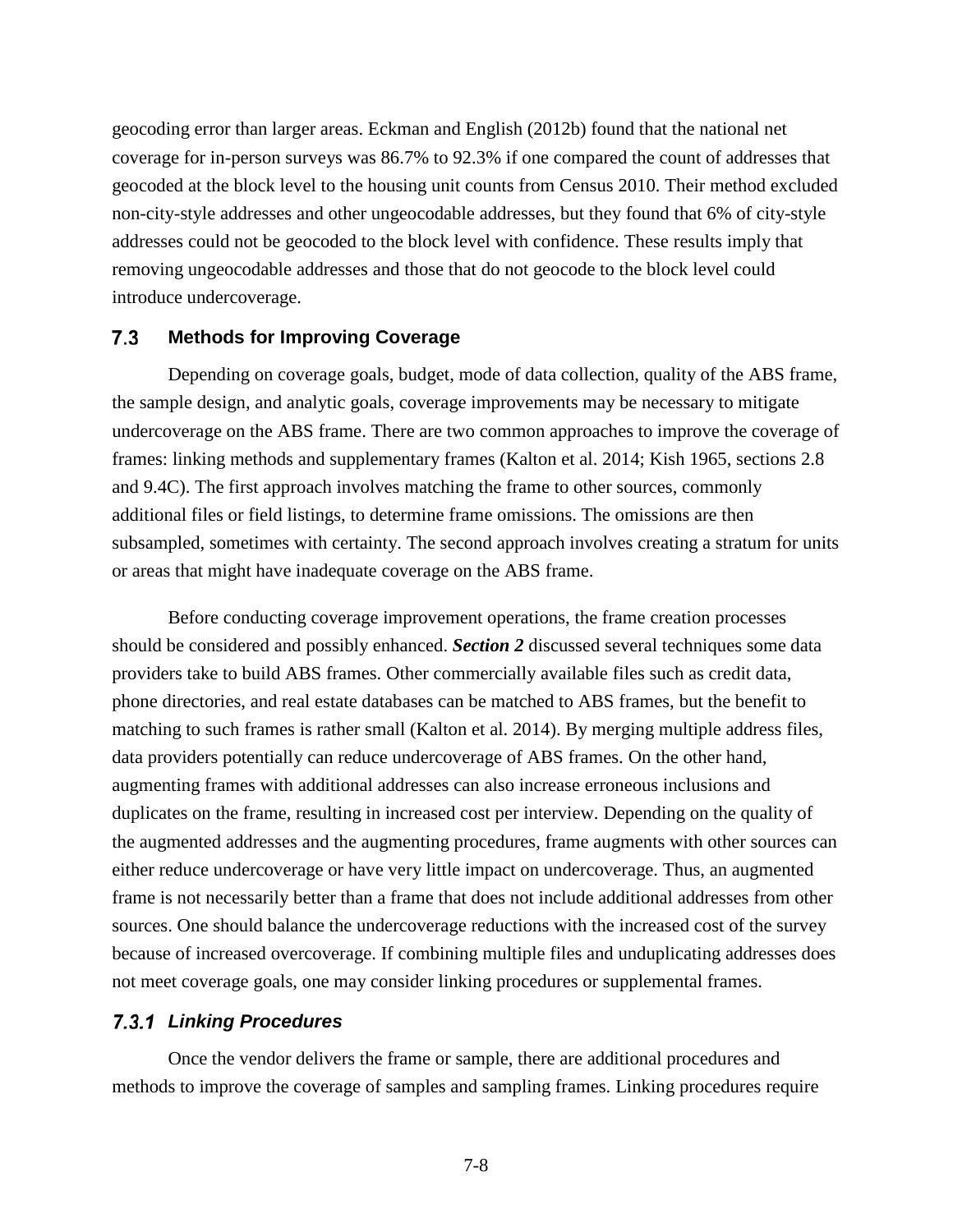determining if a unit on the ground is on the ABS frame. The Half-Open Interval (HOI), CHUM, Coverage Improvement (CI) Frame, and Address Coverage Enhancement (ACE) are linking procedures.

The HOI procedure is implemented for in-person surveys after the sample is selected. Field staff are given their assigned sample units and the unit immediately after the sample case on the frame, whether the neighboring unit is in sample. If the interviewer finds a housing unit between the sample unit and the neighboring unit, the missed unit or units are also interviewed and assigned weights equal to the sample unit or they are subsampled and a subsampling factor is applied to the weights. The HOI requires that the frame be given a geographic sort so that geographic neighbors appear next to each other on the frame, and that can be challenging with a mail delivery sort order (McMichael et al. 2008a). The HOI also requires that neighbors be uniquely identified. Because the HOI requires some addresses to be present on the frame, the HOI cannot correct undercoverage where the data provider does not have any addresses in the area. For example, if the data provider does not own a ZIP Code and does not have any addresses in the ZIP Code or if the data provider does not provide simplified addresses in simplified ZIP Codes, the HOI cannot fix the undercoverage problem. In areas where blocks and parcels are not rectangular, the HOI can be difficult to implement. Also, because the correspondence between the address and the housing unit for rural route and highway route addresses is not always obvious, the HOI can be challenging to implement in some rural areas. Eckman and O'Muircheartaigh (2011) note other limitations of the HOI.

The CHUM procedure enhances the HOI procedure (McMichael et al. 2008b; McMichael et al. 2014; Pedrazzani et al. 2012). Unlike the HOI, the CHUM does not require the address list to be geographically sorted so that neighboring units appear next to each other on the list, but it does require the interviewer to search the selected housing unit and to follow a prescribed order around the block until another HU on the ABS frame is encountered. The interviewer also searches a subset of selected blocks to ensure that housing units in blocks with no city-style addresses on the frame have a chance of selection.

The CI Frame and ACE procedure are two additional linking procedures for in-person surveys that require listing a sample of blocks to determine which addresses were omitted from the ABS frame. Linking is necessary to classify a listed address as an omission. In both methods, all or a sample of the omissions found are interviewed.

In the CI Frame, a model is fit to predict the total number of ABS omissions in each block. Blocks with more than some threshold of expected omissions are put into the CI block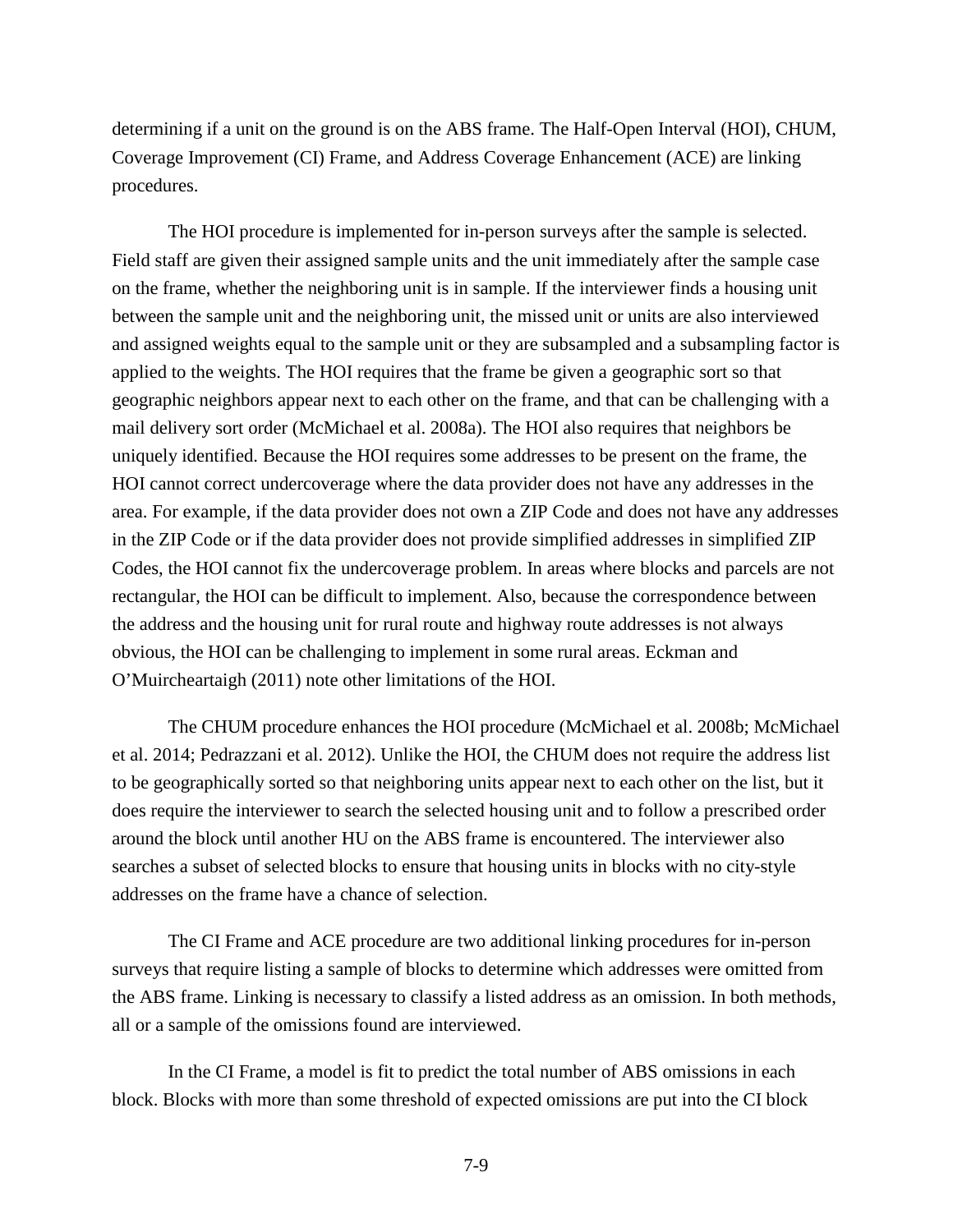frame. This CI block frame exists only in states that are at high risk of having biased estimates because of undercoverage based on previous coverage bias studies. The threshold determining if a block is to be included in the coverage improvement block frame is based on the number of omissions needed to limit undercoverage bias from changing key estimates. For example, if the target omission rate is 5% for a state, but the state has an omission rate of 10%, then the blocks with the most omissions will be placed into the CI block frame until they contain 50% of the expected omissions in the state. A sample of blocks from the CI block frame is selected and listed using a dependent listing. All ABS frame omissions found during the listing process are interviewed. Several Census Bureau surveys, including the Current Population Survey, currently use this method.

The ACE procedure addresses both geocoding errors and noncoverage on ABS frames (Dohrmann and Sigman 2013; Kalton et al. 2014). With this procedure, a subsample of area segments is selected for coverage enhancement. In the subsampled area segments, field representatives are given the list of addresses that geocode into an assigned area and asked to determine if each housing unit on the ground is on the ABS frame or needs to be added. The ACE procedure may be done either prior to the sampling of addresses (by including the previously omitted addresses in the sampling frame) or after the original sampling of addresses (by sampling from a frame that contains only the previously omitted addresses, and adding the sampled addresses to the original sample). In practice, ACE has been done after the initial sample selection to make efficient use of resources.

### *Supplementary Frames*

Supplemental addresses can be constructed at the unit or area segment level. If the supplementation is done at the unit level, then a separate file with addresses that are mutually exclusive to the ABS frame is created and sampled as a separate stratum. Supplementation at the area segment level relies on area probability samples. First, area segments are defined and sampled. Then the sample segments are partitioned into those with adequate coverage and those with inadequate coverage. In the area segments with inadequate coverage, alternative frame creation procedures are developed, usually listing. Listing is a method where field representatives canvass an area, writing down all of the housing units in the assigned area. Typically the listings are sampled.

Data providers with a CDS license can receive updates for addresses on the No-Stat file (Shook-Sa 2014; 2013). The No-Stat files contain addresses that are not included in the regular CDS updates and not included in USPS performance measures and other mandated reports on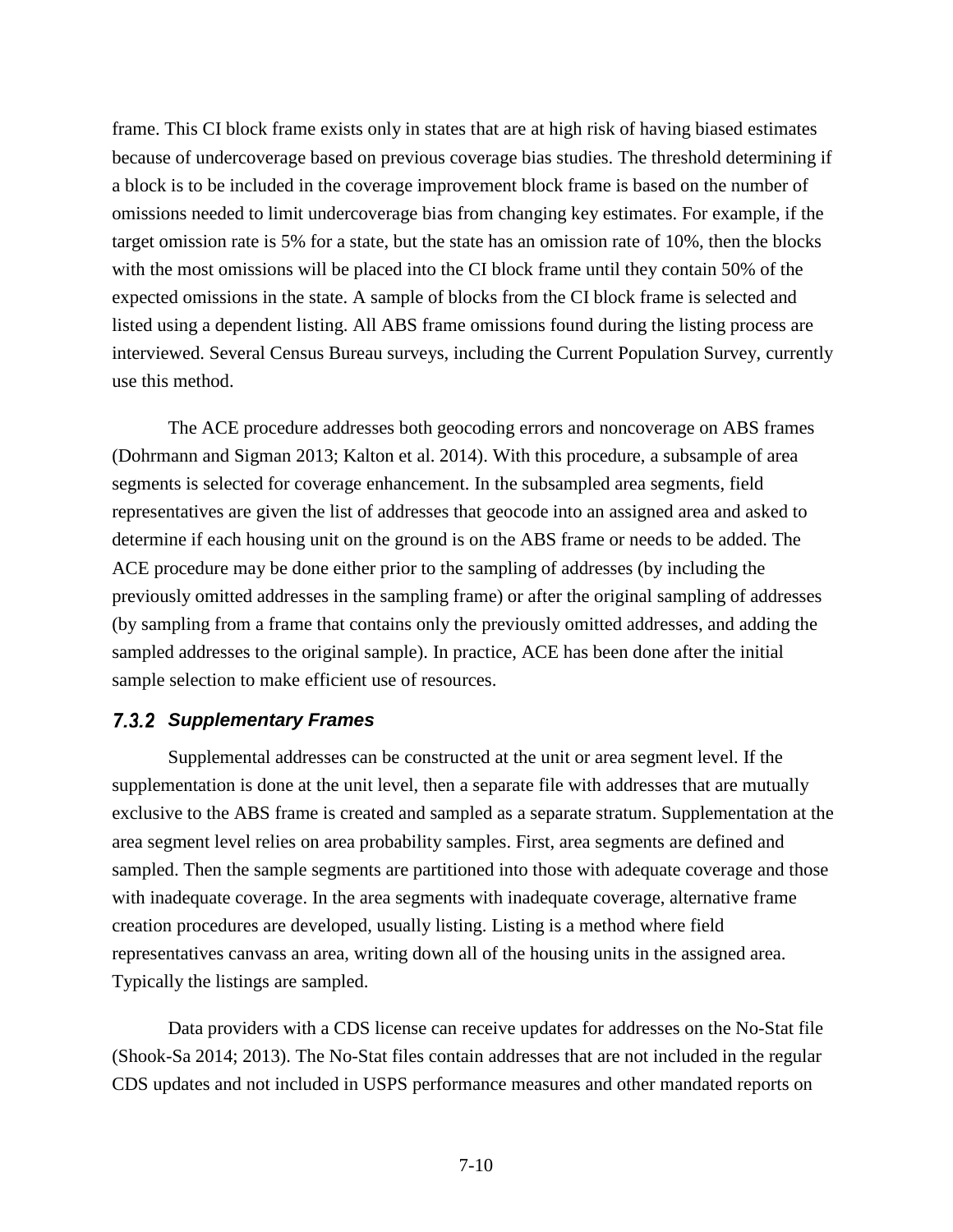mail delivery. More research into the No-Stat files is needed, but recent research suggests that the No-Stat file can improve rural coverage by up to 4% (Shook-Sa et al. 2013), but with some loss of efficiency from adding erroneous inclusions (inactive addresses) (Dekker et al. 2012; Dekker and Murphy 2014). By including only rural throwback addresses, coverage can be increased 2.2% without the inefficiency (Shook-Sa et al. 2013). With the exception of one address type (drop points), at any moment, the addresses on the regular CDS updates should be mutually exclusive of the addresses on the No-Stat file. Thus, the addresses on the No-Stat file can be placed into a separate stratum and sampled independently of the regular CDS updates. On the other hand, because units can move between the No-Stat and CDS files over time, there may be duplicates between these two files for vendors that maintain a cumulative list of historic updates.

Supplemental unit frames can also be used to improve the coverage of specific deficiencies. For example, a supplemental frame of group quarters, assisted living facilities, campgrounds, or marinas can be sampled. However, because addresses of these units may also exist on the main ABS frame, effort needs to be made to deduplicate between the main ABS frame and the supplemental frame. This can be done in weighting if one can estimate the amount of overlap between the frames. Or one can decide to not interview units on the main ABS frame if the unit is in the supplemental frame. The National Health Interview Survey uses this method for college housing. A supplemental frame of college housing is developed. Interviewers who visit a college dormitory that was sampled from the ABS frame are instructed not to interview at the dorm. They are instructed only to interview at dorms from the college housing frame.

In areas where the coverage of the frame from the data provider is insufficient, one may opt to canvass or list blocks. Typically, an area probability sample is selected. In areas where the coverage of the vendor file is adequate, addresses from the vendor file are sampled; otherwise, selected areas are listed and the listings are sampled. The unit frame contains all addresses in geographic areas where the ABS frame has adequate coverage. Adequate coverage is usually determined by comparing census counts to ABS file counts within area segment, although more complicated models exist (Montaquila et al. 2011). Addresses that are not filtered into the unit frame are put into an area frame and must be captured through other means, such as listing. Many federal national surveys such as the Current Population Survey, the Consumer Expenditure Survey, the National Crime Victimization Survey, the American Housing Survey, and the Survey of Income and Program Participation used this technique of frame construction until a 2014 frame design change revamped the frame methods for each of these studies. Although the unit frame blocks are mutually exclusive of the area frame blocks, geocoding errors can result in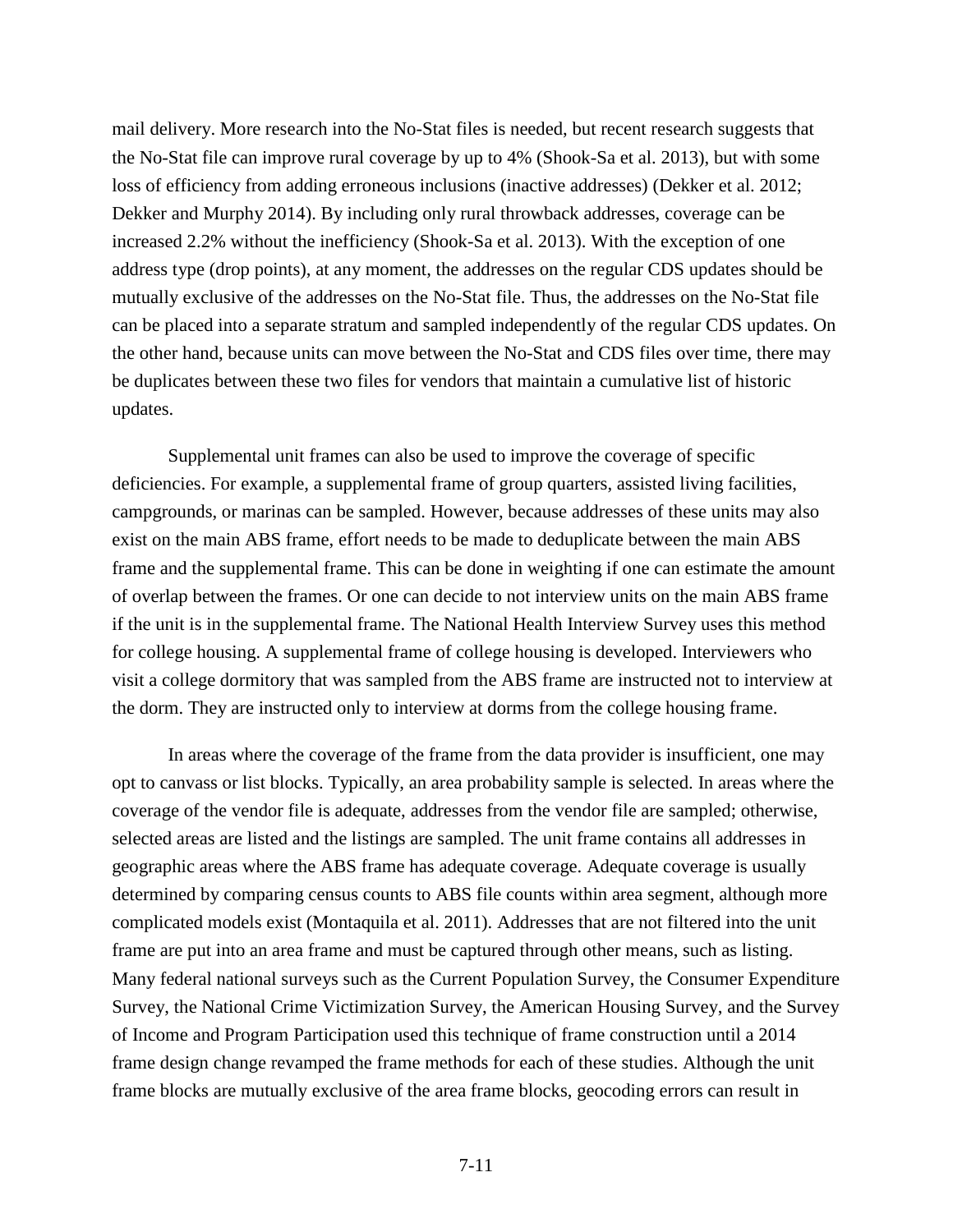some overlap and duplication between the frames. All listed units in sample area frame blocks are eligible for sample. The National Survey on Drug Use and Health experimented with an area frame where the unit frame was supplemented with the CHUM procedure (Iannacchione et al. 2010).

In dependent listing, the data provider's address list is used as a starting point for the listing. Field representatives delete, add, and modify addresses on the vendor file so that it reflects what they see "on the ground." In independent listing, the field representatives write down all addresses in the block from scratch. Listers can miss units in systematic or variable ways, which may result in coverage bias or coverage variance (Eckman 2010; Eckman and Kreuter 2011; Kwiat 2009).

Regardless of the method used to enhance an ABS frame, the goal of enhancements is to minimize the potential of undercoverage bias. Thus, enhancements are usually targeted in areas to minimize undercoverage bias of key estimates for key domains. For example, a survey making key estimates at the state level might only conduct enhancements in states where the undercoverage rate is high. And within those states, only the sample segments with the most ABS omissions might need to be enhanced. Because the goal is to minimize undercoverage bias, the area segments with the most omissions should be enhanced with higher priority than the area segments with the highest omission rates.

#### $7.4$ **Cost and Quality Tradeoffs**

As this report demonstrates, when using an address-based sample for research, there are many considerations that should be made. The decisions a researcher makes will have both cost and quality implications. To that end, there are questions that the researcher should be prepared to ask the sample vendor, for example:

- What is the source of the ABS frame: CDS, DSF, or other source?
- Is the ABS frame supplemented with variables from other databases? If so, what variables are available? Is there supporting research around the accuracy or coverage of the auxiliary variables?
- How often is the frame updated?
- What is the coverage of the frame (relevant to the researcher's sample design)?
- Can the vendor provide counts of the address frame at the level of geography needed to determine sample size (e.g., county or ZIP Code level)?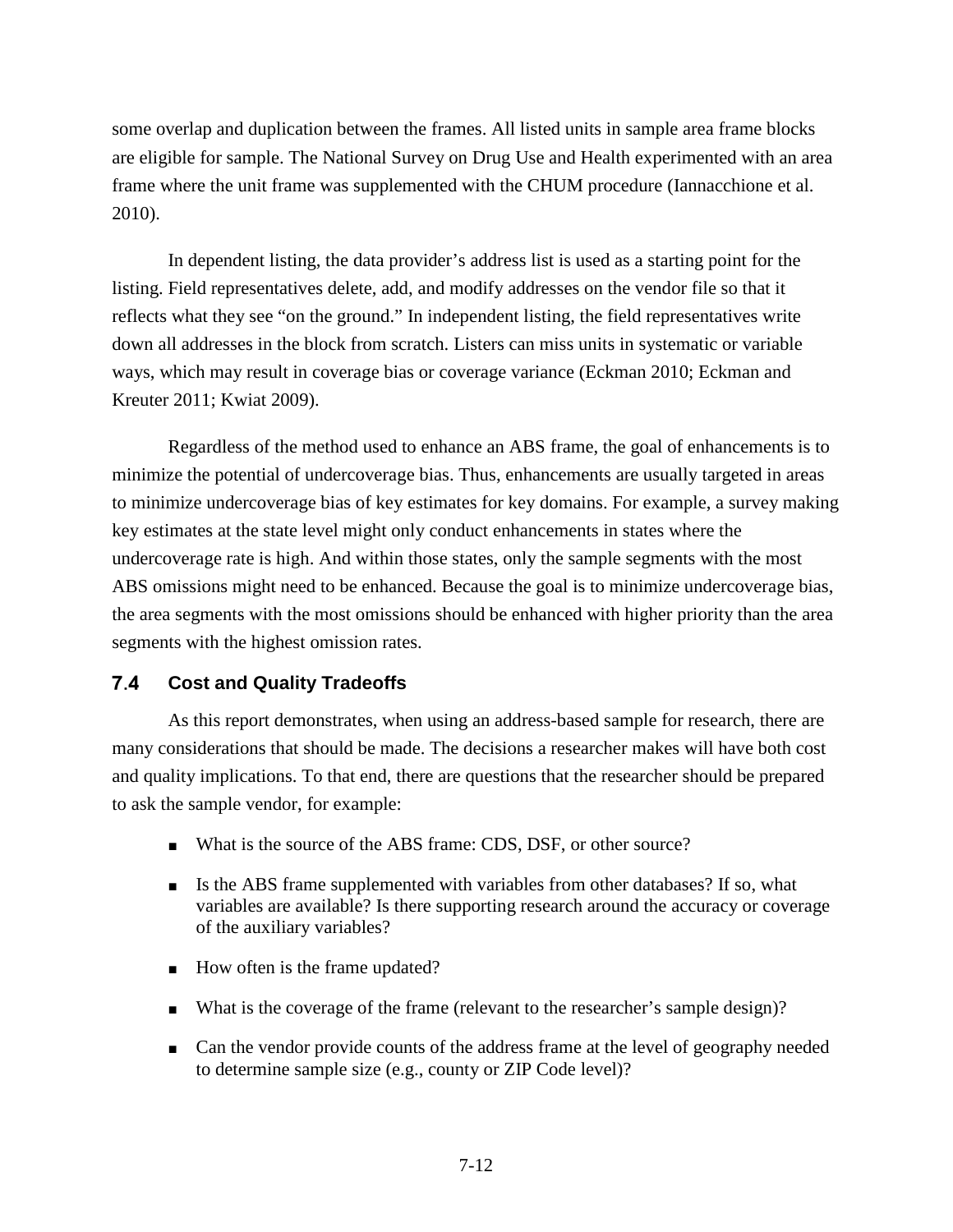So before approaching an individual vendor, it is recommended that the study design, survey design, and budget are defined because these elements will drive the conversation between the researcher and the sample vendor. Moreover, because vendors of address frames may not be aware of the needs of survey research professionals, some education may be needed to differentiate the needs of direct mailers and other users of ABS lists.

### *Factors to Consider When Looking at Costs*

When determining the specific approaches to be used for a particular study and the capabilities of the vendor, the study's budget is usually a key in the quality of the sample. There may be both variable and fixed costs that should be considered when looking to optimize a budget. Variable costs usually are related to the sample design while fixed costs are linked to the vendor processing costs and survey design.

The sample size can have a large effect on the variable cost of procuring a sample file from a vendor. So the survey organization should consider whether it is necessary to obtain the entire frame for an area (e.g., for use in coverage enhancement operations) or only to obtain sampled addresses. *Section 4* discusses the potential for using variables appended by the vendor to stratify (or substratify) the sample. Some vendors charge additional costs for the presence of these variables on the sample or frame. Although variables can be appended to the frame, the missingness and accuracy of these variables should be considered as well as the cost. Also, coverage of the frame can impact the vendor's ability to deliver a requested sample size. For example, if a sample size of 1,000 households is targeted in a particular county, but the frame only contains 700 addresses the quality/effectiveness of your sample may be impacted. Knowing the frame counts in advance can help inform the design.

As with any vendor agreement, the ABS vendor may impose fixed processing fees (e.g., to cover the cost to process the frame to specification, like stratification, selection, and delivery). In addition, if the vendor uses supplemental data from other vendors, there may be licensing fees associated with that data that are passed on to the client. Consequently, it is important to understand the fee structure (including which costs are fixed and which are variable or depend on the data items requested) the particular vendor uses to limit the total expense.

As mentioned previously, the ABS frame may need augmentation if it has coverage issues. The utilization of field procedures, linking procedures, or supplemental frames usually requires additional funds. Field methods, in particular can add nontrivially to the cost. Also, if a researcher is changing the mode of recruitment (e.g., moving from a single mode to mixed mode design), there may be additional costs related to the change in the process or to response rates.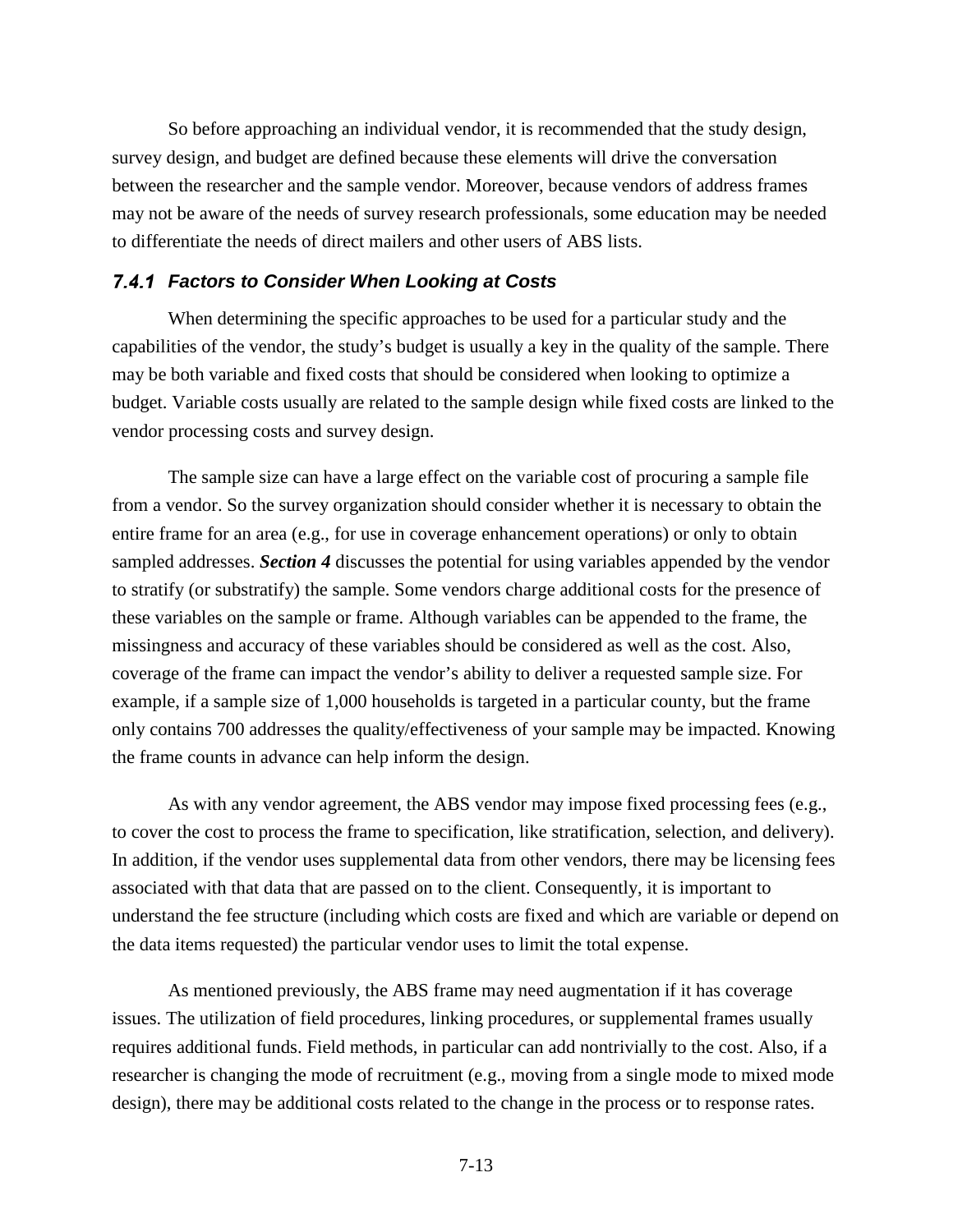Expenditures for data collection, incentives, and materials generally include both fixed and variable expenses, and these expenditures depend on the survey design. These costs should be factored in when determining the sample design and size.

#### $7.5$ **Section Recommendations**

ABS offers many possibilities for survey research. The choices that are made can impact quality and costs. Consideration should be given to the source of the variables used because many rely on geocoding, vendor sources, or mail carriers. Additionally, coverage error can result from geocoding errors, lack of apartment numbers for drop boxes, P.O. Boxes, only way to get mail and simplified addresses. This section offers several techniques available to correct for coverage issues. When considering the budget for a survey, the sample design, recruitment approach, and quality should be taken into account.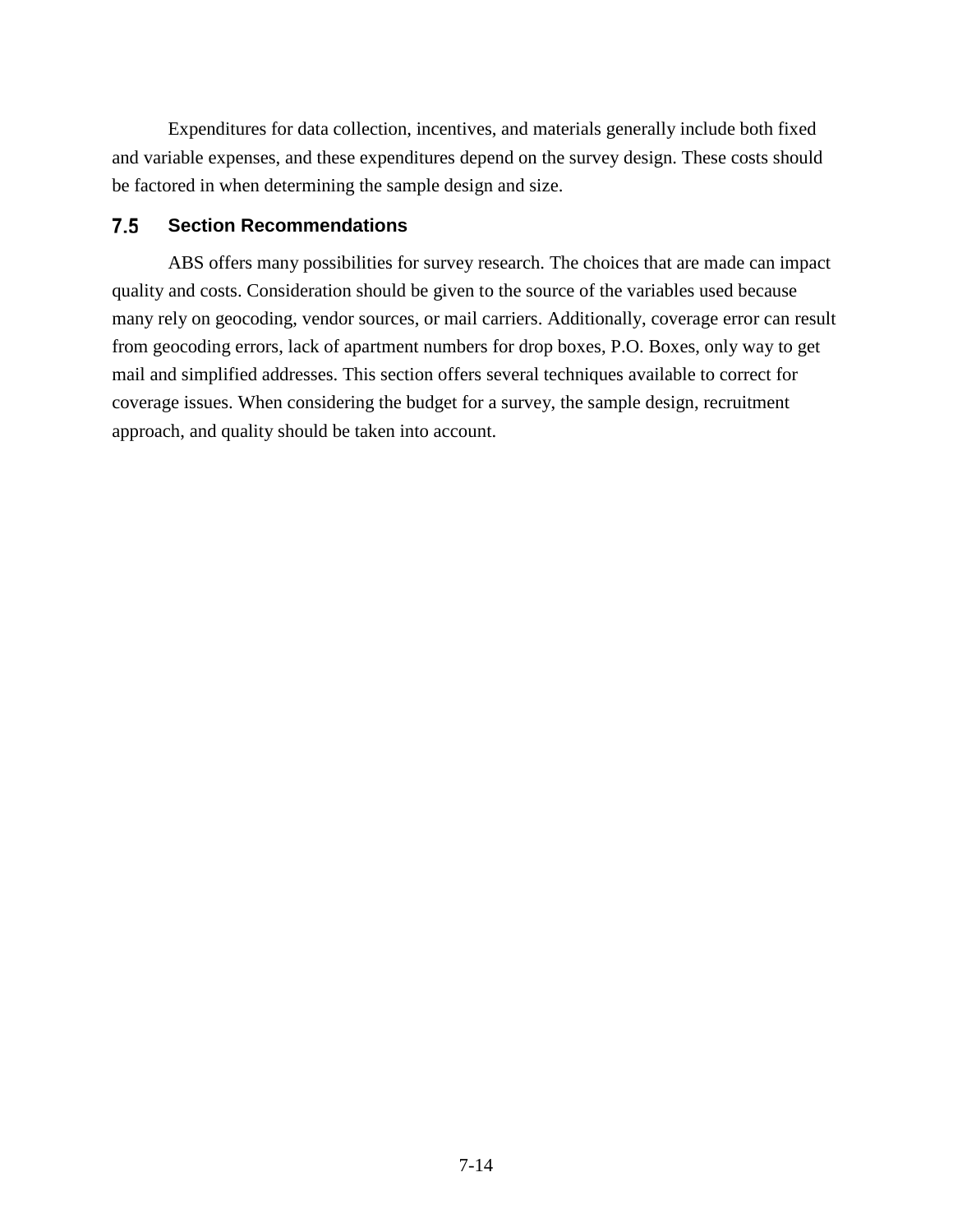# **SECTION 8 SUMMARY OF THE CURRENT STATE OF ABS**

Increasingly, survey researchers are using ABS successfully for household or person surveys in the following contexts:

- Address frames can largely replace traditional field enumeration of housing units for area probability, in-person surveys.
- Address frames are high quality for mail surveys, which can often achieve better response rates than RDD surveys.
- Mail contacts to samples from ABS frames can push contacted households to respond by web, potentially saving considerable costs.
- Address-based samples and mail mode can be part of other mixed-mode designs.
- With auxiliary data appended, often in a two-phase approach, designs can be targeted to oversample certain subpopulations.

Researchers have turned to ABS for multiple reasons:

- Decreasing coverage of landline telephone frames, and increasing costs and complexities with dual-frame RDD methods.
- Declining response rates to telephone and in-person surveys, along with increasing costs to counter nonresponse.
- Rising costs of traditionally enumerated frames for in-person surveys.
- The commercial availability of samples and frames based on mailing addresses.

Although ABS is a viable alternative in many situations, it should not be considered a panacea for all survey research situations. The survey researcher should understand the details, considerations, unknowns, and limitations of this methodology. *Section 8.1* reviews the strengths and limitations of the ABS methodology with respect to both sampling and survey administration considerations. *Section 8.2* summarizes the major points of the report, and *Section 8.3* indicates areas for further research.

#### $8.1$ **Strengths and Limitations of Address-based Sampling**

ABS has proven to be a viable approach for many surveys of households and individuals, but it is not appropriate in all situations. All approaches have strengths and weaknesses that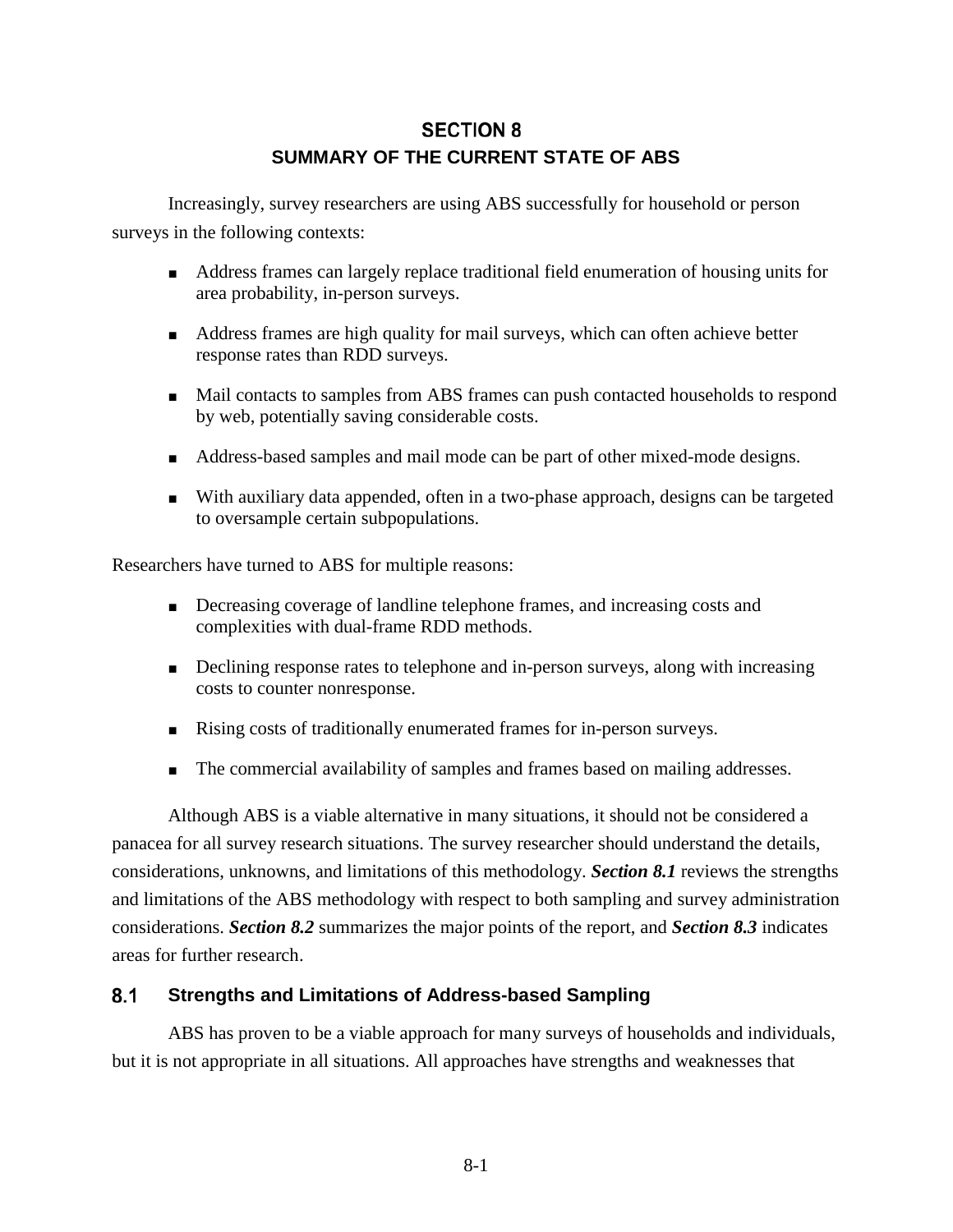affect their suitability for a particular study. This section points out some of the limitations (and strengths) particular to ABS to be considered when determining an appropriate study approach.

### *Sampling Frame versus Delivery Database*

Address lists that are updated with the USPS information are likely the best available frames for surveys of the U.S. residential population. Fundamentally, though, the USPS files that form the basis of most ABS sampling frames are derived from the AMS database for mail delivery (*Section 2*); this database itself is not developed and maintained as an effective sampling frame (*Section 2*). Vendors who license USPS products, however, may enhance these files to make them more viable as sampling frames.

First, the USPS files do not include geodemographic indicators for effective sample stratification—an issue of critical importance for complex designs. Of course, most addresses do include the city, state, and ZIP Code that may indirectly correspond to a county or other census geography, enabling geodemographic indicators for the geography to be appended. *Sections 3* and *7* discuss issues with matching variables that may be used for stratification.

Second, surveys where data are to be collected in person require the exact location of all sample dwellings, and delivery information is not always adequate for this purpose. The ability to locate an address is of particular concern, for example, where a P.O. Box is the only means of delivery for a household. In addition, surveys of specific geographical areas also require addresses to be linked to the target areas. Geographical precision has always been an issue with unlisted RDD numbers in which telephone exchanges are located with limited precision. Thus, the inability to locate some addresses, although new for in-person surveys, is nevertheless familiar to the survey industry and often an improvement for the many addresses that can be located accurately.

Third, there are dwellings that remain uncovered by the address files despite the continuous updates from mail carriers and the conversion of simplified addresses (*Section 2.2.1*) to a standard city-style format. In addition, vendor files may have coverage issues in ZIP Codes that the vendor does not own (*Section 2.1.2*). *Sections 2* and *7.2* discuss frame coverage, and **Section 7.3** discusses some available methods for improving coverage. In general, the coverage of housing units provided by well-maintained address lists and prepared by knowledgeable vendors is quite good, but results vary by location and vendor.

Finally, the USPS "geographic" denominations (i.e., ZIP Codes) do not conform to those from the Census Bureau (e.g., block groups and tracts). Census geographies are often used for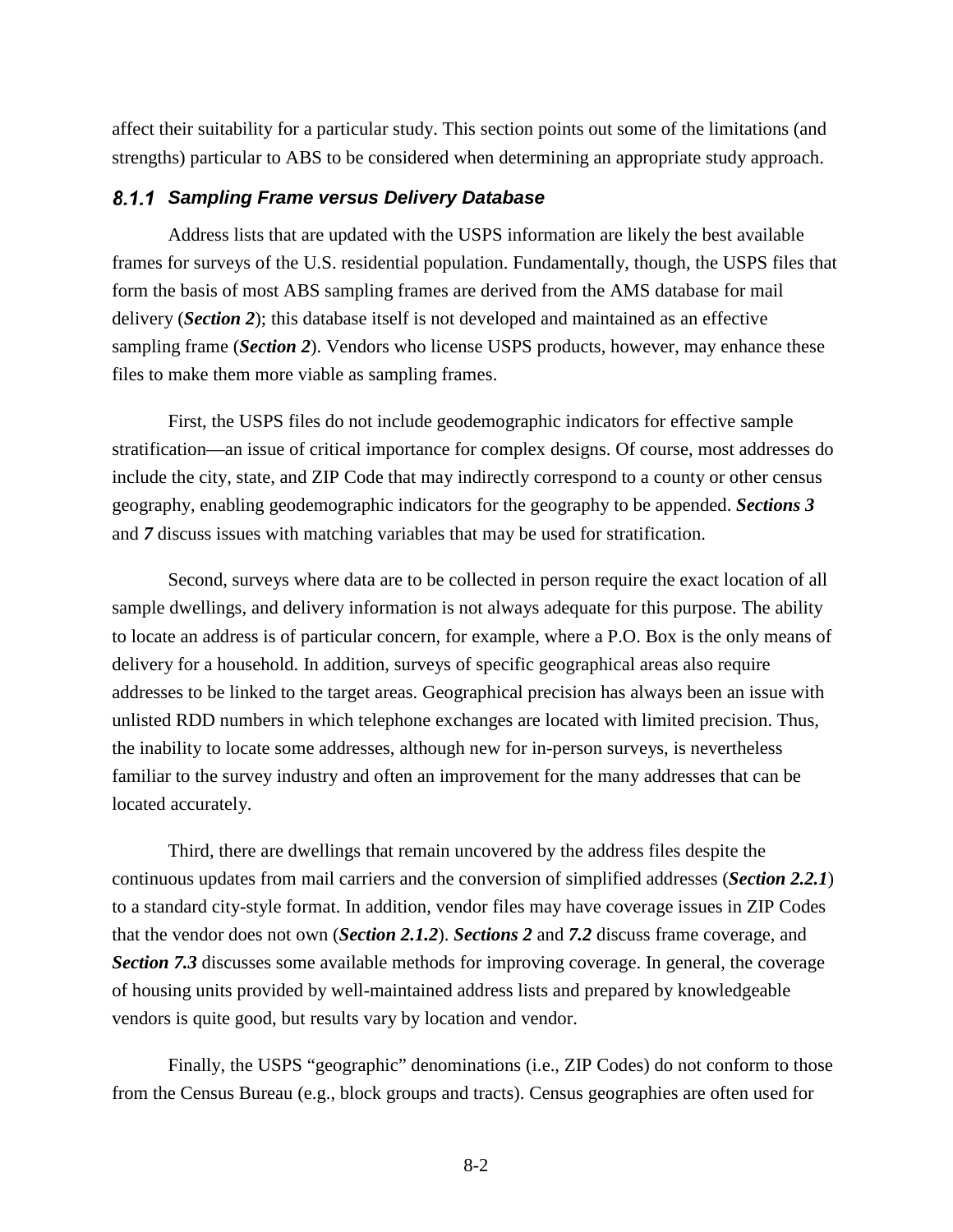sample stratification. Unfortunately, the process of merging the two geographical systems via geocoding is subject to mapping and compilation errors (*Sections 2* and *7*). Although the art and science of geocoding is improving depending on the vendor and the process employed, users need to be aware of the possibility of miscoded locations when developing sample designs for their surveys. Naturally, this issue can be more pronounced for smaller geographic locations (Dohrmann et al. 2012). Even so, as noted above, the ability to match most addresses to the correct geography is a strength of ABS.

### *Reliability of Auxiliary Variables*

Depending on the vendor that is used to secure an ABS list, various geodemographic variables can be appended to the addresses. The quality of such data can differ significantly based on the data type and level of aggregation used for appending, and some types of variables (e.g., name and telephone number) are available for only a portion of the addresses in the frame. (*Section 3*). Variables at the aggregate level (e.g., county, census tract, or census block group) can be matched to locatable addresses and are highly accurate in aggregate, but not necessarily for individual addresses.

Other data that can be appended to addresses include household race/ethnicity and income, and person-level data, such as age and education. In addition, the commercial databases may have various behavioral data about households and consumers. Although some of these data are obtained directly from households and householders, in many cases the appended data are inferred (or modeled) and likely less accurate. Researchers who rely on ancillary data for design and postsurvey adjustment must be cognizant of the limitations of the appended information (DiSogra et al. 2010; Roth et al. 2013). Such data are not always accurate and are present for only a nonrandom subset of households (which may also be true of auxiliary variables appended to other types of frames).

Even so, sometimes imperfect stratification can make a design much more efficient in terms of cost, if not in statistical efficiency. As noted in *Section 4*, some ABS studies make use of two-phase samples in which the stratification variables for the second phase sample are collected directly from the households that responded in the first phase.

### *Frame Multiplicity, Vacant Addresses, and Other Frame Issues*

According to Iannacchione (2011), in 2010 there were nearly 14 million residential P.O. Boxes that were not the only means of delivery, virtually all of which correspond to households with a residential address already accounted for in the CDS or DSF. Most researchers exclude these boxes to reduce problems associated with frame multiplicity. P.O. Boxes that are a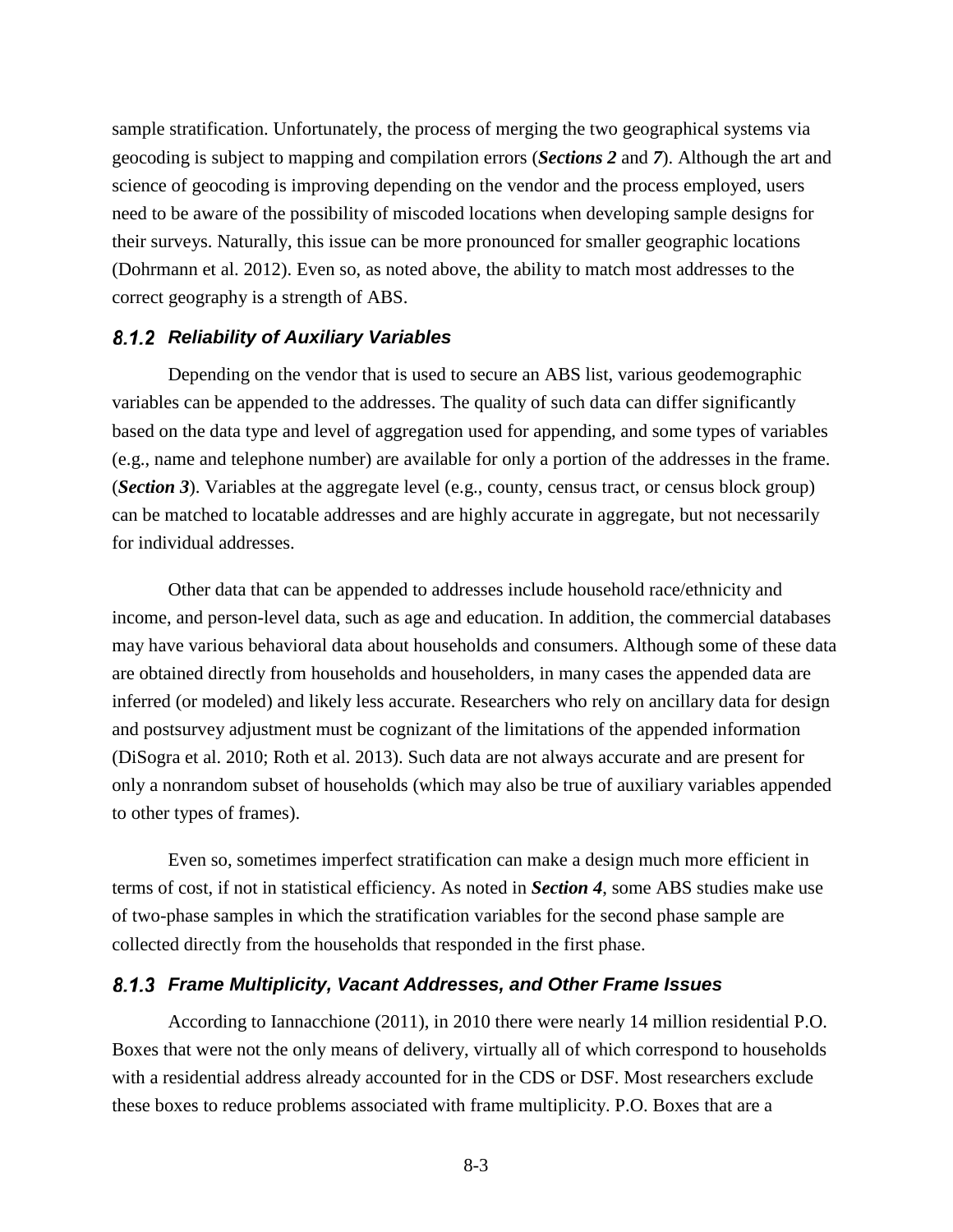household's only way to get mail are often included for mail contact (if geographical location is not a concern), but excluded for surveys where precise location is required.

A small but not insignificant portion of mail sent to undeliverable addresses will be returned. In theory, the ABS frames should be relatively up to date because of constant maintenance by mail carriers who are observing the addresses on the ground. However, the return rate may vary by geography.

Returned mail can be accounted for, but mail that is not returned may or may not reach the intended households. Some addresses correspond to vacant housing units, for example, and the mail may be forwarded to a different address (unless the envelope is marked "do not forward"), returned, or left to accumulate until the vacancy status is known. Alternatively, a household may simply discard the mail. Unless the survey researcher receives a postmaster return (*Sections 5.1.1* and *5.2.1*), the eligibility status of a nonresponding household is rarely known.

Multiplicity and ineligibility problems are not unique to ABS frames. Field enumerated lists are expected to have a number of vacant housing units that are ineligible for in-person surveys. RDD samples are expected to have telephone numbers that are not associated with working residential lines. RDD samples also have the issue of multiple telephone numbers for many households. The point is that all frames will have some cases of multiplicity or ineligibility, and the informed survey designer will take these shortcomings into account in planning.

### *Mode Effects*

Multimode surveys are often an attempt to compensate for the shortcomings of any single mode. A strength of ABS is its adaptability to multiple modes of data collection. In multimode studies, systematic differences because of mode may be observed and should be examined (Dillman et al. 2009; Dillman et al. 1996). For example, studies have shown a greater likelihood for respondents to give socially desirable responses to sensitive questions in intervieweradministered surveys than in self-administered surveys (Aquilino 1994). Even when social desirability does not seem to be present, telephone respondents tend to give more extreme and more positive responses than web respondents (Christian, Dillman, and Smyth 2008). Furthermore, self-administered surveys often have more missing item responses than interviewer-administered surveys (Biemer and Lyberg 2003). Branching questions are more easily handled in web or other computer-assisted modes than in mail. Mode effects can be difficult to measure and might be confounded with other effects because of the interviewer, the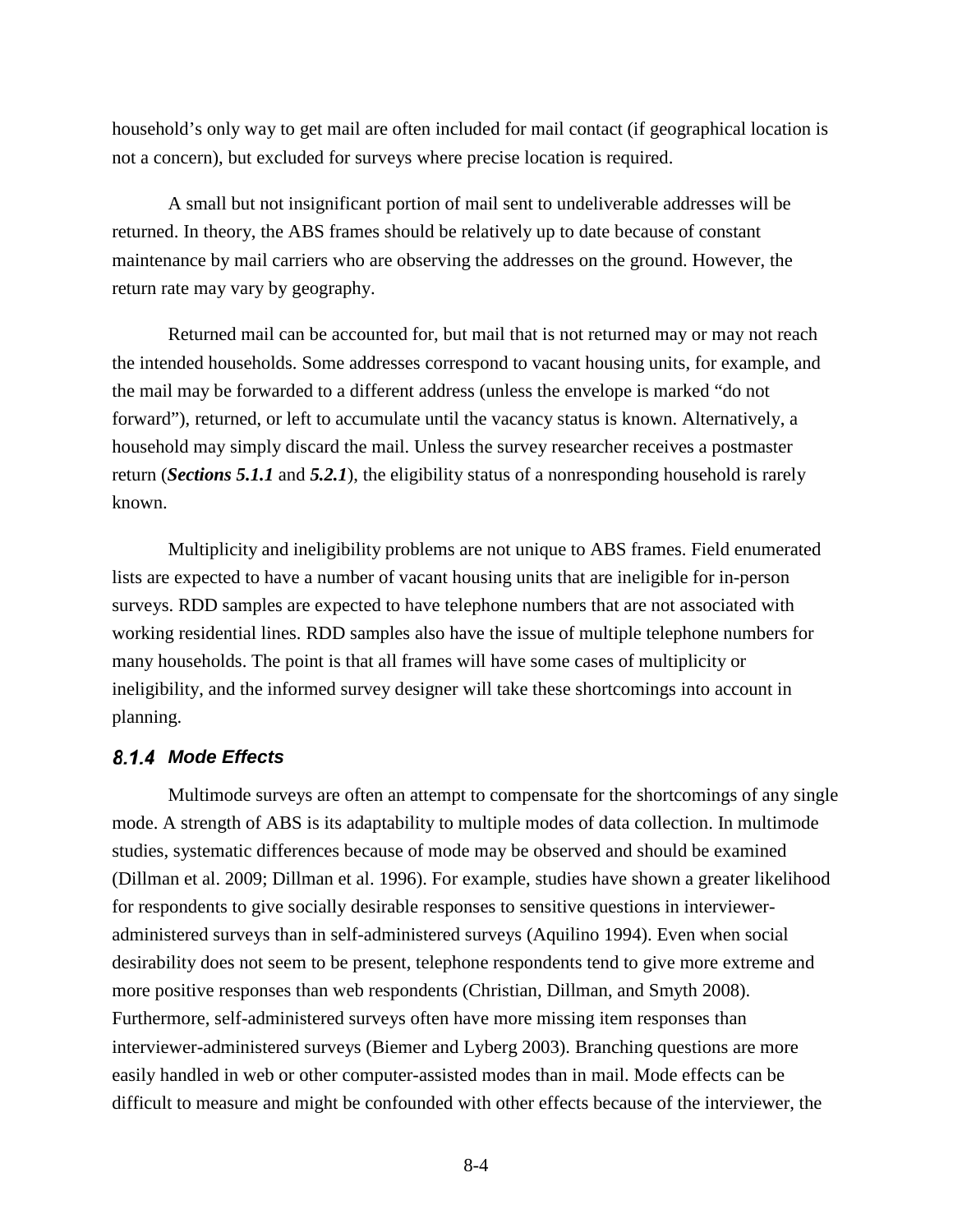respondent, or the survey content (Voogt and Saris 2005). Although mode differences are not specifically an ABS issue, researchers who move to multimode data collection for the first time with ABS may encounter this issue.

ABS improvements in coverage and multimode improvements in response rates over RDD tend to overshadow concerns about mode differences. Good visual design can usually overcome a significant portion of the missing data problem and mode differences (Messer, Edwards, and Dillman 2012; Millar and Dillman 2011). Some mode differences may remain, however.

### *Required Infrastructure, Time, and Costs*

ABS requires a learning curve to understand and use the frames effectively. Researchers may need to review the literature on the best methodology, designs, and mode(s) for a particular application. In this regard, ABS is no different from other survey approaches. Knowledge is key to successful implementation.

Infrastructure is required to process and manage any type of sample(s), if not the frame, and some investment is required at first use. In the context of multimode studies, infrastructure is necessary to manage data collection across modes. Depending on the mode, such infrastructure might include mailing, receiving, and scanning hardcopy survey materials, developing programmed instruments for telephone or in-person interviewing, developing and hosting online instruments, handling outbound and inbound telephone calls, and developing case management systems and data processing systems that cover multiple modes of data collection.

In-person, mail, and multimode ABS studies require a relatively long field period, especially when different modes are used sequentially to address nonresponse. ABS might not be appropriate for, say, a quick-turnaround political poll.

Survey costs can vary considerably by mode or by survey house, and costs are rarely published. *Section 7.4* discussed some of the cost issues associated with ABS. Although it is not possible to set expectations accurately, some generalizations can be surmised. Switching to ABS for the first time will involve some startup costs. In-person surveys typically have higher costs but also higher response rates than other modes, and using ABS frames for in-person surveys can save considerable costs over field enumeration. Beyond in-person surveys, it is difficult to comment on ABS costs relative to other modes because of the many ways that ABS can be implemented and the lack of published cost information. The fact that ABS has already endured in some form for more than a decade indicates that it has a place in the spectrum of options.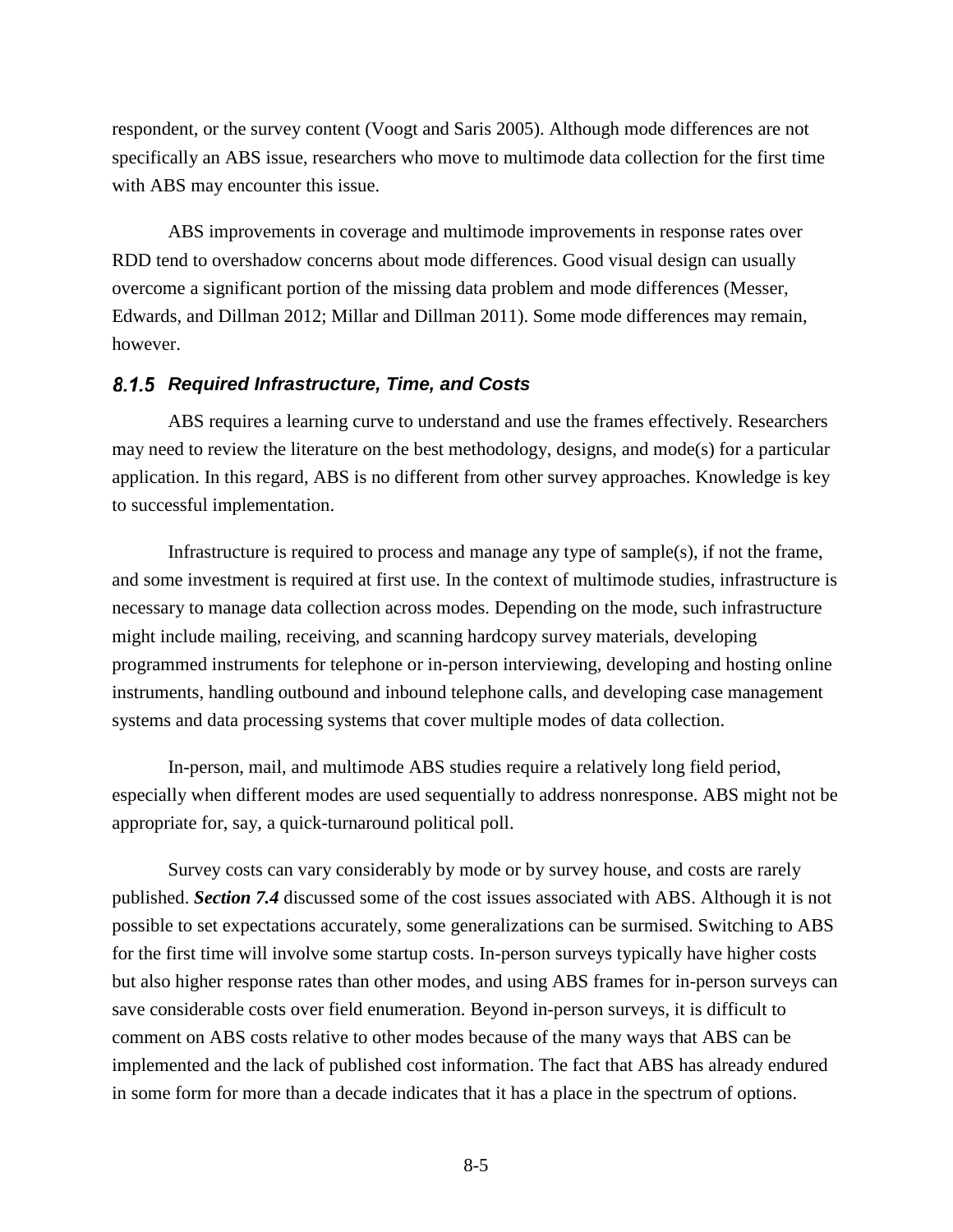Rushing into ABS without adequate preparation is ill advised, and ABS is not appropriate for all types of surveys. Nonetheless, when designed and administered properly, ABS may be superior in many applications.

#### $8.2$ **Report Summary**

ABS is rapidly becoming an important methodology in survey work. It is incumbent on survey researchers to understand the nuances required for ABS studies. For this reason, this report reviews in *Section 2* many technical concepts about the address files and their implications for survey quality. In particular, survey researchers should be aware of the types of addresses available and the potential for duplications and coverage error. Knowing these aspects of the address files can help the researcher work with the ABS vendor to customize the frame optimally for a particular study. Vendors primarily maintain address lists for marketers. Knowing the nature of the vendor's licensing agreement with the USPS, the geographical areas for which the vendor is qualified, the update processes, and the vendor's familiarity with factors that affect surveys can all affect the coverage and quality of the frame and sample. *Section 2* includes some specific topics to be discussed with an ABS vendor.

Address frames lend themselves well to mergers with other types of data (*Section 3*), including geocodes, telephone numbers, government area-level variables, and commercial household- and person-level demographic and market segmentation variables. The possibilities are seemingly endless. The auxiliary data open up many possibilities for sample design, data collection methodology, and estimation. In particular, auxiliary variables may be useful for stratification, tailored data collection approaches, weighting, or estimation with auxiliary variables. For licensing reasons some variables may be obtained from a vendor only for a sample, not a frame, leading to two-phase sampling. The quality of the auxiliary variables may determine whether they improve the survey. Generally, government data are high quality and can be appended to locatable addresses, but area-level variables may or may not be associated with the specific characteristics of those living at a particular address. Household- and person-level auxiliary variables may not be complete in that they may not be available and adequately matched to all addresses. Furthermore, it is not possible to know the accuracy of all possible variables appended to the addresses, some of which are modeled and some of which are derived from other commercial sources.

Understanding the technical aspects of the frame and the auxiliary variables informs both the sample design and the data collection methodology (*Section 4*). For example, in most cases auxiliary variables are better suited for stratification than for restricting the available addresses in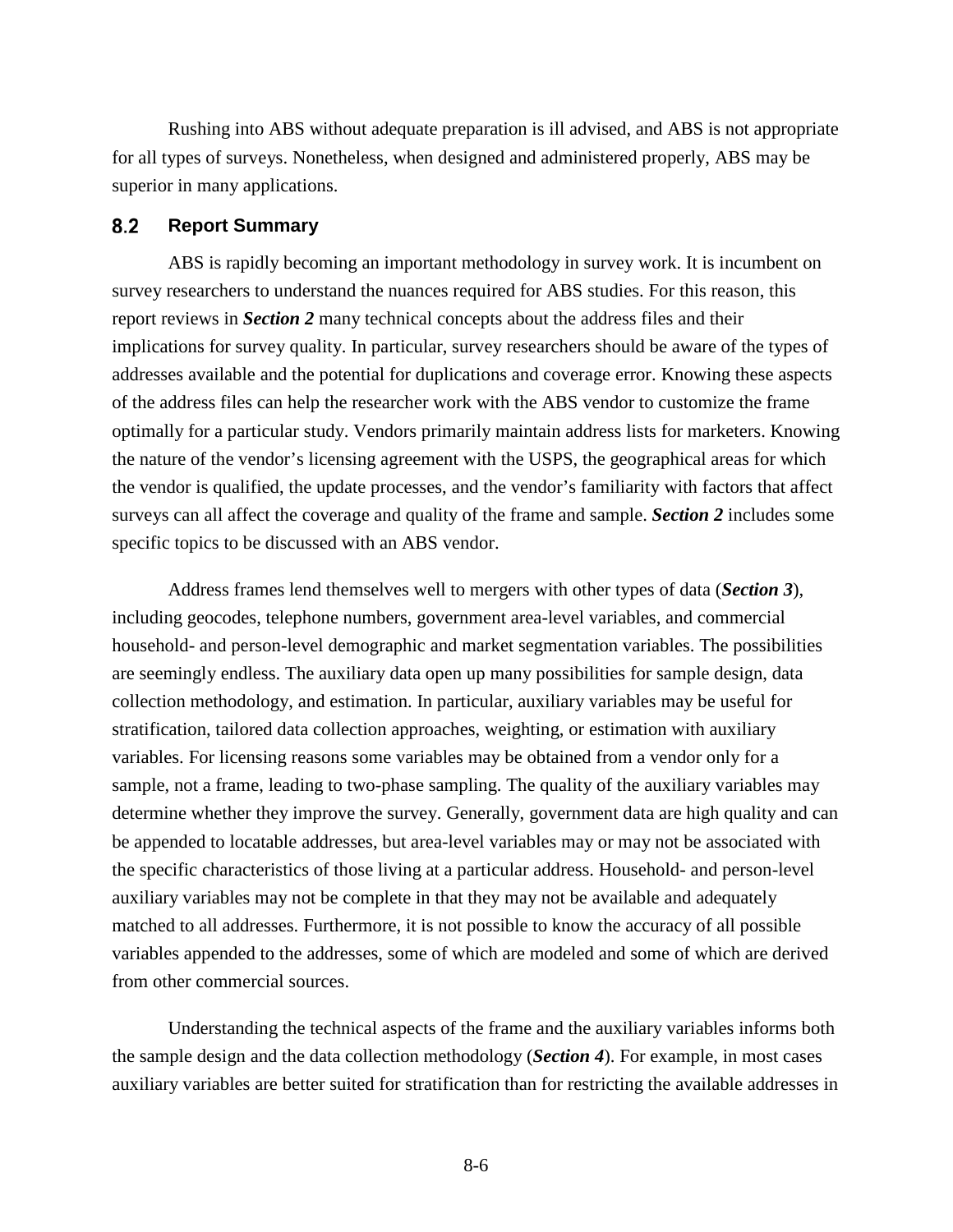the frame. Sometimes auxiliary data are collected in a first phase of data collection for more efficient sampling in a second phase. Special consideration is given to surveys of local areas or surveys of nonresidential addresses.

ABS can be used for a single-mode survey by mail or in person, but ABS also lends itself well to mixed-mode surveys. Mail surveys require a reevaluation of instrument design, but a well-planned mail survey usually obtains improved response rates over RDD. Web-push designs have the potential to lower survey costs. Different modes can be applied sequentially, which works better than offering a sample household or person a choice initially. *Section 4* summarizes recent research in the effectiveness of various options of single- and mixed-mode ABS surveys.

**Section 5** covers the subtleties of eligibility and case dispositions, and how they are used in calculating weights and response rates. Mixed-mode studies in particular complicate the dispositions of sample cases because the sample unit is the address, and nonreturned mail or a disconnected telephone number does not necessarily mean the address is an ineligible sampling unit. Consequently, ABS studies often have higher proportions of cases of unknown eligibility than in-person surveys, which puts greater importance on the assumptions one uses in weighting. The eligibility assumptions for cases of unknown eligibility can differ by mode, which can make the assumptions more complex for a mixed-mode study. The calculation of response rates can also be more complex for a mixed-mode study.

*Section 6* builds on other AAPOR and OMB standards by reviewing what should be included in study reports and reframes the existing standards for ABS studies.

*Section 7* reviews quality aspects of variables in ABS frames. Of particular interest is a frame's coverage. Several methods have been developed to evaluate and improve the coverage of ABS frames, particularly for in-person surveys. There are cost and quality tradeoffs in making design decisions with vendors. Although specific costs are proprietary, some generalizations are noted.

*Section 8.1* gives some caveats to help set expectations for would-be ABS users, to balance the strengths and promise of ABS. *Section 8.3* below summarizes some topics for further research.

#### $8.3$ **Future Research**

Overall, this report summarizes the current state of knowledge about ABS studies. Each section in the report covers a different aspect of ABS studies, and these aspects are highly

8-7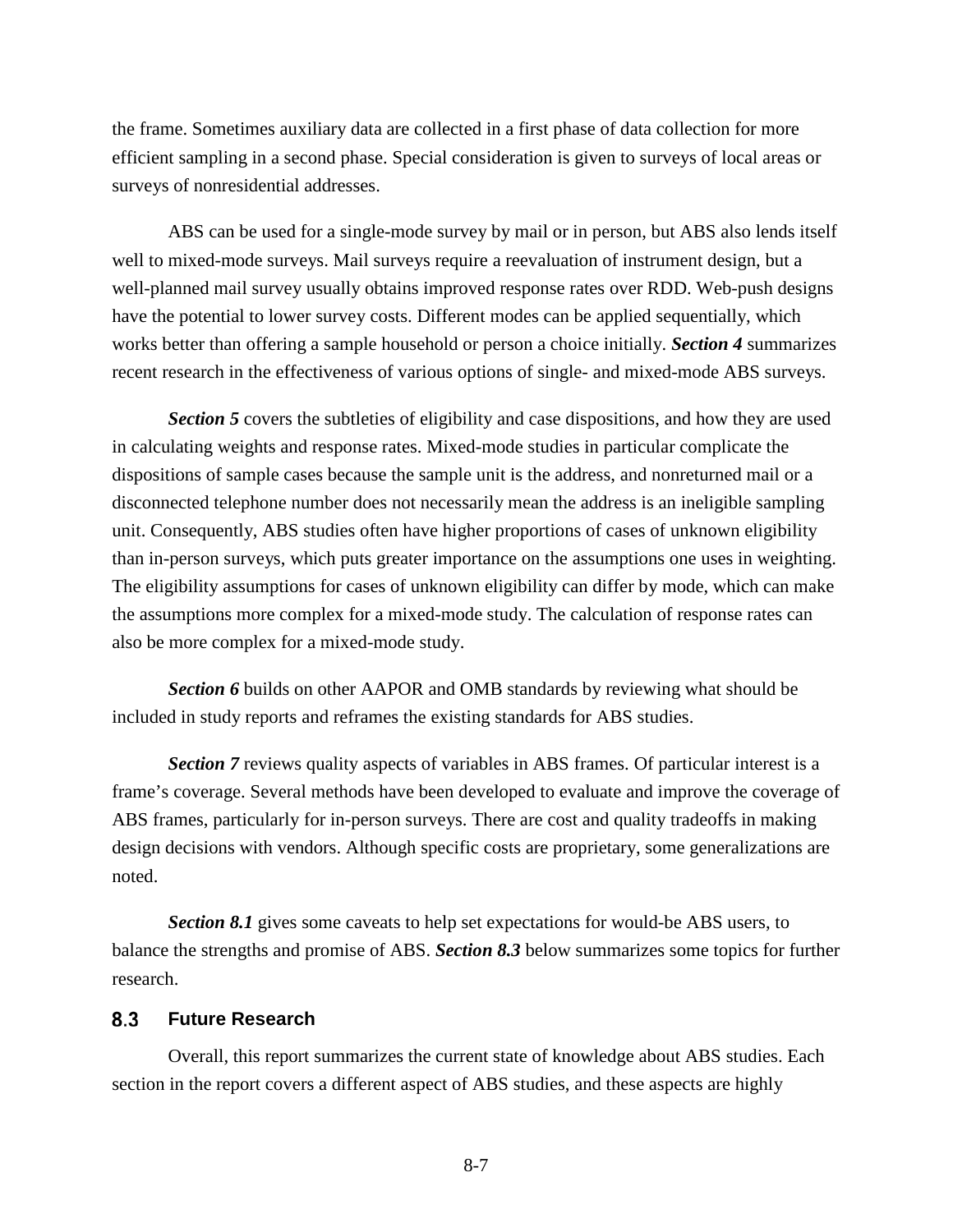interrelated. It is important for survey researchers to understand and explore these relationships because there are aspects of ABS that are not yet well understood. ABS studies are in need of additional research to understand the best ways to take advantage of the address lists, even as the vendors of frames expand their offerings and auxiliary data sources become more prevalent. In particular, the report identifies the following areas for future research:

- Coverage of ABS frames has been researched extensively, but coverage is not a static property. Some address types such as P.O. Boxes are useful for mail but not locatable for in-person surveys. The transition to emergency 911 city-style addresses in rural areas continues to improve the coverage of the locatable addresses. But even for mail surveys, some address types such as drop points can affect coverage. For a particular study, the inclusion or exclusion based on address type or on address flags such as those for vacant or seasonal housing can impact the coverage and the efficiency of the sample. Furthermore, vendors can vary in the areas they cover well, and coverage differences between primary and secondary vendors have not been explored. For any particular study, the coverage of the frame will be of interest (*Sections 2* and *7.2*).
- The expected coverage of an ABS frame helps determine the extent to which the frame can replace traditional enumeration of housing units for in-person surveys. Methods for estimating coverage in advance of sample selection have been developed (*Section 7.2*), but could be improved. Methods for supplementing coverage in the field have been developed and continue to evolve (*Section 7.3*).
- Drop points (*Section 2.2.2*) pose particular problems, and although the nature of the problems is known, the impact is not fully quantified. Drop points will affect some geographical areas more than others. The number of units that really exist at a drop point, relative to the information available in the frame, needs more exploration. Additional methods for working with drop points need to be developed and tested.
- The update patterns of the USPS files and the vendor frames are not well understood (*Sections 2.1* and *2.3*). The impact of the updates or lack thereof on coverage, efficiency, data quality, and costs have not been researched to any great extent.
- The No-Stat file is known to add some coverage to an address frame, and some guidance exists for which types of No-Stat addresses to include (*Sections 2.1.2* and *2.3.7*). Even so, more research into the No-Stat file is desirable to take full advantage of it.
- Many types of auxiliary variables can be appended to ABS frames or samples (*Section 3*). Auxiliary variables hold much promise for sample stratification, customized data collection strategies to reduce nonresponse and nonresponse bias, and possibly use in weighting and estimation, and techniques could be explored. Appropriate use of auxiliary variables depends on their match rate to the frame and their accuracy, but variables with inadequate match rates or accuracy may cause more harm to design effects without the desired cost savings. Additional research is needed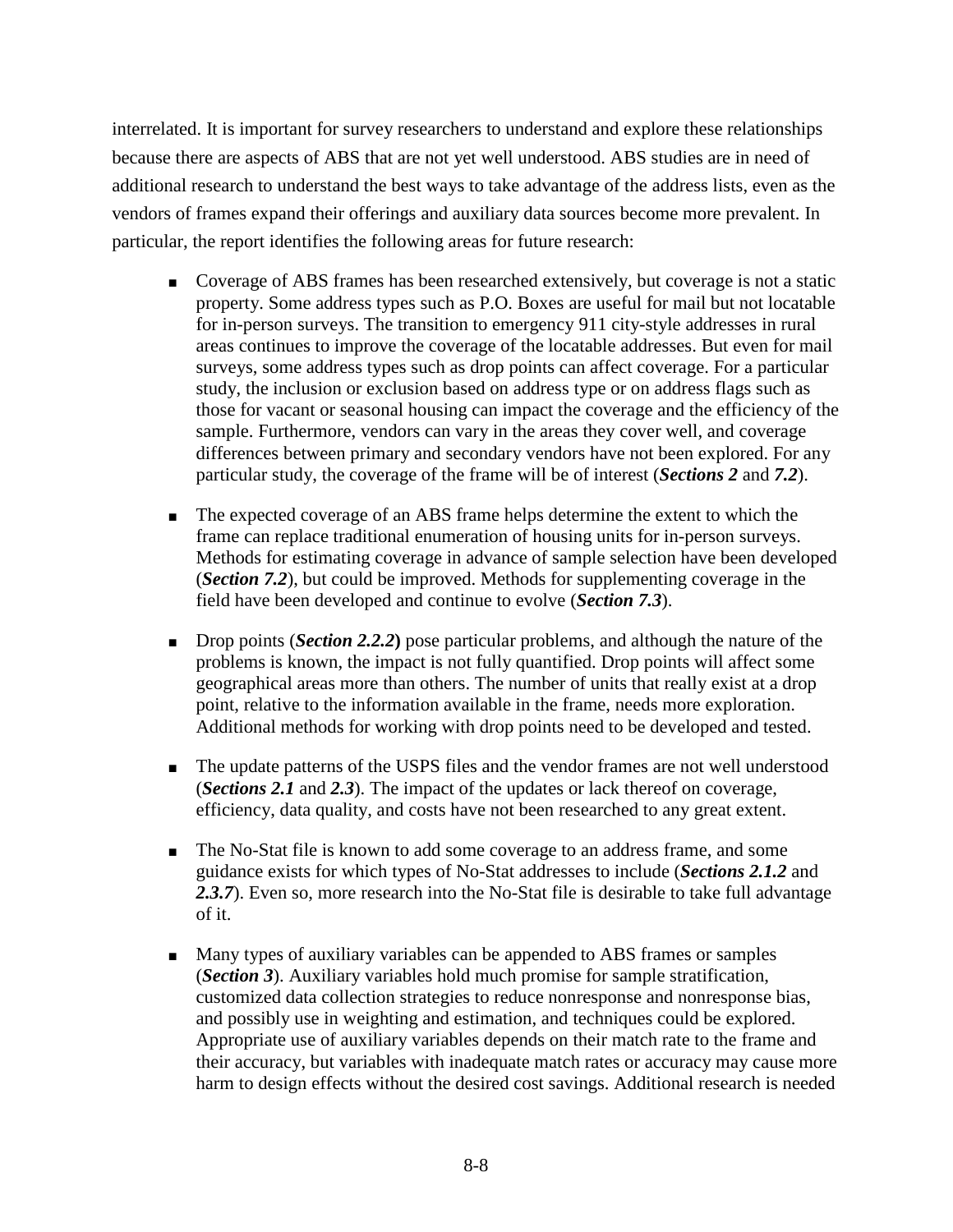to investigate the wide range of auxiliary variables available today. Variables from commercial sources, in particular, need more scrutiny.

- Two-phase data collection efforts have the potential to increase or decrease response rates. More investigation of two-phase approaches would help determine the best way to execute such designs (*Sections 4.2* and *4.3*).
- To date, relatively little research has been conducted on the use of ABS for business surveys (*Section 4.7*). Mailing addresses are likely less useful for reaching businesses than for households.
- The use of ABS has contributed to a rise in mixed-mode survey designs (*Section 4.8.3* and *4.8.4*). Mode effects are likely to be encountered more often as a result, and the impact of mode effects should be explored more fully. Costs of mixed-mode data collection options should be explored relative to changes in response rates and nonresponse bias. Mail and "web-push" surveys need to be refined to optimize response rates and reduce nonresponse bias. Mixed-mode surveys with sequential modes of collection lead to exploration of the impact of multiple incentives offered (*Section 4.9*). Other techniques for improving response rates in mixed-mode surveys should be explored as well.
- For mail surveys, little is known about rates of ineligible addresses and postmaster returns (*Sections 5.1.1* and *5.2.1*). Like RDD, mail surveys have higher rates of units with unknown eligibility status compared to in-person surveys, so the assumptions about the proportion of eligible units (*e*) among the unknown units can have a larger impact on response rates and weights.
- In general, cost and quality tradeoffs of many types impact the effectiveness of ABS, and the tradeoffs should be explored and documented (*Section 7.4*).

The authors sincerely hope that this report will lead to new research aimed at understanding the tradeoffs of ABS design decisions, keeping survey researchers at the forefront of survey design and methodology.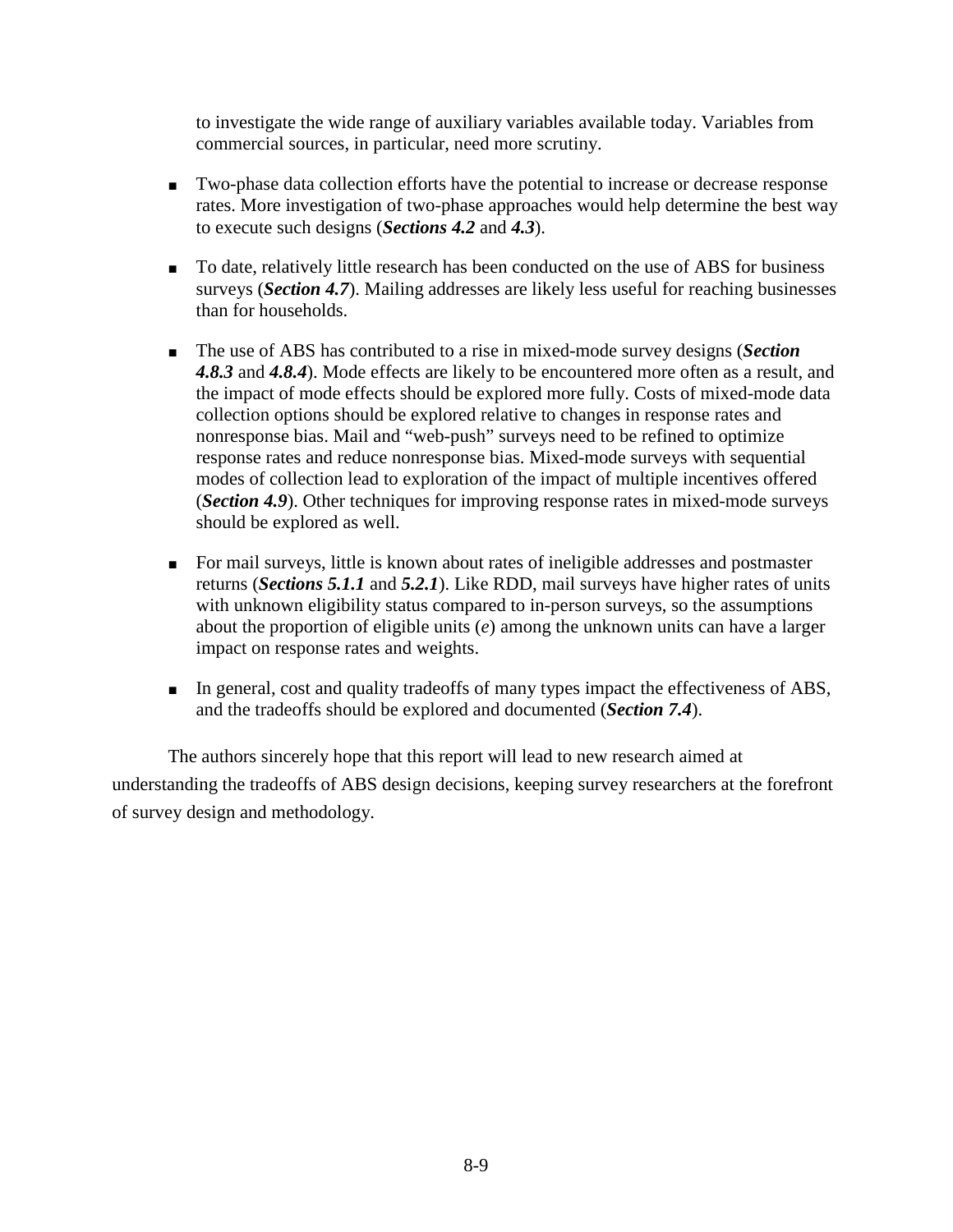# **SECTION 9 REFERENCES**

- AAPOR Cell Phone Task Force. 2010. *New considerations for survey researchers when planning and conducting RDD telephone surveys in the U.S. with respondents reached via cell phone numbers*. Prepared for the AAPOR Council under the auspices of the AAPOR Standards Committee. Deerfield, IL: Author.
- Alexander, Charles H. and Signe Wetrogan. 2000. "Integrating the American Community Survey and the Intercensal Demographic Estimates Program." Pp. 295-300 in *Proceedings of the Survey Research Methods Section*: American Statistical Association.
- Alkire, Elise. 2010. "Handheld data collection and its effects on mapping." in *A Special Joint Symposium of ISPRS Technical Commission IV & AutoCarto in conjunction with ASPRS/CaGIS 2010 Fall Specialty Conference*. Orlando, FL.
- Amaya, Ashley, Felicia LeClere, Lee Fiorio, and Ned English. 2014. "Improving the utility of the DSF address-based frame through ancillary information." *Field Methods* 26:70-86.
- Amaya, Ashley, Ben Skalland, and Karen Wooten. 2010. "What's in a match?" *Survey Practice* 3.
- American Association for Public Opinion Research (AAPOR). 2015. *Standard definitions: Final dispositions of case codes and outcome rates for surveys*. Deerfield, IL: Author.
- Aquilino, William S. 1994. "Interview mode effects in surveys of drug and alcohol use: a field experiment." *Public Opinion Quarterly* 58:210-40.
- Bailey, Justin T., Gretchen Grabowski, and Michael W. Link. 2010. "Your home was specially selected: Using address-based sampling as a recruitment technique." Pp. 5938-5948 in *JSM Proceedings, Survey Research Methods Section, American Statistical Association*. Vancouver, British Columbia.
- Battaglia, Michael P., Michael W. Link, Martin R. Frankel, Larry Osborn, and Ali H. Mokdad. 2008. "An evaluation of respondent selection methods for household mail surveys." *Public Opinion Quarterly* 72:459-469.
- Biemer, Paul P. and Lars E. Lyberg. 2003. *Introduction to survey quality*. New York: John Wiley & Sons, Inc.
- Biemer, Paul P. and Andy Peytchev. 2012. "Census geocoding for nonresponse bias evaluation in telephone surveys: An assessment of the error properties." *Public Opinion Quarterly* 76:432-452.
- —. 2013. "Using geocoded census data for nonresponse bias correction: An assessment." *Journal of Survey Statistical Methodology* 1:24-44.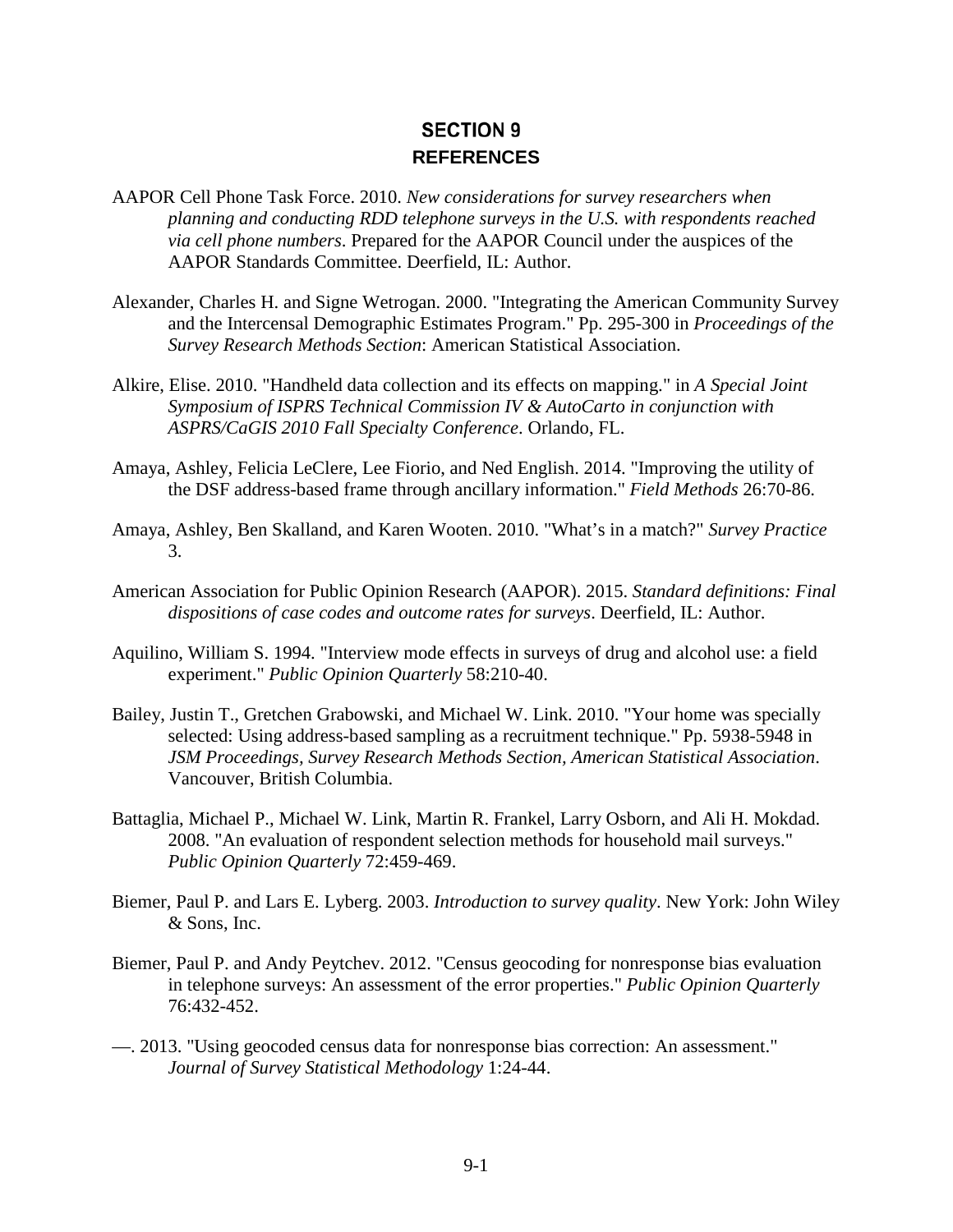- Blumberg, Stephen J. and Julian V. Luke. 2007. "Coverage bias in traditional telephone surveys of low-income and young adults." *Public Opinion Quarterly* 71:734-49.
- —. 2014, "Wireless substitution: Early release of estimates from the National Health Interview Survey, July – December 2013"*,* Retrieved October 13, 2015, [\(http://www.cdc.gov/nchs/data/nhis/earlyrelease/wireless201407.pdf\).](http://www.cdc.gov/nchs/data/nhis/earlyrelease/wireless201407.pdf))
- Blumberg, Stephen J., Julian V. Luke, and Marcie L. Cynamon. 2006. "Telephone coverage and health survey estimates: Evaluating the need for concern about wireless substitution." *American Journal of Public Health* 96:926-31.
- Blumberg, Stephen J., Julian V. Luke, Marcie L. Cynamon, and Martin R. Frankel. 2008. "Recent trends in household telephone coverage in the United States." Pp. 56-86 in *Advances in Telephone Survey Methodology*, edited by J. M. Lepkowski, C. Tucker, J. M. Brick, et al. New York: John Wiley and Sons, Inc.
- Bonner, Matthew R., Daikwon Han, Jing Nie, Peter Rogerson, John E. Vena, and Jo Freudenheim. 2003. "Positional accuracy of geocoded addresses in epidemiologic research." *Epidemiology* 14:408-12.
- Brick, J. Michael, William R. Andrews, and Nancy A. Mathiowetz. 2012, "A comparison of recreational fishing effort survey designs"*,* Retrieved October 14, 2015, [\(http://www.countmyfish.noaa.gov/workshop/A\\_Comparison\\_of\\_Fishing\\_Effort\\_Survey](http://www.countmyfish.noaa.gov/workshop/A_Comparison_of_Fishing_Effort_Surveys_Report_FINAL.pdf)) [s\\_Report\\_FINAL.pdf\).](http://www.countmyfish.noaa.gov/workshop/A_Comparison_of_Fishing_Effort_Surveys_Report_FINAL.pdf))
- Brick, J. Michael, Pat Dean Brick, Sarah Dipko, Stanley Presser, Clyde Tucker, and Yangyang Yuan. 2007. "Cell phone survey feasibility in the U.S.: sampling and calling cell numbers versus landline numbers." *Public Opinion Quarterly* 71:23-39.
- Brick, J. Michael, Sharon Lohr, W. Sherman Edwards, Pamela Giambo, Pam Broene, Douglas Williams, and Sarah Dipko. 2013. *National Survey of Crime Victimization Companion Study-Summary of pilot results*. Prepared for U.S. Bureau of Justice Statistics. Rockville, MD: Westat.
- Brick, J. Michael, Jill Montaquila, Mary Collins Hagedorn, Shelley Brock Roth, and Christopher Chapman. 2005. "Implications for RDD design from an incentive experiment." *Journal of Official Statistics* 21:571-589.
- Brick, J. Michael, Douglas Williams, and Jill M. Montaquila. 2011. "Address-based sampling for subpopulation surveys." *Public Opinion Quarterly* 75:409-428.
- Burks, Anu Thu and Trent D. Buskirk. 2012. "Can response propensities grow on trees? Exploring response propensity models based on random forests using ancillary data appended to an ABS sampling frame." in *2012 Midwest Association of Public Opinion Research*. Chicago, IL.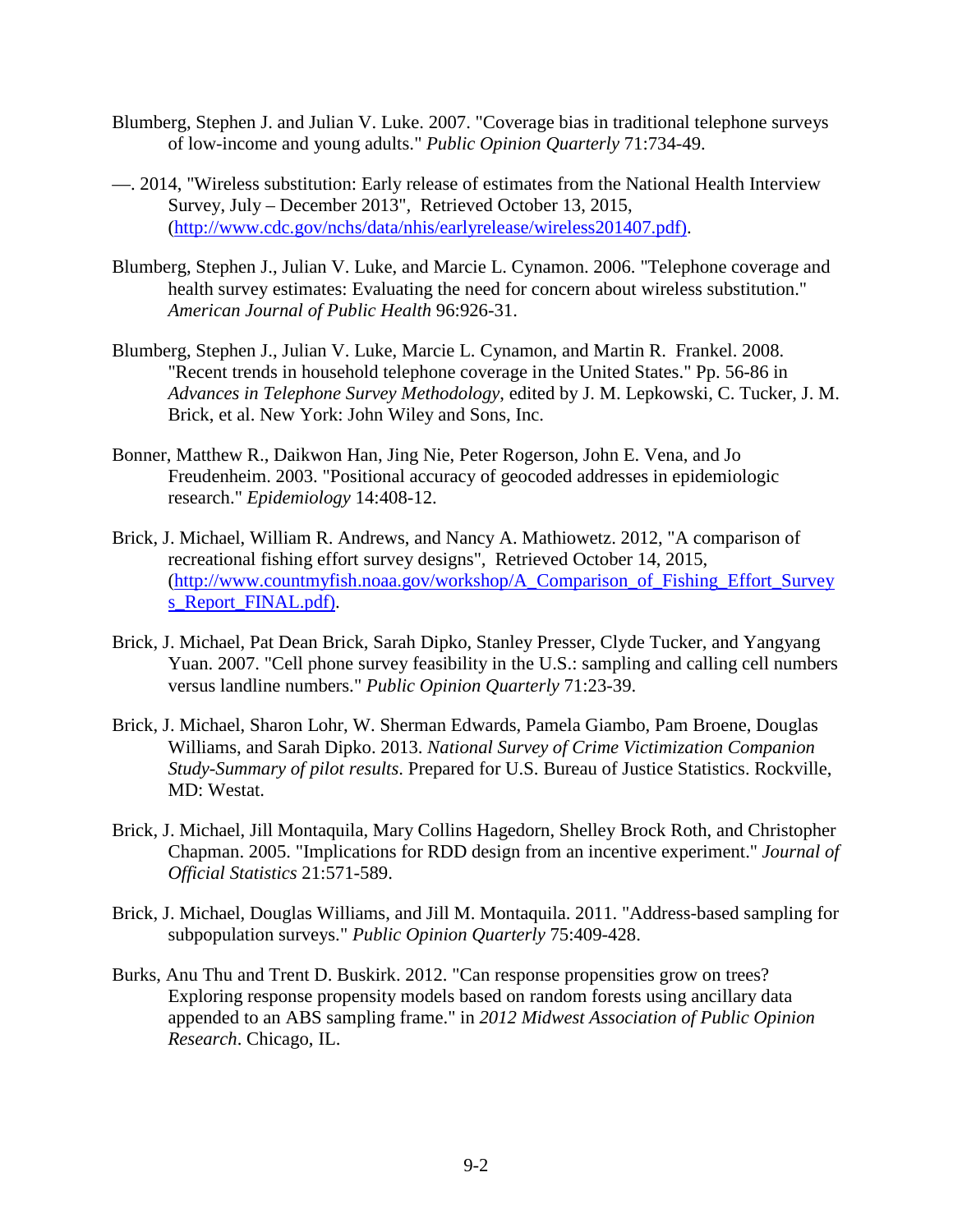- Buskirk, Trent D. and Stanislav Kolenikov. 2015. "Finding respondents in the forest: A comparison of logistic regression and random forest models for response propensity weighting and stratification." in *Survey Methods: Insights from the Field*.
- Buskirk, Trent D., David Malarek, and Jeffrey S. Bareham. 2014. "From flagging a sample to framing it: Exploring vendor data that can be appended to ABS samples." Pp. 111-124 in *Proceedings of the Survey Research Methods Section*: American Statistical Association.
- Buskirk, Trent D., Brady West, and Anh Thu Burks. 2013. "Respondents: who art thou? Comparing internal, temporal, and external validity of survey response propensity models based on random forests and logistic regression models." in *2013 Joint Statistical Meetings of the American Statistical Association*. Montreal, Canada.
- Cantor, David, Barbara C. O'Hare, and Kathleen S. O'Connor. 2007. "The use of monetary incentives to reduce nonresponse in random digit dial telephone surveys." in *Advances in Telephone Survey Methodology*, edited by J. M. Lepkowski, C. Tucker, J. M. Brick, et al. Hoboken, NJ: John Wiley & Sons, Inc.

carrierroutes.com. "Homepage"*,* Retrieved October 14, 2015, [\(http://www.carrierroutes.com/\).](http://www.carrierroutes.com/))

- Cayo, Michael R. and Thomas O. Talbot. 2003. "Positional error in automated geocoding of residential addresses." *International Journal of Health Geographics* 2:10.
- Center for Behavioral Health Statistics and Quality. 2014. *National Survey on Drug Use And Health: Summary of Methodological Studies, 1971–2014*. Rockville, MD: Substance Abuse and Mental Health Services Administration.
- Christian, Leah Melani, Don A. Dillman, and Jolene D. Smyth. 2008. "The Effects of Mode and Format On Answers to Scalar Questions in Telephone and Web Surveys." Pp. 250-275 in *Advances in Telephone Survey Methodology*, edited by J. M. Lepkowski, C. Tucker, J. M. Brick, et al. New York: Wiley-Interscience.
- Church, Allan H. 1993. "Estimating the effect of incentives on mail survey response rates: A meta-analysis." *Public Opinion Quarterly* 57:62-79.
- Cochran, William G. 1977. *Sampling Techniques*. New York: John Wiley & Sons.
- Council of American Survey Research Organizations. n.d., "The Voice and Values of Research. Preface"*,* Retrieved October 13, 2015, [\(http://c.ymcdn.com/sites/www.casro.org/resource/resmgr/docs/](http://c.ymcdn.com/sites/www.casro.org/resource/resmgr/docs/) casro\_on\_definitions\_of\_resp.pdf ).
- Curtin, Richard, Stanley Presser, and Eleanor Singer. 2005. "Changes in telephone survey nonresponse over the past quarter century." *Public Opinion Quarterly* 69:87-98.
- de Leeuw, Edith D. 2005. "To mix or not to mix data collection modes in surveys." *Journal of Official Statistics* 21:233-255.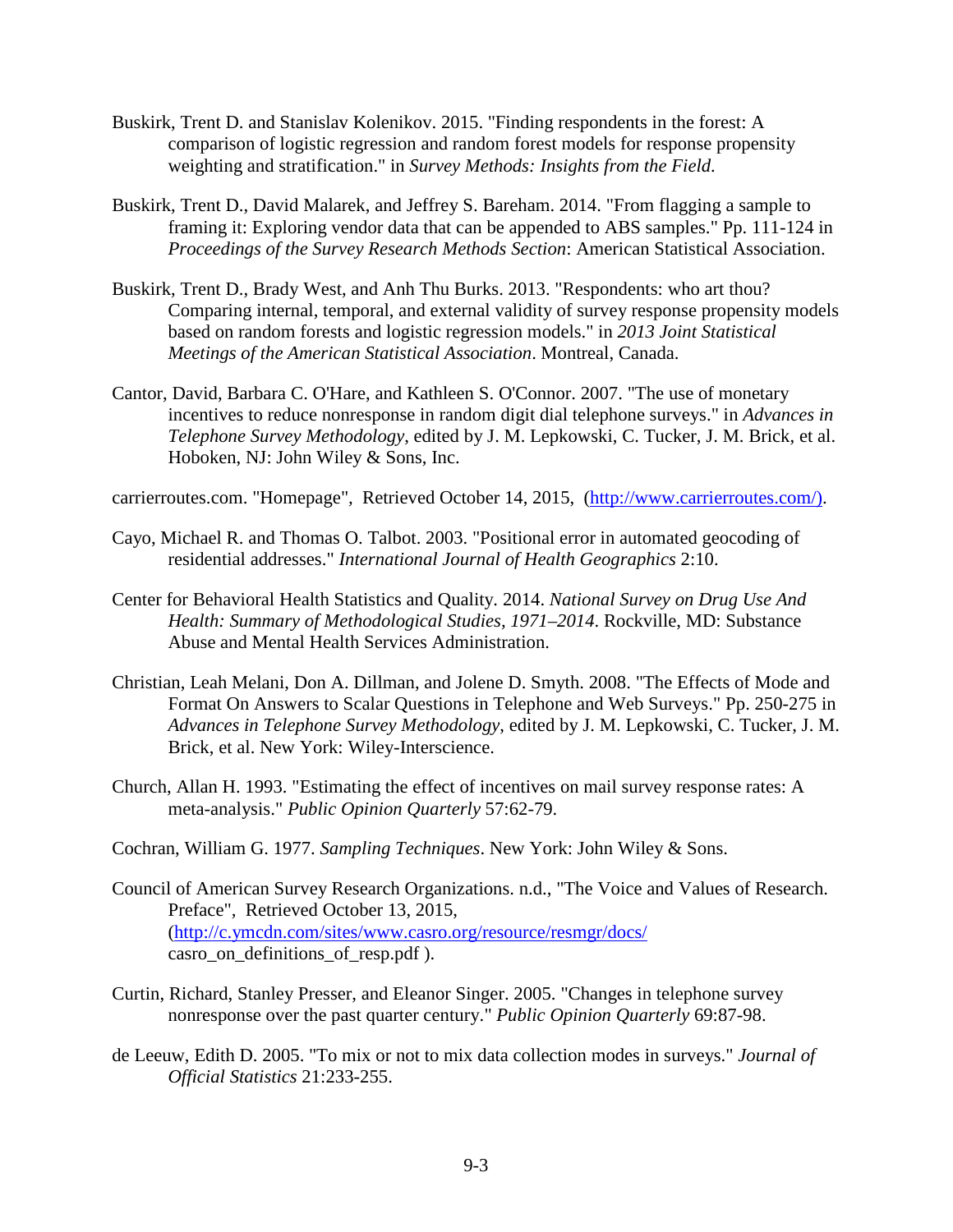- Dekker, Katie, Ashley Amaya, Felicia LeClere, and Ned English. 2012. "Unpacking the DSF in an attempt to better reach the drop point population." Pp. 4596-4604 in *Proceedings of the Section on Survey Research Methods*: American Statistical Association.
- Dekker, Katie and Whitney Murphy. 2014. "Mailing to drop points in a multi-mode survey: Using the nostat file to supplement unit information." in *Paper presented at the American Association for Public Opinion Research Annual Conference*. Anaheim, CA.
- Dillman, Don A., Glenn Phelps, Robert Tortora, Karen Swift, Julie Kohrell, and Jodi Berck. 2009. "Response rate and measurement differences in mixed-mode surveys using mail, telephone, interactive voice response, and the Internet." *Social Science Research* 38:1-18.
- Dillman, Don A., Roberta L. Sangster, John Tarnai, and Todd H. Rockwood. 1996. "Understanding differences in people's answers to telephone and mail surveys." Pp. 45- 62 in *Current issues in survey research, new directions for program evaluation series*, edited by M. T. Braverman and J. K. Slater. San Francisco: Jossey-Bass.
- Dillman, Don A., Jolene D. Smyth, and Leah M. Christian. 2014. *Internet, Phone, Mail, and Mixed-Mode Surveys: The Tailored Design Method*. New York: Wiley.
- DiSogra, Charles, J. Michael Dennis, and Mansour Fahimi. 2010. "On the quality of ancillary data available for address-based sampling." Pp. 4174-4183 in *Proceedings of the Survey Research Methods Section*: American Statistical Association.
- Dohrmann, Sylvia, Trent D. Buskirk, Ashley Hyon, and Jill Montaquila. 2014. "Address-based sampling frames for beginners." Pp. 1009-1018 in *JSM Proceedings, Survey Research Methods Section*. Alexandria, VA: American Statistical Association.
- Dohrmann, Sylvia, Daifeng Han, and Leyla Mohadjer. 2006. "Residential address lists vs. traditional listing: Enumerating households and group quarters." Pp. 2959-2964 in *Proceedings of the Joint Statistical Meetings, Survey Research Methods Section*.
- —. 2007. "Improving coverage of residential address lists in multistage area samples." Pp. 3219- 3126 in *Proceedings of the American Statistical Association, on Survey Research Methods*: American Statistical Association.
- Dohrmann, Sylvia, Graham Kalton, Jill Montaquila, Cindy Good, and Martha Berlin. 2012. "Using address-based sampling frames in lieu of traditional listing: A new approach." Pp. 3729-3741 in *Joint Statistical Meetings, Survey Research Methods Section*.
- Dohrmann, Sylvia, Lin Li, and Leyla Mohadjer. 2011. "Updating the measures of size of local areas late in the decade using USPS address lists." Pp. 2891-2901 in *Proceedings of the Survey Research Methods of the American Statistical Association*.
- Dohrmann, Sylvia and Richard Sigman. 2013. "Using an area linkage method to improve the coverage of abs frames for in-person household surveys." in *Proceedings of Federal Committee on Statistical Methodology Research Conference*.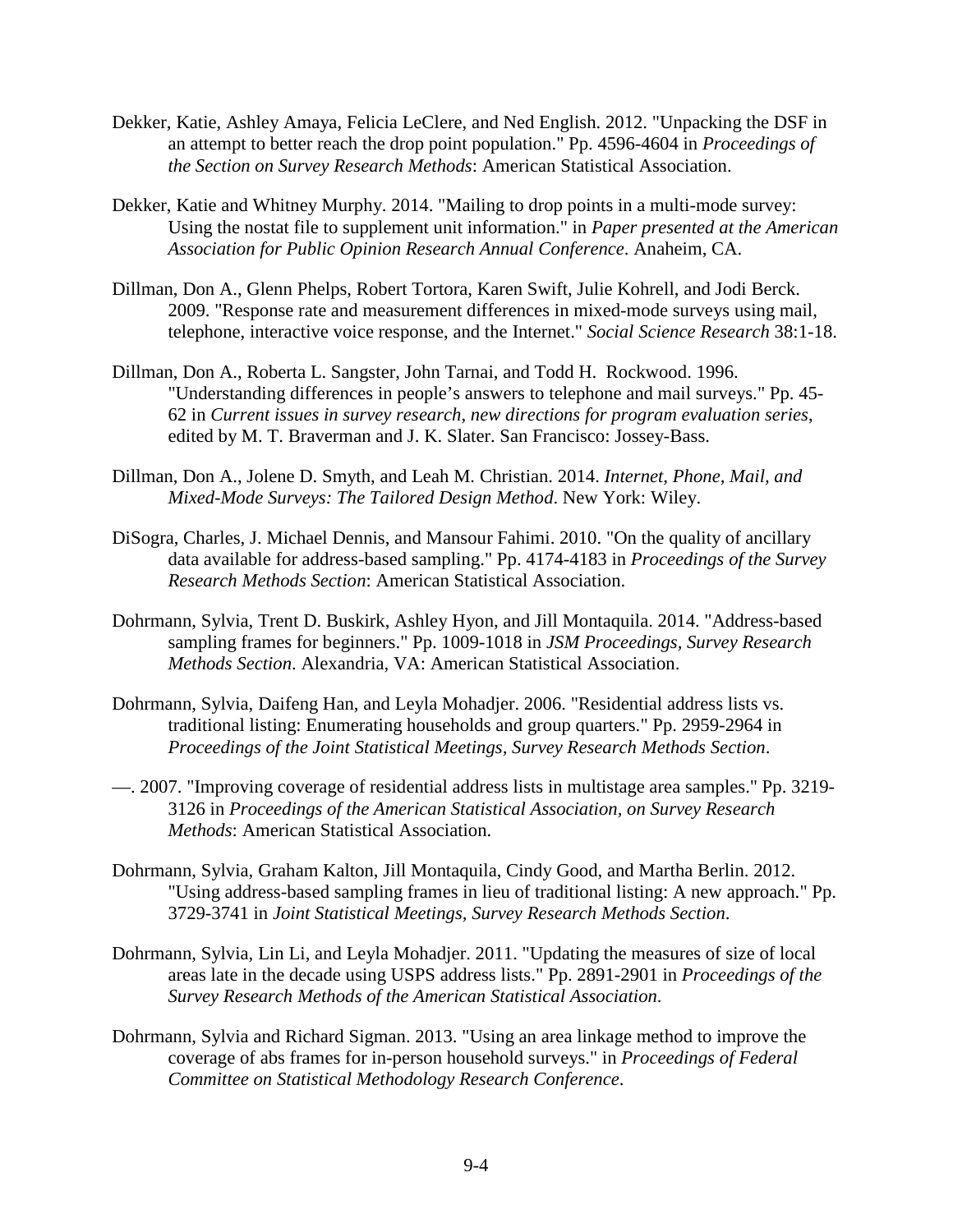- Eckman, Stephanie. 2010. "Errors in housing unit listing and their effects on survey estimates. Joint Program in Survey Methodology (Doctoral dissertation)." Dissertation Thesis, Graduate School of the University of Maryland.
- Eckman, Stephanie and Ned English. 2012a. "Creating housing unit frames from address databases: Geocoding precision and net coverage rates." *Field Methods* 24:399-408.
- —. 2012b. "Geocoding to create survey frames." *Survey Practice* 5.
- Eckman, Stephanie and Frauke Kreuter. 2011. "Confirmation bias in housing unit listing." *Public Opinion Quarterly* 75:139-150.
- —. 2013. "Undercoverage rates and undercoverage bias in traditional housing unit listing." *Sociological Methods and Research* 42:264-293.
- Eckman, Stephanie and Colm O'Muircheartaigh. 2011. "Performance of the half-open interval missed housing unit procedure." *Survey Research Methods* 5:125-131.
- Edwards, Michelle L., Don A. Dillman, and Jolene D. Smyth. 2014. "An experimental test of the effects of survey sponsorship on internet and mail survey response." *Public Opinion Quarterly* 78:734-750.
- English, Ned, Yung Li, Andrea Mayfield, and Alicia Frasier. 2014. "The use of targeted lists to enhance sampling efficiency in address-based sample designs: Age, race, and other qualities." in *2014 Proceedings of the American Statistical Association, Survey Research Methods [CD ROM]*. Alexandria, VA: American Statistical Association.
- English, Ned, Colm O'Muircheartaigh, Stephanie Eckman, Katie Dekker, and Michael Latterner. 2009. "Coverage Rates and Coverage Bias in Housing Unit Frames." in *2009 Proceedings of the American Statistical Association, Survey Research Methods Section [CD ROM]*. Alexandria, VA: American Statistical Association.
- Fahimi, Mansour and Dale Kulp. 2009. *Address-based sampling-Alternatives for surveys that require contacts with representative samples of households*: Quirk's Marketing Research Review.
- Finamore, John and Don A. Dillman. 2013. "An experimental evaluation of how mode sequence for offering internet, mail and telephone options affects responses to a national survey of college graduates." in *European Survey Research Association Conference 2013*. Ljubljana: ESRA.
- Fiorio, Lee and Jizhou Fu. 2012. "Modeling coverage error in address lists due to geocoding error: The Impact on survey operations and sampling." Pp. 5588-5596 in *Joint Statistical Meetings, Survey Research Methods Section*.
- Gelman, Andrew, Matt Stevens, and Valerie Chan. 2003. "Regression modeling and metaanalysis for decision making: A cost-benefit analysis of incentives in telephone surveys." *Journal of Business & Economic Statistics* 21:213-225.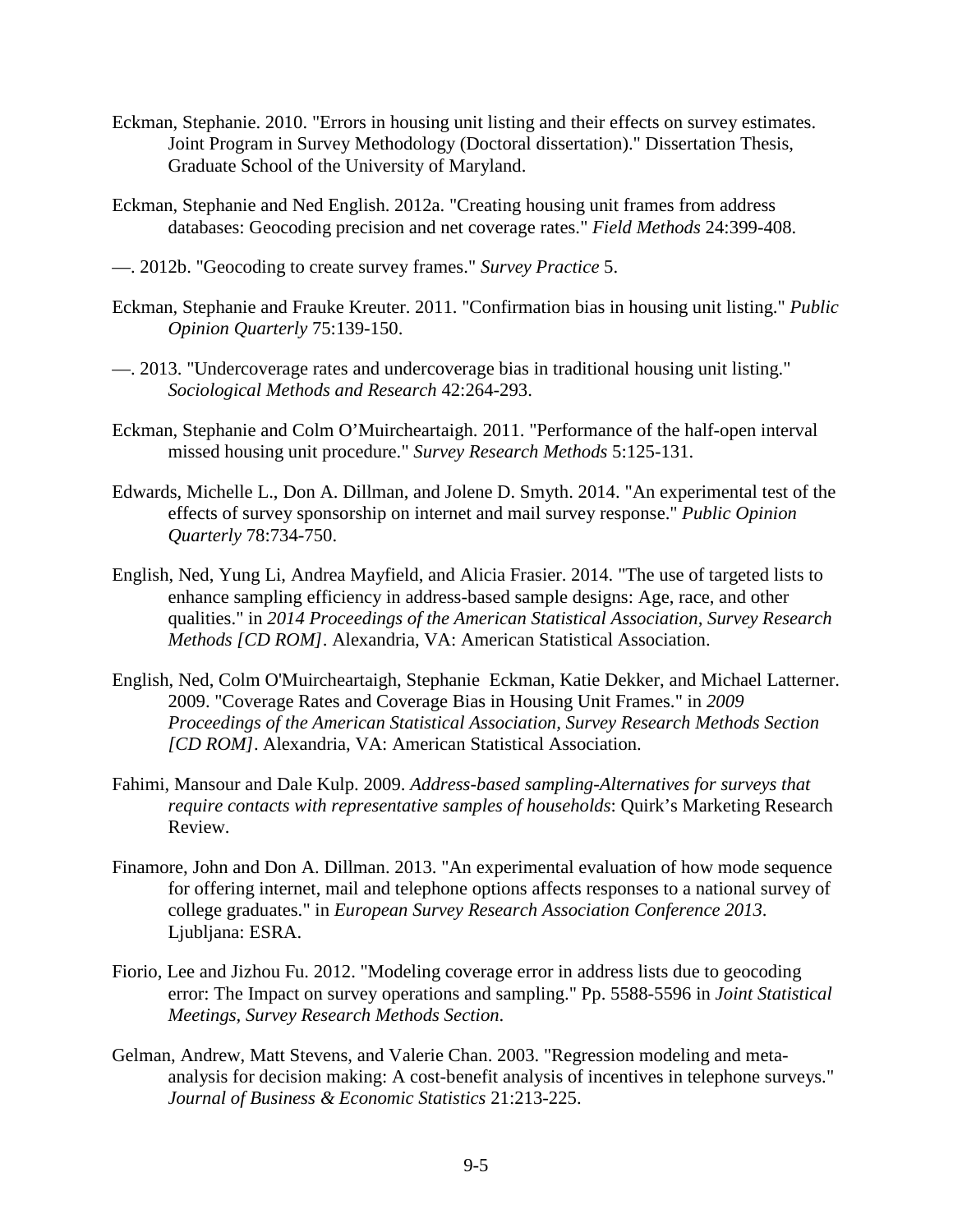- Goldberg, Daniel W., John P. Wilson, and Craig A. Knoblock. 2007. "From text to geographic coordinates: The current state of geocoding." *URISA Journal* 19:33-46.
- Griffin, Joan M., Alisha Baines Simon, Erin Hulbert, John Stevenson, Joseph P. Grill, Siamak Noorbaloochi, and Melissa R. Partin. 2011. "A comparison of small monetary incentives to convert survey non-respondents: a randomized control trial." *BMC Medical Research Methodology* 11:81.
- Groves, Robert M., Mick P. Couper, Stanley Presser, Eleanor Singer, Roger Tourangeau, Giorgina Piani Acosta, and Lindsay Nelson. 2006. "Experiments in producing nonresponse bias." *Public Opinion Quarterly* 70:720-736.
- Groves, Robert M., Floyd J. Fowler, Mick P. Couper, James M. Lepkowski, Eleanor Singer, and Roger Tourangeau. 2009. *Survey Methodology*. Hoboken, NJ: John Wiley & Sons.
- Han, Daifeng, David Cantor, Pat Dean Brick, Richard Sigman, and Maribel Aponte. 2010. "Findings from a Two Phase Mail Survey for a Study of Veterans." in *Paper presented at the 65th Annual Meeting of the American Association for Public Opinion Research*. Chicago.
- Han, Daifeng, Jill M. Montaquila, and J. Michael Brick. 2013. "An evaluation of incentive experiments in a two-phase address-based sample mail survey." *Survey Research Methods* 7:207-218.
- Harter, Rachel and Joseph P. McMichael. 2013. "Scope and coverage of landline and cell phone numbers appended to address frames." Pp. 3651-3665 in *JSM Proceedings, Survey Research Methods Section*. Alexandria: American Statistical Association.
- Iannacchione, Vincent G. 2011. "The changing role of address-based sampling in survey research." *Public Opinion Quarterly* 75:556-575.
- Iannacchione, Vincent G., Joseph P. McMichael, Bonnie E. Shook-Sa, and Katherine B. Morton. 2012. "A proposed hybrid sampling frame for the National Survey on Drug Use and Health." Prepared for the Substance Abuse and Mental Health Services Administration, Office of Applied Studies, under Contract No. 283-2004-00022, RTI/0209009, Rockville, MD.
- Iannacchione, Vincent G., Jennifer M. Staab, and David T. Redden. 2003. "Evaluating the use of residential mailing lists in a metropolitan household survey." *Public Opinion Quarterly* 67:202-210.
- Iannacchione, Vincent, Katherine Morton, Joseph McMichael, Bonnie Shook-Sa, Jamie Ridenhour, Stephanie Stolzenberg, David Bergeron, James Chromy, and Arthur Hughes. 2010. "The best of both worlds: a sampling frame based on address-based sampling and field enumeration." in *Proceedings of the Survey Research Methods Section*: American Statistical Association.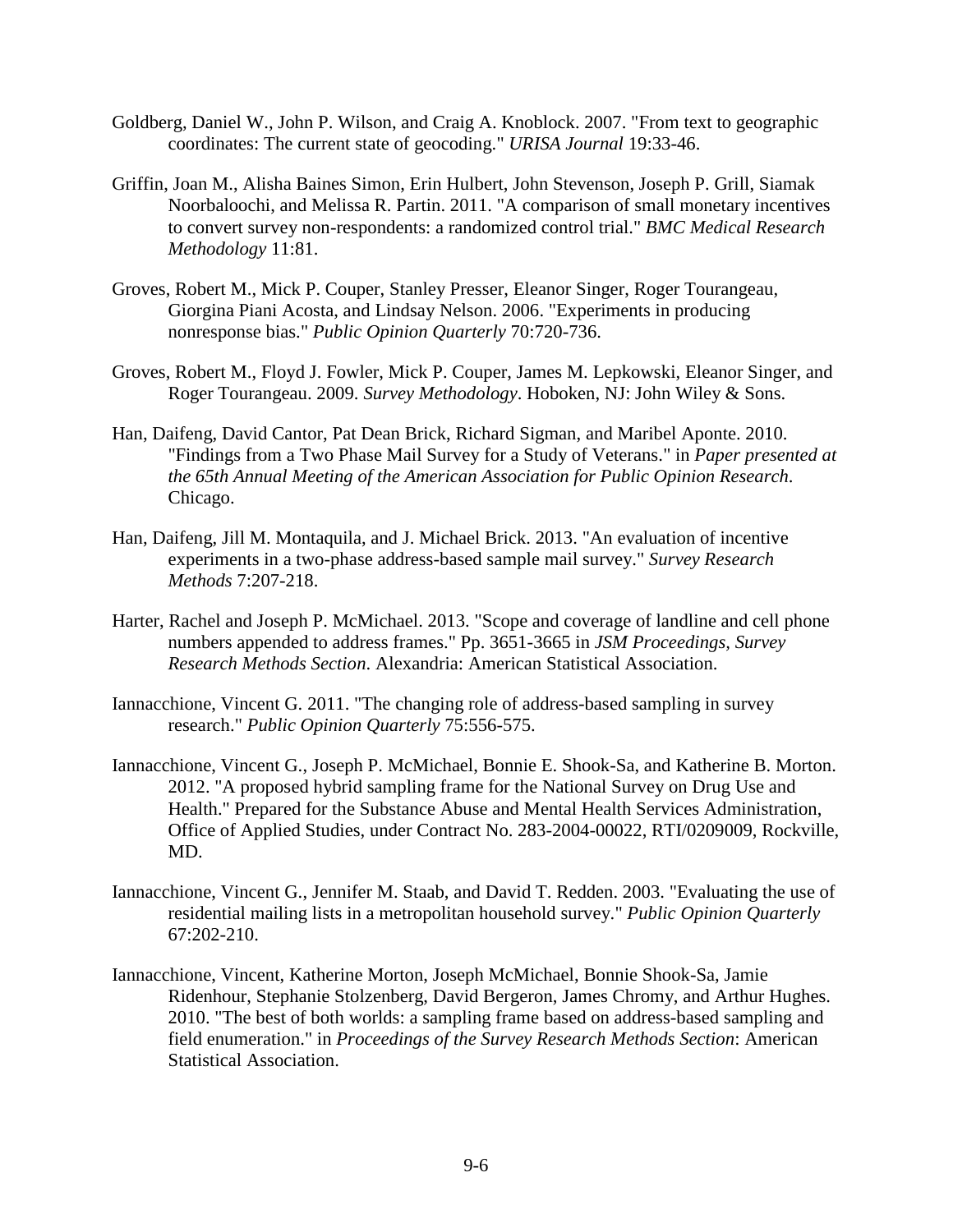- JHSPHOPEN Courseware. 2011, "Issues in Survey Research Design. Lecture Materials"*,* Retrieved October 20, 2015, [\(http://ocw.jhsph.edu/index.cfm/go/viewCourse/course/SurveyResearchDesign/coursePa](http://ocw.jhsph.edu/index.cfm/go/viewCourse/course/SurveyResearchDesign/coursePage/lectureNotes/)) [ge/lectureNotes/\).](http://ocw.jhsph.edu/index.cfm/go/viewCourse/course/SurveyResearchDesign/coursePage/lectureNotes/))
- Johnson, Clifford L., Sylvia M. Dohrmann, Vicki L. Burt, and Leyla K. Mohadjer. 2014. "National Health and Nutrition Examination Survey: Sample Design, 2011–2014." *National Center for Health Statistics* 2.
- Juster, F. Thomas and Richard Suzman. 1995. "An overview of the Health and Retirement Study." *Journal of Human Resources* 30:S7-S56.
- Kalton, Graham. 2010. "Developing Linkage Rules to Reduce Noncoverage." in *Presented at the AAPOR 65th Annual Conference*. Chicago, IL.
- Kalton, Graham, Jennifer Kali, and Richard Sigman. 2014. "Handling frame problems when address-based sampling is used for in-person household surveys." *Journal of Survey Statistics and Methodology* 2:1-22.
- Keeter, Scott, Courtney Kennedy, April Clark, Trevor Tompson, and Mike Mokrzycki. 2007. "What's missing from national landline RDD Surveys? The impact of the growing cellonly population." *Public Opinion Quarterly* 71:772-792.
- Kennel, Timothy. 2012. "Evaluation of the Delivery Sequence File as a Survey Frame." edited by Ruth Ann Killion to Nancy Potok: Internal Census Bureau Memo.
- Kennel, Timothy L. and Mei Li. 2009. "Content and coverage quality of a commercial address list as a national sampling frame for household surveys." in *Proceeding of the Joint Statistical Meetings*.
- Kish, Leslie. 1965. *Survey Sampling*. New York: John Wiley & Sons.
- Kolenikov, Stanislav, Heather Hammer, Charles DiSogra, Rachel Martonik, David Finkelhor, and Heather Turner. 2013. "Adaptive design for ABS in a national CATI survey of households with children." in *Paper presented at MAPOR annual conference*. Chicago, IL.
- Kwiat, Aliza. 2009. "Examining blocks with lister error in area listing." in *Proceedings of Survey Research Methods*: American Statistical Association.
- Lepkowski, James M., William D. Mosher, Karen E. Davis, Robert M. Groves, and John Van Hoewyk. 2010. "The 2006-2010 National Survey of Family Growth: Sample design and analysis of a continuous survey." U.S. Department of Health and Human Services, Centers for Disease Control and Prevention, and National Center for Health Statistics, Hyattsville, MD.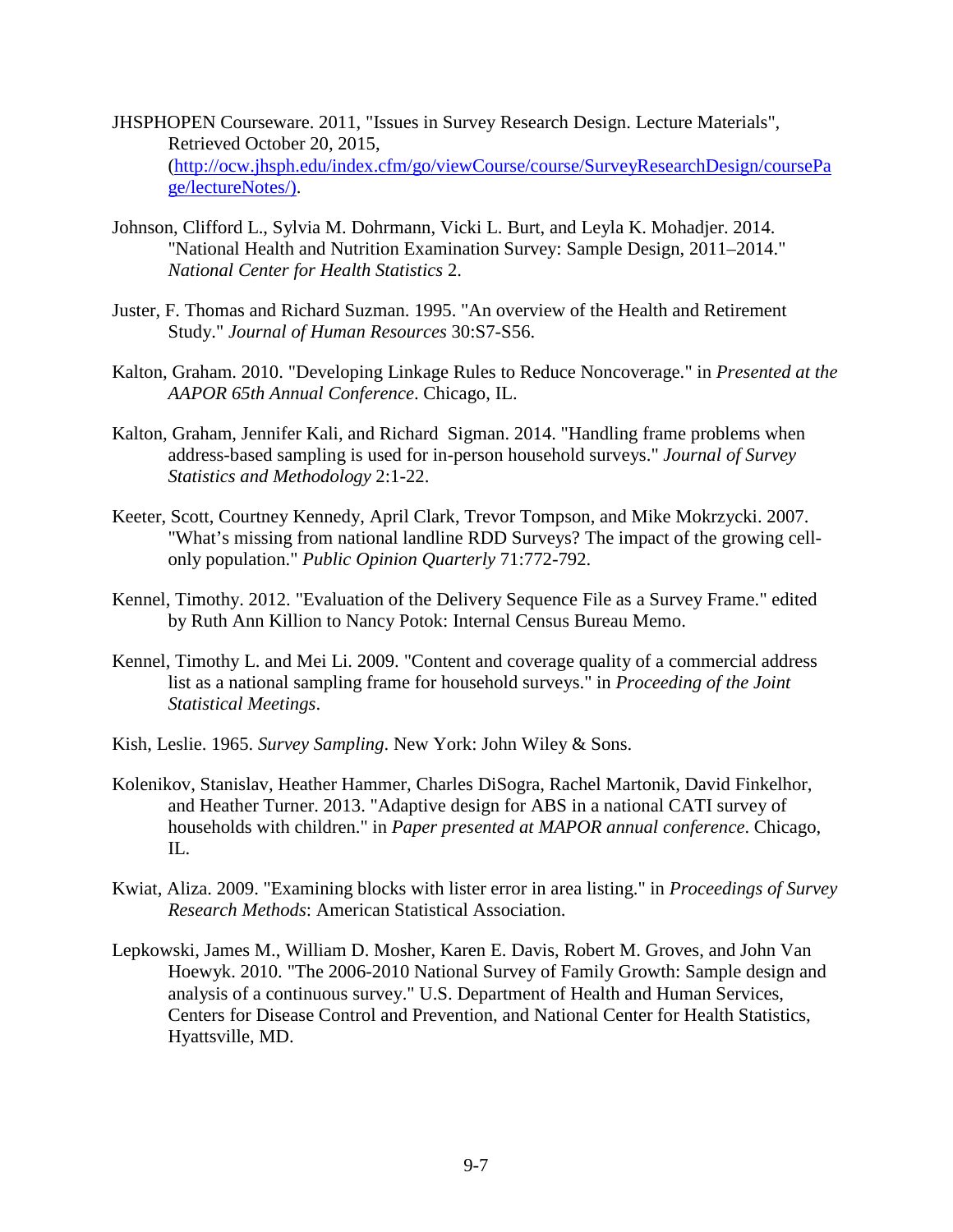- Lepkowski, James M., Clyde Tucker, J. Michael Brick, Edith D. De Leeuw, Lilli Japec, Paul J. Lavrakas, Michael W. Link, and Roberta L. Sangster. 2007. *Advances in Telephone Survey Methodology*. Hoboken, NJ: John Wiley & Sons.
- Lesser, Virginia M., Don A. Dillman, John Carlson, Frederick Lorenz, Robert Mason, and Fern Willits. 2001. "Quantifying the influence of incentives on mail survey response rates and their effects on nonresponse error." in *Proceedings of the Annual Meeting of the American Statistical Association*.
- Link, Michael, Ali Mokdad, Dale Kulp, and Ashley Hyon. 2006. "Has the national do not call registry helped or hurt survey research efforts?" *Public Opinion Quarterly* 70:794-805.
- Link, Michael W. 2010, "Address-based sampling: What do we know so far?"*,* Retrieved October 14, 2015, [\(http://www.amstat.org/sections/SRMS/AddressBasedSampling11-29-](http://www.amstat.org/sections/SRMS/AddressBasedSampling11-29-2010.pdf)) [2010.pdf\).](http://www.amstat.org/sections/SRMS/AddressBasedSampling11-29-2010.pdf))
- Link, Michael W., Michael P. Battaglia, Martin R. Frankel, Larry Osborn, and Ali H. Mokdad. 2008. "A comparison of address-based sampling (ABS) versus random-digit dialing (RDD) for general population surveys." *Public Opinion Quarterly* 72:6-27.
- Link, Michael W. and Anh Thu Burks. 2013. "Leveraging auxiliary data, differential incentives, and survey mode to target hard-to-reach groups in an address-based sample design." *Public Opinion Quarterly* 77:696-713.
- Link, Michael W. and Jennie W. Lai. 2011. "Cell-phone-only households and problems of differential non-response using an address-based sampling design." *Public Opinion Quarterly* 75:613-635.
- Little, Roderick J. and Sonja Vartivarian. 2005. "Does weighting for nonresponse increase the variance of survey means?" *Survey Methodology* 31:161-168.
- Lohr, Sharon L. 2010. *Sampling: design and analysis*. Boston: Brooks/Cole.
- Loudermilk, Clifford and Timothy Kennel. 2005. "Deciphering the DSF: Which addresses from the Delivery Sequence File should be included in the sampling frames for demographic surveys?" in *Proceedings of the Joint Statistical Meeting*.
- Lupia, Arthur, Jon A. Krosnick, Patricia Luevano, Matthew DeBell, and Darrell Donakowski. 2009. *User's guide to the ANES 2008 Time Series Study*. Ann Arbor, MI and Palo Alto, CA: University of Michigan and Stanford University.
- Martin, Joel M. and Clifford L. Loudermilk. 2008. "Assessing the filter rules for extracting addresses from the master address file to construct a housing unit frame for current demographic surveys." Pp. 1359-1366 in *Proceedings of the Joint Statistical Meeting*.
- Mathiowetz, Nancy A., Jesse M. Brick, Lynne Stokes, Rob Andrews, and Seth Muzzy. 2010. "A Pilot Test of a Dual-Frame Mail Survey as an Alternative to an RDD Survey." in *Paper presented at the Joint Statistical Meetings*. Vancouver, BC.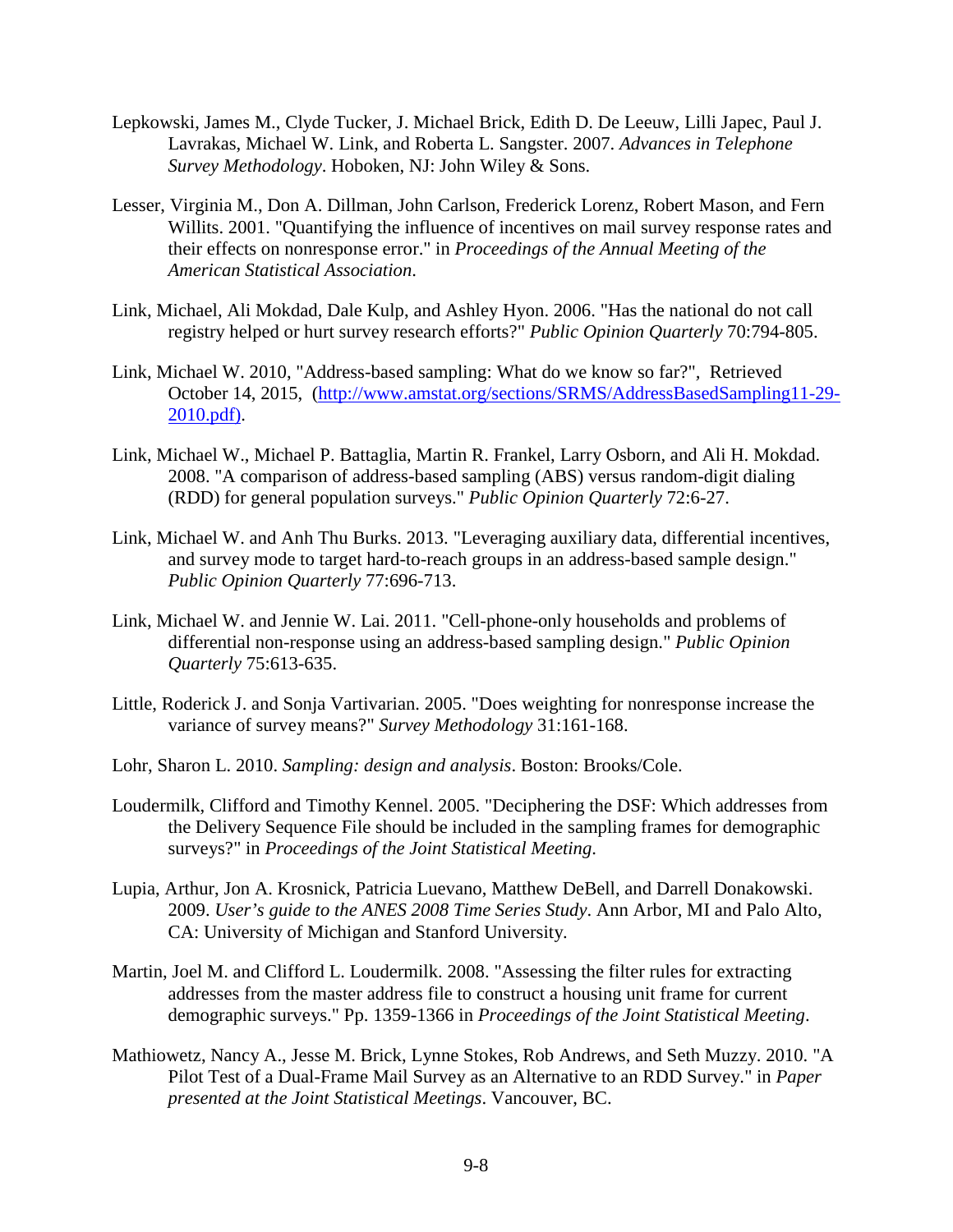- McElroy, Jane A., Patrick L. Remington, Amy Trentham-Dietz, Stephanie A. Robert, and Polly A. Newcomb. 2003. "Geocoding addresses from a large population-based study: Lessons learned." *Epidemiology* 14:399-407.
- McMichael, Joseph P., Jamie L. Ridenhour, Susan Mitchell, Kristine Fahrney, and Wanda Stephenson. 2008a. "Evaluating the use and effectiveness of the half-open interval procedure for sampling frames based on mailing address lists in urban areas." in *Proceedings of the American Statistical Association, Section on Survey Research Methods*: American Statistical Association.
- McMichael, Joseph P., Jamie L. Ridenhour, and Bonnie E. Shook-Sa. 2008b. "A robust procedure to supplement the coverage of address-based sampling frames for household surveys." Pp. 4329-35 in *Proceedings of the American Statistical Association, Survey Research Methods*.
- McMichael, Joseph P. and David Roe. 2012. "ABS and cell phones: Appending both cell phone and landline phone numbers to an address-based sampling frame." in *American Association for Public Opinion Research (AAPOR) Annual Conference*. Orlando, FL.
- McMichael, Joseph, Bonnie Shook-Sa, Jamie Ridenhour, and Rachel Harter. 2014. "The CHUM: A Frame Supplementation Procedure for Address-Based Sampling." in *2013 Federal Committee on Statistical Methodology (FCSM) Research Conference*.
- McMichael, Joseph. P., Rachel M. Harter, Bonnie E. Shook-Sa, Vincent G. Iannacchione, Jamie L. Ridenhour, and Kibri Hutchison-Everett. 2012. "Sub-national coverage profile of U.S. housing units using an address-based sampling frame." in *2012 Joint Statistical Meetings of the American Statistical Association*. San Diego, CA: American Statistical Association.
- Medway, Rebecca L. and Jenna Fulton. 2012. "When more gets you less: A meta-analysis of the effect of concurrent web options on mail survey response rates." *Public Opinion Quarterly* 76:733-746.
- Messer, Benjamin L. 2012. "Pushing households to the web: Experiments of a 'Web+Mail' methodology for conducting general public surveys. (Doctoral dissertation)." Department of Sociology, Washington State University.
- Messer, Benjamin L. and Don A. Dillman. 2011. "Surveying the general public over the internet using address-based sampling and mail contact procedures." *Public Opinion Quarterly* 75:429-457.
- Messer, Benjamin L., Michelle L. Edwards, and Don A. Dillman. 2012. "Determinants of item nonresponse to web and mail respondents in three address-based mixed-mode surveys of the general public." *Survey Practice* 5.
- Millar, Morgan M. and Don A. Dillman. 2011. "Improving response to web and mixed-mode surveys." *Public Opinion Quarterly* 75:249-269.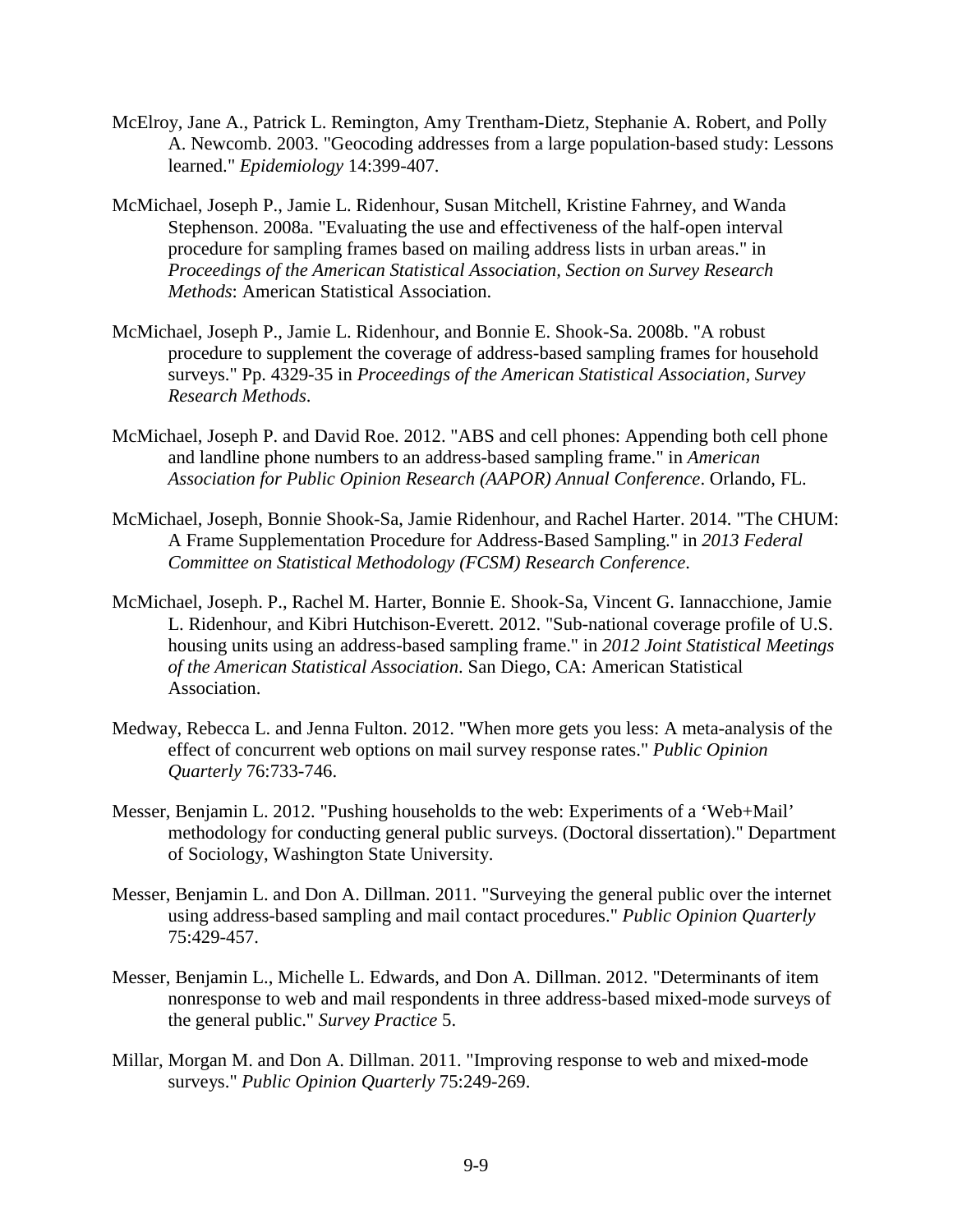- Montaquila, Jill M. 2014. "Use of vendor data in optimization of address-based sampling procedures: Discussion." in *Presented at the 2014 Joint Statistical Meetings*. Boston, MA.
- Montaquila, Jill M., J. Michael Brick, Douglas Williams, Kwang Kim, and Daifeng Han. 2013. "A study of two-phase mail survey data collection methods." *Journal of Survey Statistics and Methodology* 1:66-87.
- Montaquila, Jill M., Valerie Hsu, and J. Michael Brick. 2011. "Using a "match rate" model to predict areas where USPS-based address lists may be used in place of traditional listing." *Public Opinion Quarterly* 75:317-335.
- Montaquila, Jill M., Valerie Hsu, J. Michael Brick, Ned English, and Colm O'Muircheartaigh. 2009. "A comparative evaluation of traditional listing vs. address-based sampling frames: Matching with field investigation of discrepancies." in *Proceedings of the Survey Research Methods Section of the American Statistical Association*. Alexandria, VA: American Statistical Association.
- O'Muircheartaigh, Colm A., Stephanie Eckman, and Charlene Weiss. 2003. "Traditional and Enhanced Field Listing for Probability Sampling." in *Proceedings of the Survey Research Methods Section*: American Statistical Association.
- O'Brien, Eileen M. 2013. "A tale of two surveys: Learning from the application of address-based sampling in federal surveys." in *Federal Committee on Statistical Methodology Conference*. Washington, DC.
- O'Muircheartaigh, Colm, Stephanie Eckman, and Charlene Weiss. 2002. "Traditional and enhanced field listing for probability sampling." Pp. 2563-2567 in *Proceedings of the Social Statistics of the American Statistical Association*.
- O'Muircheartaigh, Colm, Ned English, and Stephanie Eckman. 2007. "Predicting the Relative Quality of Alternative Sampling Frames." in *2007 Proceedings of the American Statistical Association, Survey Research Methods Section [CD ROM]*. Alexandria, VA: American Statistical Association.
- O'Muircheartaigh, Colm, Ned English, Stephanie Eckman, Heidi Upchurch, Erika Garcia Lopez, and James Lepkowski. 2006. "Validating a sampling revolution: Benchmarking address lists against traditional field listing." in *2006 Proceedings of the American Statistical Association, AAPOR Survey Research Methods Section [CD ROM]*. Alexandria, VA: American Statistical Association.
- O'Muircheartaigh, Colm, Ned English, Michael Latterner, Stephanie Eckman, and Katie Dekker. 2009. "Modeling the need for traditional vs. commercially-available address listings for in-person surveys: Results from a national validation of addresses." in *2009 Proceedings of the American Statistical Association, AAPOR Survey Research Methods Section [CD ROM]*. Alexandria, VA: American Statistical Association.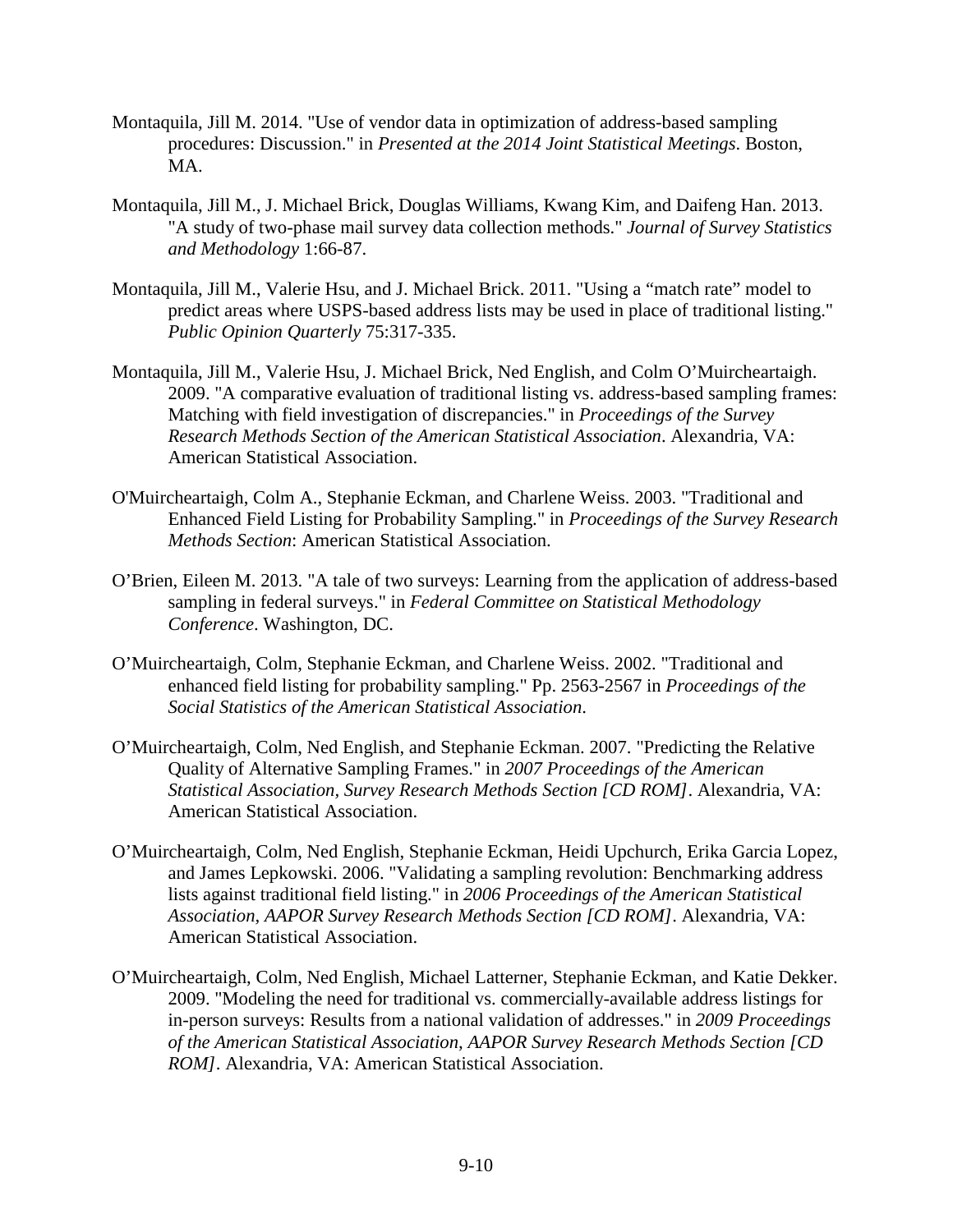- Olson, Kichard and Trent D. Buskirk. 2015. "Can I get your phone number? Examining the relationship between household, geographic and census-related variables and phone append propensity for ABS samples." in *70th Annual AAPOR Conference*. Hollywood, FL.
- Pasek, Josh, S. Mo Jang, Curtiss L. Cobb, J. Michael Dennis, and Charles DiSogra. 2014. "Can marketing data aid survey research? Examining accuracy and completeness in consumerfile data." *Public Opinion Quarterly* 78:889-916.
- Pedrazzani, Sue, Joe McMichael, Matthew Strobl, Gina Kilpatrick, Julie Feldman, and Neal Halfon. 2012. "Improving coverage of an address-based sampling frame for the National Children's study, Los Angeles County." in *American Public Health Association Conference*. San Francisco, CA.
- Petrolia, Daniel R. and Sanjoy Bhattacharjee. 2009. "Revisiting incentive effects: Evidence from a random-sample mail survey on consumer preferences for fuel ethanol." *Public Opinion Quarterly* 73:537-550.
- Pew Research Center. 2012, "Assessing the Representativeness of Public Opinion Surveys"*,* Retrieved October 14, 2015, [\(http://www.people-press.org/files/legacy](http://www.people-press.org/files/legacy-pdf/Assessing%20the%20Representativeness%20of%20Public%20Opinion%20Surveys.pdf))[pdf/Assessing%20the%20Representativeness%20of%20Public%20Opinion%20Surveys.](http://www.people-press.org/files/legacy-pdf/Assessing%20the%20Representativeness%20of%20Public%20Opinion%20Surveys.pdf)) [pdf\).](http://www.people-press.org/files/legacy-pdf/Assessing%20the%20Representativeness%20of%20Public%20Opinion%20Surveys.pdf))
- Redline, Cleo D., Don A. Dillman, Araf Dajani, and Mary Ann Scaggs. 2003. "Improving navigational performance in U.S. Census 2000 by altering the visual languages of branching instructions." *Journal of Official Statistics* 19:403-420.
- Ridenhour, Jamie L., Joseph P. McMichael, Rachel Harter, and Jill A. Dever. 2014. "ABS and demographic flags: Examining the implications for using auxiliary frame information." in *Joint Statistical Meetings*. Boston, MA.
- Roth, Shelley B., Daifeng Han, and Jill M. Montaquila. 2013. "The ABS frame: Quality and considerations." *Survey Practice* 6:3779-3793.
- Schwartz, Barry. 2004. *The paradox of choice: Why more is less*. New York: Harper Perennial.
- Shook-Sa, Bonnie E. 2014. "Improving the efficiency of address-based sampling frames with the USPS No-Stat File." *Survey Practice* 7:1-10.
- Shook-Sa, Bonnie E. and Douglas Currivan. 2011. "Supplementing address-based sampling frames with physical addresses of housing units with unlocatable mailing addresses." Pp. 5798-5805 in *Proceedings of the Survey Research Methods Section*: American Statistical Association.
- Shook-Sa, Bonnie E., Douglas B. Currivan, Joseph P. McMichael, and Vincent G. Iannacchione. 2013. "Extending the coverage of address-based sampling frames beyond the USPS computerized delivery sequence file." *Public Opinion Quarterly* 77:994-1005.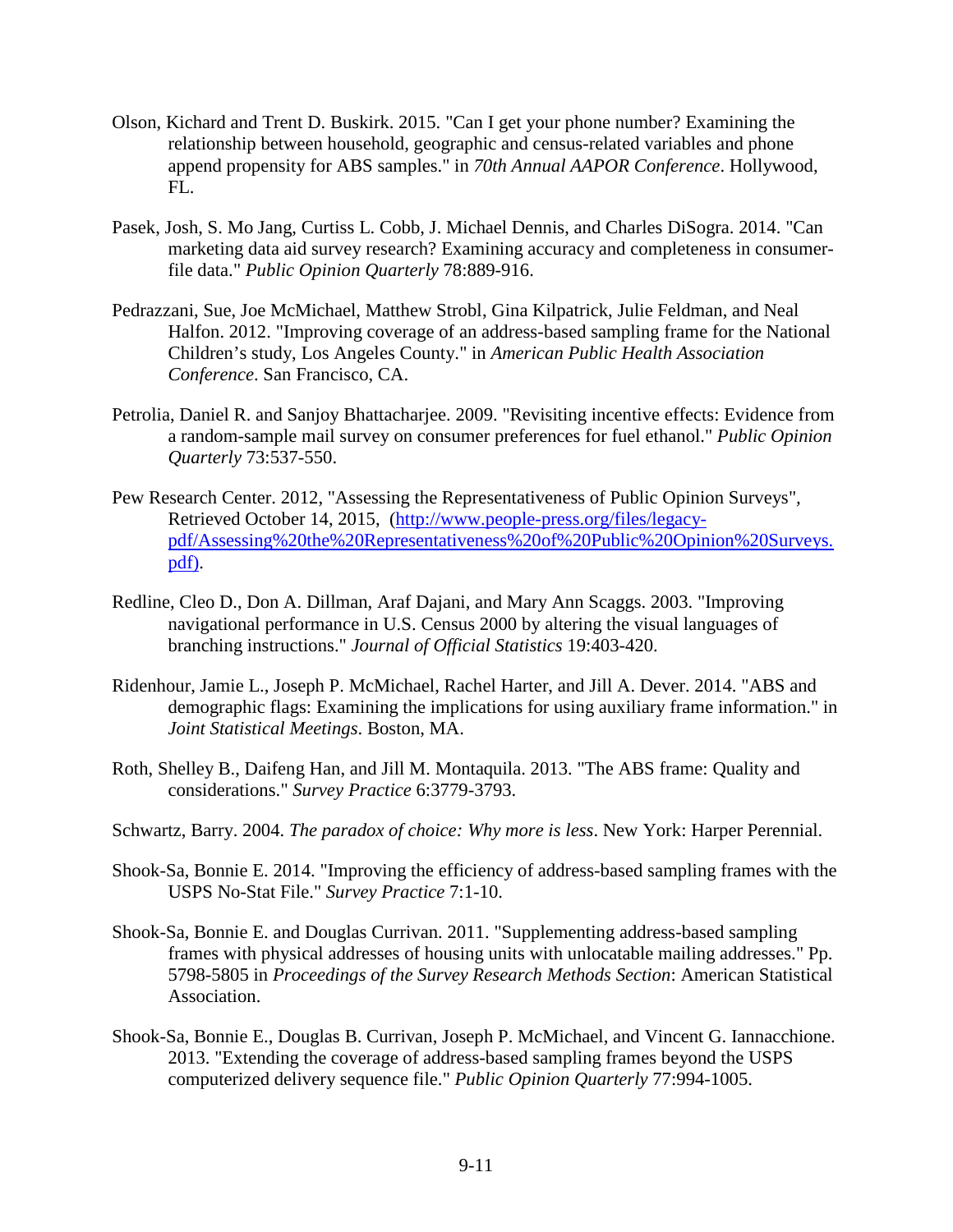- Singer, Eleanor, Mick P. Couper, Angela Fagerlin, Floyd J. Fowler, Carrie A. Levin, Peter A. Ubel, John Van Hoewyk, and Brian J. Zikmund-Fisher. 2014. "The role of perceived benefits and costs in patients' medical decisions." *Health Expectations* 17:4-14.
- Singer, Eleanor and Cong Ye. 2013. "The use and effects of incentives in surveys." *Annals of the American Academy of Political and Social Science* 645:112-141.
- Smith, Philip. J., David C. Hoaglin, J. N. K. Rao, Michael P. Battaglia, and Danni Daniels. 2004. "Evaluation of adjustments for partial nonresponse bias in the National Immunization Survey." *Journal of the Royal Statistical Society, Series A* 167:1-16.
- Smith, Tom W. 2009. *A revised review of methods to estimate the status of cases with unknown eligibility*. Chicago: NORC at the University of Chicago.
- Smyth, Jolene D., Don A. Dillman, Leah M. Christian, and Allison C. O'Neill. 2010. "Using the internet to survey small towns and communities: Limitations and possibilities in the Early 21st century." *American Behavioral Scientist* 53:1423-1448.
- Staab, Jennifer M. and Vincent G. Iannacchione. 2003. "Evaluating the use of residential mailing addresses in a national household survey." Pp. 4028-4033 in *2003 Joint Statistical Meetings - Section on Survey Research Methods*: Survey Research Methods of the American Statistical Association.
- Statistics Canada. 2002, "Maps and Mapping/Geographic Information Systems (GIS): Blockface"*,* Retrieved October 14, 2015, [\(http://www12.statcan.ca/English/census01/products/reference/dict/geo003.htm\).](http://www12.statcan.ca/English/census01/products/reference/dict/geo003.htm))
- Tomaszewski, Christine G. and Kevin Shaw. 2013, "2010 Census Evaluation of Address List Maintenance Using Supplemental Data Sources"*,* Retrieved September 29, 2015, (https://www.census.gov/2010census/pdf/2010 Census Evaluation of Address Listing [Maintenance\\_Using\\_Supplemental\\_Data\\_Sources.pdf\).](https://www.census.gov/2010census/pdf/2010_Census_Evaluation_of_Address_Listing_Maintenance_Using_Supplemental_Data_Sources.pdf))
- Tversky, Amos and Eldar Shafir. 1992. "Choice under conflict: the dynamics of deferred decision." *Psychological Science* 3:359-361.
- U.S. Census Bureau. 2014, "2013 American Community Survey and Puerto Rico Community Survey 2014 Subject Definitions"*,* Retrieved October 14, 2015, [\(http://www2.census.gov/programs](http://www2.census.gov/programs-surveys/acs/tech_docs/subject_definitions/2014_ACSSubjectDefinitions.pdf)[surveys/acs/tech\\_docs/subject\\_definitions/2014\\_ACSSubjectDefinitions.pdf](http://www2.census.gov/programs-surveys/acs/tech_docs/subject_definitions/2014_ACSSubjectDefinitions.pdf) ).
- —. n.d.-a, "Geographic Terms and Concepts Census Tract"*,* Retrieved October 20, 2015, [\(https://www.census.gov/geo/reference/gtc/gtc\\_ct.html\).](https://www.census.gov/geo/reference/gtc/gtc_ct.html))
- —. n.d.-b, "Geography. ZIP Code™ Tabulation Areas (ZCTAs™)"*,* Retrieved October 13, 2015, [\(https://www.census.gov/geo/reference/pdfs/GARM/Ch11GARM.pdf](https://www.census.gov/geo/reference/pdfs/GARM/Ch11GARM.pdf) ).
- U.S. Congress. 1994. "Nondisclosure of lists of names and addresses." vol. 39.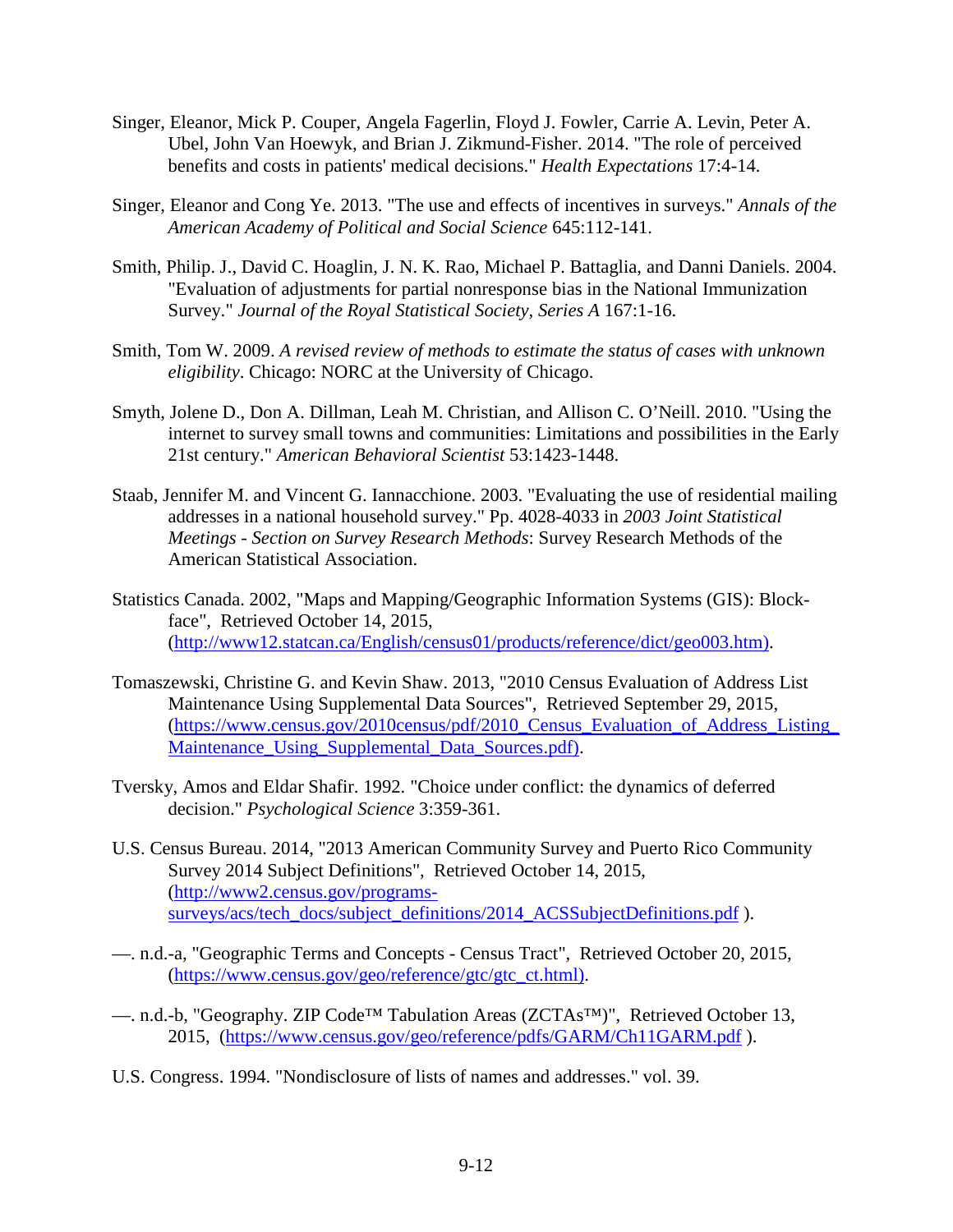- U.S. Office of Management and Budget. 2006, "Standards and Guidelines for Statistical Surveys"*,* Retrieved September 29, 2015, [\(www.whitehouse.gov/sites/default/files/omb/inforeg/statpolicy/standards\\_stat\\_surveys.p](http://www.whitehouse.gov/sites/default/files/omb/inforeg/statpolicy/standards_stat_surveys.pdf)) [df\).](http://www.whitehouse.gov/sites/default/files/omb/inforeg/statpolicy/standards_stat_surveys.pdf))
- U.S. Postal Service. 2004, "National Change of Address. Frequently Asked Questions"*,* Retrieved October 20, 2015, [\(http://www.nationalchangeofaddress.com/FAQs.html\).](http://www.nationalchangeofaddress.com/FAQs.html))
- —. 2008, "Intelligent Mail® Barcode Questions & Answers"*,* Retrieved October 20, 2015, [\(https://ribbs.usps.gov/onecode\\_solution/documents/tech\\_guides/USPSIMB\\_QandA.pdf\).](https://ribbs.usps.gov/onecode_solution/documents/tech_guides/USPSIMB_QandA.pdf))
- —. 2013a, "CDS User Guide"*,* Retrieved September 29, 2015, [\(http://ribbs.usps.gov/cds/documents/tech\\_guides/CDS\\_USER\\_GUIDE.PDF\).](http://ribbs.usps.gov/cds/documents/tech_guides/CDS_USER_GUIDE.PDF))
- —. 2013b, "Highway Contract Routes-Contract Delivery Service. Handbook SP-1"*,* Retrieved September 29, 2015, [\(http://about.usps.com/handbooks/sp1.pdf\).](http://about.usps.com/handbooks/sp1.pdf))
- —. 2013c, "Postal Terms"*,* Retrieved September 28, 2015, [\(https://about.usps.com/publications/pub32/pub32\\_terms.htm\).](https://about.usps.com/publications/pub32/pub32_terms.htm))
- —. 2014a, "2014 Annual Report to Congress"*,* Retrieved September 29, 2015, [\(https://about.usps.com/publications/annual-report-comprehensive-statement-](https://about.usps.com/publications/annual-report-comprehensive-statement-2014/annual-report-comprehensive-statement-2014.pdf))[2014/annual-report-comprehensive-statement-2014.pdf\).](https://about.usps.com/publications/annual-report-comprehensive-statement-2014/annual-report-comprehensive-statement-2014.pdf))
- —. 2014b, "LACS Link(R)"*,* Retrieved October 20, 2015, [\(https://ribbs.usps.gov/index.cfm?page=lacslink\).](https://ribbs.usps.gov/index.cfm?page=lacslink))
- —. 2015a, "508 Recipient Services"*,* Retrieved October 20, 2015, [\(http://pe.usps.gov/text/dmm300/508.htm](http://pe.usps.gov/text/dmm300/508.htm) ).
- —. 2015b, "Address Information System Products Technical Guide"*,* Retrieved September 29, 2015, [\(https://ribbs.usps.gov/addressing/documents/tech\\_guides/pubs/AIS.PDF\).](https://ribbs.usps.gov/addressing/documents/tech_guides/pubs/AIS.PDF))
- —. 2015c, "DSF2® License Agreement. Version 19"*,* Retrieved October 13, 2015, [\(https://ribbs.usps.gov/dsf2/documents/tech\\_guides/DSF2LICA.PDF\).](https://ribbs.usps.gov/dsf2/documents/tech_guides/DSF2LICA.PDF))
- —. n.d.-a, "CDS Brochure"*,* Retrieved September 28, 2015, [\(https://ribbs.usps.gov/cds/documents/tech\\_guides/CDSBrochure.pdf\).](https://ribbs.usps.gov/cds/documents/tech_guides/CDSBrochure.pdf))
- —. n.d.-b, "U.S. Postal Service Standard Mailboxes, Curbside"*,* Retrieved October 20, 2015, [\(https://about.usps.com/publications/engineering-standards-specifications/spusps-std-](https://about.usps.com/publications/engineering-standards-specifications/spusps-std-7b01/welcome.html))[7b01/welcome.html\).](https://about.usps.com/publications/engineering-standards-specifications/spusps-std-7b01/welcome.html))
- Valassis Lists, Inc. 2011, "Understanding Saturation Mail Terminology"*,* Retrieved October 14, 2015, [\(http://www.valassislists.com/glossary.php](http://www.valassislists.com/glossary.php) ).
- Valliant, Richard, Jill A. Dever, and Frauke Kreuter. 2013. *Practical Tools for Designing and Weighting Survey Samples*. New York: Springer.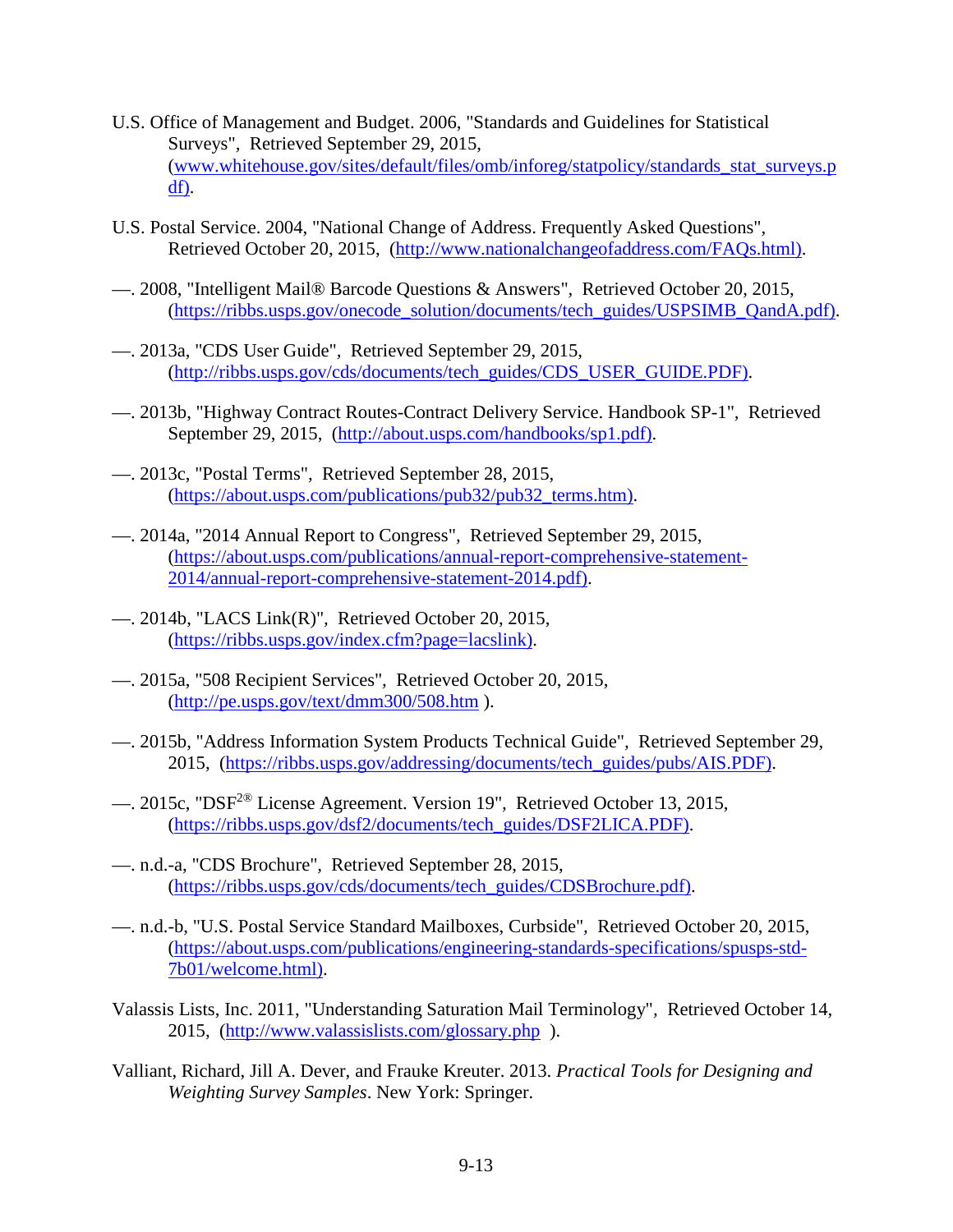- Valliant, Richard, Frost Hubbard, Sunghee Lee, and Chiungwen Chang. 2014. "Efficient use of commercial lists in U.S. household sampling." *Journal of Survey Statistics and Methodology* 2:182-209.
- Voogt, Robert J. J. and Willem E. Saris. 2005. "Mixed mode designs: Finding the balance between nonresponse bias and mode effects." *Journal of Official Statistics* 21:367-387.
- Ward, Mary H., John. R. Nuckols, Jim Giglierano, Matthew R. Bonner, Calvin F. Wolter, Matthew Airola, Wende Mix, Joanne S. Colt, and Patricia Hartge. 2005. "Positional accuracy of two methods of geocoding." *Epidemiology* 16:542-7.
- WhiteHouse.gov. 2006, "Office of Management and Budget Standards and Guidelines for Statistical Surveys"*,* Retrieved October 14, 2015, [\(http://www.whitehouse.gov/sites/default/files/omb/inforeg/statpolicy/standards\\_stat\\_sur](http://www.whitehouse.gov/sites/default/files/omb/inforeg/statpolicy/standards_stat_surveys.pdf)) [veys.pdf\).](http://www.whitehouse.gov/sites/default/files/omb/inforeg/statpolicy/standards_stat_surveys.pdf))
- Williams, Douglas, J. Michael Brick, Jill M. Montaquila, and Daifeng Han. 2014. "Effects of screening questionnaires on response in a two-phase postal survey." *International Journal of Social Research Methodology*:1-17.
- Ying, Star. 2012, "Identifying excluded from delivery statistics records that elude the American Community Survey housing unit frame filters. Final Report"*,* Retrieved September 28, 2015, [\(http://www.census.gov/content/dam/Census/library/working](http://www.census.gov/content/dam/Census/library/working-papers/2012/acs/2012_Ying_01.pdf))[papers/2012/acs/2012\\_Ying\\_01.pdf\).](http://www.census.gov/content/dam/Census/library/working-papers/2012/acs/2012_Ying_01.pdf))
- Yu, Julie and Harris Cooper. 1983. "A Quantitative Review of Research Design Effects on Response Rates to Questionnaires." *Journal of Marketing Research* 20:36-44.
- Zandbergen, Paul A. 2008. "A comparison of address point, parcel, and street geocoding techniques." *Computers, Environment and Urban Systems* 32:214-232.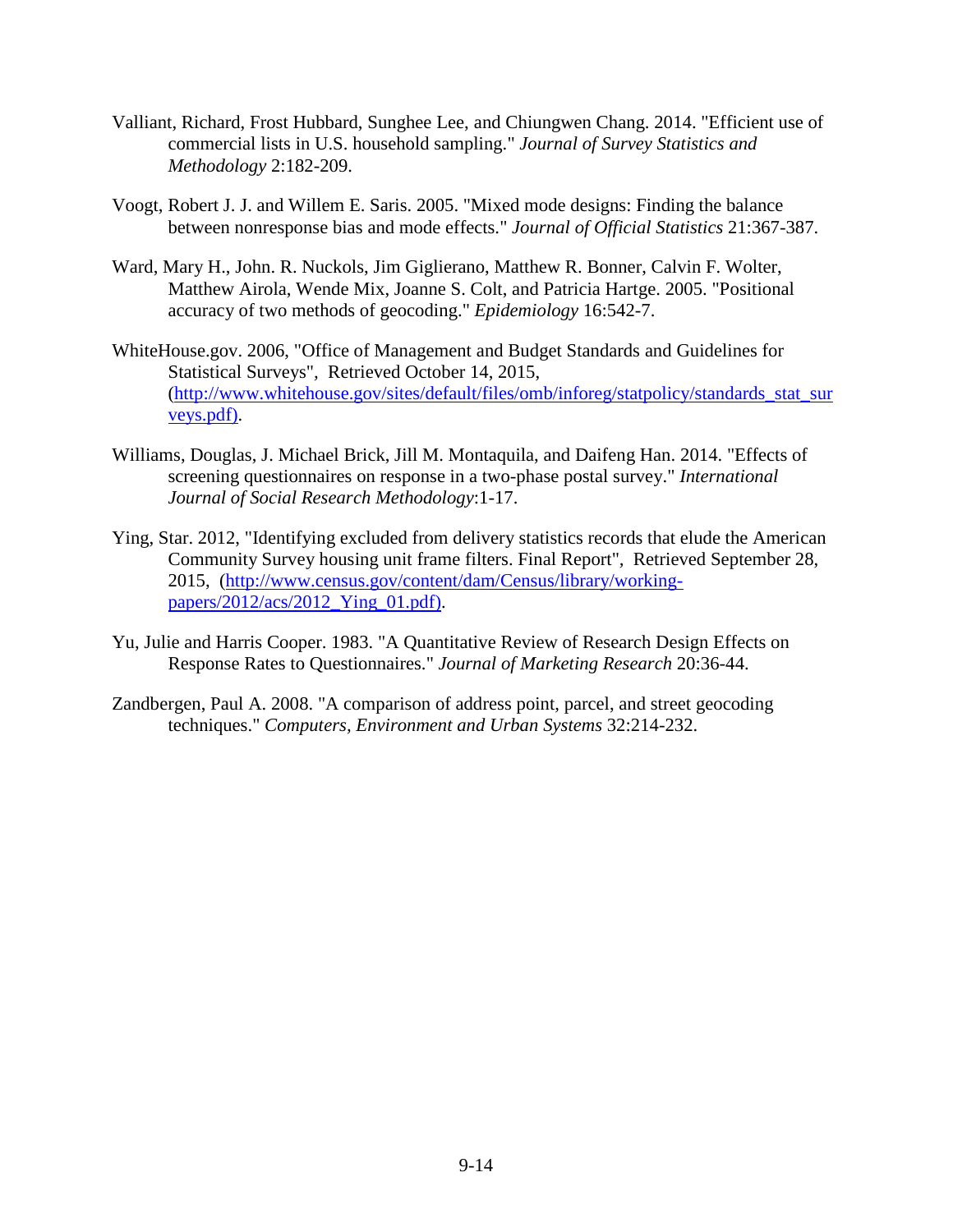#### **APPENDIX A DEFINITIONS**

Address-based sampling requires some terminology associated with the address frames and associated methods. Although many terms and definitions in this appendix are also appropriate to survey sampling or survey methodology generally, they are contextualized here in the design and implementation of ABS studies. The terms are listed alphabetically to simplify searching. Each term has an indicator describing the section(s) where the term is used. Each definition contains a reference, where appropriate. Useful sources for ABS terms include USPS (2013c), AAPOR (2015), and U.S. Census Bureau (2014).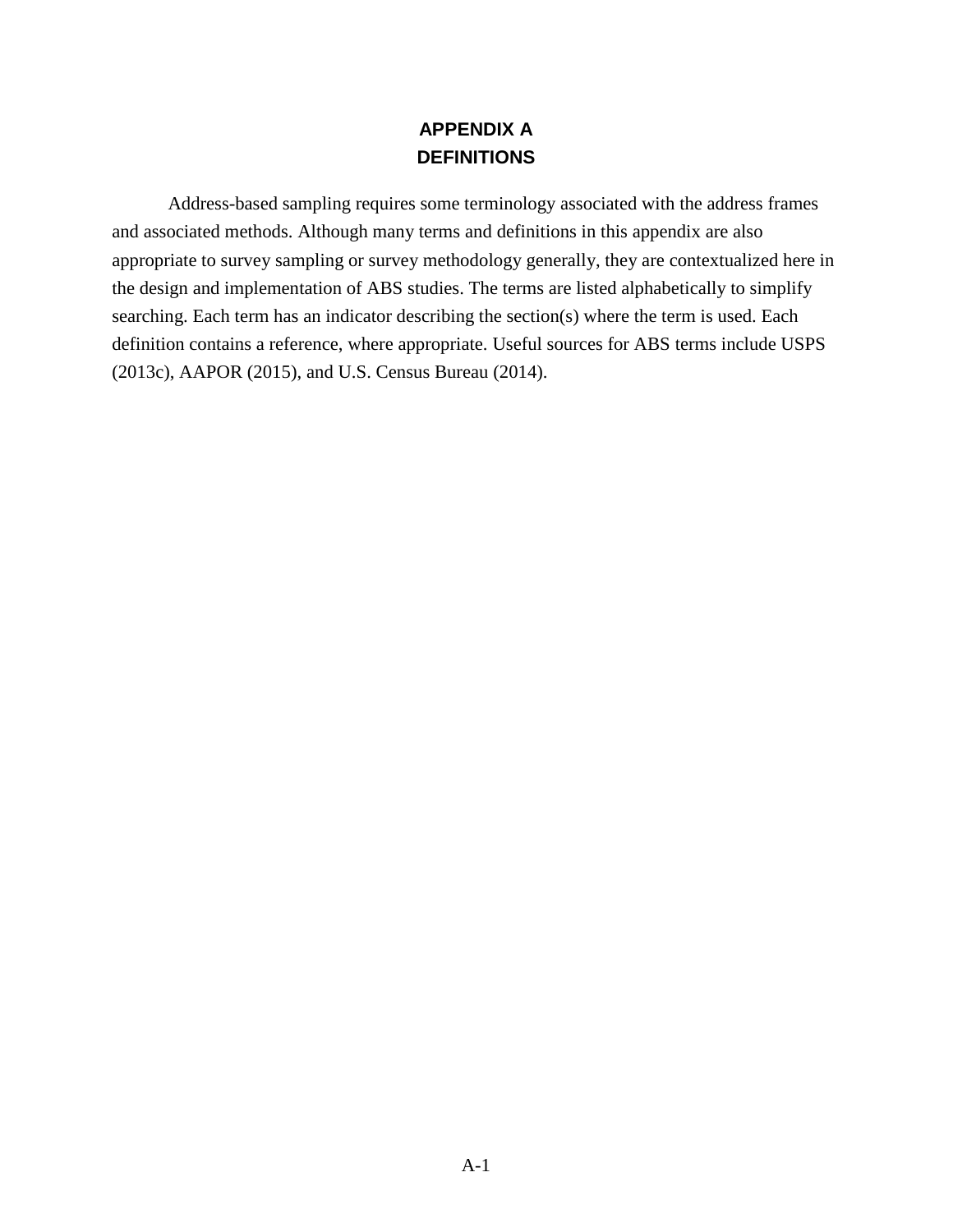#### **Table A-1. ABS Definitions**

A-2

| <b>Term</b>                                     | <b>Theme/Sections</b> | <b>Definition</b>                                                                                                                                                                                                                                                                                                                                                                                                                                                                                                                                                                                                                                                                                                            | <b>Notes and Sources</b>                                                                                |
|-------------------------------------------------|-----------------------|------------------------------------------------------------------------------------------------------------------------------------------------------------------------------------------------------------------------------------------------------------------------------------------------------------------------------------------------------------------------------------------------------------------------------------------------------------------------------------------------------------------------------------------------------------------------------------------------------------------------------------------------------------------------------------------------------------------------------|---------------------------------------------------------------------------------------------------------|
| Address-based<br>sampling                       | ABS itself            | (1) The sampling of addresses from a database of near-universal<br>coverage of residential households based on an address database, not the<br>traditional counting and listing approach. (2) The growth of database<br>technology has allowed for the development and maintenance of large,<br>computerized address databases                                                                                                                                                                                                                                                                                                                                                                                               | 1. Link and Lai (2011)<br>2. Link et al. (2008)                                                         |
| <b>Address Coverage</b><br>Enhancement<br>(ACE) | Survey sampling       | The ACE procedure is used at Westat to determine which addresses<br>were omitted from an ABS frame, and involves listing a sample of<br>blocks similar to the CI procedure at the U.S. Census Bureau.                                                                                                                                                                                                                                                                                                                                                                                                                                                                                                                        | http://www.copafs.org/UserFiles/file/fcsm/<br>C1_Dohrmann_2013FCSM.pdf<br>(Dohrmann and Sigman 2013)    |
| Address<br>components                           | CDS elements          | City-style addresses in the United States are composed of street number,<br>street direction prefix, street name, street type, and street direction<br>suffix.                                                                                                                                                                                                                                                                                                                                                                                                                                                                                                                                                               |                                                                                                         |
| Address group                                   | CDS elements          | Geographical areas that are considered for CDS updates and<br>qualification: (1) City Carrier Residence Only, (2) City Carrier Business,<br>(3) City Carrier Combination Residence and Business, (4) Post Office<br>Box, (5) Rural Route and Contract Delivery Service Route, and (6)<br>Combined Delivery Type                                                                                                                                                                                                                                                                                                                                                                                                              | <b>USPS</b> (2013a)                                                                                     |
| Address<br>information system<br>(AIS)          | CDS elements          | The USPS AIS is a set of databases containing all delivery addresses and<br>related statistics. Products under the AIS heading are the "carrier route<br>product," "city state product," "delivery statistics product," "eLOT<br>product," "5-digit ZIP product," "Z4CHANGE product," "ZIP+4<br>product," "ZIPMOVE product"                                                                                                                                                                                                                                                                                                                                                                                                  | https://ribbs.usps.gov/addressing/document<br>s/tech_guides/pubs/AIS.PDF (U.S. Postal<br>Service 2015b) |
| Address<br>Management<br>System (AMS)           | CDS elements          | (1) The national USPS database of every delivery address with its<br>associated ZIP Code, ZIP+4 Code, and city/state name that serves as the<br>foundation of data for all address correction tools. (2) A stand-alone<br>Special Service available for a fee that mailers use to correct name and<br>address lists, to correct occupant lists, to sort mailing list addresses to<br>the finest possible ZIP Code level, or to sort mailing lists on cards by 5-<br>digit ZIP Code. The Special Service includes address management<br>products such as software and database files (e.g., Delivery Point<br>Validation (DPV)). USPS also provides address changes to election<br>boards and voter registration commissions. | https://about.usps.com/publications/pub32/<br>pub32 terms.htm (U.S. Postal Service<br>2013c             |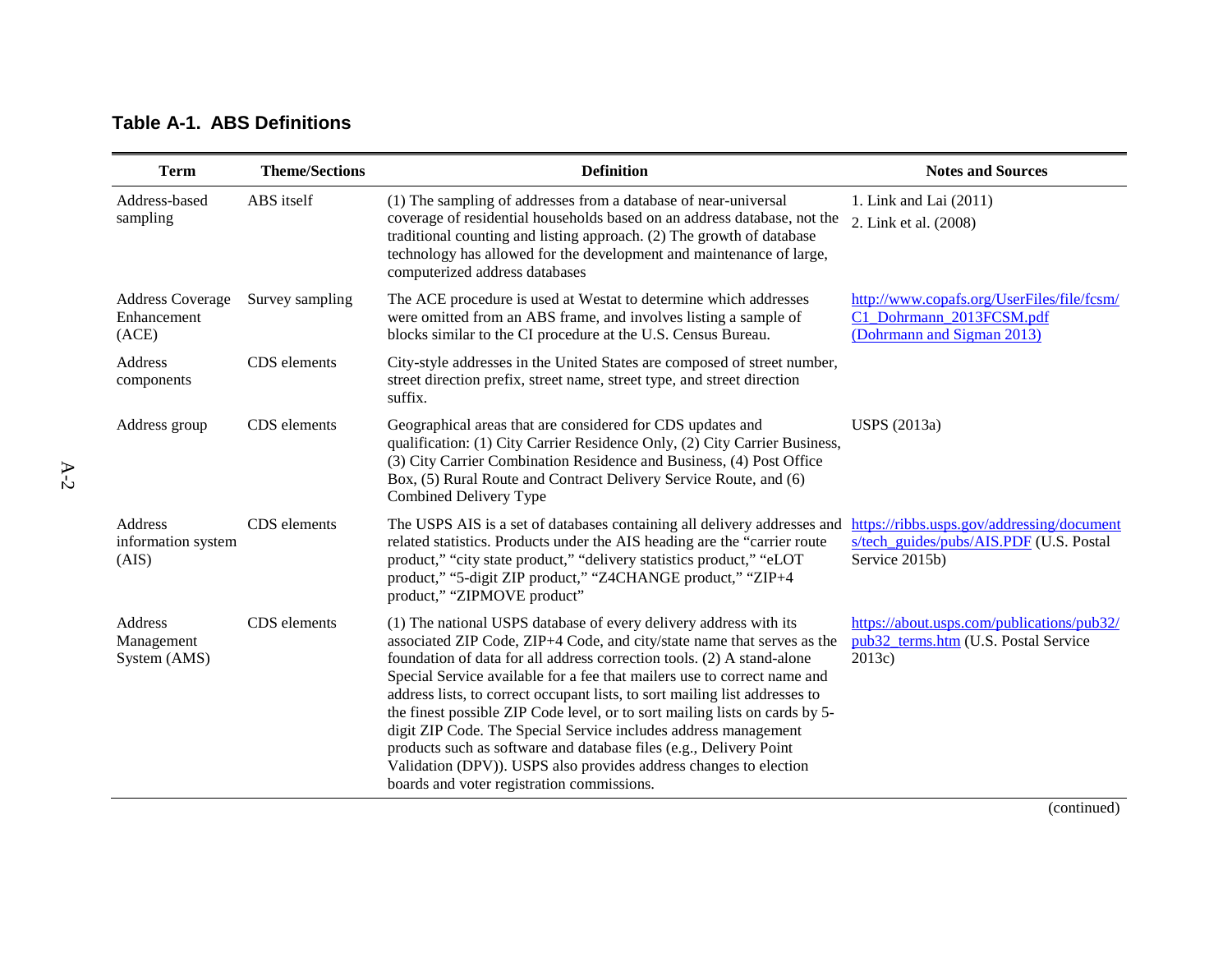|  |  |  | Table A-1. ABS Definitions (continued) |
|--|--|--|----------------------------------------|
|--|--|--|----------------------------------------|

| <b>Term</b>                                                    | <b>Theme/Sections</b>                                                                    | <b>Definition</b>                                                                                                                                                                                                                                                                                                                     | <b>Notes and Sources</b>                                                                       |
|----------------------------------------------------------------|------------------------------------------------------------------------------------------|---------------------------------------------------------------------------------------------------------------------------------------------------------------------------------------------------------------------------------------------------------------------------------------------------------------------------------------|------------------------------------------------------------------------------------------------|
| <b>Address Parsing</b>                                         | CDS elements                                                                             | Separating a full address into its component street number, street<br>direction prefix, street name, street type, and street direction suffix                                                                                                                                                                                         |                                                                                                |
| Address<br>Standardization                                     | Survey sampling                                                                          | The process of comparing parsed address components to valid values<br>and formatting constraints and updating spelling and capitalization<br>where necessary                                                                                                                                                                          |                                                                                                |
| Address throwback CDS elements<br>indicator, or<br>"throwback" |                                                                                          | Indicates that the particular city-style address receives the mail at a P.O.<br>Box rather than the residential address per the customer's request. The<br>customer who lives at 5 Main St. also has a P.O. Box. The customer has<br>asked the USPS to deliver their mail to their P.O. Box rather than his or<br>her street address. | http://www.valassislists.com/glossary.php<br>(Valassis Lists 2011)                             |
| Appending                                                      | Survey sampling                                                                          | Adding fields to enrich or enhance a data set. Examples would be<br>telephone numbers or extant demographic information.                                                                                                                                                                                                              |                                                                                                |
| Area probability                                               | Designing and<br>Implementing<br>Address-based<br><b>Sampling Surveys</b><br>(Section 4) | Multistage survey designs where nested geographies are selected with<br>known probabilities to reduce travel and frame construction.                                                                                                                                                                                                  | Kish (1965)                                                                                    |
| Area Segments                                                  | Survey sampling                                                                          | Geographical areas usually constructed from Census geographies in the<br>United States that constitute the penultimate cluster in a multistage area-<br>probability design. Housing units are then selected within area segments.                                                                                                     | Kish (1965)                                                                                    |
| Avidity bias                                                   | Designing and<br>Implementing<br>Address-based<br><b>Sampling Surveys</b><br>(Section 4) | The over-representation of interested or motivated parties in a survey                                                                                                                                                                                                                                                                |                                                                                                |
| <b>Block</b>                                                   | Geographies                                                                              | Census blocks, the smallest geographic area for which the Census<br>Bureau collects and tabulates decennial census data, are formed by<br>streets, roads, railroads, streams and other bodies of water, other visible<br>physical and cultural features, and the legal boundaries shown on Census<br>Bureau maps.                     | https://www.census.gov/geo/reference/pdfs<br>/GARM/Ch11GARM.pdf (U.S. Census<br>Bureau n.d.-b) |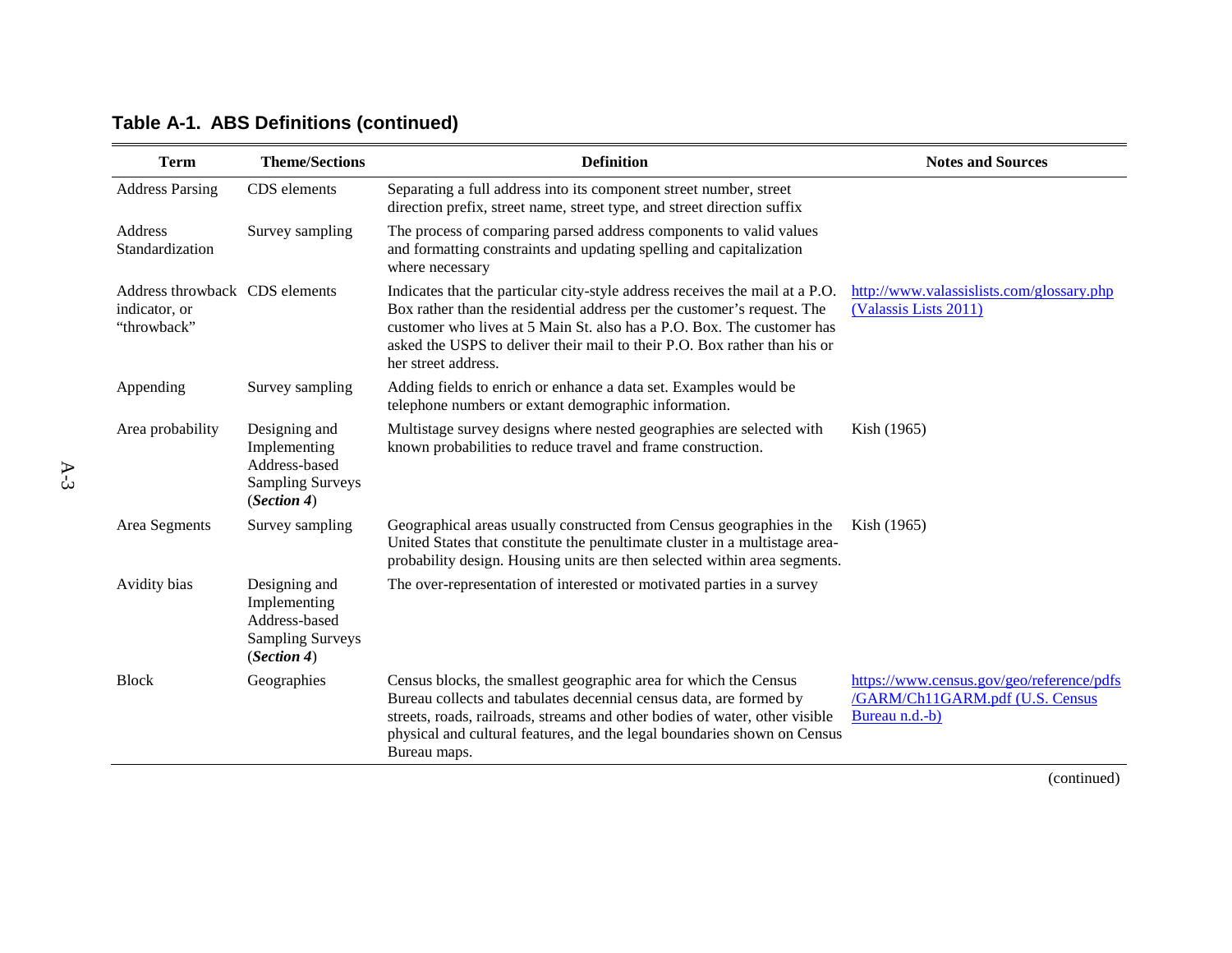| <b>Term</b>        | <b>Theme/Sections</b> | <b>Definition</b>                                                                                                                                                                                                                                                                                                                                                                                                                                                                                                                                                                                                                                                                                                                                                                                                                                                                                                                                                                                                                                                                                                                                                                                                                                                                                                                                                                                                                                                                                                                 | <b>Notes and Sources</b>                                                                                    |
|--------------------|-----------------------|-----------------------------------------------------------------------------------------------------------------------------------------------------------------------------------------------------------------------------------------------------------------------------------------------------------------------------------------------------------------------------------------------------------------------------------------------------------------------------------------------------------------------------------------------------------------------------------------------------------------------------------------------------------------------------------------------------------------------------------------------------------------------------------------------------------------------------------------------------------------------------------------------------------------------------------------------------------------------------------------------------------------------------------------------------------------------------------------------------------------------------------------------------------------------------------------------------------------------------------------------------------------------------------------------------------------------------------------------------------------------------------------------------------------------------------------------------------------------------------------------------------------------------------|-------------------------------------------------------------------------------------------------------------|
| <b>Block</b> face  | Geographies           | One side of a street between two consecutive intersections. For example,<br>a block-face can be one side of a city block.                                                                                                                                                                                                                                                                                                                                                                                                                                                                                                                                                                                                                                                                                                                                                                                                                                                                                                                                                                                                                                                                                                                                                                                                                                                                                                                                                                                                         | http://www12.statcan.ca/English/census01/<br>products/reference/dict/geo003.htm<br>(Statistics Canada 2002) |
| Block group        | Geographies           | Block Groups (BGs) are statistical divisions of census tracts, are<br>generally defined to contain between 600 and 3,000 people, and are used<br>to present data and control block numbering. A block group consists of<br>clusters of blocks within the same census tract that have the same first<br>digit of their four-digit census block number. For example, blocks 3001,<br>3002, 3003,, 3999 in census tract 1210.02 belong to BG 3 in that<br>census tract. Most BGs were delineated by local participants in the<br>Census Bureau's Participant Statistical Areas Program. The Census<br>Bureau delineated BGs only where a local or tribal government declined<br>to participate, and a regional organization or State Data Center was not<br>available to participate. A BG usually covers a contiguous area. Each<br>census tract contains at least one BG, and BGs are uniquely numbered<br>within the census tract. Within the standard census geographic hierarchy,<br>BGs never cross state, county, or census tract boundaries but may cross<br>the boundaries of any other geographic entity. Tribal census tracts and<br>tribal BGs are separate and unique geographic areas defined within<br>federally recognized American Indian reservations and can cross state<br>and county boundaries (see "Tribal Census Tract" and "Tribal Block<br>Group"). The tribal census tracts and tribal block groups may be<br>completely different from the census tracts and block groups defined by<br>state and county | https://www.census.gov/geo/reference/gtc/<br>gtc_bg.html (U.S. Census Bureau n.d.-b)                        |
| Business indicator | CDS elements          | As indicated by delivery point usage code on CDS file, a B indicates an<br>address is primarily used for business                                                                                                                                                                                                                                                                                                                                                                                                                                                                                                                                                                                                                                                                                                                                                                                                                                                                                                                                                                                                                                                                                                                                                                                                                                                                                                                                                                                                                 | https://ribbs.usps.gov/cds/documents/tech_<br>guides/CDS_USER_GUIDE.PDF (U.S.<br>Postal Service 2013a)      |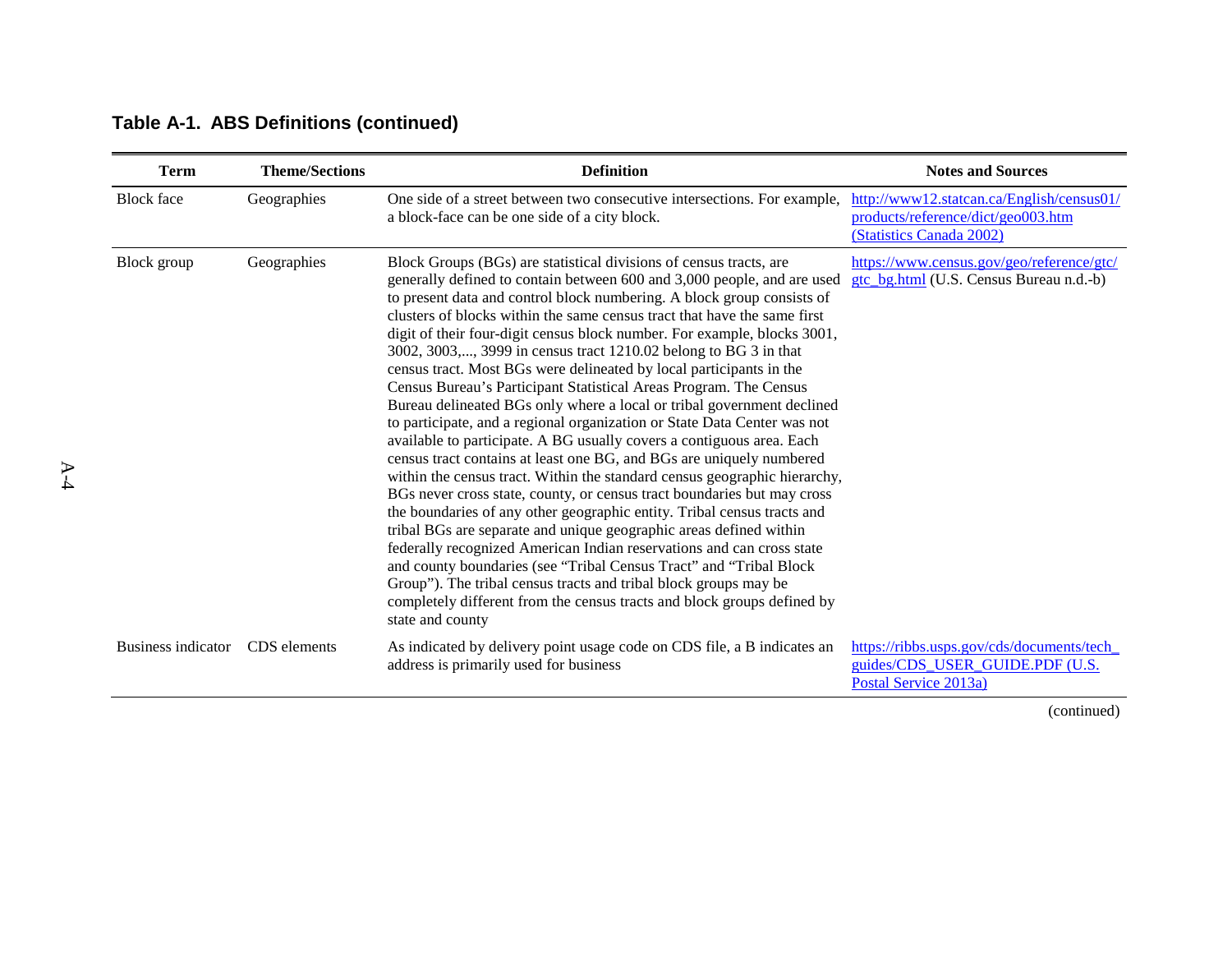| <b>Term</b>                         | <b>Theme/Sections</b> | <b>Definition</b>                                                                                                                                                                                                                                                                                                                                                                                                                                                                                                                                                                                                                                                                                                                                                                                                                                                                                                                                                                                            | <b>Notes and Sources</b>                                                                                                                                                               |
|-------------------------------------|-----------------------|--------------------------------------------------------------------------------------------------------------------------------------------------------------------------------------------------------------------------------------------------------------------------------------------------------------------------------------------------------------------------------------------------------------------------------------------------------------------------------------------------------------------------------------------------------------------------------------------------------------------------------------------------------------------------------------------------------------------------------------------------------------------------------------------------------------------------------------------------------------------------------------------------------------------------------------------------------------------------------------------------------------|----------------------------------------------------------------------------------------------------------------------------------------------------------------------------------------|
| Carrier route                       | Geographies           | (1) A postal carrier route is the group of addresses to which the USPS<br>assigns the same code to aid in mail delivery. These codes are 9 digits<br>long, with 5 numbers for the ZIP Code, one letter for the carrier route<br>type (explained below), and 3 numbers for the carrier route code. For<br>example "05055R003" or "12508C007." Typically, each carrier route is<br>related to where a particular mail carrier delivers. There are<br>approximately 600,000 unique carrier routes in the US. Of these,<br>approximately half are assigned to post-office boxes, leaving<br>approximately 300,000 that represent boundaries or delivery areas.<br>These numbers fluctuate from month to month. Because there are<br>approximately 40,000 valid ZIP Codes in the United States, each ZIP<br>Code averages 15 carrier routes. Obviously any particular ZIP Code<br>could have many more or many fewer than this average. (2) Four<br>character identifier of carrier-route ID present on CDS file. | 1. CDS User Guide<br>https://ribbs.usps.gov/cds/documents/tech_<br>guides/CDS_USER_GUIDE.PDF (U.S.<br>Postal Service 2013a)<br>2. http://www.carrierroutes.com/<br>(carrierroutes.com) |
| Computer delivery<br>sequence (CDS) | Databases             | Computerized delivery sequence; CDS is a USPS updating service for<br>the geography owned by a USPS client that contains 100% of all<br>deliverable physical locations of addresses or P.O. Boxes the USPS<br>maintains for a carrier route. Available only to qualified CDS list owners<br>and only for the geographies they own. CDS can refer to the file or the<br>service that creates it.                                                                                                                                                                                                                                                                                                                                                                                                                                                                                                                                                                                                              | Valassis presentation 10/14/14<br>(proprietary)                                                                                                                                        |
| CDS licenses                        | CDS elements          | The USPS issues a limited number of nonexclusive licenses (currently<br>nine) to private sector service companies that use the file to provide<br>large volume mailers with list services. These services include address<br>validation and standardization that improve address hygiene, carrier<br>walk sequence coding, application of 9-digit ZIP Codes and carrier route<br>coding, and identification of seasonal addresses. These services increase<br>the deliverability of the mailer's list by identifying undeliverable<br>addresses and reduce the expense of mailing undeliverable pieces.                                                                                                                                                                                                                                                                                                                                                                                                      | CDS User Guide<br>https://ribbs.usps.gov/cds/documents/tech<br>guides/CDS USER GUIDE.PDF (U.S.<br>Postal Service 2013a)                                                                |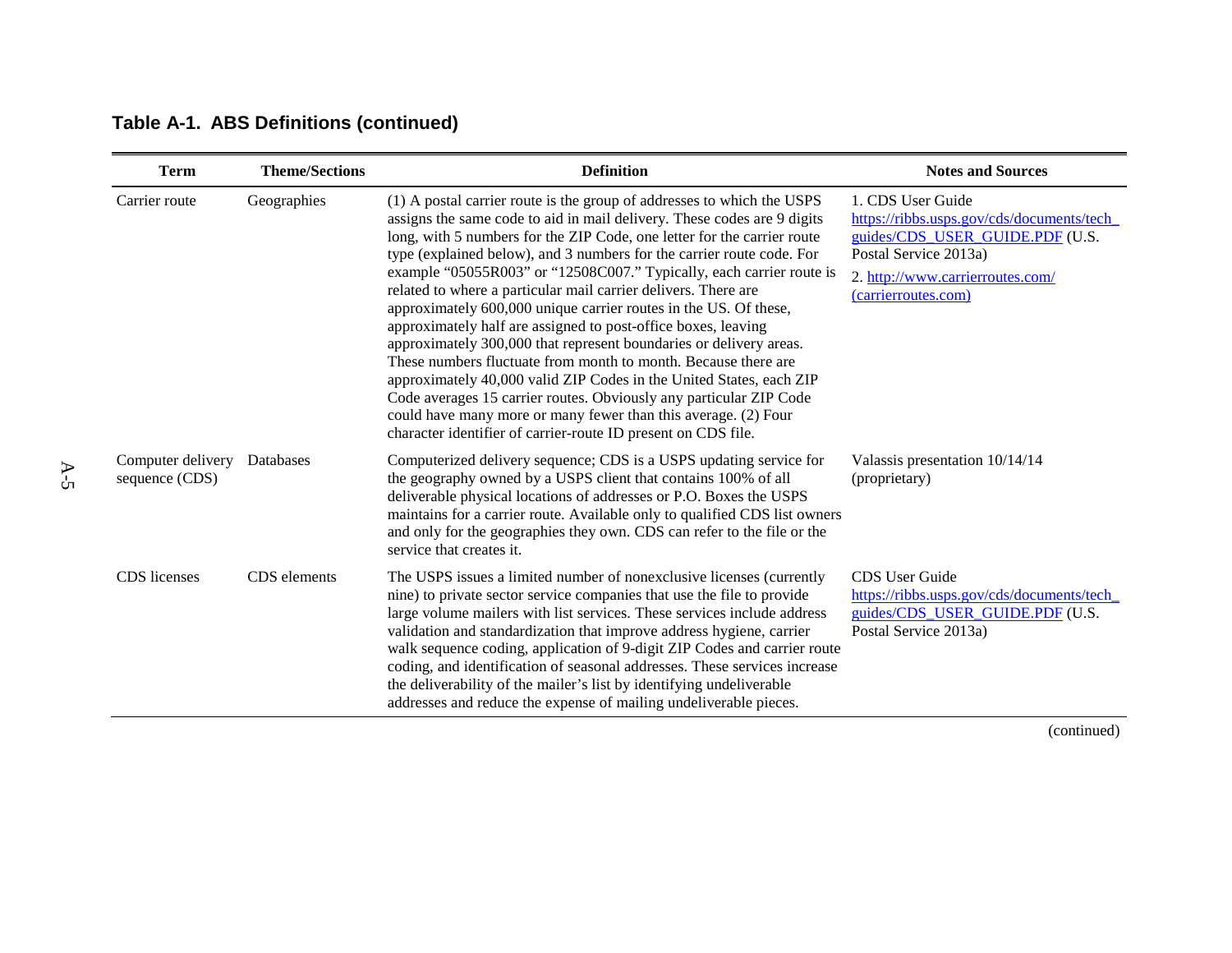| <b>Term</b>                                                        | <b>Theme/Sections</b> | <b>Definition</b>                                                                                                                                                                                                                                                                                                                                                                                                                                                                                                          | <b>Notes and Sources</b>                                                                                |
|--------------------------------------------------------------------|-----------------------|----------------------------------------------------------------------------------------------------------------------------------------------------------------------------------------------------------------------------------------------------------------------------------------------------------------------------------------------------------------------------------------------------------------------------------------------------------------------------------------------------------------------------|---------------------------------------------------------------------------------------------------------|
| CDS qualifications CDS elements                                    |                       | A licensee receives weekly CDS updates if they have 90% of a ZIP<br>Code carrier-route grouping; CDS ownership is granted once they are<br>"qualified"                                                                                                                                                                                                                                                                                                                                                                     | Valassis presentation 10/14/14<br>(proprietary)                                                         |
| Check for Housing Survey sampling<br><b>Units Missed</b><br>(CHUM) |                       | CHUM is a procedure designed by RTI for giving housing units not on<br>the address frame a chance of selection; one portion of the CHUM<br>procedure is similar to the half-open interval procedure in that it checks<br>for missed units near a selected ABS address, and another portion<br>verifies that housing units in blocks without ABS addresses have a<br>chance of selection.                                                                                                                                   | https://fcsm.sites.usa.gov/files/2014/05/C1<br>McMichael 2013FCSM.pdf (McMichael<br>et al. 2014)        |
| Coverage<br>Improvement (CI)                                       | Survey sampling       | The Coverage Improvement (CI) Frame is a linking procedure that<br>requires listing a sample of blocks to determine which addresses were<br>omitted from the ABS frame. The CI frame is currently used at the<br>Census Bureau.                                                                                                                                                                                                                                                                                            |                                                                                                         |
| City-State file                                                    | CDS elements          | A product in the AIS system, The City State portion of the City State<br>product is a comprehensive list of ZIPTM Codes and the city, county, and<br>post office names associated with those ZIP Codes. It can be used to<br>validate the city name and ZIP Code that is part of a mailing address,<br>and as a link between other AIS product data. Other portions of the file<br>are for changes to ZIP Codes, street name aliases, P.O. Box Only<br>addresses, and ZIP Code seasons for delivery to seasonal addresses. | https://ribbs.usps.gov/addressing/document<br>s/tech_guides/pubs/AIS.PDF (U.S. Postal<br>Service 2015b) |
| City-style address                                                 | CDS elements          | The Census Bureau classifies housing unit and group quarter addresses<br>that have a house number and street name address as city-style<br>addresses, which may be used for mailing and emergency services                                                                                                                                                                                                                                                                                                                 | http://www.census.gov/geo/gssi/pdfs/Irby_<br><b>CAS</b> Presentation 2011.pdf                           |
| Clandestine<br>Household                                           | Survey sampling       | A household sharing an address with another, often through nonstandard<br>means (e.g., basement, attic, or garage apartment)                                                                                                                                                                                                                                                                                                                                                                                               |                                                                                                         |
| Commercial Mail<br>Receiving Agency<br>(CMRA)                      | CDS elements          | A CMRA, also known as a mail drop, typically operates as a Private<br>Mail Box Operator. A customer of a CMRA can receive mail and other<br>deliveries at the street address of the CMRA rather than the customer's<br>own street address. Depending on the agreement between the customer<br>and the CMRA, the CMRA can forward the mail to the customer or hold<br>it for pickup                                                                                                                                         | http://pe.usps.gov/text/dmm300/508.htm<br>(U.S. Postal Service 2015a)                                   |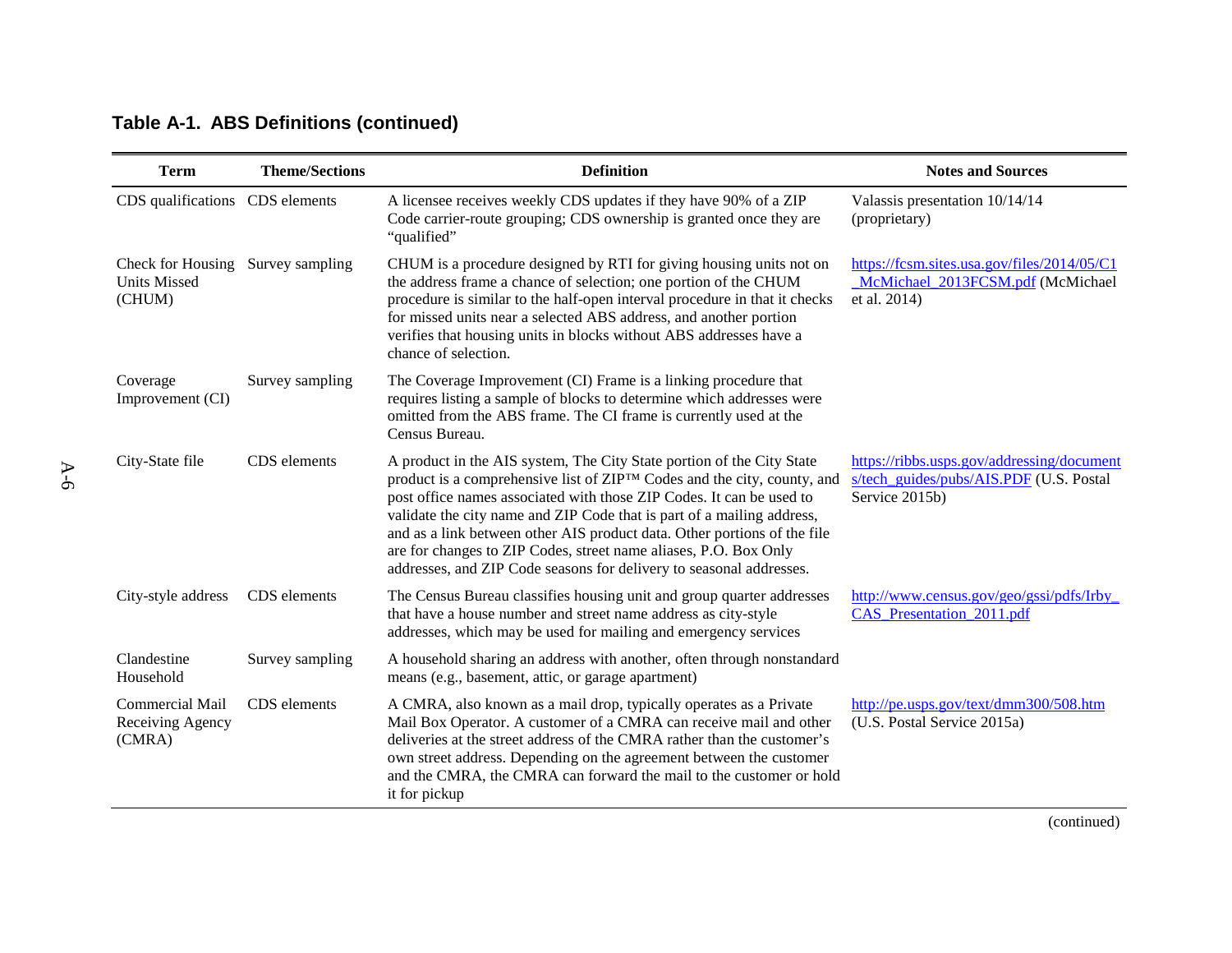| <b>Term</b>                        | <b>Theme/Sections</b> | <b>Definition</b>                                                                                                                                                                                                                                                                                                                                                                                                                                                                                                                                                                                                                                    | <b>Notes and Sources</b>                                                                                                                        |
|------------------------------------|-----------------------|------------------------------------------------------------------------------------------------------------------------------------------------------------------------------------------------------------------------------------------------------------------------------------------------------------------------------------------------------------------------------------------------------------------------------------------------------------------------------------------------------------------------------------------------------------------------------------------------------------------------------------------------------|-------------------------------------------------------------------------------------------------------------------------------------------------|
| Curb-side mailbox CDS elements     |                       | Curbside mailboxes are defined as any design of mailbox made to be<br>served by a carrier from a vehicle on any city, rural, or highway contract<br>route. This standard is not applicable to mailboxes intended for door<br>delivery service                                                                                                                                                                                                                                                                                                                                                                                                        | https://about.usps.com/publications/engine<br>ering-standards-specifications/spusps-std-<br>7b01/welcome.html (U.S. Postal Service<br>$n.d.-b)$ |
| College                            | CDS elements          | Some vendors can identify college addresses and note vacancy data for<br>them during the times of year when students are not in residence.                                                                                                                                                                                                                                                                                                                                                                                                                                                                                                           | Valassis layout                                                                                                                                 |
| Consumer<br>Databases              | Databases             | Market research companies (MSG, Targus, InfoGroup, Experian)<br>maintain files of household information from proprietary sources known<br>as "consumer databases."                                                                                                                                                                                                                                                                                                                                                                                                                                                                                   |                                                                                                                                                 |
| <b>Contact Mode</b>                | Survey sampling       | The mode in which a household is initially contacted, which may differ<br>from the mode by which a member of the household ultimately<br>completes an interview in a multimode survey.                                                                                                                                                                                                                                                                                                                                                                                                                                                               |                                                                                                                                                 |
| Conversions                        | Survey sampling       | When address components change, including ZIP Code, they are<br>considered "conversions" tracked via the LACS system. Conversions<br>primarily arise from the implementation of the 911 system, which<br>commonly involves changing rural-style addresses to city-style<br>addresses.                                                                                                                                                                                                                                                                                                                                                                | https://ribbs.usps.gov/index.cfm?page=lacs<br>link (U.S. Postal Service 2014b)                                                                  |
| Coverage                           | Survey sampling       | (1) The extent to which a sampling frame includes all members of the<br>target population, a measure of completeness. (2) The extent to which all<br>members of the target population have a one-to-one correspondence with<br>sampling units in the frame.                                                                                                                                                                                                                                                                                                                                                                                          |                                                                                                                                                 |
| Coverage threshold Survey sampling |                       | Coverage may be tested through the ratio of addresses on a specific<br>frame to what is believed to exist in reality in a given area, often from a<br>control count such as the United States Census or American Community<br>Survey. When designing address-based surveys, it is often necessary to<br>consider the minimum acceptable coverage ratio required to use a<br>particular address source; we can call that minimum coverage ratio the<br>"coverage threshold". Note that there may be other sources of error,<br>including geocoding error or vacant addresses, that may make coverage<br>appear to be different than it is in reality. | http://ocw.jhsph.edu/index.cfm/go/viewCo<br>urse/course/SurveyResearchDesign/course<br>Page/lectureNotes/ (JHSPHOPEN<br>Courseware 2011)        |

A-7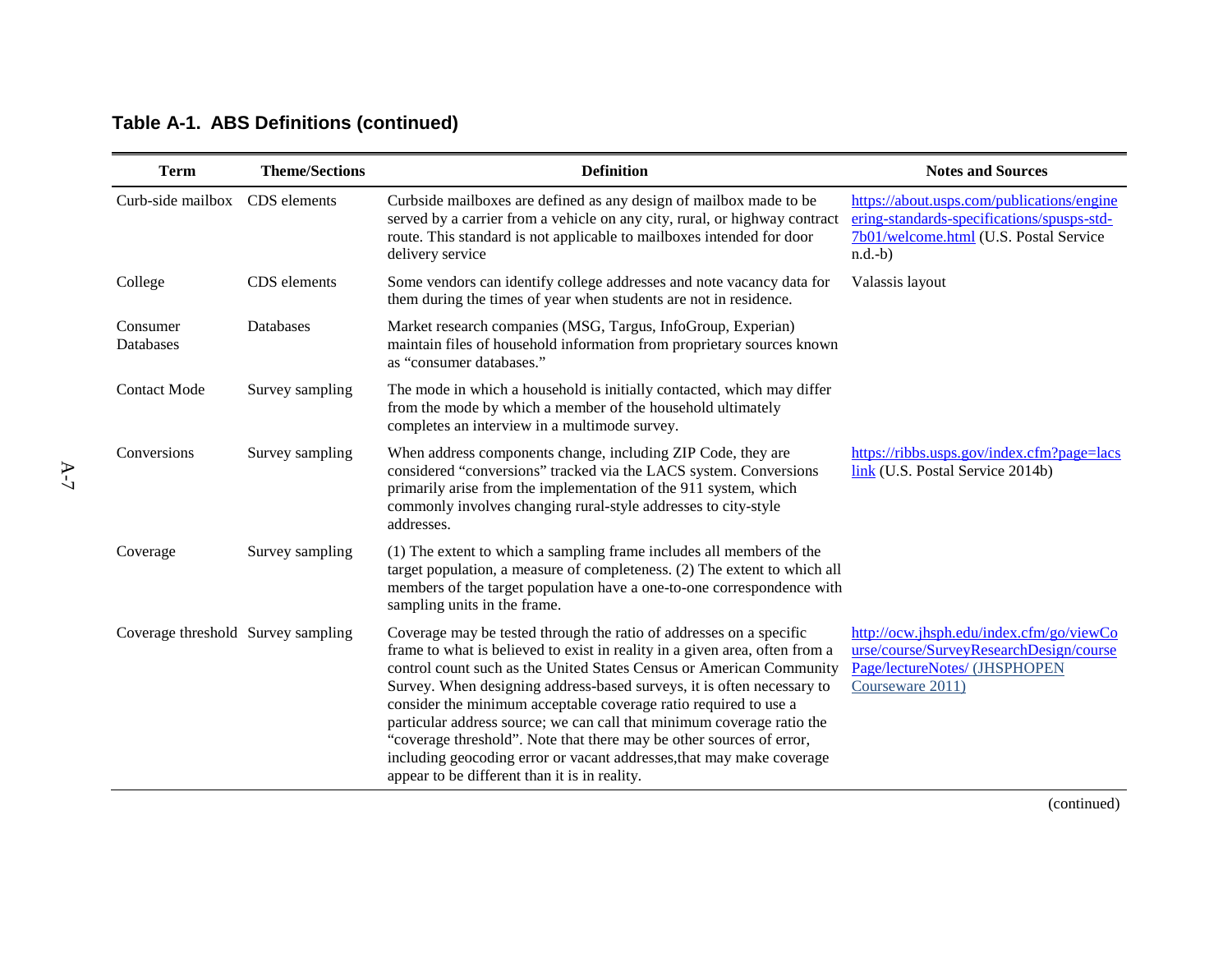| <b>Term</b>                              | <b>Theme/Sections</b>     | <b>Definition</b>                                                                                                                                                                                                                                                                                                                                                                                                                                                                                     | <b>Notes and Sources</b>                                                                                  |
|------------------------------------------|---------------------------|-------------------------------------------------------------------------------------------------------------------------------------------------------------------------------------------------------------------------------------------------------------------------------------------------------------------------------------------------------------------------------------------------------------------------------------------------------------------------------------------------------|-----------------------------------------------------------------------------------------------------------|
| Deduplication                            | Survey sampling           | The process of discovering and finding multiple instances of the same<br>entity in a database, and removing all but one. In an ABS environment<br>one could compare address components on multiple parsed address<br>records to find the potential for duplication. De-duplication can be<br>implemented as an application of statistical matching.                                                                                                                                                   |                                                                                                           |
| Delivery mode<br>type indicator          | CDS elements              | How the mail is delivered, which can be curbside, central, or other.                                                                                                                                                                                                                                                                                                                                                                                                                                  | https://about.usps.com/publications/pub32/<br>pub32 terms.htm (U.S. Postal Service<br>2013c               |
| Delivery point<br>(DP)                   | CDS elements              | (1) A single mailbox or other place to which mail is delivered. A street<br>address does not necessarily represent a single delivery point because a<br>street address such as one for an apartment building may have several<br>delivery points. (2) A specific set of digits between 00 and 99 assigned<br>to every address that is combined with the ZIP+4 Code to provide a<br>unique identifier for every delivery address. The DP is encoded within<br>the POSTNET or Intelligent Mail barcode. | https://about.usps.com/publications/pub32/<br>pub32 terms.htm (U.S. Postal Service<br>2013c               |
| Delivery point type CDS elements<br>code |                           | An alpha code indicating the category of the delivery point and its type<br>of service. City, rural, and contract delivery service routes include:<br>curbline; centralized box unit; centralized; other; and internal drop<br>addresses. There are also 11 categories within P.O. Box routes.                                                                                                                                                                                                        | Dohrmann et al. (2014)                                                                                    |
| Design weight                            | Weights and RR<br>Section | The design (sampling) weight equals the reciprocal of the inclusion<br>probability.                                                                                                                                                                                                                                                                                                                                                                                                                   | Kish (1965)                                                                                               |
| Drop count                               | CDS elements              | The number of delivery points at a given drop-stop or drop-point address<br>as indicated on the CDS.                                                                                                                                                                                                                                                                                                                                                                                                  | https://ribbs.usps.gov/cds/documents/tech<br>guides/CDS USER GUIDE.PDF (2013a)                            |
| Drop indicator                           | CDS elements              | A field on the CDS that is populated as "Y" if an address is a drop-stop<br>or drop-point.                                                                                                                                                                                                                                                                                                                                                                                                            | https://ribbs.usps.gov/cds/documents/tech<br>guides/CDS USER GUIDE.PDF (2013a)                            |
| Drop-point/Drop<br>unit/Drop-stop        | CDS elements              | A drop-point or drop-stop is an address associated with multiple housing<br>units, but which contains no unit designations. Although there is<br>information regarding the number of units at the address, there is no<br>information on the particular unit numbering scheme.                                                                                                                                                                                                                        | https://www.amstat.org/sections/srms/proc<br>eedings/y2012/files/305686_75228.pdf<br>(Dekker et al. 2012) |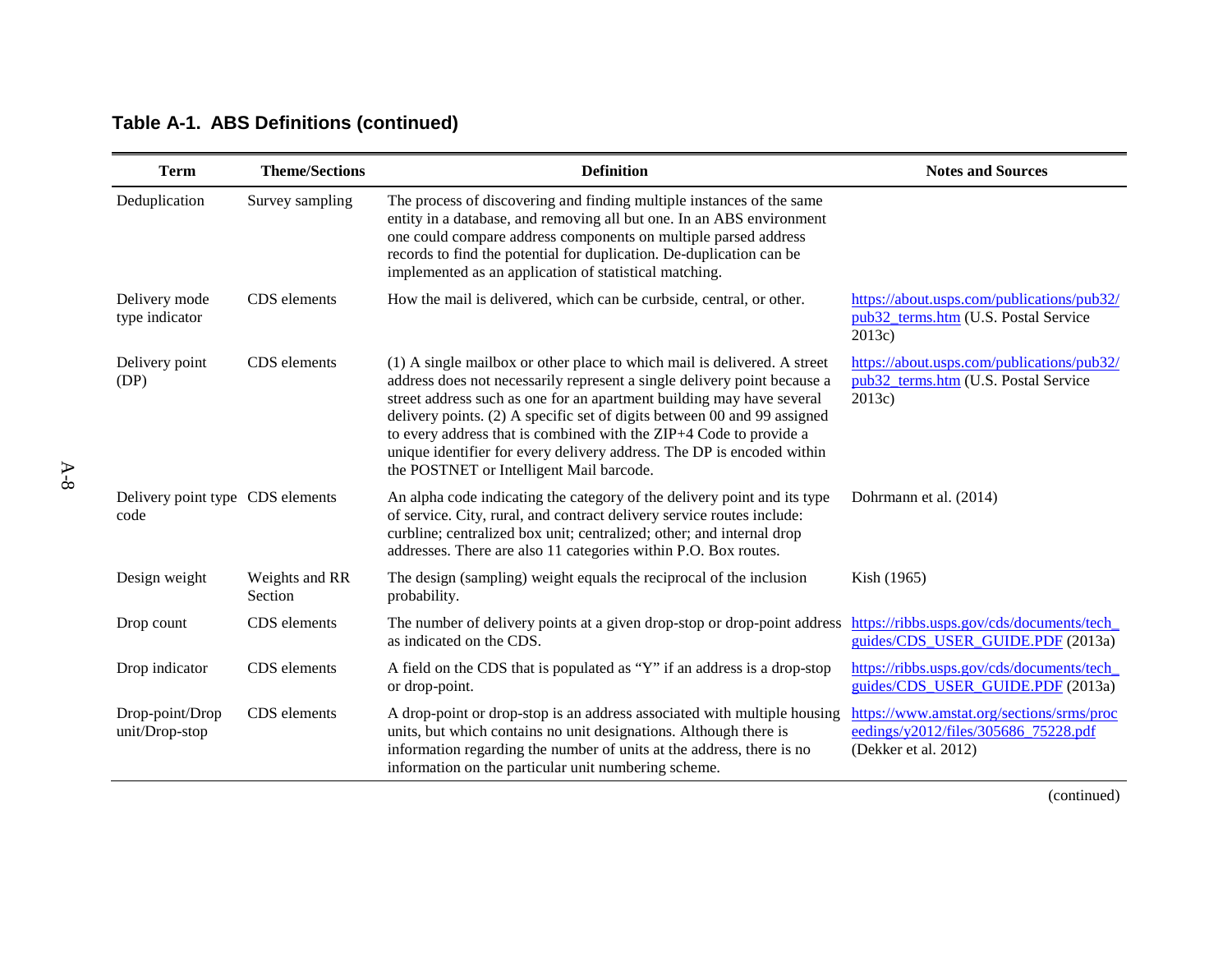| Term                                       | <b>Theme/Sections</b>     | <b>Definition</b>                                                                                                                                                                                                                                                                                                                                                                                                                                                                                                                                                           | <b>Notes and Sources</b>                                                                                             |
|--------------------------------------------|---------------------------|-----------------------------------------------------------------------------------------------------------------------------------------------------------------------------------------------------------------------------------------------------------------------------------------------------------------------------------------------------------------------------------------------------------------------------------------------------------------------------------------------------------------------------------------------------------------------------|----------------------------------------------------------------------------------------------------------------------|
| Delivery Sequence Databases<br>Files (DSF) |                           | The DSF used by the USPS is a computerized file that contains all<br>delivery-point addresses serviced by the USPS, with the exception of<br>general delivery. The DSF is a service made available through a<br>nonexclusive license agreement with private companies. DSF can be<br>applied only to correct your existing mailing list and cannot be sold to<br>clients as a source of data.                                                                                                                                                                               | Link et al. (2008), Valassis presentation<br>$10/14/14$ (proprietary)                                                |
| DSF <sup>2</sup>                           | CDS elements              | The DSF <sup>2</sup> Product identifies whether a ZIP + $4^{\circ}$ coded address is<br>currently represented in the USPS delivery file as a known address<br>record and thus is deliverable.                                                                                                                                                                                                                                                                                                                                                                               | United States Postal Service Website<br>https://ribbs.usps.gov/index.cfm?page=dsf<br>$2$ (U.S. Postal Service 2015c) |
| Duplicate                                  | Design-<br>considerations | More than one address record that are determined to actually be the<br>same via statistical matching can be described as "duplicates."                                                                                                                                                                                                                                                                                                                                                                                                                                      |                                                                                                                      |
| Dwelling Unit<br>(DU)                      | Survey sampling           | A housing unit or a group quarters.                                                                                                                                                                                                                                                                                                                                                                                                                                                                                                                                         |                                                                                                                      |
| $e$ (as relates to<br>response-rates)      | Weights and RR<br>Section | The estimated proportion of incomplete cases of unknown eligibility<br>status that are, in fact, eligible.                                                                                                                                                                                                                                                                                                                                                                                                                                                                  | Smith (2009)                                                                                                         |
| Educational<br>Indicator                   | CDS elements              | A field on CDS-derived address files indicating if an address is used as a<br>school, dormitory, student housing                                                                                                                                                                                                                                                                                                                                                                                                                                                            | https://ribbs.usps.gov/cds/documents/tech<br>guides/CDS USER GUIDE.PDF (2013a)                                       |
| Eligibility                                | Weights and RR<br>Section | Eligibility refers to the status of a case being in or out of scope.<br>Ineligible cases do not count against calculated response rates, while<br>eligible cases that do not respond do.                                                                                                                                                                                                                                                                                                                                                                                    | AAPOR Standard Definitions, 8th Edition<br>(2015)                                                                    |
| eLot file                                  | CDS elements              | eLOT is a product in the AIS that was developed to give mailers the<br>ability to sort their mailings in approximate carrier-casing sequence.<br>eLOT contains an eLOT sequence number field and an<br>ascending/descending code. The eLOT sequence number indicates the<br>first occurrence of delivery made to the add-on range within the carrier<br>route, and the ascending/descending code indicates the approximate<br>delivery order within the sequence number. eLOT processing may be<br>used by mailers to qualify for enhanced carrier route presort discounts. | https://ribbs.usps.gov/index.cfm?page=elot<br>(U.S. Postal Service 2015c)                                            |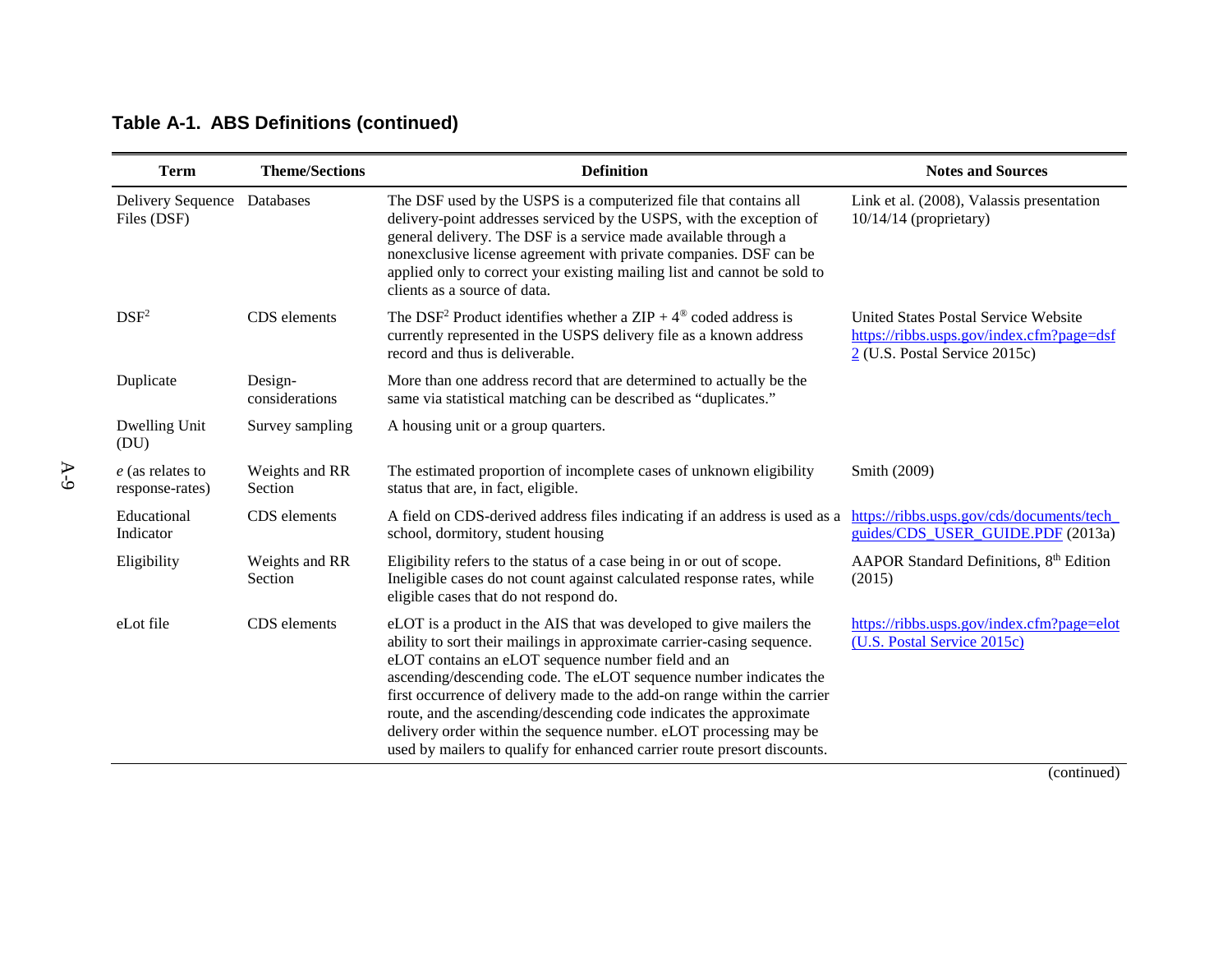| <b>Term</b>              | <b>Theme/Sections</b>                 | <b>Definition</b>                                                                                                                                                                                                                                                                                                          | <b>Notes and Sources</b>                                                                    |
|--------------------------|---------------------------------------|----------------------------------------------------------------------------------------------------------------------------------------------------------------------------------------------------------------------------------------------------------------------------------------------------------------------------|---------------------------------------------------------------------------------------------|
| Enumeration              | Survey sampling                       | Also referred to as Field Enumeration, Household Enumeration,<br>Counting and Listing, and Field Listing. The process of collecting<br>addresses in an area by direct observation in the field.                                                                                                                            |                                                                                             |
| Erroneous<br>exclusion   | Design-<br>considerations<br>sections | If during a matching process two addresses were determined to be<br>duplicates in error, one would be excluded from a newly merged file<br>erroneously; we can call this address an "erroneous exclusion." Other<br>erroneous exclusions include eligible addresses that are filtered out of<br>the frame unintentionally. |                                                                                             |
| Erroneous<br>inclusion   | Design-<br>considerations<br>sections | If during a matching process two addresses that were duplicates were not<br>discovered as such, one would be included in a newly-merged file<br>erroneously; we can call this address an "erroneous inclusion." Other<br>erroneous inclusions might be ineligible addresses that were not filtered<br>out of the frame.    |                                                                                             |
| False match              | Survey sampling                       | When two or more distinct records are improperly linked during a<br>statistical matching process                                                                                                                                                                                                                           |                                                                                             |
| False nonmatch           | Survey sampling                       | When two addresses that should have matched during a statistical<br>matching process did not because of improper matching parameters                                                                                                                                                                                       |                                                                                             |
| Filtering                | Survey sampling                       | The process of selecting addresses for inclusion into a frame or other<br>subset by specifying criteria of interest (e.g., residential, occupied).                                                                                                                                                                         |                                                                                             |
| Frame Coverage           | Survey sampling                       | Coverage can be defined as the proportion of potentially eligible housing<br>or dwelling units that are represented by a given frame; the difference<br>between the two is "undercoverage." "Overcoverage" refers to units on a<br>frame that do not exist in reality or are otherwise ineligible.                         |                                                                                             |
| Frame<br>supplementation | Survey sampling                       | The process of enhancing a frame through the addition of records from<br>alterative lists or field enumeration.                                                                                                                                                                                                            |                                                                                             |
| General delivery         | CDS elements                          | An alternate delivery service that allows customers with proper<br>identification to pick up mail at Post Offices. Provided primarily at<br>offices without carrier delivery or for transients and customers who do<br>not have a permanent address or who prefer not to use P.O. Boxes.                                   | https://about.usps.com/publications/pub32/<br>pub32_terms.htm (U.S. Postal Service<br>2013c |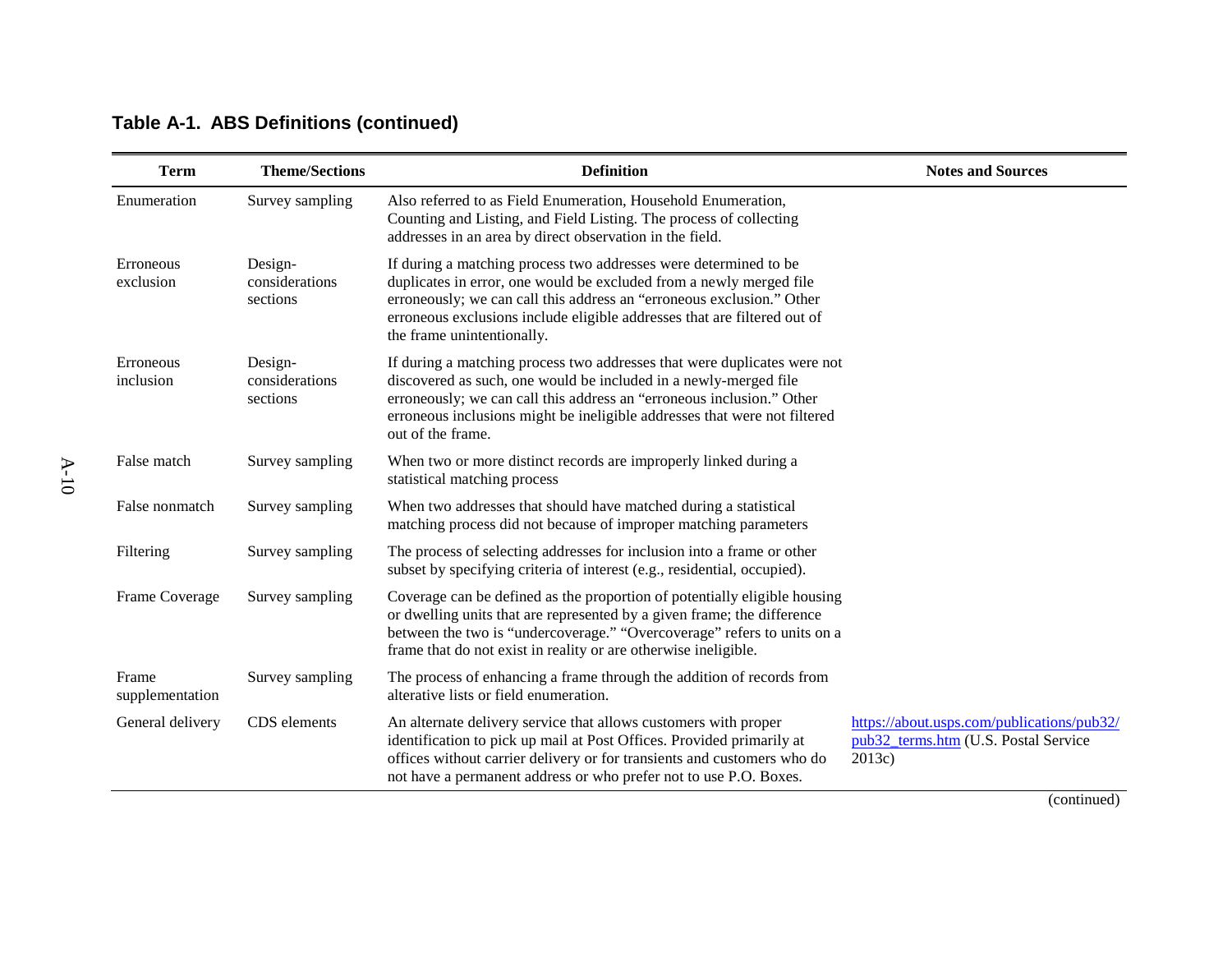| <b>Term</b>                                    | <b>Theme/Sections</b>                                      | <b>Definition</b>                                                                                                                                                                                                                                                                                                                                                                                                                                                                                                                                                                                                                                                                                                                           | <b>Notes and Sources</b>                                                                                        |
|------------------------------------------------|------------------------------------------------------------|---------------------------------------------------------------------------------------------------------------------------------------------------------------------------------------------------------------------------------------------------------------------------------------------------------------------------------------------------------------------------------------------------------------------------------------------------------------------------------------------------------------------------------------------------------------------------------------------------------------------------------------------------------------------------------------------------------------------------------------------|-----------------------------------------------------------------------------------------------------------------|
| General population Survey sampling;<br>surveys | Eligibility, Response<br>Rates, and Weights<br>(Section 5) | A survey targeting households or persons without a specific eligibility<br>criterion so that virtually every occupied address is assumed to be<br>eligible, such as a survey of all residential households, or all<br>noninstitutionalized adults.                                                                                                                                                                                                                                                                                                                                                                                                                                                                                          |                                                                                                                 |
| Geocode                                        | Survey sampling                                            | (1) Location information, usually in the form of decimal degrees<br>longitude and latitude, derived for an address during the geocoding<br>process. 2. The process of assigning location information to addresses                                                                                                                                                                                                                                                                                                                                                                                                                                                                                                                           | Zandbergen (2008); Eckman and English<br>(2012a; 2012b)                                                         |
| Geocoding                                      | Data processing                                            | Geocoding is the process by which coordinates are assigned to<br>addresses, usually based on a database of street ranges, property parcels,<br>or addresses. "Reverse" geocoding is a process of ascertaining an<br>address range from a geographic coordinate.                                                                                                                                                                                                                                                                                                                                                                                                                                                                             | Zandbergen (2008); Eckman and English<br>(2012a; 2012b); Dohrmann et al. (2014)                                 |
| Geocoding error                                | Survey sampling                                            | Spatial error introduced when addresses are placed in an improper<br>location when geocoding. Geocoding error can misplace addresses in the<br>wrong Census geography.                                                                                                                                                                                                                                                                                                                                                                                                                                                                                                                                                                      | Zandbergen (2008); Eckman and English<br>(2012a; 2012b)                                                         |
| Geographic<br>coordinates                      | Survey sampling                                            | Geographic coordinates express location, often in decimal degrees<br>longitude and latitude, but may also be in any number of national, state,<br>county, or local coordinate systems.                                                                                                                                                                                                                                                                                                                                                                                                                                                                                                                                                      |                                                                                                                 |
| Group quarters                                 | Design-<br>considerations<br>sections                      | A group quarters is a place where people live or stay, in a group living<br>arrangement, that is owned or managed by an entity or organization<br>providing housing and/or services for the residents. This is not a typical<br>household-type living arrangement. These services may include<br>custodial or medical care as well as other types of assistance, and<br>residency is commonly restricted to those receiving these services.<br>People living in group quarters are usually not related to each other.<br>Group quarters include such places as college residence halls, residential<br>treatment centers, skilled nursing facilities, group homes, military<br>barracks, correctional facilities, and workers' dormitories. | 2013 American Community Survey/Puerto<br>Rico Community Survey Subject<br>Definitions (U.S. Census Bureau 2014) |
| H.C. Box                                       | CDS elements                                               | Non-city-style address type with mail delivered by a non-USPS<br>contractor to a box.                                                                                                                                                                                                                                                                                                                                                                                                                                                                                                                                                                                                                                                       | http://about.usps.com/handbooks/sp1.pdf<br>(U.S. Postal Service 2013b)                                          |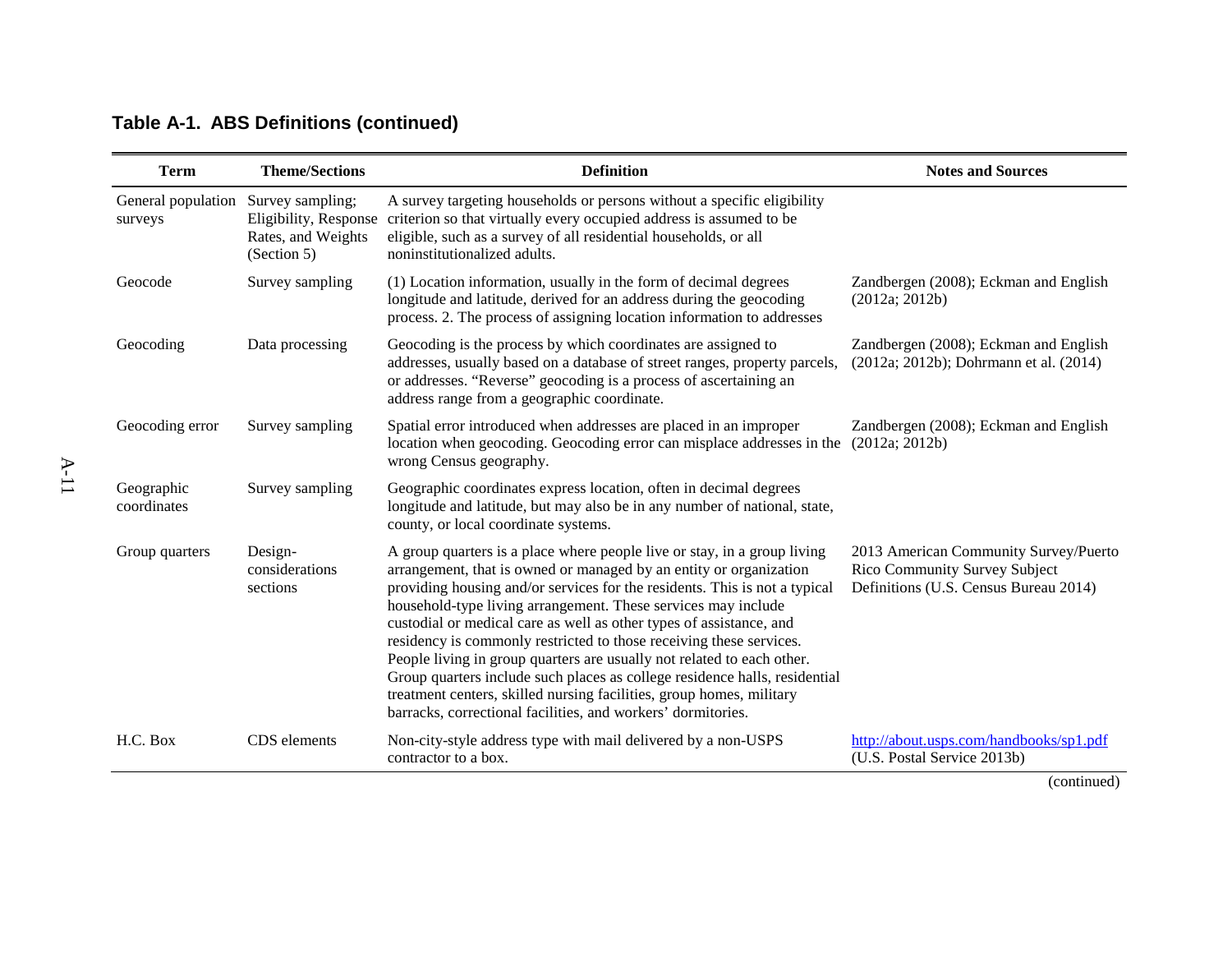| <b>Term</b>                                                | <b>Theme/Sections</b> | <b>Definition</b>                                                                                                                                                                                                                                                                                                                                                                                                                                                                                                                                                                                                                                                                                                                   | <b>Notes and Sources</b>                                                                                        |
|------------------------------------------------------------|-----------------------|-------------------------------------------------------------------------------------------------------------------------------------------------------------------------------------------------------------------------------------------------------------------------------------------------------------------------------------------------------------------------------------------------------------------------------------------------------------------------------------------------------------------------------------------------------------------------------------------------------------------------------------------------------------------------------------------------------------------------------------|-----------------------------------------------------------------------------------------------------------------|
| Half-open Interval<br>(HOI)                                | Survey sampling       | Half-Open Interval is a frame procedure suitable for field enumerated<br>housing unit frames often used for in-person surveys. The method<br>provides the ability to add, with known probability, housing units<br>missing from the sampling frame. The HOI requires an ordered list<br>frame where field staff search from a sampled dwelling unit up to but<br>not including the next dwelling unit on the ordered frame list, and any<br>new dwelling units found in that interval are added to the frame and<br>typically the sample.                                                                                                                                                                                           | Kish (1965)                                                                                                     |
| Household                                                  | Survey sampling       | A household includes all the people who occupy a housing unit.                                                                                                                                                                                                                                                                                                                                                                                                                                                                                                                                                                                                                                                                      | 2013 American Community Survey/Puerto<br>Rico Community Survey Subject<br>Definitions (U.S. Census Bureau 2014) |
| Housing Unit (HU) Survey sampling                          |                       | An HU may be a house, an apartment, a mobile home, a group of rooms<br>or a single room that is occupied (or, if vacant, intended for occupancy)<br>as separate living quarters. Separate living quarters are those in which<br>the occupants live separately from any other individuals in the building<br>and which have direct access from outside the building or through a<br>common hall.                                                                                                                                                                                                                                                                                                                                     | https://www.census.gov/glossary/#term_H<br>ousingunit;                                                          |
| Interview mode                                             | Survey sampling       | The mode in which survey data are collected, which may differ from the<br>one in which they were initially contacted                                                                                                                                                                                                                                                                                                                                                                                                                                                                                                                                                                                                                |                                                                                                                 |
| <b>LACS</b> (Locatable<br>Address<br>Conversion<br>System) | Survey sampling       | Locatable Address Conversion System (LACS) is a service offered by<br>the United States Postal Service to update mailing addresses when a<br>street is renamed or the address is updated for 911. In the case of 911,<br>the address is changed from a rural route format to an urban/city-style<br>format. The Postal Service has introduced LACSLinkTM for updating<br>addresses after Enhanced 911 (E-911) conversions take place. It features<br>the USPS-developed "LINK" technology that maintains the privacy and<br>security of data while allowing mailers easy access to it. The Postal<br>Service is required LACSLinkTM to be incorporated into all Coding<br>Accuracy Support System software effective July 31, 2005. | http://www.nationalchangeofaddress.com/<br>FAQs.html (U.S. Postal Service 2004)                                 |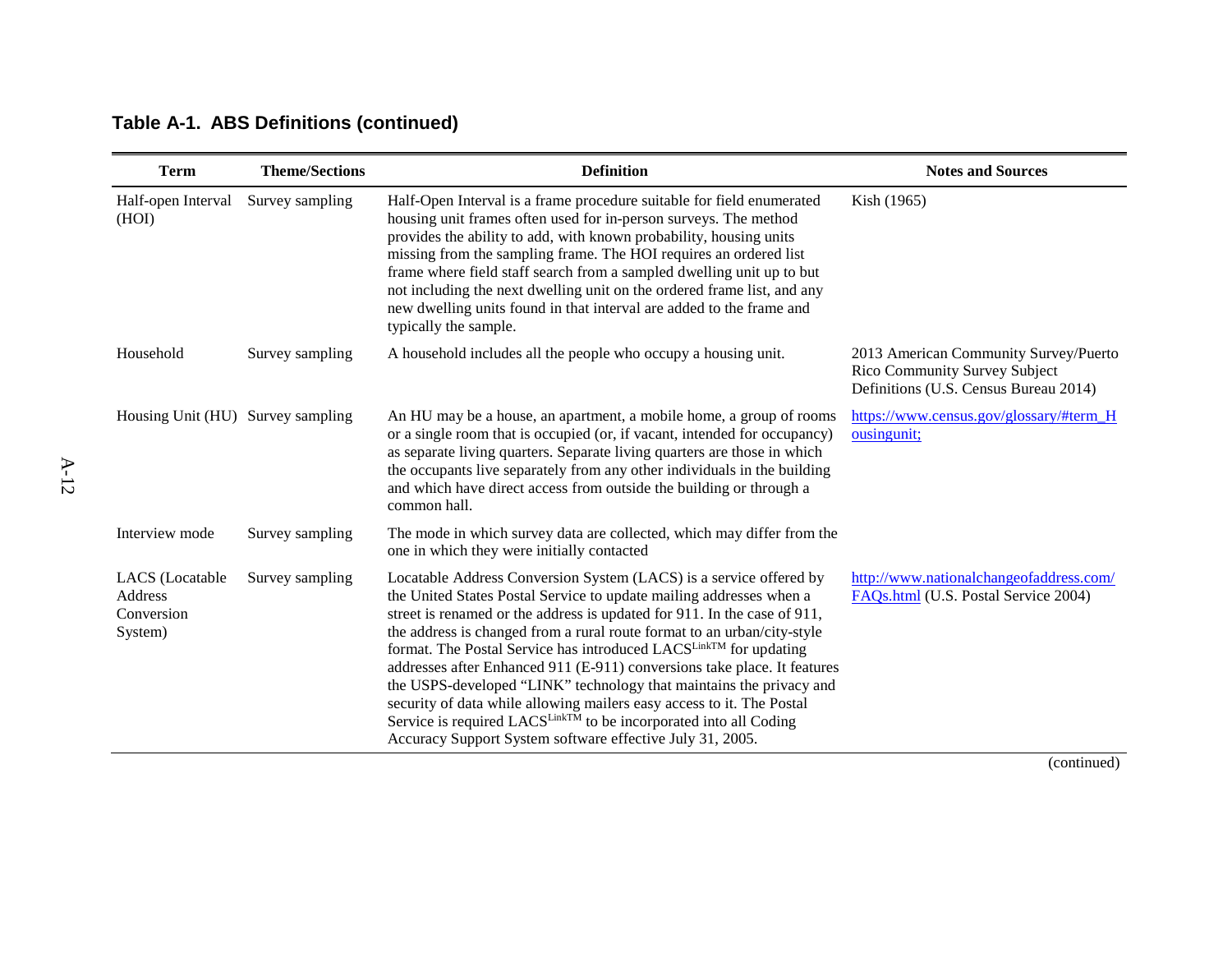| Table A-1. ABS Definitions (continued) |  |
|----------------------------------------|--|
|----------------------------------------|--|

| <b>Term</b>                                                            | <b>Theme/Sections</b> | <b>Definition</b>                                                                                                                                                                                                                                                                                                                                                                                                                                                                                                                                                                                                                                                                                                                                                                   | <b>Notes and Sources</b>             |
|------------------------------------------------------------------------|-----------------------|-------------------------------------------------------------------------------------------------------------------------------------------------------------------------------------------------------------------------------------------------------------------------------------------------------------------------------------------------------------------------------------------------------------------------------------------------------------------------------------------------------------------------------------------------------------------------------------------------------------------------------------------------------------------------------------------------------------------------------------------------------------------------------------|--------------------------------------|
| Line segment                                                           | Survey sampling       | A line or portion of a line on a map, generally as part of the Census<br>TIGER system, sometimes indicating a block boundary.                                                                                                                                                                                                                                                                                                                                                                                                                                                                                                                                                                                                                                                       |                                      |
| Listing, dependent, Survey sampling<br>independent                     |                       | In dependent listings, listers are provided with a list of addresses<br>believed to lie inside the selected area. This initial listing is called the<br>input list (our term) and may come from a vendor address list or from a<br>previous listing of the area. Listers travel around the area segment<br>making corrections to the list to match what they find in the field.<br>Dependent listing is used by the U.S. Census Bureau and the National<br>Opinion Research Center and also in the current cycle of the National<br>Survey of Family Growth (Groves et al., 2009; Harter et al., 2010; U.S.<br>Census Bureau 2006). Independent listing would start with no input<br>address information, and require staff to record observed dwelling units<br>in selected areas. | Eckman and Kreuter (2011)            |
| Mergers                                                                | Survey sampling       | When a multiunit building is converted into fewer units, often to a single<br>unit.                                                                                                                                                                                                                                                                                                                                                                                                                                                                                                                                                                                                                                                                                                 |                                      |
| Missed housing<br>unit                                                 | Survey sampling       | A housing unit not represented on the sampling frame.                                                                                                                                                                                                                                                                                                                                                                                                                                                                                                                                                                                                                                                                                                                               |                                      |
| Mixed residential<br>with business, or<br>business with<br>residential | CDS elements          | As indicated by the delivery point usage code on the CDS file, a C<br>indicates an address is primarily used for residential but is also business,<br>and D indicates primarily business but also residential.                                                                                                                                                                                                                                                                                                                                                                                                                                                                                                                                                                      |                                      |
| Mixed mode                                                             | Survey sampling       | A mixed-mode study is one that uses multiple modes for carrying out a<br>study, Multiple modes may be used for contacting households, for<br>interview response, or a single contact mode may be different from a<br>single interview mode. Mixed-modes designs can consist of surveys in<br>which there are separate samples that are conducted with different<br>modes, a unified sample in which multiple modes are used for individual<br>cases (e.g., in address-based samples employing both in-person and<br>postal approaches to obtain responses), or a combination of both.                                                                                                                                                                                               | Dillman, Symth, and Christian (2014) |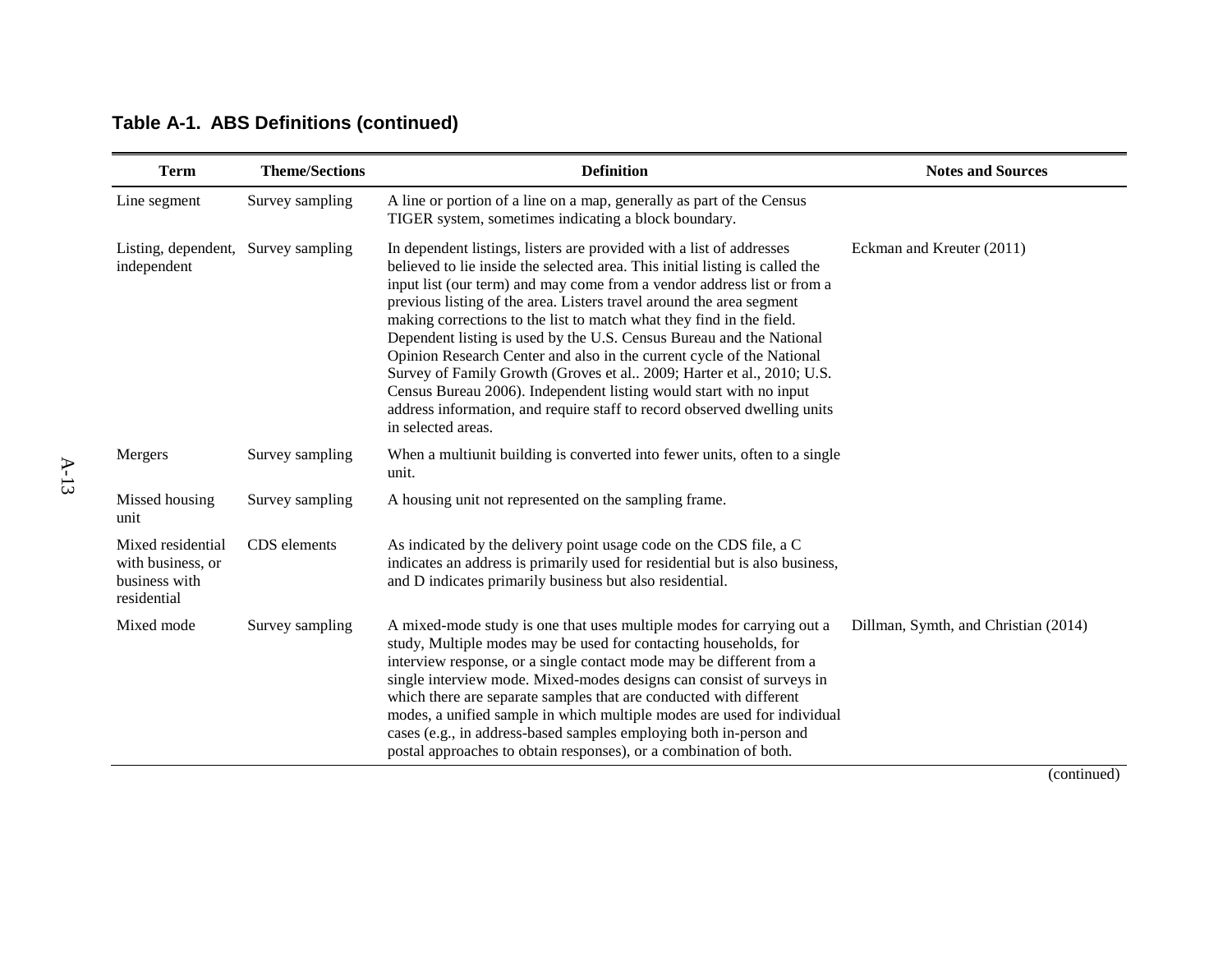| <b>Term</b>                        | <b>Theme/Sections</b> | <b>Definition</b>                                                                                                                                                                                                                                                                                                                                                                                                                                                                                                                                                                                                                                                                                                                                                                                                                     | <b>Notes and Sources</b>               |
|------------------------------------|-----------------------|---------------------------------------------------------------------------------------------------------------------------------------------------------------------------------------------------------------------------------------------------------------------------------------------------------------------------------------------------------------------------------------------------------------------------------------------------------------------------------------------------------------------------------------------------------------------------------------------------------------------------------------------------------------------------------------------------------------------------------------------------------------------------------------------------------------------------------------|----------------------------------------|
| Multimode                          | Survey sampling       | Surveys using more than one mode of contact or participation, same as<br>mixed mode.                                                                                                                                                                                                                                                                                                                                                                                                                                                                                                                                                                                                                                                                                                                                                  |                                        |
| Multiphase<br>samples              | Survey sampling       | Multiphase sampling refers to the selection and sub-selection of units.<br>Two-phase or double sampling in ABS is often used to collect<br>stratification variables from the first phase sample, which then serves as<br>a stratified frame for the second phase of selection.                                                                                                                                                                                                                                                                                                                                                                                                                                                                                                                                                        | Kish (1965)                            |
| Multiphase surveys Survey sampling |                       | Multiphase surveys in recent literature refer to multiple data collection<br>efforts conducted sequentially, sometimes accompanied by a change in<br>mode or methodology.                                                                                                                                                                                                                                                                                                                                                                                                                                                                                                                                                                                                                                                             |                                        |
| Multiunit<br>placeholder           | CDS elements          | An address record for a multiunit building without a unit designation. If<br>there are no records for individual units within the building, then the<br>multiunit placeholder is treated as a drop point.                                                                                                                                                                                                                                                                                                                                                                                                                                                                                                                                                                                                                             |                                        |
| No-Stat file                       | Databases             | Starting in 2009, the USPS made available the No-Stat file, a<br>supplemental file that contains approximately 7 million locatable<br>residential addresses, 10 million records in total. The following four<br>types of locatable addresses are included on the No-Stat file: (1) New<br>Growth: addresses of residences under construction that are not yet<br>receiving mail, (2) Rural Throwback: addresses for housing units on<br>rural postal routes whose residents specify that their mail be delivered to<br>a P.O. Box rather than to their residence, (3) Internal Drop: locatable<br>addresses with unit designators for a small proportion of the drop point<br>addresses contained on the CDS file, (4) Rural Vacant: addresses on<br>rural postal routes that have been classified as vacant for 90 days or<br>longer | Shook-Sa (2014); Buskirk et al. (2014) |
| <b>Omissions</b>                   | Survey sampling       | Addresses not present in a sampling frame that should have been.                                                                                                                                                                                                                                                                                                                                                                                                                                                                                                                                                                                                                                                                                                                                                                      |                                        |
| Overcoverage                       | Survey sampling       | The inclusion of multiple units of frame population attached to one unit<br>in target population (i.e. duplicate records), or additional units on the<br>frame that are not in the target population.                                                                                                                                                                                                                                                                                                                                                                                                                                                                                                                                                                                                                                 |                                        |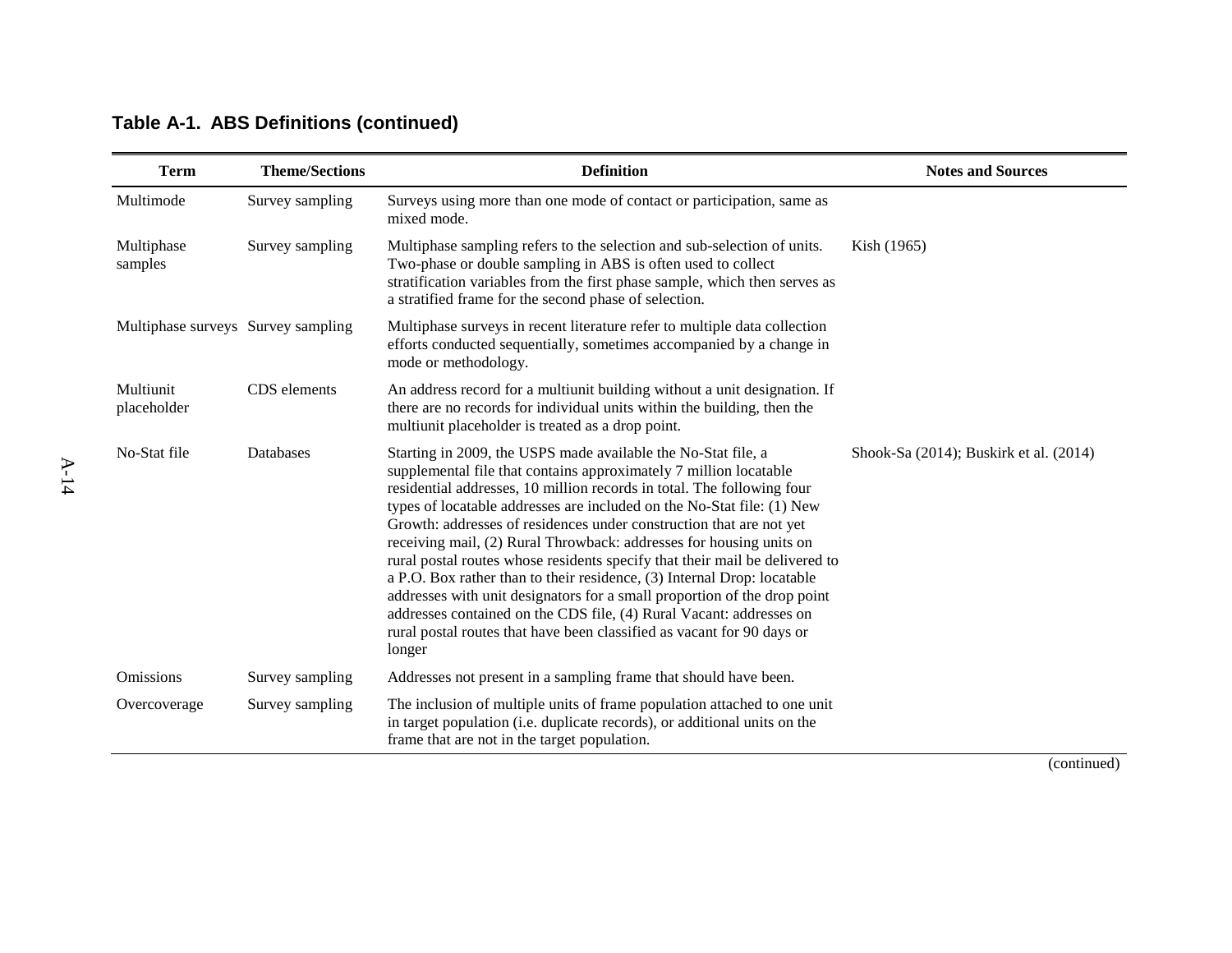| <b>Term</b>                                                                   | <b>Theme/Sections</b>                                      | <b>Definition</b>                                                                                                                                                                                                                                                                               | <b>Notes and Sources</b>                                                                                           |
|-------------------------------------------------------------------------------|------------------------------------------------------------|-------------------------------------------------------------------------------------------------------------------------------------------------------------------------------------------------------------------------------------------------------------------------------------------------|--------------------------------------------------------------------------------------------------------------------|
| <b>OWGM</b>                                                                   | CDS elements                                               | Only Way to Get Mail as flagged by the Valassis vendor. These are<br>critical post office boxes where the mail customer can receive residential<br>delivery only via P.O. Boxes. For example, there is no curb side delivery<br>or NDCBU. The indicator will be set only for post office boxes. | Valassis file layout                                                                                               |
| P.O. Box                                                                      | CDS elements                                               | Non-city-style address type with mail delivered to a private box at a post<br>office instead of a dwelling unit.                                                                                                                                                                                |                                                                                                                    |
| Parcel                                                                        | Geographies                                                | A parcel is defined as a plot of land for tax-purposes; some geocoders<br>can determine parcel centroids depending on data availability                                                                                                                                                         |                                                                                                                    |
| Post Office Return<br>(or Postmaster<br>Return, or<br>Nondeliverable<br>Mail) | Design-<br>considerations<br>sections                      | Mail that cannot be delivered to the addressee; returns are sent back to<br>the sender.                                                                                                                                                                                                         |                                                                                                                    |
| <b>POSTNET</b>                                                                | CDS elements                                               | A barcode used by the United States Postal Service to assist in directing<br>mail with the ZIP Code or ZIP+4 Code encoded in half- and full-height<br>bars                                                                                                                                      | https://ribbs.usps.gov/onecode_solution/do<br>cuments/tech_guides/USPSIMB_QandA.p<br>df (U.S. Postal Service 2008) |
| Poststratification                                                            | Eligibility, Response<br>Rates, and Weights<br>(Section 5) | The adjustment of survey weights to be consistent with known<br>demographic controls, often from the U.S. Census or American<br>Community Survey.                                                                                                                                               |                                                                                                                    |
| Probability<br>Matching                                                       | Survey sampling                                            | The process of finding members of one database that are in another by<br>measuring the similarity of key fields statistically.                                                                                                                                                                  |                                                                                                                    |
| Random digit dial<br>(RDD)                                                    | Survey sampling                                            | An RDD telephone survey is one in which (residential) telephone<br>numbers are randomly sampled or generated within some geopolitical<br>area using one of several random selection techniques                                                                                                  | AAPOR Standard Definitions, 8 <sup>th</sup> Edition<br>(2015)                                                      |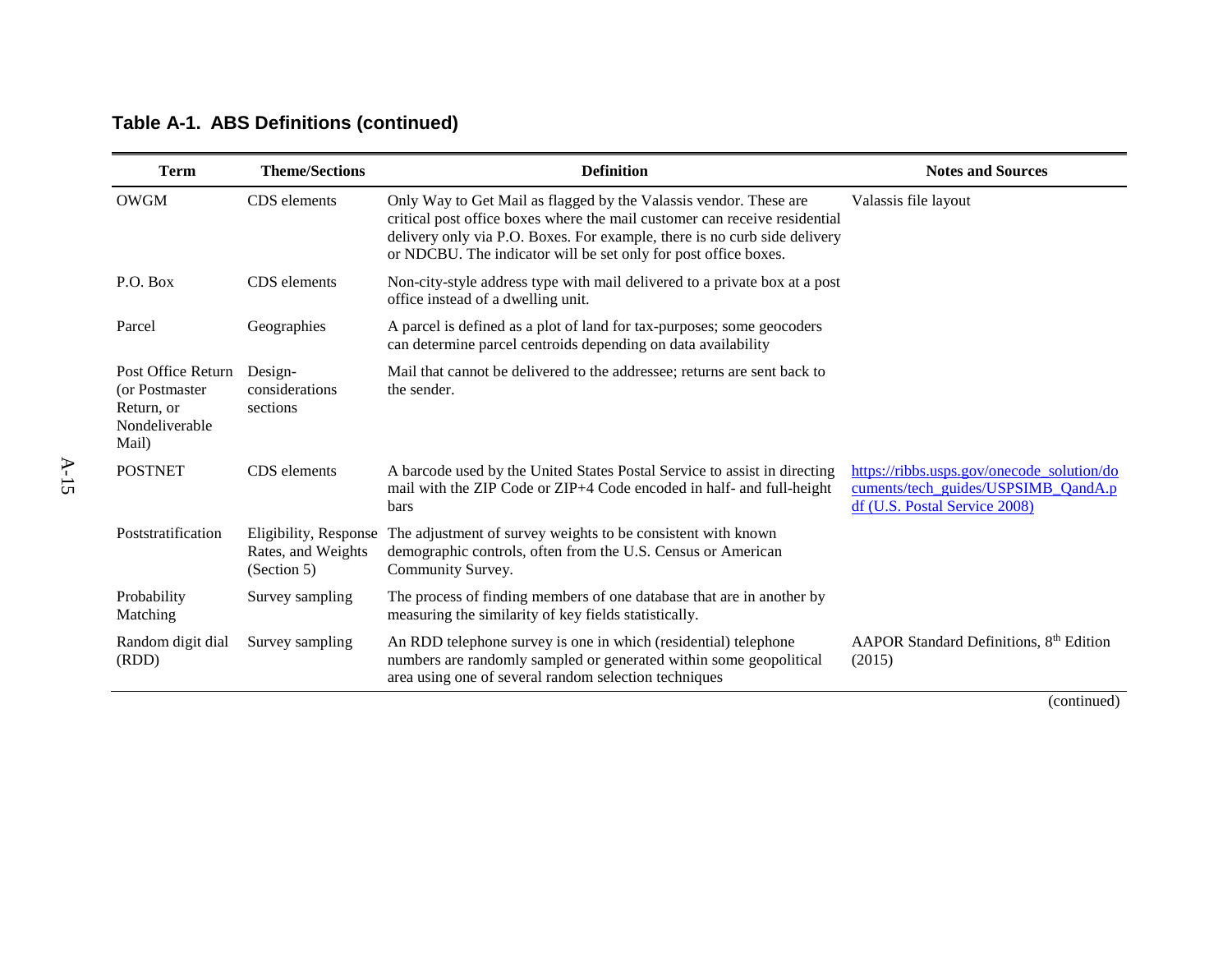| <b>Term</b>                           | <b>Theme/Sections</b>                                                                                                                  | <b>Definition</b>                                                                                                                                                                                                                                | <b>Notes and Sources</b>                                                                                                                                          |
|---------------------------------------|----------------------------------------------------------------------------------------------------------------------------------------|--------------------------------------------------------------------------------------------------------------------------------------------------------------------------------------------------------------------------------------------------|-------------------------------------------------------------------------------------------------------------------------------------------------------------------|
| <b>Raw DSF</b>                        | Design-<br>considerations<br>sections                                                                                                  | A file of all addresses delivered from the USPS to the U.S. Census<br>Bureau; the raw DSF cannot be shared outside the Census Bureau.                                                                                                            |                                                                                                                                                                   |
| Reconfigured<br>Address               | Survey sampling                                                                                                                        | If addresses have been changed due to conversion of one or more<br>housing units, we can say they have been "reconfigured." An example<br>would be "101 Main Street" being converted into "101 Main Street, Unit<br>A" and "Unit B."             |                                                                                                                                                                   |
| Residential<br>indicator              | CDS elements                                                                                                                           | As indicated by delivery point usage code on the CDS file, an A<br>indicates an address is primarily residential                                                                                                                                 |                                                                                                                                                                   |
| Response rates                        | Survey sampling;                                                                                                                       | The number of units with complete interviews divided by the number of                                                                                                                                                                            | <b>AAPOR Standard Definitions, 8th Edition</b>                                                                                                                    |
|                                       | Eligibility, Response<br>eligible reporting units in the sample. AAPOR defines different response<br>Rates, and Weights<br>(Section 5) | rates which are appropriate for various populations and survey designs.                                                                                                                                                                          | http://www.aapor.org/AAPORKentico/AA<br>POR Main/media/publications/Standard-<br>Definitions 2015 8the ditionwith changes A<br>$pri12015\_\text{logo.pdf}$ (2015) |
| Reverse geocoding Survey sampling     |                                                                                                                                        | A reverse geocoding process assigns a best-fitting address to a given<br>point location, usually longitude and latitude coordinates.                                                                                                             |                                                                                                                                                                   |
| Rural-route<br>delivery               | CDS elements                                                                                                                           | A rural route is a delivery route served by a rural carrier.                                                                                                                                                                                     | https://about.usps.com/publications/pub32/<br>pub32_terms.htm (U.S. Postal Service<br>2013c                                                                       |
| Sample Unit                           | Survey sampling                                                                                                                        | A sample unit is an individual member of the sample. The sample unit<br>from an ABS frame is an address.                                                                                                                                         |                                                                                                                                                                   |
| Sampling frame<br>auxiliary variables | Survey sampling;<br>Auxiliary variables<br>(Section 3)                                                                                 | Any information appended to sampling frame records.                                                                                                                                                                                              |                                                                                                                                                                   |
| Saturation mail                       | Geographies                                                                                                                            | Defined as mailing to at least 90% of residential addresses within a<br>carrier route. The addresses must also be in walk sequence order. A<br>mailer may alternately use at least 75% of the total residential and<br>business delivery points. | http://www.valassislists.com/glossary.php<br>(Valassis Lists 2011)                                                                                                |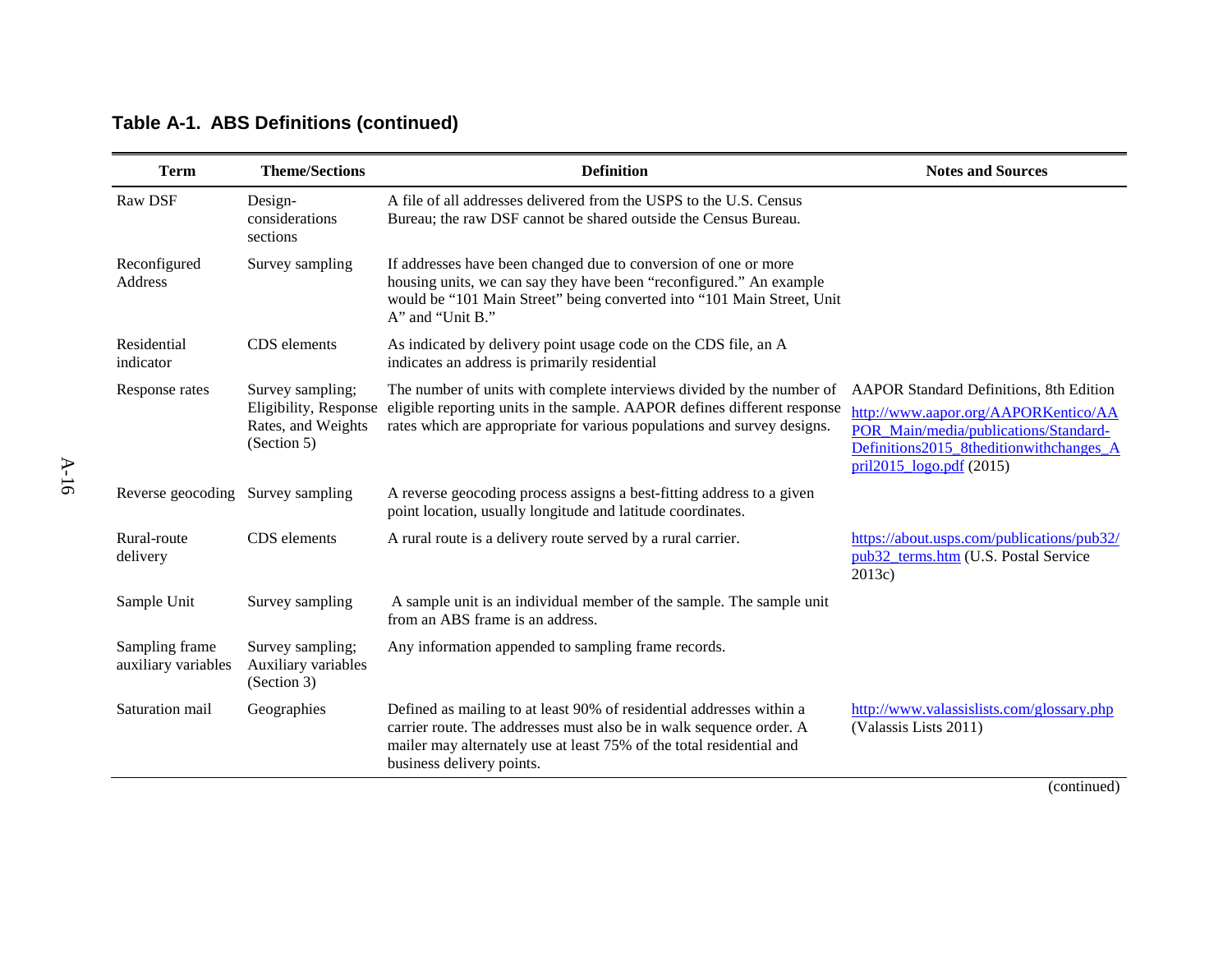| <b>Term</b>                     | <b>Theme/Sections</b>                                                                    | <b>Definition</b>                                                                                                                                                                                                                                                                                                                     | <b>Notes and Sources</b>                                                                                     |
|---------------------------------|------------------------------------------------------------------------------------------|---------------------------------------------------------------------------------------------------------------------------------------------------------------------------------------------------------------------------------------------------------------------------------------------------------------------------------------|--------------------------------------------------------------------------------------------------------------|
| Seasonal indicator              | CDS elements                                                                             | A 1-byte field in the CDS that specifies whether a given address receives<br>mail only during a specific season (e.g., a summer-only residence).<br>Seasonality is identified in the city-state file.                                                                                                                                 |                                                                                                              |
| Simplified address CDS elements |                                                                                          | Simplified addresses do not include a street number or street name. Mail<br>is addressed to the resident's name along with the city, state, and zip<br>code.                                                                                                                                                                          | https://www.amstat.org/sections/SRMS/Pr<br>oceedings/y2011/Files/400177.pdf (Shook-<br>Sa and Currivan 2011) |
| Single mode                     | Designing and<br>Implementing<br>Address-based<br><b>Sampling Surveys</b><br>(Section 4) | The same mode is used for both contact and response.                                                                                                                                                                                                                                                                                  | Dillman, Smyth, and Christian (2014)                                                                         |
| Single-phase<br>surveys         | Survey sampling                                                                          | The final sample is selected directly from the entire population (or<br>frame).                                                                                                                                                                                                                                                       |                                                                                                              |
| Split                           | Survey sampling                                                                          | A "split" is a specific type of reconfiguration, where multiple units are<br>created from a single unit.                                                                                                                                                                                                                              |                                                                                                              |
| Subpopulation<br>surveys        | Rates, and Weights<br>(Section 5)                                                        | Eligibility, Response A survey targeting households or people with a specific eligibility<br>criterion, such as a specific age group.                                                                                                                                                                                                 |                                                                                                              |
| Throwback                       | CDS elements                                                                             | Indicates that the particular city-style address receives the mail at a P.O.<br>Box rather than the residential address per the customer's request. The<br>customer who lives at 5 Main St. also has a P.O. Box. The customer has<br>asked the USPS to deliver their mail to their P.O. Box rather than his or<br>her street address. | http://www.valassislists.com/glossary.php<br>(Valassis Lists 2011)                                           |
| <b>TIGER</b>                    | Survey sampling                                                                          | (1) Topologically Integrated Geographic Encoding and Referencing, or<br>TIGER, or TIGER/Line is a format used by the U.S. Census Bureau to<br>describe land attributes such as roads, buildings, rivers, and lakes, as<br>well as areas such as census tracts. (2) The database containing such<br>features                           |                                                                                                              |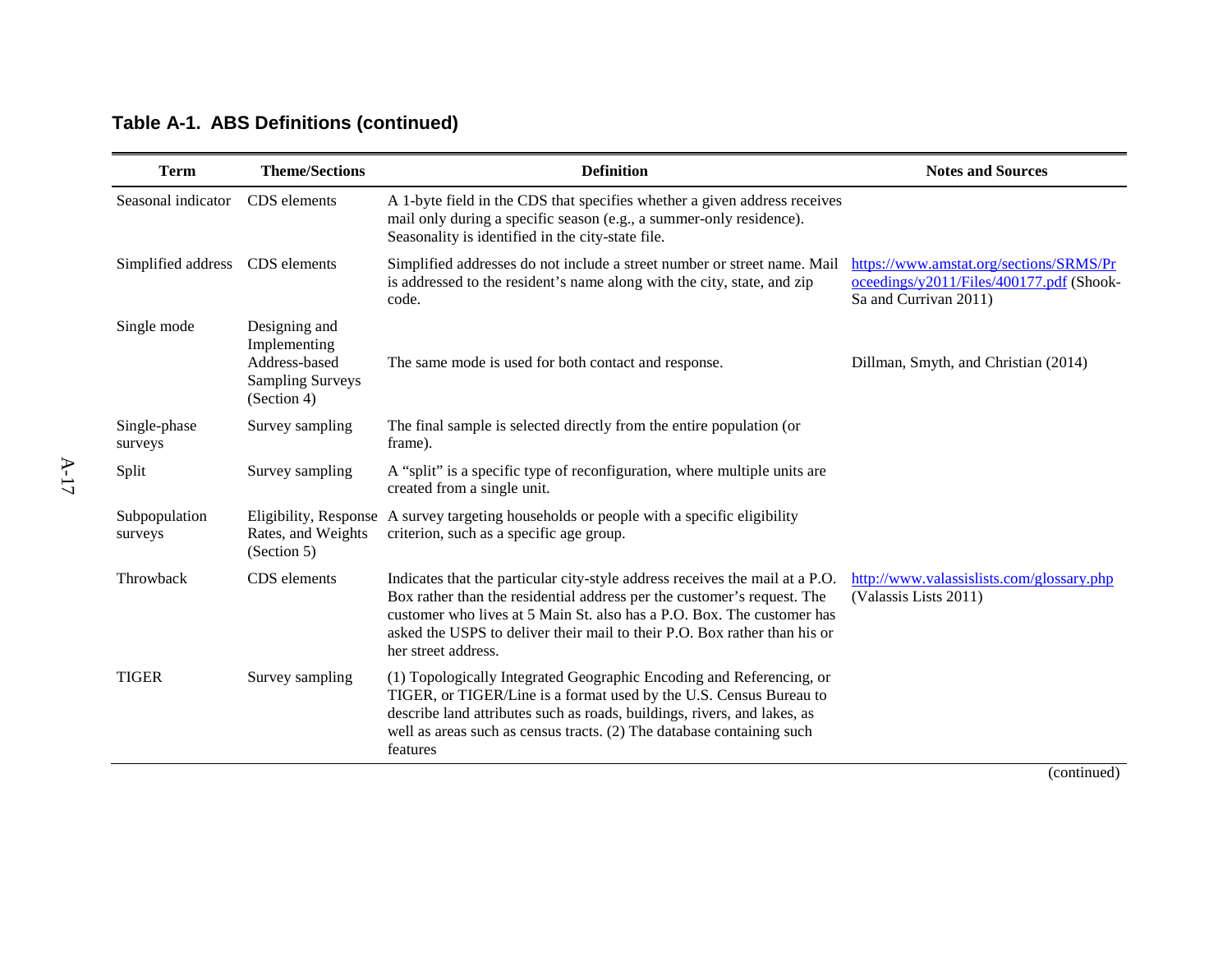| Table A-1. ABS Definitions (continued) |  |
|----------------------------------------|--|
|                                        |  |

| <b>Term</b>           | <b>Theme/Sections</b>                                      | <b>Definition</b>                                                                                                                                                                                                                                                                                                                                                                                                                                                                                                                                                                                                                                                                                                                                                                                                                                                                                                                                                                                                                                                                                                                                                | <b>Notes and Sources</b>                                                             |
|-----------------------|------------------------------------------------------------|------------------------------------------------------------------------------------------------------------------------------------------------------------------------------------------------------------------------------------------------------------------------------------------------------------------------------------------------------------------------------------------------------------------------------------------------------------------------------------------------------------------------------------------------------------------------------------------------------------------------------------------------------------------------------------------------------------------------------------------------------------------------------------------------------------------------------------------------------------------------------------------------------------------------------------------------------------------------------------------------------------------------------------------------------------------------------------------------------------------------------------------------------------------|--------------------------------------------------------------------------------------|
| Tract                 | Geographies                                                | Census Tracts are small, relatively permanent statistical subdivisions of<br>a county or equivalent entity that are updated by local participants prior<br>to each decennial census as part of the Census Bureau's Participant<br>Statistical Areas Program. The Census Bureau delineates census tracts in<br>situations where no local participant existed or where state, local, or<br>tribal governments declined to participate. The primary purpose of<br>census tracts is to provide a stable set of geographic units for the<br>presentation of statistical data. Census tracts generally have a population<br>size between 1,200 and 8,000 people, with an optimum size of 4,000<br>people. A census tract usually covers a contiguous area; however, the<br>spatial size of census tracts varies widely depending on the density of<br>settlement. Census tract boundaries are delineated with the intention of<br>being maintained over a long time so that statistical comparisons can be<br>made from census to census. Census tracts occasionally are split due to<br>population growth or merged as a result of substantial population<br>decline. | https://www.census.gov/geo/reference/gtc/<br>gtc_ct.html (U.S. Census Bureau n.d.-a) |
| Two-phase<br>sampling | <b>Survey Sampling</b><br>(Section 4)                      | Two-phase sampling (double sampling) – selecting a large, preliminary<br>sample to collect one or more relatively inexpensive auxiliary variables<br>that are not available on the frame, and then using the auxiliary variables<br>to stratify or subset the primary sample as a frame for selecting a<br>subsample.                                                                                                                                                                                                                                                                                                                                                                                                                                                                                                                                                                                                                                                                                                                                                                                                                                            | Cochran (1977)                                                                       |
| Two-phase survey      | Eligibility, Response<br>Rates, and Weights<br>(Section 5) | Sequential application of two different data collection methodologies for Lepkowski et al. (2007)<br>the same sampling units.                                                                                                                                                                                                                                                                                                                                                                                                                                                                                                                                                                                                                                                                                                                                                                                                                                                                                                                                                                                                                                    |                                                                                      |
| Undercoverage         | Survey sampling                                            | Omission of units of the target population from the frame                                                                                                                                                                                                                                                                                                                                                                                                                                                                                                                                                                                                                                                                                                                                                                                                                                                                                                                                                                                                                                                                                                        |                                                                                      |
| Unit nonresponse      | Eligibility, Response<br>Rates, and Weights<br>(Section 5) | A sample unit is a nonrespondent when it fails to complete the survey;<br>the eligibility of the unit may or may not be known. (This is contrasted<br>with item nonresponse in which a unit that completes the survey fails to<br>answer an individual question or item.)                                                                                                                                                                                                                                                                                                                                                                                                                                                                                                                                                                                                                                                                                                                                                                                                                                                                                        |                                                                                      |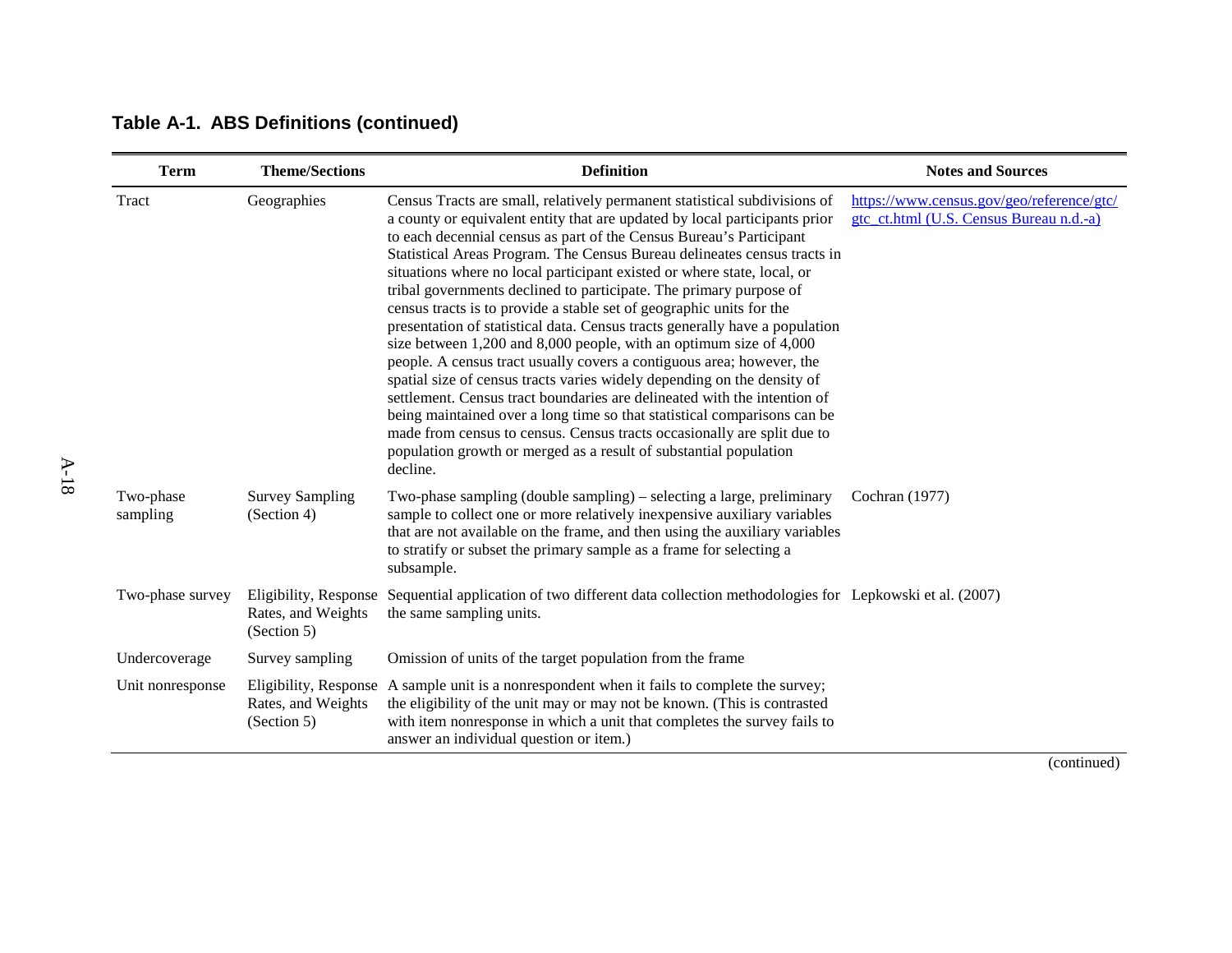|  |  | Table A-1. ABS Definitions (continued) |  |
|--|--|----------------------------------------|--|
|--|--|----------------------------------------|--|

| <b>Term</b>                                 | <b>Theme/Sections</b>                                                                    | <b>Definition</b>                                                                                                                                                                                                                                                                                                                                                                                                          | <b>Notes and Sources</b>                                                                                        |
|---------------------------------------------|------------------------------------------------------------------------------------------|----------------------------------------------------------------------------------------------------------------------------------------------------------------------------------------------------------------------------------------------------------------------------------------------------------------------------------------------------------------------------------------------------------------------------|-----------------------------------------------------------------------------------------------------------------|
| <b>USPS</b> update                          | CDS elements                                                                             | Process by which address changes entered by a postal carrier in an "edit"<br>book," including additions, deletions, vacancies, and seasonals, are<br>integrated into the CDS                                                                                                                                                                                                                                               | Link et al. (2008), Valassis presentation<br>$10/14/14$ (proprietary)                                           |
| Vacant                                      | Survey sampling                                                                          | Depending on the study, special rules may apply for temporary<br>residents, new construction, and other special situations. A housing unit<br>is vacant if no one is living in it at the time of interview.                                                                                                                                                                                                                | 2013 American Community Survey/Puerto<br>Rico Community Survey Subject<br>Definitions (U.S. Census Bureau 2014) |
| Vacant Indicator                            | CDS elements                                                                             | The CDS flags addresses that have been vacant for 90 days or more.<br>(Rural delivery points that are vacant are moved to the No-Stat file.)                                                                                                                                                                                                                                                                               | CDS User Guide (U.S. Postal Service<br>2013a)                                                                   |
| Walk sequence                               | CDS elements                                                                             | The order in which a carrier delivers mail for a route. This order is<br>required for most carrier route presort mail.                                                                                                                                                                                                                                                                                                     | <b>USPS</b> (2013c)                                                                                             |
| Walk sequence<br>discounts                  | CDS elements                                                                             | Bulk mailings sorted in the order a carrier delivers them can be subject<br>to discounts, following the "walk sequence" on a "carrier route."                                                                                                                                                                                                                                                                              |                                                                                                                 |
| Web-push                                    | Designing and<br>Implementing<br>Address-based<br><b>Sampling Surveys</b><br>(Section 4) | An approach in a multimode survey to encourage sampled households to<br>utilize the web mode for response.                                                                                                                                                                                                                                                                                                                 |                                                                                                                 |
| Weighting class                             | Survey sampling                                                                          | Groups of cases classified by similarity in key frame variables, usually<br>demographics, for weighting and poststratification purposes.                                                                                                                                                                                                                                                                                   |                                                                                                                 |
| Within-household<br>respondent<br>selection | Survey sampling                                                                          | Any method to select a member of a household during screening for the<br>main interview. If the person is the ultimate sampling unit, common<br>approaches include rostering with Kish tables, rostering with random<br>(electronic) selection, next birthday, or last birthday. If the household is<br>the ultimate sampling unit, then the most knowledgeable adult, any<br>adult, or parent/guardian might be selected. |                                                                                                                 |